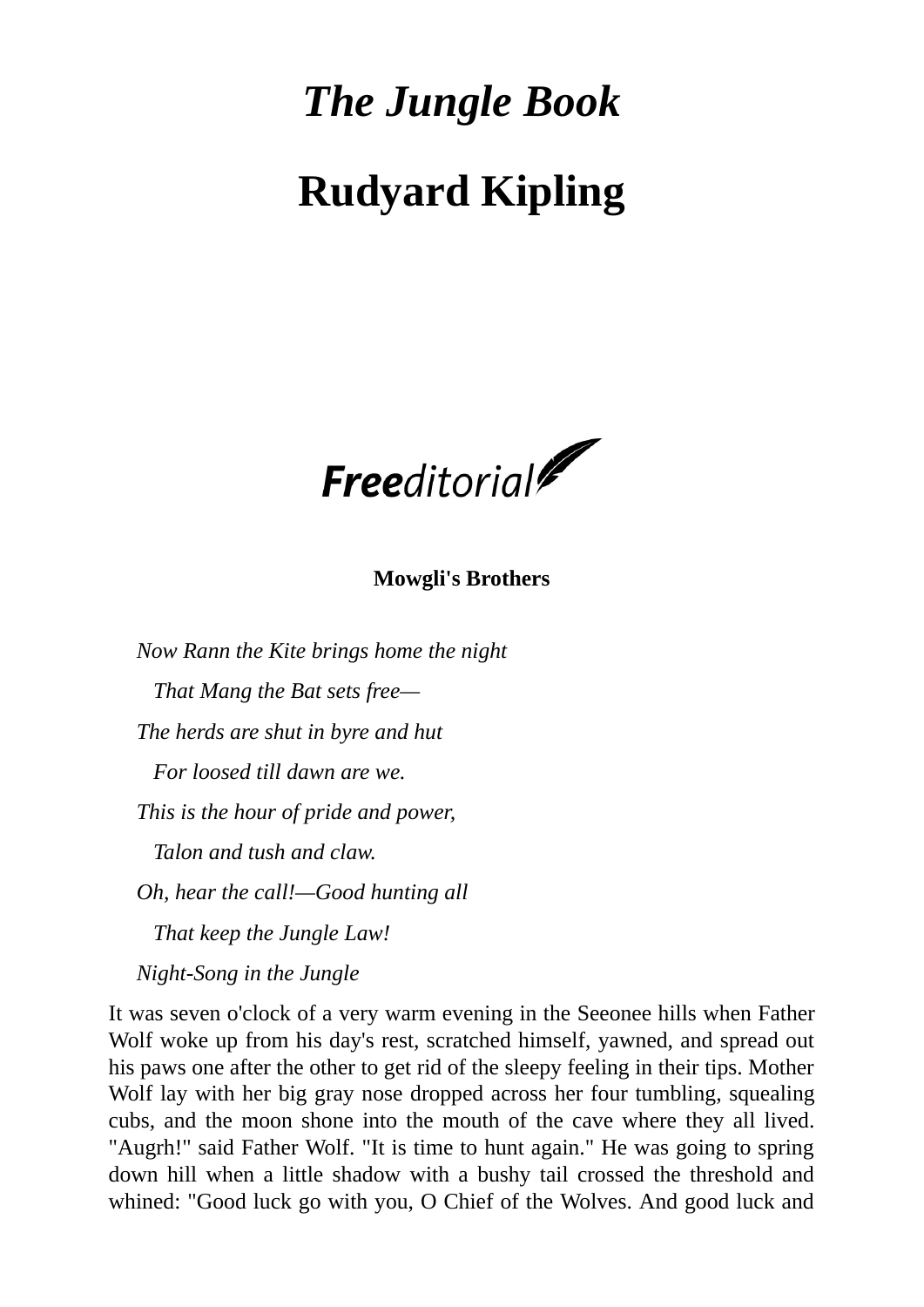strong white teeth go with noble children that they may never forget the hungry in this world."

It was the jackal—Tabaqui, the Dish-licker—and the wolves of India despise Tabaqui because he runs about making mischief, and telling tales, and eating rags and pieces of leather from the village rubbish-heaps. But they are afraid of him too, because Tabaqui, more than anyone else in the jungle, is apt to go mad, and then he forgets that he was ever afraid of anyone, and runs through the forest biting everything in his way. Even the tiger runs and hides when little Tabaqui goes mad, for madness is the most disgraceful thing that can overtake a wild creature. We call it hydrophobia, but they call it dewanee—the madness—and run.

"Enter, then, and look," said Father Wolf stiffly, "but there is no food here."

"For a wolf, no," said Tabaqui, "but for so mean a person as myself a dry bone is a good feast. Who are we, the Gidur-log , to pick and choose?" He scuttled to the back of the cave, where he found the bone of a buck with some meat on it, and sat cracking the end merrily.

"All thanks for this good meal," he said, licking his lips. "How beautiful are the noble children! How large are their eyes! And so young too! Indeed, indeed, I might have remembered that the children of kings are men from the beginning."

Now, Tabaqui knew as well as anyone else that there is nothing so unlucky as to compliment children to their faces. It pleased him to see Mother and Father Wolf look uncomfortable.

Tabaqui sat still, rejoicing in the mischief that he had made, and then he said spitefully:

"Shere Khan, the Big One, has shifted his hunting grounds. He will hunt among these hills for the next moon, so he has told me."

Shere Khan was the tiger who lived near the Waingunga River, twenty miles away.

"He has no right!" Father Wolf began angrily—"By the Law of the Jungle he has no right to change his quarters without due warning. He will frighten every head of game within ten miles, and I—I have to kill for two, these days."

"His mother did not call him Lungri for nothing," said Mother Wolf quietly. "He has been lame in one foot from his birth. That is why he has only killed cattle. Now the villagers of the Waingunga are angry with him, and he has come here to make our villagers angry. They will scour the jungle for him when he is far away, and we and our children must run when the grass is set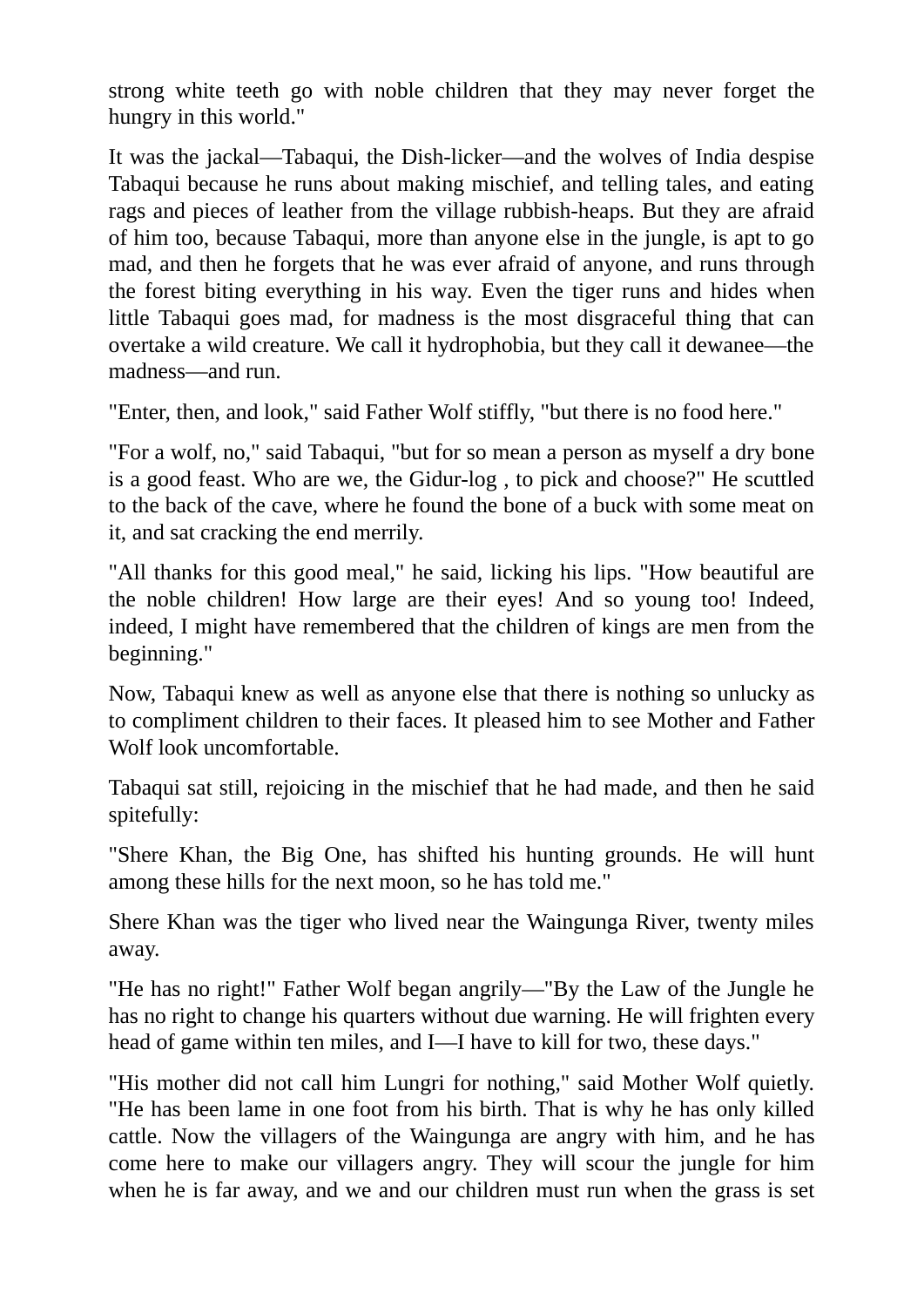alight. Indeed, we are very grateful to Shere Khan!"

"Shall I tell him of your gratitude?" said Tabaqui.

"Out!" snapped Father Wolf. "Out and hunt with thy master. Thou hast done harm enough for one night."

"I go," said Tabaqui quietly. "Ye can hear Shere Khan below in the thickets. I might have saved myself the message."

Father Wolf listened, and below in the valley that ran down to a little river he heard the dry, angry, snarly, singsong whine of a tiger who has caught nothing and does not care if all the jungle knows it.

"The fool!" said Father Wolf. "To begin a night's work with that noise! Does he think that our buck are like his fat Waingunga bullocks?"

"H'sh. It is neither bullock nor buck he hunts to-night," said Mother Wolf. "It is Man."

The whine had changed to a sort of humming purr that seemed to come from every quarter of the compass. It was the noise that bewilders woodcutters and gypsies sleeping in the open, and makes them run sometimes into the very mouth of the tiger.

"Man!" said Father Wolf, showing all his white teeth. "Faugh! Are there not enough beetles and frogs in the tanks that he must eat Man, and on our ground too!"

The Law of the Jungle, which never orders anything without a reason, forbids every beast to eat Man except when he is killing to show his children how to kill, and then he must hunt outside the hunting grounds of his pack or tribe. The real reason for this is that man-killing means, sooner or later, the arrival of white men on elephants, with guns, and hundreds of brown men with gongs and rockets and torches. Then everybody in the jungle suffers. The reason the beasts give among themselves is that Man is the weakest and most defenseless of all living things, and it is unsportsmanlike to touch him. They say too—and it is true—that man-eaters become mangy, and lose their teeth.

The purr grew louder, and ended in the full-throated "Aaarh!" of the tiger's charge.

Then there was a howl—an untigerish howl—from Shere Khan. "He has missed," said Mother Wolf. "What is it?"

Father Wolf ran out a few paces and heard Shere Khan muttering and mumbling savagely as he tumbled about in the scrub.

"The fool has had no more sense than to jump at a woodcutter's campfire, and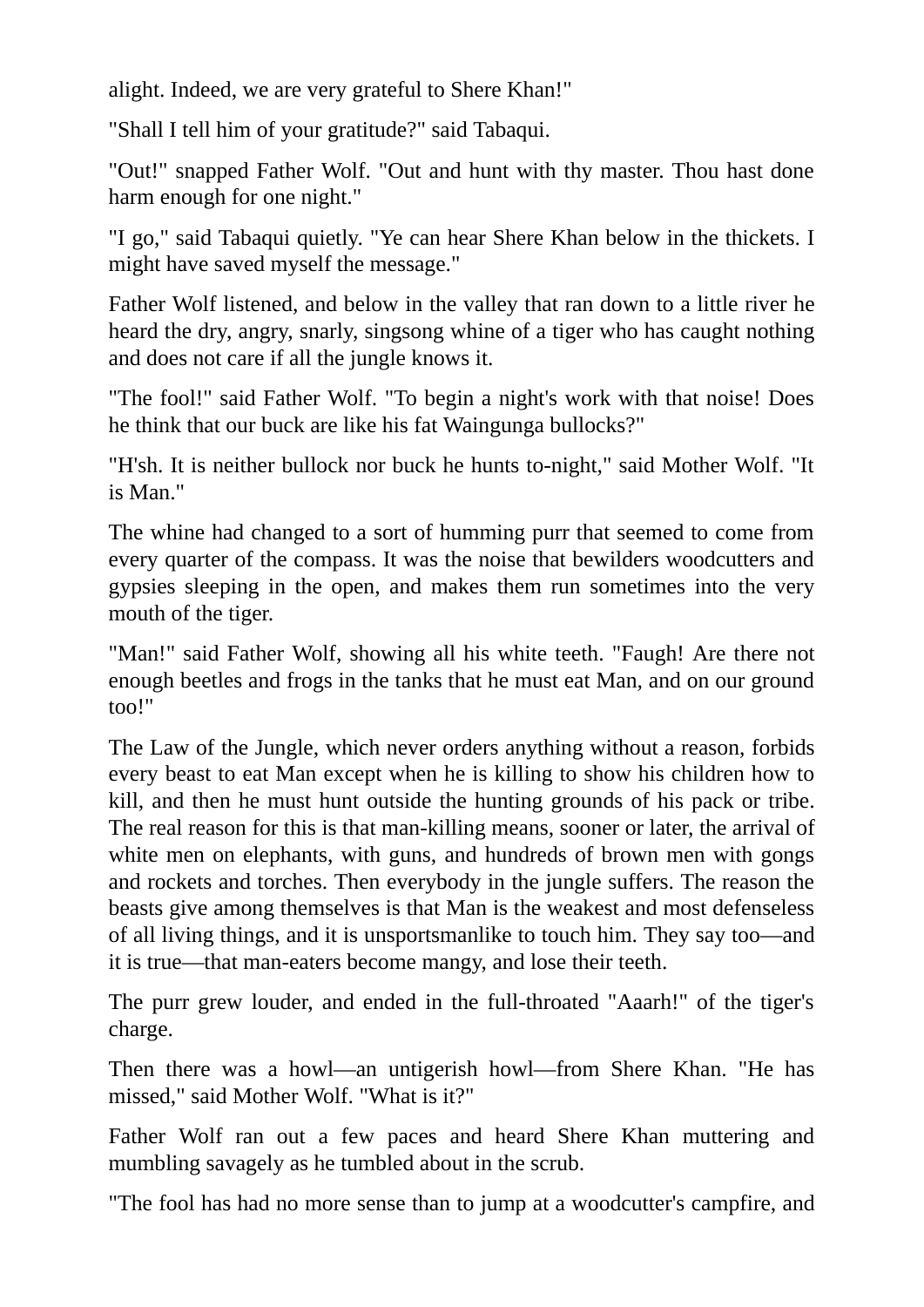has burned his feet," said Father Wolf with a grunt. "Tabaqui is with him."

"Something is coming uphill," said Mother Wolf, twitching one ear. "Get ready."

The bushes rustled a little in the thicket, and Father Wolf dropped with his haunches under him, ready for his leap. Then, if you had been watching, you would have seen the most wonderful thing in the world—the wolf checked in mid-spring. He made his bound before he saw what it was he was jumping at, and then he tried to stop himself. The result was that he shot up straight into the air for four or five feet, landing almost where he left ground.

"Man!" he snapped. "A man's cub. Look!"

Directly in front of him, holding on by a low branch, stood a naked brown baby who could just walk—as soft and as dimpled a little atom as ever came to a wolf's cave at night. He looked up into Father Wolf's face, and laughed.

"Is that a man's cub?" said Mother Wolf. "I have never seen one. Bring it here."

A Wolf accustomed to moving his own cubs can, if necessary, mouth an egg without breaking it, and though Father Wolf's jaws closed right on the child's back not a tooth even scratched the skin as he laid it down among the cubs.

"How little! How naked, and—how bold!" said Mother Wolf softly. The baby was pushing his way between the cubs to get close to the warm hide. "Ahai! He is taking his meal with the others. And so this is a man's cub. Now, was there ever a wolf that could boast of a man's cub among her children?"

"I have heard now and again of such a thing, but never in our Pack or in my time," said Father Wolf. "He is altogether without hair, and I could kill him with a touch of my foot. But see, he looks up and is not afraid."

The moonlight was blocked out of the mouth of the cave, for Shere Khan's great square head and shoulders were thrust into the entrance. Tabaqui, behind him, was squeaking: "My lord, my lord, it went in here!"

"Shere Khan does us great honor," said Father Wolf, but his eyes were very angry. "What does Shere Khan need?"

"My quarry. A man's cub went this way," said Shere Khan. "Its parents have run off. Give it to me."

Shere Khan had jumped at a woodcutter's campfire, as Father Wolf had said, and was furious from the pain of his burned feet. But Father Wolf knew that the mouth of the cave was too narrow for a tiger to come in by. Even where he was, Shere Khan's shoulders and forepaws were cramped for want of room, as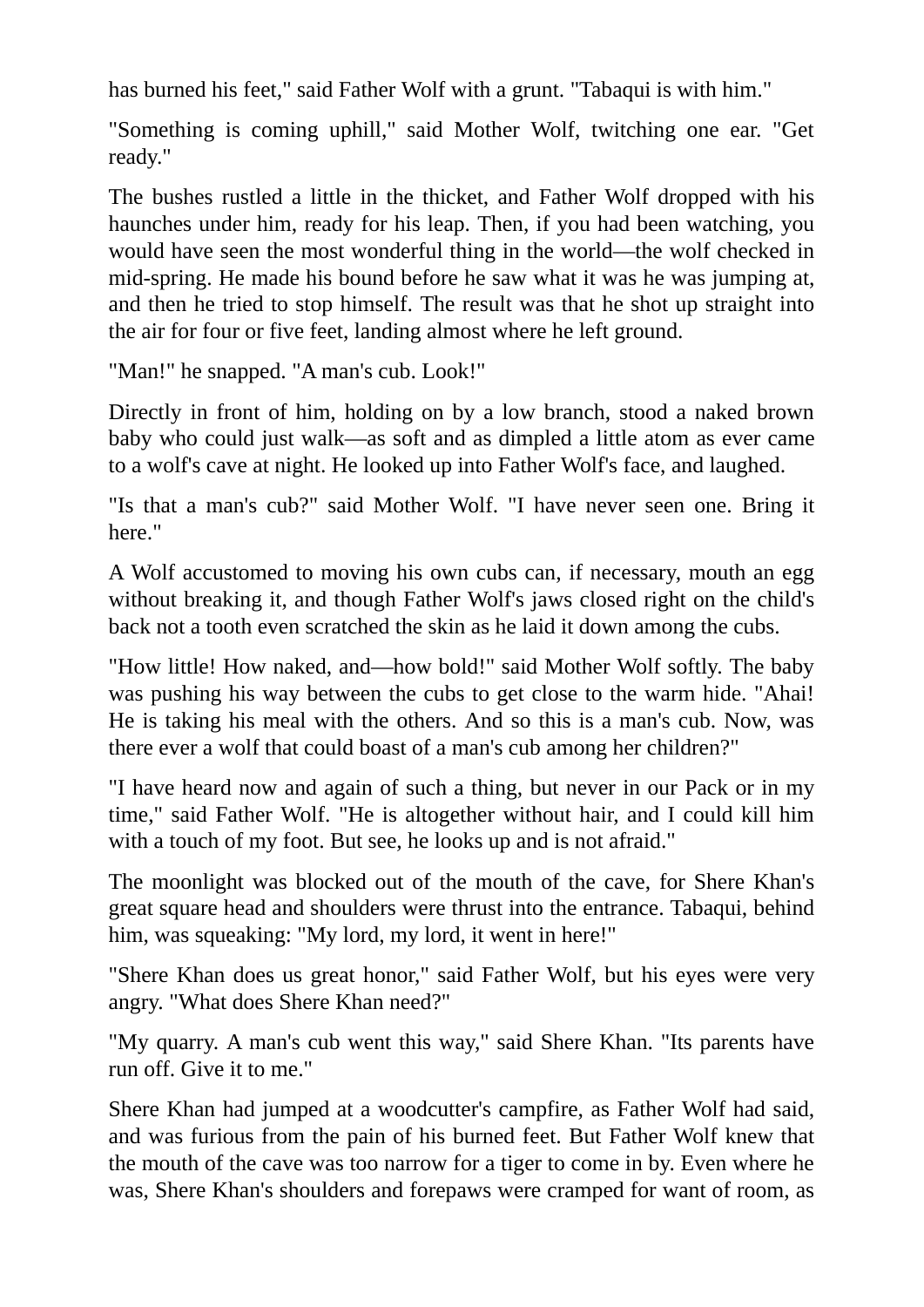a man's would be if he tried to fight in a barrel.

"The Wolves are a free people," said Father Wolf. "They take orders from the Head of the Pack, and not from any striped cattle-killer. The man's cub is ours —to kill if we choose."

"Ye choose and ye do not choose! What talk is this of choosing? By the bull that I killed, am I to stand nosing into your dog's den for my fair dues? It is I, Shere Khan, who speak!"

The tiger's roar filled the cave with thunder. Mother Wolf shook herself clear of the cubs and sprang forward, her eyes, like two green moons in the darkness, facing the blazing eyes of Shere Khan.

"And it is I, Raksha , who answers. The man's cub is mine, Lungri—mine to me! He shall not be killed. He shall live to run with the Pack and to hunt with the Pack; and in the end, look you, hunter of little naked cubs—frog-eater fish-killer—he shall hunt thee! Now get hence, or by the Sambhur that I killed (I eat no starved cattle), back thou goest to thy mother, burned beast of the jungle, lamer than ever thou camest into the world! Go!"

Father Wolf looked on amazed. He had almost forgotten the days when he won Mother Wolf in fair fight from five other wolves, when she ran in the Pack and was not called The Demon for compliment's sake. Shere Khan might have faced Father Wolf, but he could not stand up against Mother Wolf, for he knew that where he was she had all the advantage of the ground, and would fight to the death. So he backed out of the cave mouth growling, and when he was clear he shouted:

"Each dog barks in his own yard! We will see what the Pack will say to this fostering of man-cubs. The cub is mine, and to my teeth he will come in the end, O bush-tailed thieves!"

Mother Wolf threw herself down panting among the cubs, and Father Wolf said to her gravely:

"Shere Khan speaks this much truth. The cub must be shown to the Pack. Wilt thou still keep him, Mother?"

"Keep him!" she gasped. "He came naked, by night, alone and very hungry; yet he was not afraid! Look, he has pushed one of my babes to one side already. And that lame butcher would have killed him and would have run off to the Waingunga while the villagers here hunted through all our lairs in revenge! Keep him? Assuredly I will keep him. Lie still, little frog. O thou Mowgli—for Mowgli the Frog I will call thee—the time will come when thou wilt hunt Shere Khan as he has hunted thee."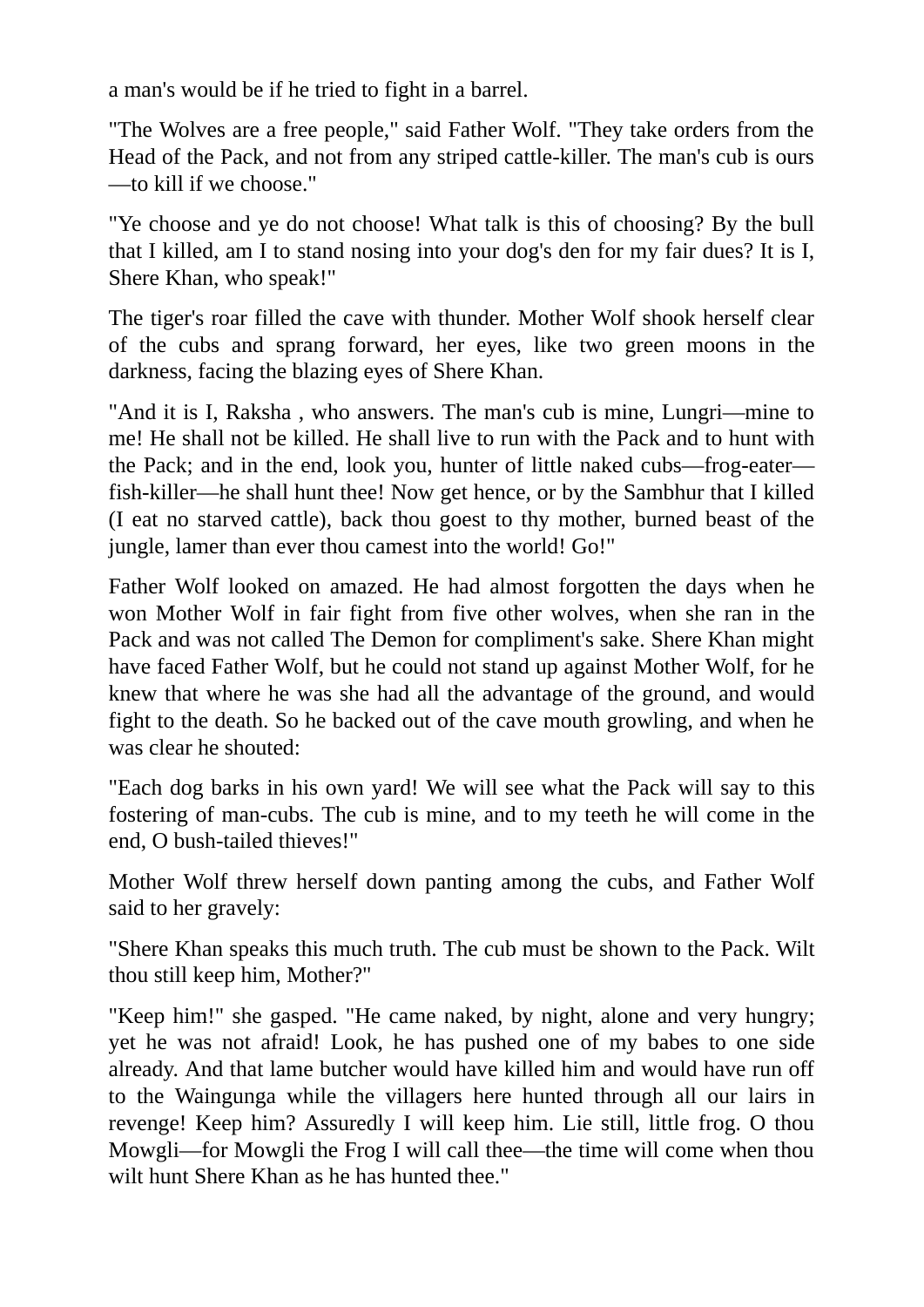"But what will our Pack say?" said Father Wolf.

The Law of the Jungle lays down very clearly that any wolf may, when he marries, withdraw from the Pack he belongs to. But as soon as his cubs are old enough to stand on their feet he must bring them to the Pack Council, which is generally held once a month at full moon, in order that the other wolves may identify them. After that inspection the cubs are free to run where they please, and until they have killed their first buck no excuse is accepted if a grown wolf of the Pack kills one of them. The punishment is death where the murderer can be found; and if you think for a minute you will see that this must be so.

Father Wolf waited till his cubs could run a little, and then on the night of the Pack Meeting took them and Mowgli and Mother Wolf to the Council Rock a hilltop covered with stones and boulders where a hundred wolves could hide. Akela, the great gray Lone Wolf, who led all the Pack by strength and cunning, lay out at full length on his rock, and below him sat forty or more wolves of every size and color, from badger-colored veterans who could handle a buck alone to young black three-year-olds who thought they could. The Lone Wolf had led them for a year now. He had fallen twice into a wolf trap in his youth, and once he had been beaten and left for dead; so he knew the manners and customs of men. There was very little talking at the Rock. The cubs tumbled over each other in the center of the circle where their mothers and fathers sat, and now and again a senior wolf would go quietly up to a cub, look at him carefully, and return to his place on noiseless feet. Sometimes a mother would push her cub far out into the moonlight to be sure that he had not been overlooked. Akela from his rock would cry: "Ye know the Law—ye know the Law. Look well, O Wolves!" And the anxious mothers would take up the call: "Look—look well, O Wolves!"

At last—and Mother Wolf's neck bristles lifted as the time came—Father Wolf pushed "Mowgli the Frog," as they called him, into the center, where he sat laughing and playing with some pebbles that glistened in the moonlight.

Akela never raised his head from his paws, but went on with the monotonous cry: "Look well!" A muffled roar came up from behind the rocks—the voice of Shere Khan crying: "The cub is mine. Give him to me. What have the Free People to do with a man's cub?" Akela never even twitched his ears. All he said was: "Look well, O Wolves! What have the Free People to do with the orders of any save the Free People? Look well!"

There was a chorus of deep growls, and a young wolf in his fourth year flung back Shere Khan's question to Akela: "What have the Free People to do with a man's cub?" Now, the Law of the Jungle lays down that if there is any dispute as to the right of a cub to be accepted by the Pack, he must be spoken for by at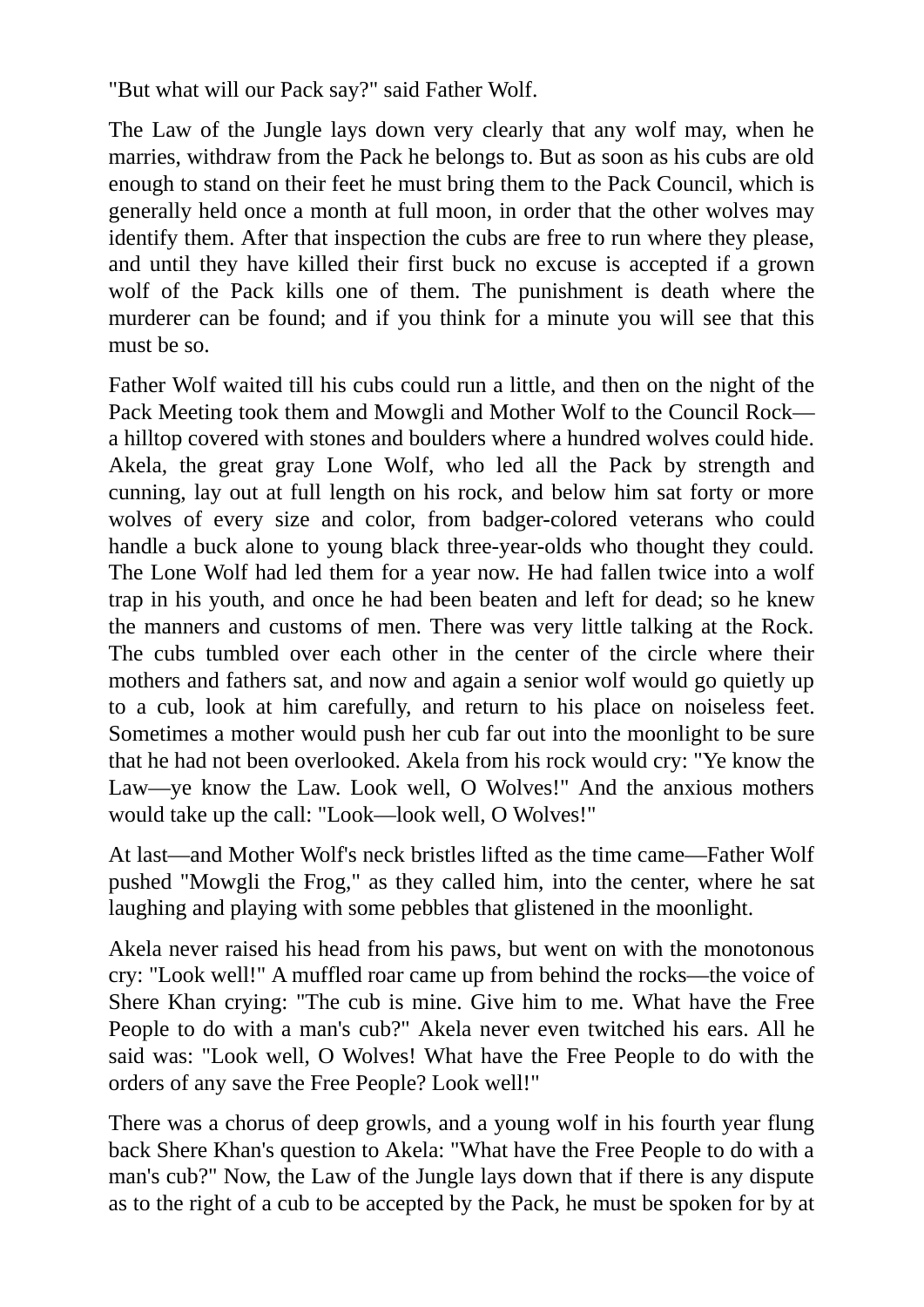least two members of the Pack who are not his father and mother.

"Who speaks for this cub?" said Akela. "Among the Free People who speaks?" There was no answer and Mother Wolf got ready for what she knew would be her last fight, if things came to fighting.

Then the only other creature who is allowed at the Pack Council—Baloo, the sleepy brown bear who teaches the wolf cubs the Law of the Jungle: old Baloo, who can come and go where he pleases because he eats only nuts and roots and honey—rose upon his hind quarters and grunted.

"The man's cub—the man's cub?" he said. "I speak for the man's cub. There is no harm in a man's cub. I have no gift of words, but I speak the truth. Let him run with the Pack, and be entered with the others. I myself will teach him."

"We need yet another," said Akela. "Baloo has spoken, and he is our teacher for the young cubs. Who speaks besides Baloo?"

A black shadow dropped down into the circle. It was Bagheera the Black Panther, inky black all over, but with the panther markings showing up in certain lights like the pattern of watered silk. Everybody knew Bagheera, and nobody cared to cross his path; for he was as cunning as Tabaqui, as bold as the wild buffalo, and as reckless as the wounded elephant. But he had a voice as soft as wild honey dripping from a tree, and a skin softer than down.

"O Akela, and ye the Free People," he purred, "I have no right in your assembly, but the Law of the Jungle says that if there is a doubt which is not a killing matter in regard to a new cub, the life of that cub may be bought at a price. And the Law does not say who may or may not pay that price. Am I right?"

"Good! Good!" said the young wolves, who are always hungry. "Listen to Bagheera. The cub can be bought for a price. It is the Law."

"Knowing that I have no right to speak here, I ask your leave."

"Speak then," cried twenty voices.

"To kill a naked cub is shame. Besides, he may make better sport for you when he is grown. Baloo has spoken in his behalf. Now to Baloo's word I will add one bull, and a fat one, newly killed, not half a mile from here, if ye will accept the man's cub according to the Law. Is it difficult?"

There was a clamor of scores of voices, saying: "What matter? He will die in the winter rains. He will scorch in the sun. What harm can a naked frog do us? Let him run with the Pack. Where is the bull, Bagheera? Let him be accepted." And then came Akela's deep bay, crying: "Look well—look well, O Wolves!"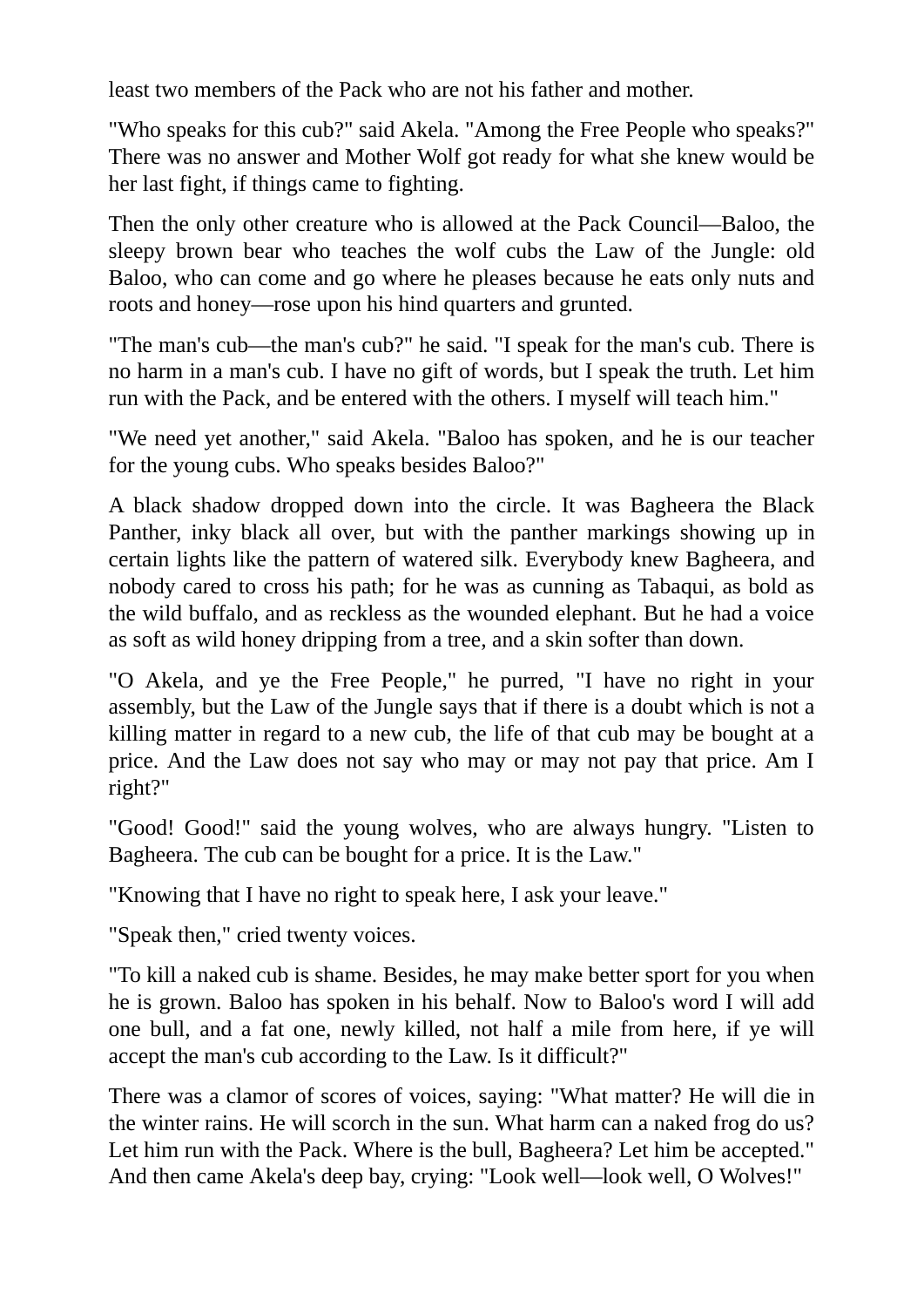Mowgli was still deeply interested in the pebbles, and he did not notice when the wolves came and looked at him one by one. At last they all went down the hill for the dead bull, and only Akela, Bagheera, Baloo, and Mowgli's own wolves were left. Shere Khan roared still in the night, for he was very angry that Mowgli had not been handed over to him.

"Ay, roar well," said Bagheera, under his whiskers, "for the time will come when this naked thing will make thee roar to another tune, or I know nothing of man."

"It was well done," said Akela. "Men and their cubs are very wise. He may be a help in time."

"Truly, a help in time of need; for none can hope to lead the Pack forever," said Bagheera.

Akela said nothing. He was thinking of the time that comes to every leader of every pack when his strength goes from him and he gets feebler and feebler, till at last he is killed by the wolves and a new leader comes up—to be killed in his turn.

"Take him away," he said to Father Wolf, "and train him as befits one of the Free People."

And that is how Mowgli was entered into the Seeonee Wolf Pack for the price of a bull and on Baloo's good word.

Now you must be content to skip ten or eleven whole years, and only guess at all the wonderful life that Mowgli led among the wolves, because if it were written out it would fill ever so many books. He grew up with the cubs, though they, of course, were grown wolves almost before he was a child. And Father Wolf taught him his business, and the meaning of things in the jungle, till every rustle in the grass, every breath of the warm night air, every note of the owls above his head, every scratch of a bat's claws as it roosted for a while in a tree, and every splash of every little fish jumping in a pool meant just as much to him as the work of his office means to a business man. When he was not learning he sat out in the sun and slept, and ate and went to sleep again. When he felt dirty or hot he swam in the forest pools; and when he wanted honey (Baloo told him that honey and nuts were just as pleasant to eat as raw meat) he climbed up for it, and that Bagheera showed him how to do. Bagheera would lie out on a branch and call, "Come along, Little Brother," and at first Mowgli would cling like the sloth, but afterward he would fling himself through the branches almost as boldly as the gray ape. He took his place at the Council Rock, too, when the Pack met, and there he discovered that if he stared hard at any wolf, the wolf would be forced to drop his eyes, and so he used to stare for fun. At other times he would pick the long thorns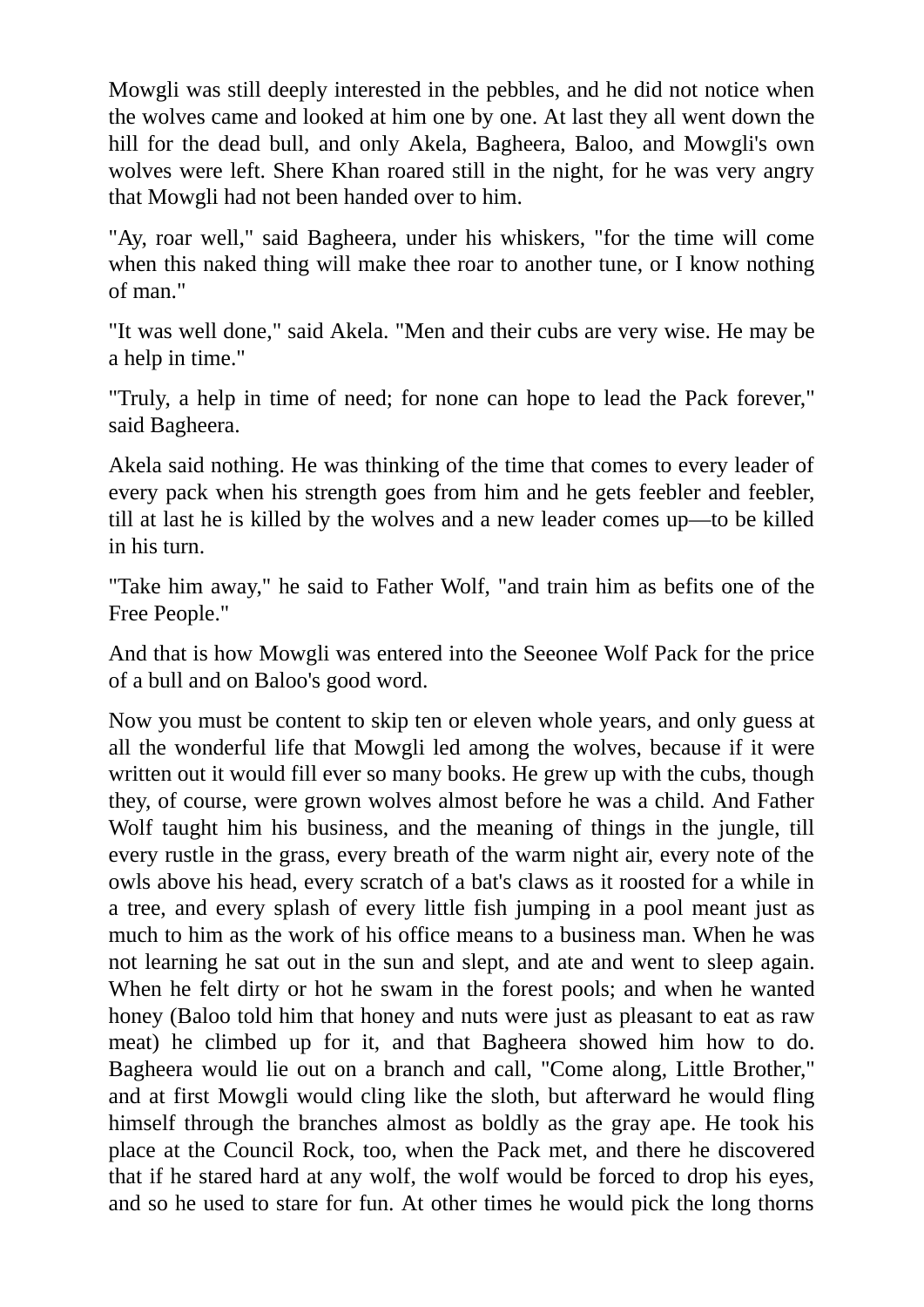out of the pads of his friends, for wolves suffer terribly from thorns and burs in their coats. He would go down the hillside into the cultivated lands by night, and look very curiously at the villagers in their huts, but he had a mistrust of men because Bagheera showed him a square box with a drop gate so cunningly hidden in the jungle that he nearly walked into it, and told him that it was a trap. He loved better than anything else to go with Bagheera into the dark warm heart of the forest, to sleep all through the drowsy day, and at night see how Bagheera did his killing. Bagheera killed right and left as he felt hungry, and so did Mowgli—with one exception. As soon as he was old enough to understand things, Bagheera told him that he must never touch cattle because he had been bought into the Pack at the price of a bull's life. "All the jungle is thine," said Bagheera, "and thou canst kill everything that thou art strong enough to kill; but for the sake of the bull that bought thee thou must never kill or eat any cattle young or old. That is the Law of the Jungle." Mowgli obeyed faithfully.

And he grew and grew strong as a boy must grow who does not know that he is learning any lessons, and who has nothing in the world to think of except things to eat.

Mother Wolf told him once or twice that Shere Khan was not a creature to be trusted, and that some day he must kill Shere Khan. But though a young wolf would have remembered that advice every hour, Mowgli forgot it because he was only a boy—though he would have called himself a wolf if he had been able to speak in any human tongue.

Shere Khan was always crossing his path in the jungle, for as Akela grew older and feebler the lame tiger had come to be great friends with the younger wolves of the Pack, who followed him for scraps, a thing Akela would never have allowed if he had dared to push his authority to the proper bounds. Then Shere Khan would flatter them and wonder that such fine young hunters were content to be led by a dying wolf and a man's cub. "They tell me," Shere Khan would say, "that at Council ye dare not look him between the eyes." And the young wolves would growl and bristle.

Bagheera, who had eyes and ears everywhere, knew something of this, and once or twice he told Mowgli in so many words that Shere Khan would kill him some day. Mowgli would laugh and answer: "I have the Pack and I have thee; and Baloo, though he is so lazy, might strike a blow or two for my sake. Why should I be afraid?"

It was one very warm day that a new notion came to Bagheera—born of something that he had heard. Perhaps Ikki the Porcupine had told him; but he said to Mowgli when they were deep in the jungle, as the boy lay with his head on Bagheera's beautiful black skin, "Little Brother, how often have I told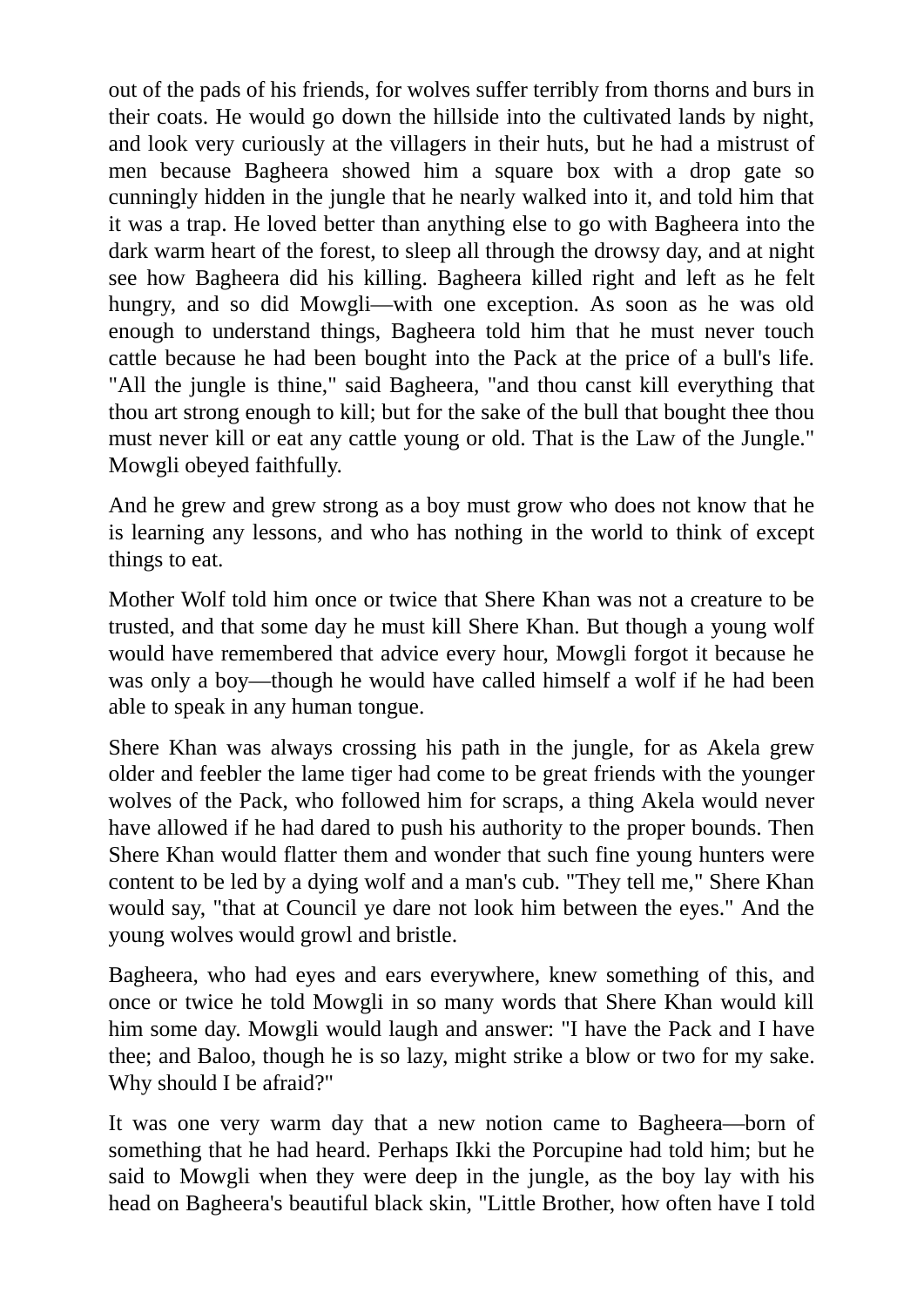thee that Shere Khan is thy enemy?"

"As many times as there are nuts on that palm," said Mowgli, who, naturally, could not count. "What of it? I am sleepy, Bagheera, and Shere Khan is all long tail and loud talk—like Mao, the Peacock."

"But this is no time for sleeping. Baloo knows it; I know it; the Pack know it; and even the foolish, foolish deer know. Tabaqui has told thee too."

"Ho! ho!" said Mowgli. "Tabaqui came to me not long ago with some rude talk that I was a naked man's cub and not fit to dig pig-nuts. But I caught Tabaqui by the tail and swung him twice against a palm-tree to teach him better manners."

"That was foolishness, for though Tabaqui is a mischief-maker, he would have told thee of something that concerned thee closely. Open those eyes, Little Brother. Shere Khan dare not kill thee in the jungle. But remember, Akela is very old, and soon the day comes when he cannot kill his buck, and then he will be leader no more. Many of the wolves that looked thee over when thou wast brought to the Council first are old too, and the young wolves believe, as Shere Khan has taught them, that a man-cub has no place with the Pack. In a little time thou wilt be a man."

"And what is a man that he should not run with his brothers?" said Mowgli. "I was born in the jungle. I have obeyed the Law of the Jungle, and there is no wolf of ours from whose paws I have not pulled a thorn. Surely they are my brothers!"

Bagheera stretched himself at full length and half shut his eyes. "Little Brother," said he, "feel under my jaw."

Mowgli put up his strong brown hand, and just under Bagheera's silky chin, where the giant rolling muscles were all hid by the glossy hair, he came upon a little bald spot.

"There is no one in the jungle that knows that I, Bagheera, carry that mark the mark of the collar; and yet, Little Brother, I was born among men, and it was among men that my mother died—in the cages of the king's palace at Oodeypore. It was because of this that I paid the price for thee at the Council when thou wast a little naked cub. Yes, I too was born among men. I had never seen the jungle. They fed me behind bars from an iron pan till one night I felt that I was Bagheera—the Panther—and no man's plaything, and I broke the silly lock with one blow of my paw and came away. And because I had learned the ways of men, I became more terrible in the jungle than Shere Khan. Is it not so?"

"Yes," said Mowgli, "all the jungle fear Bagheera—all except Mowgli."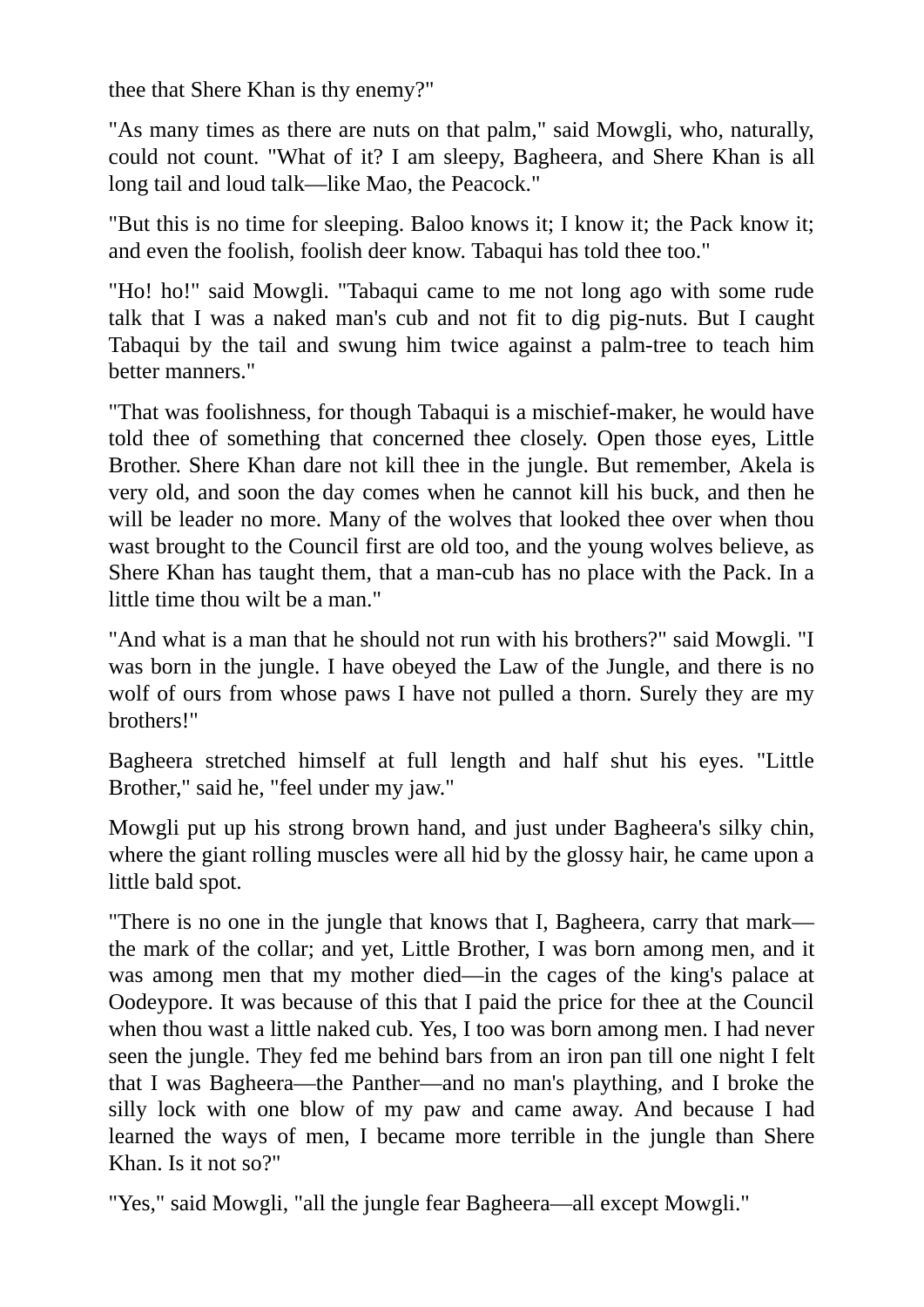"Oh, thou art a man's cub," said the Black Panther very tenderly. "And even as I returned to my jungle, so thou must go back to men at last—to the men who are thy brothers—if thou art not killed in the Council."

"But why—but why should any wish to kill me?" said Mowgli.

"Look at me," said Bagheera. And Mowgli looked at him steadily between the eyes. The big panther turned his head away in half a minute.

"That is why," he said, shifting his paw on the leaves. "Not even I can look thee between the eyes, and I was born among men, and I love thee, Little Brother. The others they hate thee because their eyes cannot meet thine; because thou art wise; because thou hast pulled out thorns from their feet because thou art a man."

"I did not know these things," said Mowgli sullenly, and he frowned under his heavy black eyebrows.

"What is the Law of the Jungle? Strike first and then give tongue. By thy very carelessness they know that thou art a man. But be wise. It is in my heart that when Akela misses his next kill—and at each hunt it costs him more to pin the buck—the Pack will turn against him and against thee. They will hold a jungle Council at the Rock, and then—and then—I have it!" said Bagheera, leaping up. "Go thou down quickly to the men's huts in the valley, and take some of the Red Flower which they grow there, so that when the time comes thou mayest have even a stronger friend than I or Baloo or those of the Pack that love thee. Get the Red Flower."

By Red Flower Bagheera meant fire, only no creature in the jungle will call fire by its proper name. Every beast lives in deadly fear of it, and invents a hundred ways of describing it.

"The Red Flower?" said Mowgli. "That grows outside their huts in the twilight. I will get some."

"There speaks the man's cub," said Bagheera proudly. "Remember that it grows in little pots. Get one swiftly, and keep it by thee for time of need."

"Good!" said Mowgli. "I go. But art thou sure, O my Bagheera"—he slipped his arm around the splendid neck and looked deep into the big eyes—"art thou sure that all this is Shere Khan's doing?"

"By the Broken Lock that freed me, I am sure, Little Brother."

"Then, by the Bull that bought me, I will pay Shere Khan full tale for this, and it may be a little over," said Mowgli, and he bounded away.

"That is a man. That is all a man," said Bagheera to himself, lying down again.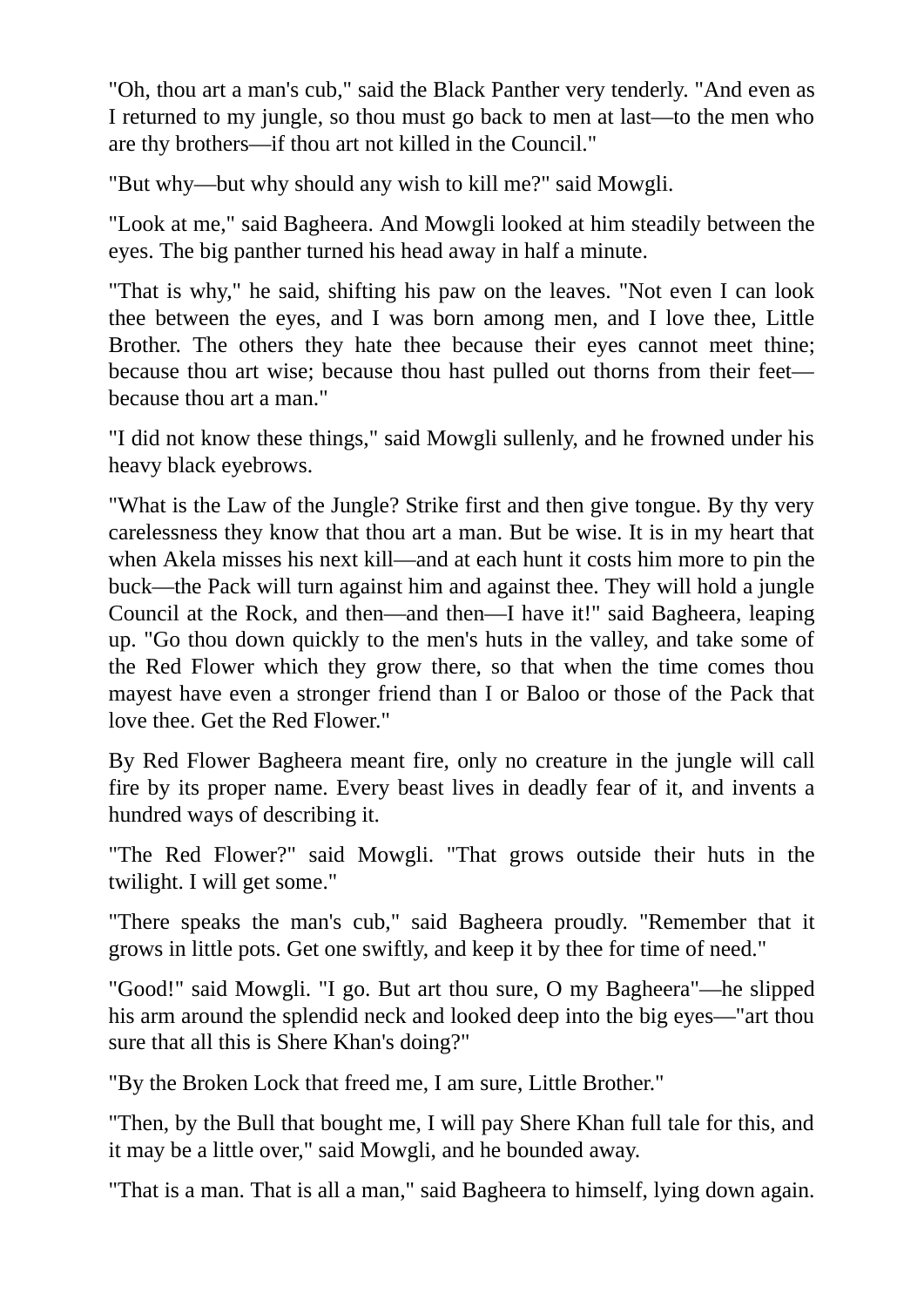"Oh, Shere Khan, never was a blacker hunting than that frog-hunt of thine ten years ago!"

Mowgli was far and far through the forest, running hard, and his heart was hot in him. He came to the cave as the evening mist rose, and drew breath, and looked down the valley. The cubs were out, but Mother Wolf, at the back of the cave, knew by his breathing that something was troubling her frog.

"What is it, Son?" she said.

"Some bat's chatter of Shere Khan," he called back. "I hunt among the plowed fields tonight," and he plunged downward through the bushes, to the stream at the bottom of the valley. There he checked, for he heard the yell of the Pack hunting, heard the bellow of a hunted Sambhur, and the snort as the buck turned at bay. Then there were wicked, bitter howls from the young wolves: "Akela! Akela! Let the Lone Wolf show his strength. Room for the leader of the Pack! Spring, Akela!"

The Lone Wolf must have sprung and missed his hold, for Mowgli heard the snap of his teeth and then a yelp as the Sambhur knocked him over with his forefoot.

He did not wait for anything more, but dashed on; and the yells grew fainter behind him as he ran into the croplands where the villagers lived.

"Bagheera spoke truth," he panted, as he nestled down in some cattle fodder by the window of a hut. "To-morrow is one day both for Akela and for me."

Then he pressed his face close to the window and watched the fire on the hearth. He saw the husbandman's wife get up and feed it in the night with black lumps. And when the morning came and the mists were all white and cold, he saw the man's child pick up a wicker pot plastered inside with earth, fill it with lumps of red-hot charcoal, put it under his blanket, and go out to tend the cows in the byre.

"Is that all?" said Mowgli. "If a cub can do it, there is nothing to fear." So he strode round the corner and met the boy, took the pot from his hand, and disappeared into the mist while the boy howled with fear.

"They are very like me," said Mowgli, blowing into the pot as he had seen the woman do. "This thing will die if I do not give it things to eat"; and he dropped twigs and dried bark on the red stuff. Halfway up the hill he met Bagheera with the morning dew shining like moonstones on his coat.

"Akela has missed," said the Panther. "They would have killed him last night, but they needed thee also. They were looking for thee on the hill."

"I was among the plowed lands. I am ready. See!" Mowgli held up the fire-pot.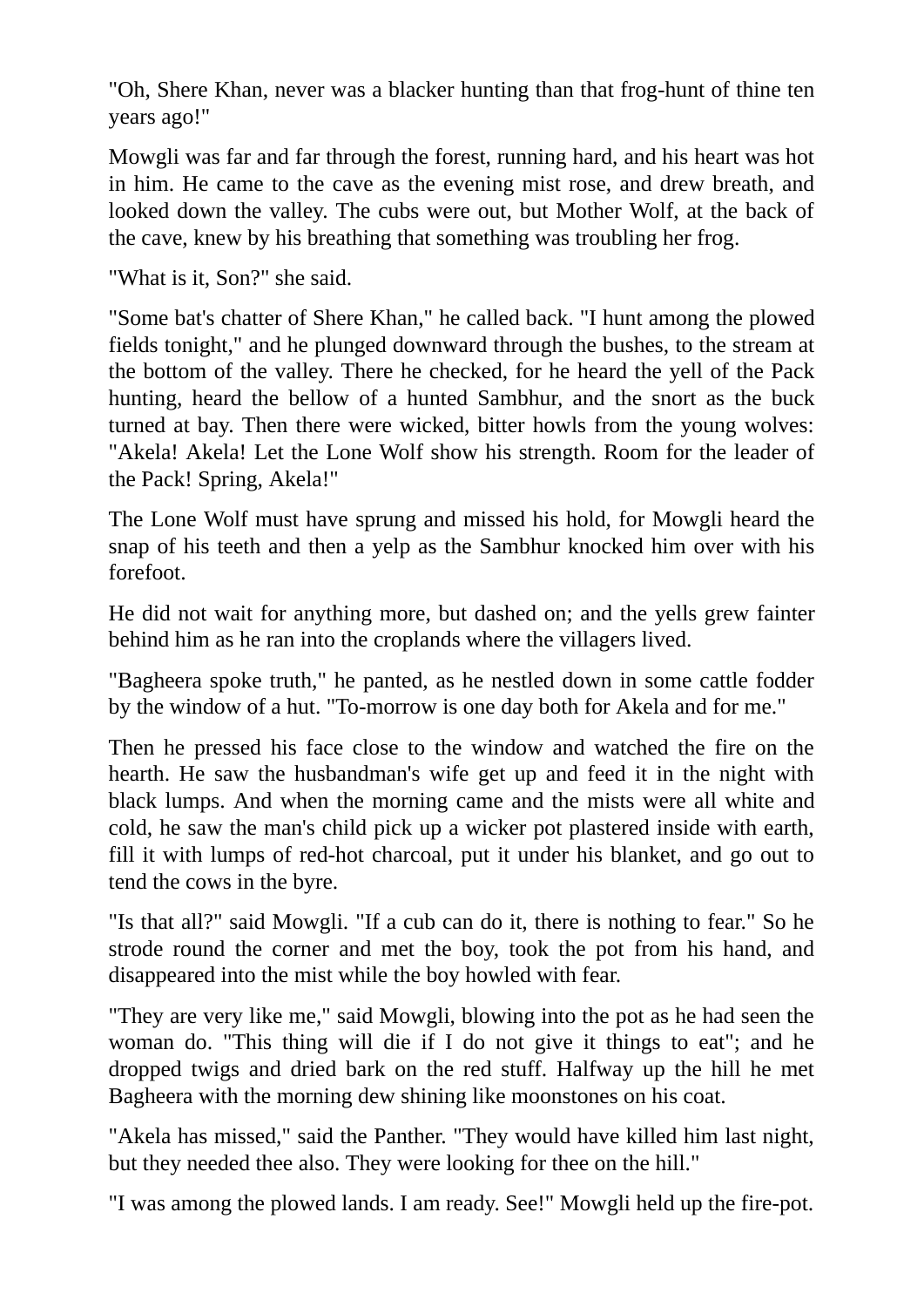"Good! Now, I have seen men thrust a dry branch into that stuff, and presently the Red Flower blossomed at the end of it. Art thou not afraid?"

"No. Why should I fear? I remember now—if it is not a dream—how, before I was a Wolf, I lay beside the Red Flower, and it was warm and pleasant."

All that day Mowgli sat in the cave tending his fire pot and dipping dry branches into it to see how they looked. He found a branch that satisfied him, and in the evening when Tabaqui came to the cave and told him rudely enough that he was wanted at the Council Rock, he laughed till Tabaqui ran away. Then Mowgli went to the Council, still laughing.

Akela the Lone Wolf lay by the side of his rock as a sign that the leadership of the Pack was open, and Shere Khan with his following of scrap-fed wolves walked to and fro openly being flattered. Bagheera lay close to Mowgli, and the fire pot was between Mowgli's knees. When they were all gathered together, Shere Khan began to speak—a thing he would never have dared to do when Akela was in his prime.

"He has no right," whispered Bagheera. "Say so. He is a dog's son. He will be frightened."

Mowgli sprang to his feet. "Free People," he cried, "does Shere Khan lead the Pack? What has a tiger to do with our leadership?"

"Seeing that the leadership is yet open, and being asked to speak—" Shere Khan began.

"By whom?" said Mowgli. "Are we all jackals, to fawn on this cattle butcher? The leadership of the Pack is with the Pack alone."

There were yells of "Silence, thou man's cub!" "Let him speak. He has kept our Law"; and at last the seniors of the Pack thundered: "Let the Dead Wolf speak." When a leader of the Pack has missed his kill, he is called the Dead Wolf as long as he lives, which is not long.

Akela raised his old head wearily:—

"Free People, and ye too, jackals of Shere Khan, for twelve seasons I have led ye to and from the kill, and in all that time not one has been trapped or maimed. Now I have missed my kill. Ye know how that plot was made. Ye know how ye brought me up to an untried buck to make my weakness known. It was cleverly done. Your right is to kill me here on the Council Rock, now. Therefore, I ask, who comes to make an end of the Lone Wolf? For it is my right, by the Law of the Jungle, that ye come one by one."

There was a long hush, for no single wolf cared to fight Akela to the death. Then Shere Khan roared: "Bah! What have we to do with this toothless fool?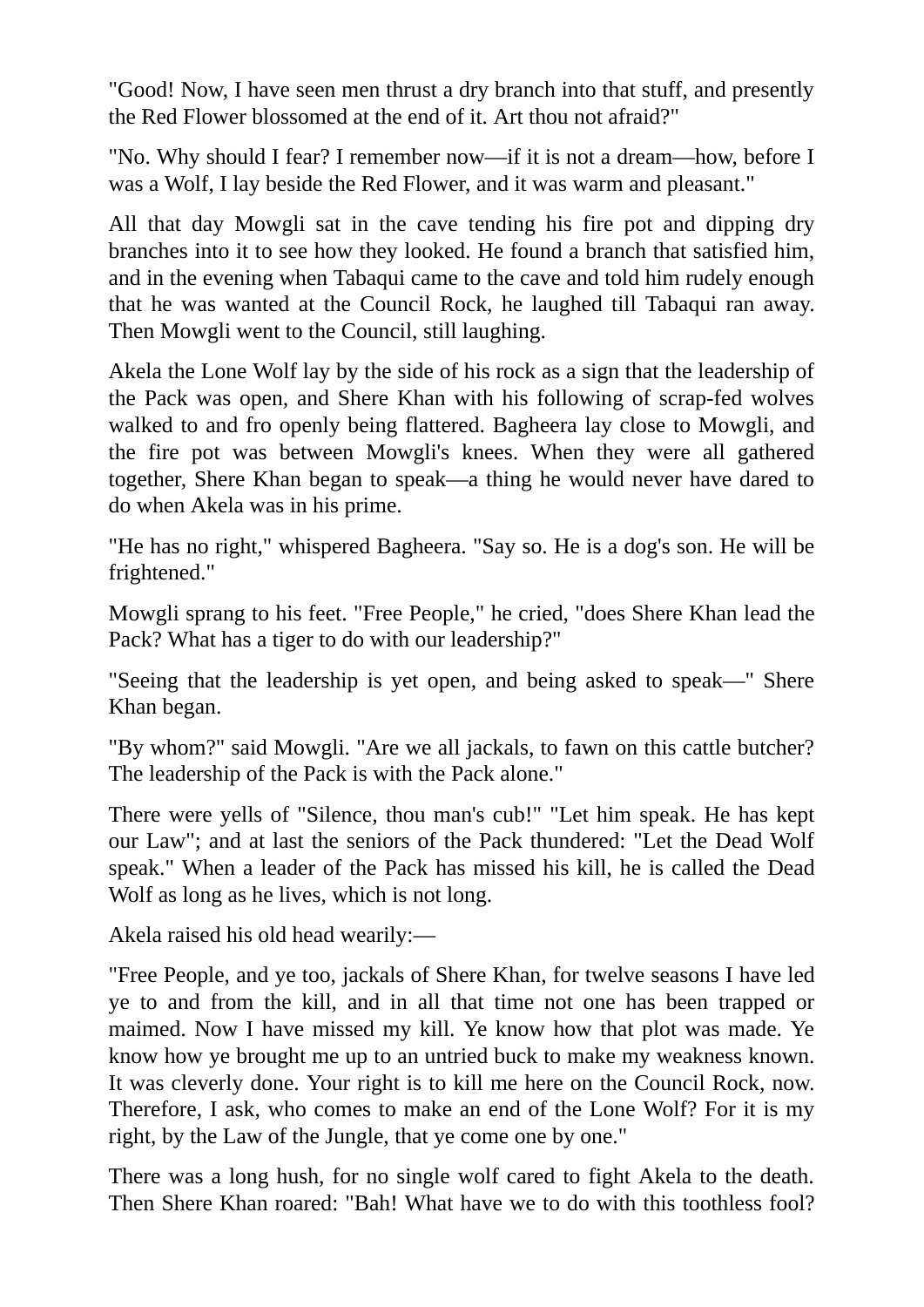He is doomed to die! It is the man-cub who has lived too long. Free People, he was my meat from the first. Give him to me. I am weary of this man-wolf folly. He has troubled the jungle for ten seasons. Give me the man-cub, or I will hunt here always, and not give you one bone. He is a man, a man's child, and from the marrow of my bones I hate him!"

Then more than half the Pack yelled: "A man! A man! What has a man to do with us? Let him go to his own place."

"And turn all the people of the villages against us?" clamored Shere Khan. "No, give him to me. He is a man, and none of us can look him between the eyes."

Akela lifted his head again and said, "He has eaten our food. He has slept with us. He has driven game for us. He has broken no word of the Law of the Jungle."

"Also, I paid for him with a bull when he was accepted. The worth of a bull is little, but Bagheera's honor is something that he will perhaps fight for," said Bagheera in his gentlest voice.

"A bull paid ten years ago!" the Pack snarled. "What do we care for bones ten years old?"

"Or for a pledge?" said Bagheera, his white teeth bared under his lip. "Well are ye called the Free People!"

"No man's cub can run with the people of the jungle," howled Shere Khan. "Give him to me!"

"He is our brother in all but blood," Akela went on, "and ye would kill him here! In truth, I have lived too long. Some of ye are eaters of cattle, and of others I have heard that, under Shere Khan's teaching, ye go by dark night and snatch children from the villager's doorstep. Therefore I know ye to be cowards, and it is to cowards I speak. It is certain that I must die, and my life is of no worth, or I would offer that in the man-cub's place. But for the sake of the Honor of the Pack,—a little matter that by being without a leader ye have forgotten,—I promise that if ye let the man-cub go to his own place, I will not, when my time comes to die, bare one tooth against ye. I will die without fighting. That will at least save the Pack three lives. More I cannot do; but if ye will, I can save ye the shame that comes of killing a brother against whom there is no fault—a brother spoken for and bought into the Pack according to the Law of the Jungle."

"He is a man—a man—a man!" snarled the Pack. And most of the wolves began to gather round Shere Khan, whose tail was beginning to switch.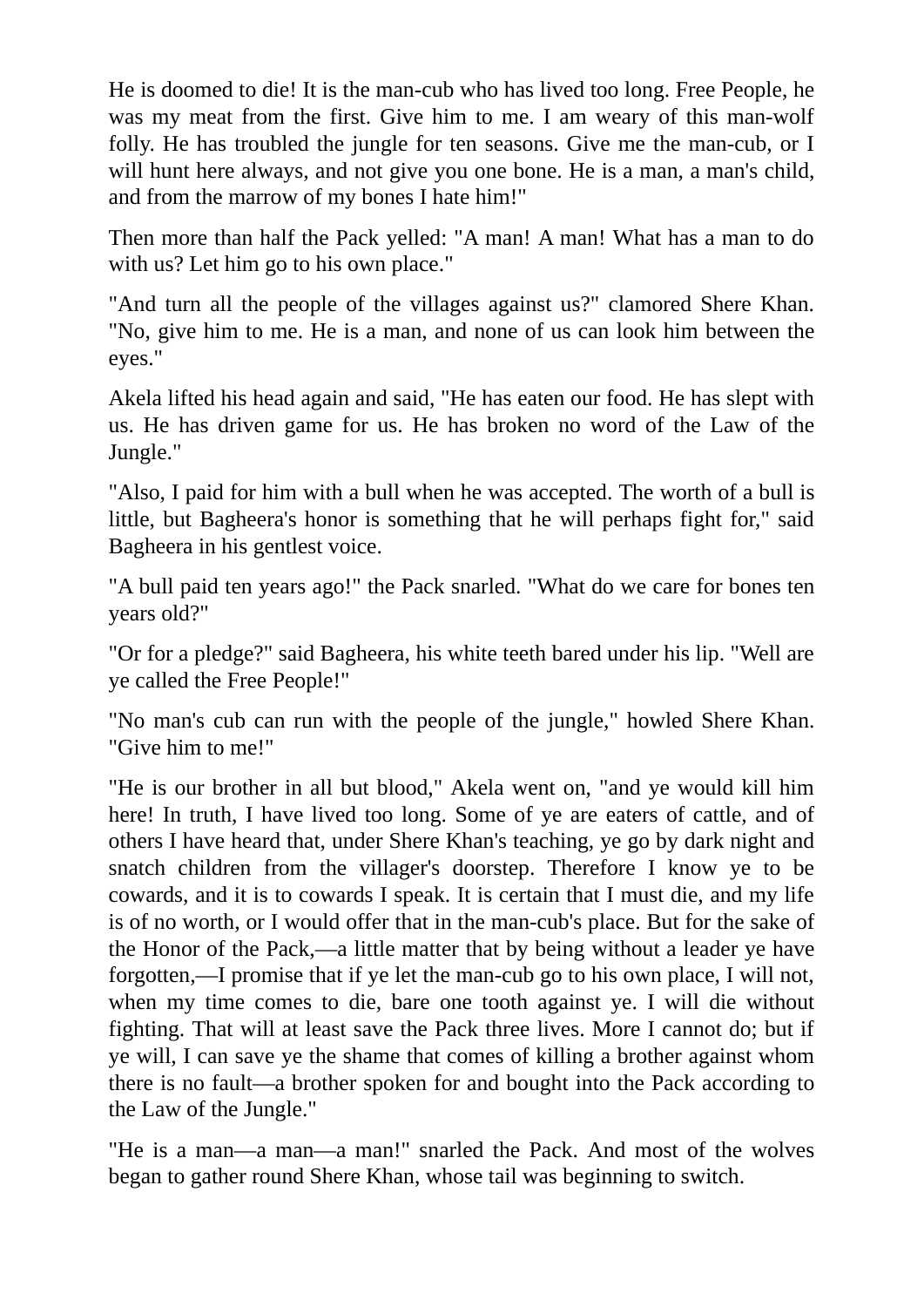"Now the business is in thy hands," said Bagheera to Mowgli. "We can do no more except fight."

Mowgli stood upright—the fire pot in his hands. Then he stretched out his arms, and yawned in the face of the Council; but he was furious with rage and sorrow, for, wolflike, the wolves had never told him how they hated him. "Listen you!" he cried. "There is no need for this dog's jabber. Ye have told me so often tonight that I am a man (and indeed I would have been a wolf with you to my life's end) that I feel your words are true. So I do not call ye my brothers any more, but sag , as a man should. What ye will do, and what ye will not do, is not yours to say. That matter is with me; and that we may see the matter more plainly, I, the man, have brought here a little of the Red Flower which ye, dogs, fear."

He flung the fire pot on the ground, and some of the red coals lit a tuft of dried moss that flared up, as all the Council drew back in terror before the leaping flames.

Mowgli thrust his dead branch into the fire till the twigs lit and crackled, and whirled it above his head among the cowering wolves.

"Thou art the master," said Bagheera in an undertone. "Save Akela from the death. He was ever thy friend."

Akela, the grim old wolf who had never asked for mercy in his life, gave one piteous look at Mowgli as the boy stood all naked, his long black hair tossing over his shoulders in the light of the blazing branch that made the shadows jump and quiver.

"Good!" said Mowgli, staring round slowly. "I see that ye are dogs. I go from you to my own people—if they be my own people. The jungle is shut to me, and I must forget your talk and your companionship. But I will be more merciful than ye are. Because I was all but your brother in blood, I promise that when I am a man among men I will not betray ye to men as ye have betrayed me." He kicked the fire with his foot, and the sparks flew up. "There shall be no war between any of us in the Pack. But here is a debt to pay before I go." He strode forward to where Shere Khan sat blinking stupidly at the flames, and caught him by the tuft on his chin. Bagheera followed in case of accidents. "Up, dog!" Mowgli cried. "Up, when a man speaks, or I will set that coat ablaze!"

Shere Khan's ears lay flat back on his head, and he shut his eyes, for the blazing branch was very near.

"This cattle-killer said he would kill me in the Council because he had not killed me when I was a cub. Thus and thus, then, do we beat dogs when we are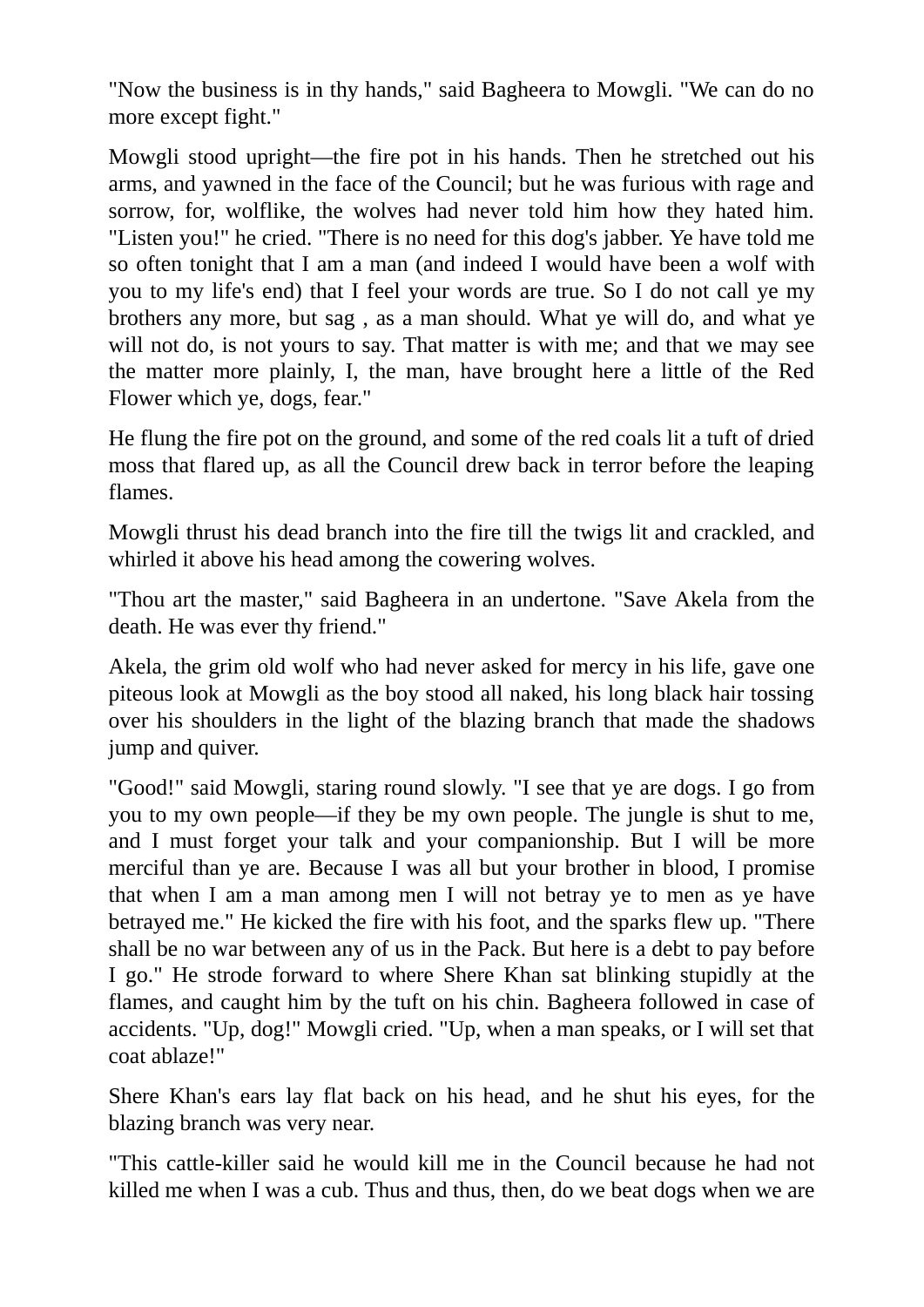men. Stir a whisker, Lungri, and I ram the Red Flower down thy gullet!" He beat Shere Khan over the head with the branch, and the tiger whimpered and whined in an agony of fear.

"Pah! Singed jungle cat—go now! But remember when next I come to the Council Rock, as a man should come, it will be with Shere Khan's hide on my head. For the rest, Akela goes free to live as he pleases. Ye will not kill him, because that is not my will. Nor do I think that ye will sit here any longer, lolling out your tongues as though ye were somebodies, instead of dogs whom I drive out—thus! Go!" The fire was burning furiously at the end of the branch, and Mowgli struck right and left round the circle, and the wolves ran howling with the sparks burning their fur. At last there were only Akela, Bagheera, and perhaps ten wolves that had taken Mowgli's part. Then something began to hurt Mowgli inside him, as he had never been hurt in his life before, and he caught his breath and sobbed, and the tears ran down his face.

"What is it? What is it?" he said. "I do not wish to leave the jungle, and I do not know what this is. Am I dying, Bagheera?"

"No, Little Brother. That is only tears such as men use," said Bagheera. "Now I know thou art a man, and a man's cub no longer. The jungle is shut indeed to thee henceforward. Let them fall, Mowgli. They are only tears." So Mowgli sat and cried as though his heart would break; and he had never cried in all his life before.

"Now," he said, "I will go to men. But first I must say farewell to my mother." And he went to the cave where she lived with Father Wolf, and he cried on her coat, while the four cubs howled miserably.

"Ye will not forget me?" said Mowgli.

"Never while we can follow a trail," said the cubs. "Come to the foot of the hill when thou art a man, and we will talk to thee; and we will come into the croplands to play with thee by night."

"Come soon!" said Father Wolf. "Oh, wise little frog, come again soon; for we be old, thy mother and I."

"Come soon," said Mother Wolf, "little naked son of mine. For, listen, child of man, I loved thee more than ever I loved my cubs."

"I will surely come," said Mowgli. "And when I come it will be to lay out Shere Khan's hide upon the Council Rock. Do not forget me! Tell them in the jungle never to forget me!"

The dawn was beginning to break when Mowgli went down the hillside alone,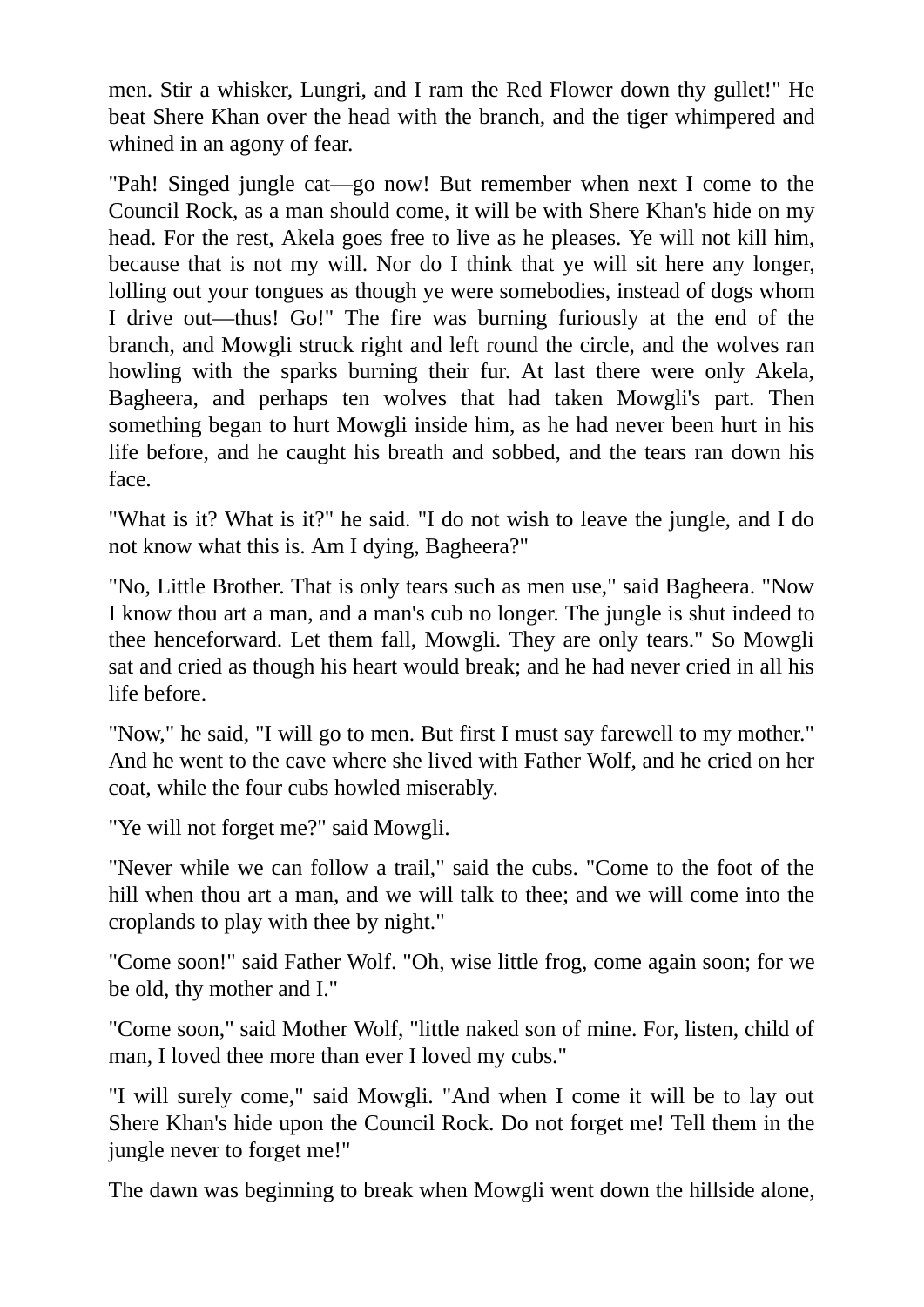to meet those mysterious things that are called men.

## **Hunting-Song of the Seeonee Pack**

*As the dawn was breaking the Sambhur belled Once, twice and again! And a doe leaped up, and a doe leaped up From the pond in the wood where the wild deer sup. This I, scouting alone, beheld, Once, twice and again!*

*As the dawn was breaking the Sambhur belled Once, twice and again! And a wolf stole back, and a wolf stole back To carry the word to the waiting pack, And we sought and we found and we bayed on his track Once, twice and again!*

*As the dawn was breaking the Wolf Pack yelled Once, twice and again! Feet in the jungle that leave no mark!*

*Eyes that can see in the dark—the dark! Tongue—give tongue to it! Hark! O hark! Once, twice and again!*

## **Kaa's Hunting**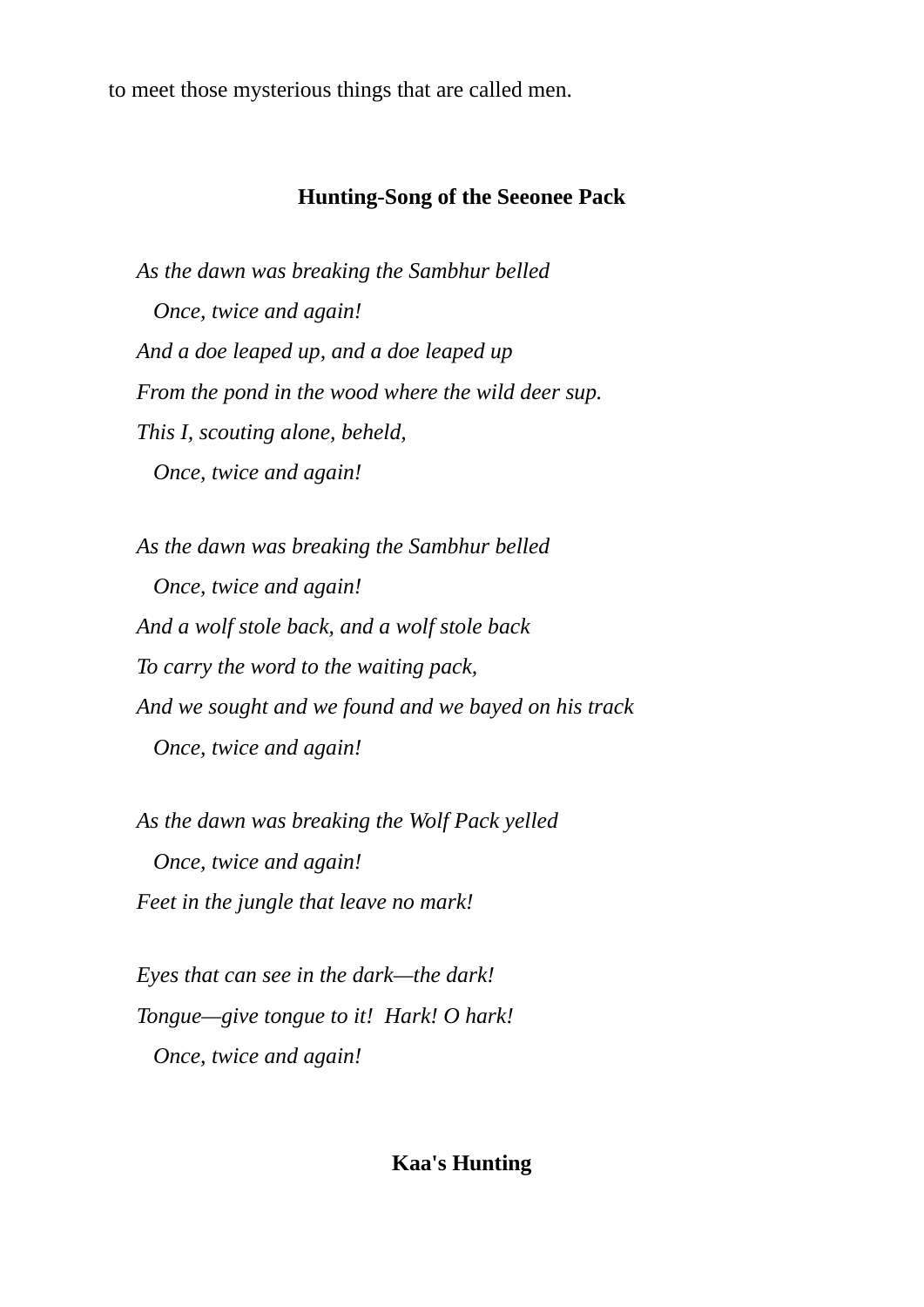*His spots are the joy of the Leopard: his horns are the Buffalo's pride.*

*Be clean, for the strength of the hunter is known by the*

*gloss of his hide.*

*If ye find that the Bullock can toss you, or the heavy-browed Sambhur can gore;*

*Ye need not stop work to inform us: we knew it ten seasons before.*

*Oppress not the cubs of the stranger, but hail them as Sister and Brother,*

*For though they are little and fubsy, it may be the Bear is their mother.*

*"There is none like to me!" says the Cub in the pride of his earliest kill;*

*But the jungle is large and the Cub he is small. Let him*

*think and be still.*

*Maxims of Baloo*

All that is told here happened some time before Mowgli was turned out of the Seeonee Wolf Pack, or revenged himself on Shere Khan the tiger. It was in the days when Baloo was teaching him the Law of the Jungle. The big, serious, old brown bear was delighted to have so quick a pupil, for the young wolves will only learn as much of the Law of the Jungle as applies to their own pack and tribe, and run away as soon as they can repeat the Hunting Verse—"Feet that make no noise; eyes that can see in the dark; ears that can hear the winds in their lairs, and sharp white teeth, all these things are the marks of our brothers except Tabaqui the Jackal and the Hyaena whom we hate." But Mowgli, as a man-cub, had to learn a great deal more than this. Sometimes Bagheera the Black Panther would come lounging through the jungle to see how his pet was getting on, and would purr with his head against a tree while Mowgli recited the day's lesson to Baloo. The boy could climb almost as well as he could swim, and swim almost as well as he could run. So Baloo, the Teacher of the Law, taught him the Wood and Water Laws: how to tell a rotten branch from a sound one; how to speak politely to the wild bees when he came upon a hive of them fifty feet above ground; what to say to Mang the Bat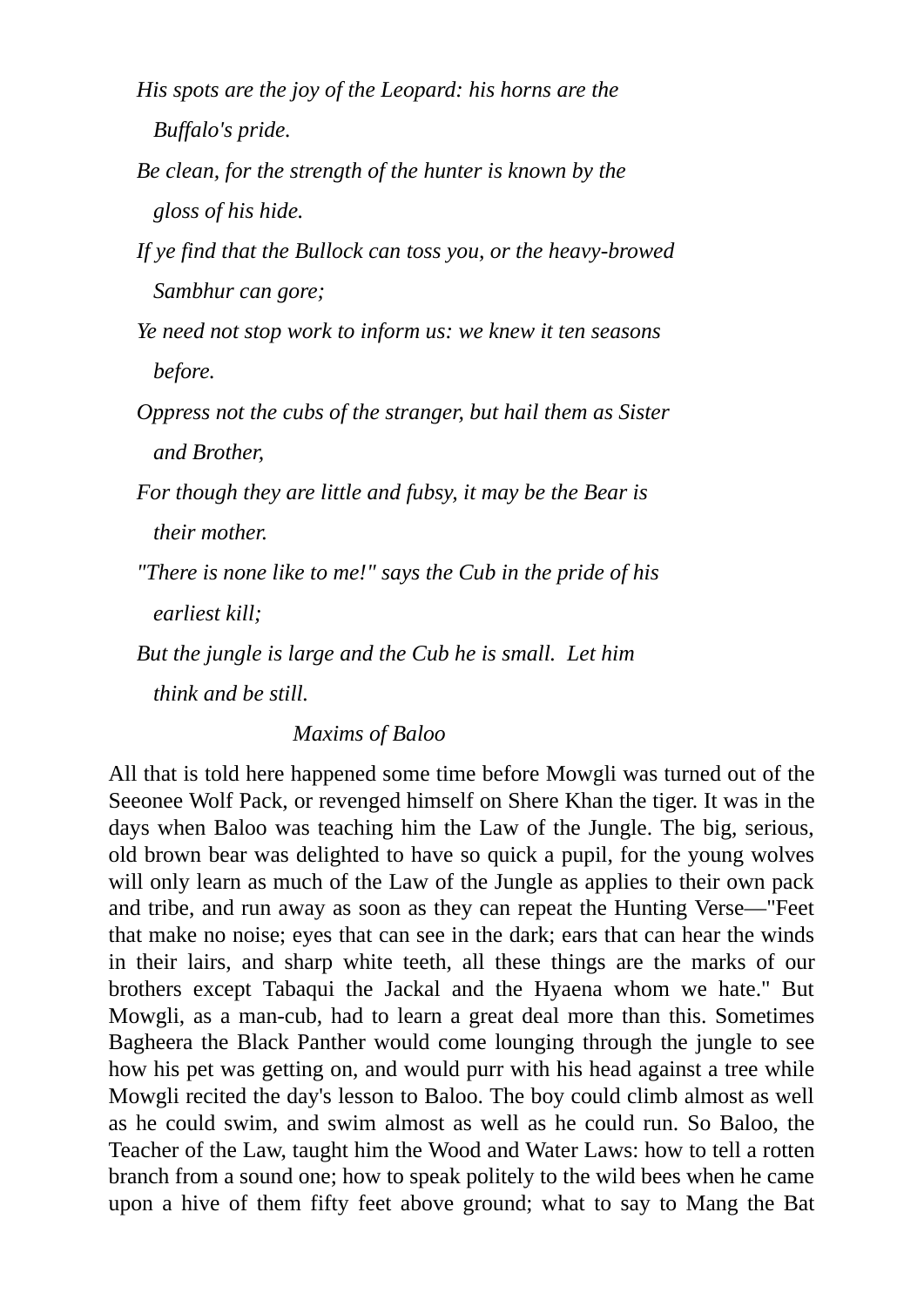when he disturbed him in the branches at midday; and how to warn the watersnakes in the pools before he splashed down among them. None of the Jungle People like being disturbed, and all are very ready to fly at an intruder. Then, too, Mowgli was taught the Strangers' Hunting Call, which must be repeated aloud till it is answered, whenever one of the Jungle-People hunts outside his own grounds. It means, translated, "Give me leave to hunt here because I am hungry." And the answer is, "Hunt then for food, but not for pleasure."

All this will show you how much Mowgli had to learn by heart, and he grew very tired of saying the same thing over a hundred times. But, as Baloo said to Bagheera, one day when Mowgli had been cuffed and run off in a temper, "A man's cub is a man's cub, and he must learn all the Law of the Jungle."

"But think how small he is," said the Black Panther, who would have spoiled Mowgli if he had had his own way. "How can his little head carry all thy long talk?"

"Is there anything in the jungle too little to be killed? No. That is why I teach him these things, and that is why I hit him, very softly, when he forgets."

"Softly! What dost thou know of softness, old Iron-feet?" Bagheera grunted. "His face is all bruised today by thy—softness. Ugh."

"Better he should be bruised from head to foot by me who love him than that he should come to harm through ignorance," Baloo answered very earnestly. "I am now teaching him the Master Words of the Jungle that shall protect him with the birds and the Snake People, and all that hunt on four feet, except his own pack. He can now claim protection, if he will only remember the words, from all in the jungle. Is not that worth a little beating?"

"Well, look to it then that thou dost not kill the man-cub. He is no tree trunk to sharpen thy blunt claws upon. But what are those Master Words? I am more likely to give help than to ask it"—Bagheera stretched out one paw and admired the steel-blue, ripping-chisel talons at the end of it—"still I should like to know."

"I will call Mowgli and he shall say them—if he will. Come, Little Brother!"

"My head is ringing like a bee tree," said a sullen little voice over their heads, and Mowgli slid down a tree trunk very angry and indignant, adding as he reached the ground: "I come for Bagheera and not for thee, fat old Baloo!"

"That is all one to me," said Baloo, though he was hurt and grieved. "Tell Bagheera, then, the Master Words of the Jungle that I have taught thee this day."

"Master Words for which people?" said Mowgli, delighted to show off. "The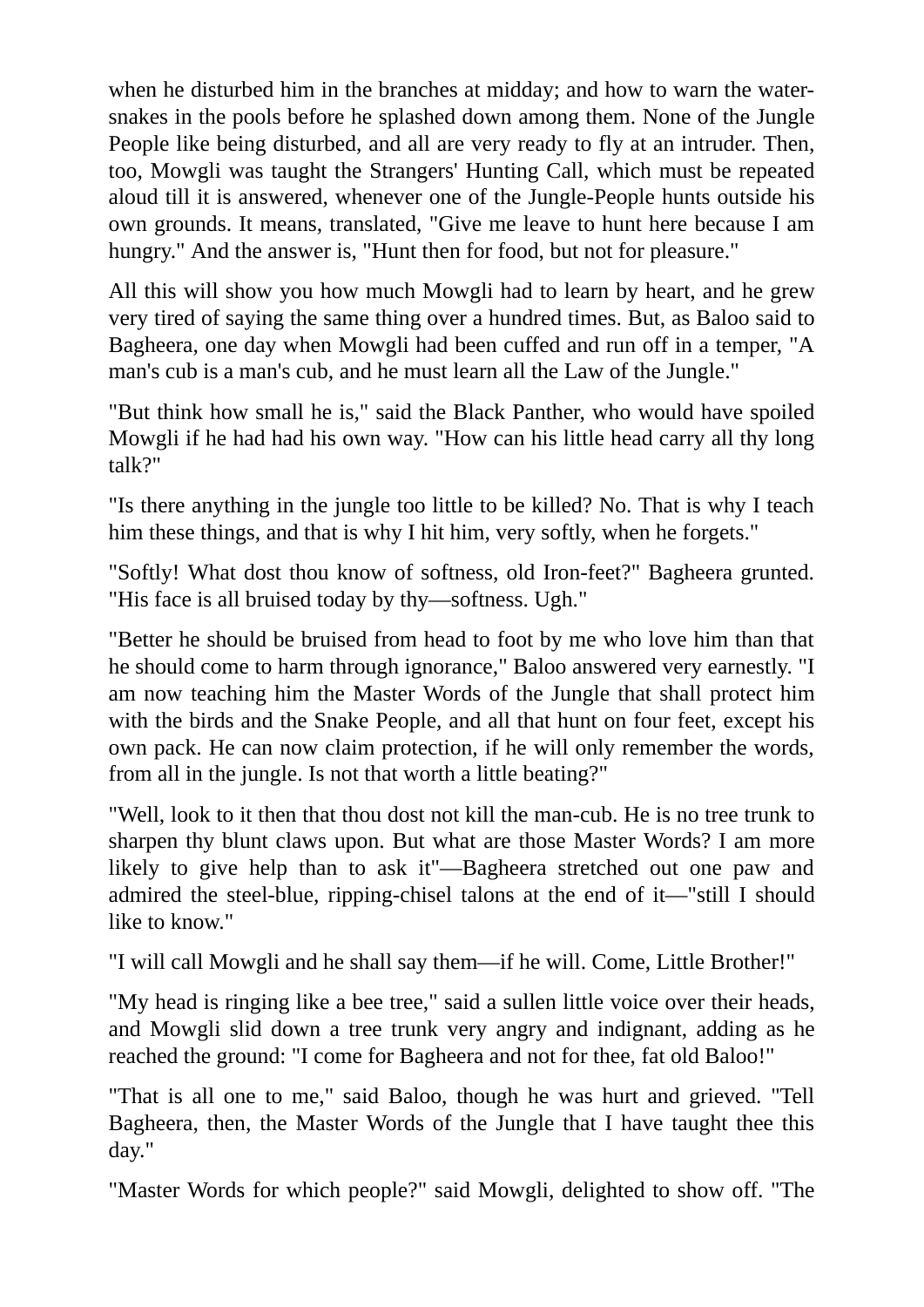jungle has many tongues. I know them all."

"A little thou knowest, but not much. See, O Bagheera, they never thank their teacher. Not one small wolfling has ever come back to thank old Baloo for his teachings. Say the word for the Hunting-People, then—great scholar."

"We be of one blood, ye and I," said Mowgli, giving the words the Bear accent which all the Hunting People use.

"Good. Now for the birds."

Mowgli repeated, with the Kite's whistle at the end of the sentence.

"Now for the Snake-People," said Bagheera.

The answer was a perfectly indescribable hiss, and Mowgli kicked up his feet behind, clapped his hands together to applaud himself, and jumped on to Bagheera's back, where he sat sideways, drumming with his heels on the glossy skin and making the worst faces he could think of at Baloo.

"There—there! That was worth a little bruise," said the brown bear tenderly. "Some day thou wilt remember me." Then he turned aside to tell Bagheera how he had begged the Master Words from Hathi the Wild Elephant, who knows all about these things, and how Hathi had taken Mowgli down to a pool to get the Snake Word from a water-snake, because Baloo could not pronounce it, and how Mowgli was now reasonably safe against all accidents in the jungle, because neither snake, bird, nor beast would hurt him.

"No one then is to be feared," Baloo wound up, patting his big furry stomach with pride.

"Except his own tribe," said Bagheera, under his breath; and then aloud to Mowgli, "Have a care for my ribs, Little Brother! What is all this dancing up and down?"

Mowgli had been trying to make himself heard by pulling at Bagheera's shoulder fur and kicking hard. When the two listened to him he was shouting at the top of his voice, "And so I shall have a tribe of my own, and lead them through the branches all day long."

"What is this new folly, little dreamer of dreams?" said Bagheera.

"Yes, and throw branches and dirt at old Baloo," Mowgli went on. "They have promised me this. Ah!"

"Whoof!" Baloo's big paw scooped Mowgli off Bagheera's back, and as the boy lay between the big fore-paws he could see the Bear was angry.

"Mowgli," said Baloo, "thou hast been talking with the Bandar-log—the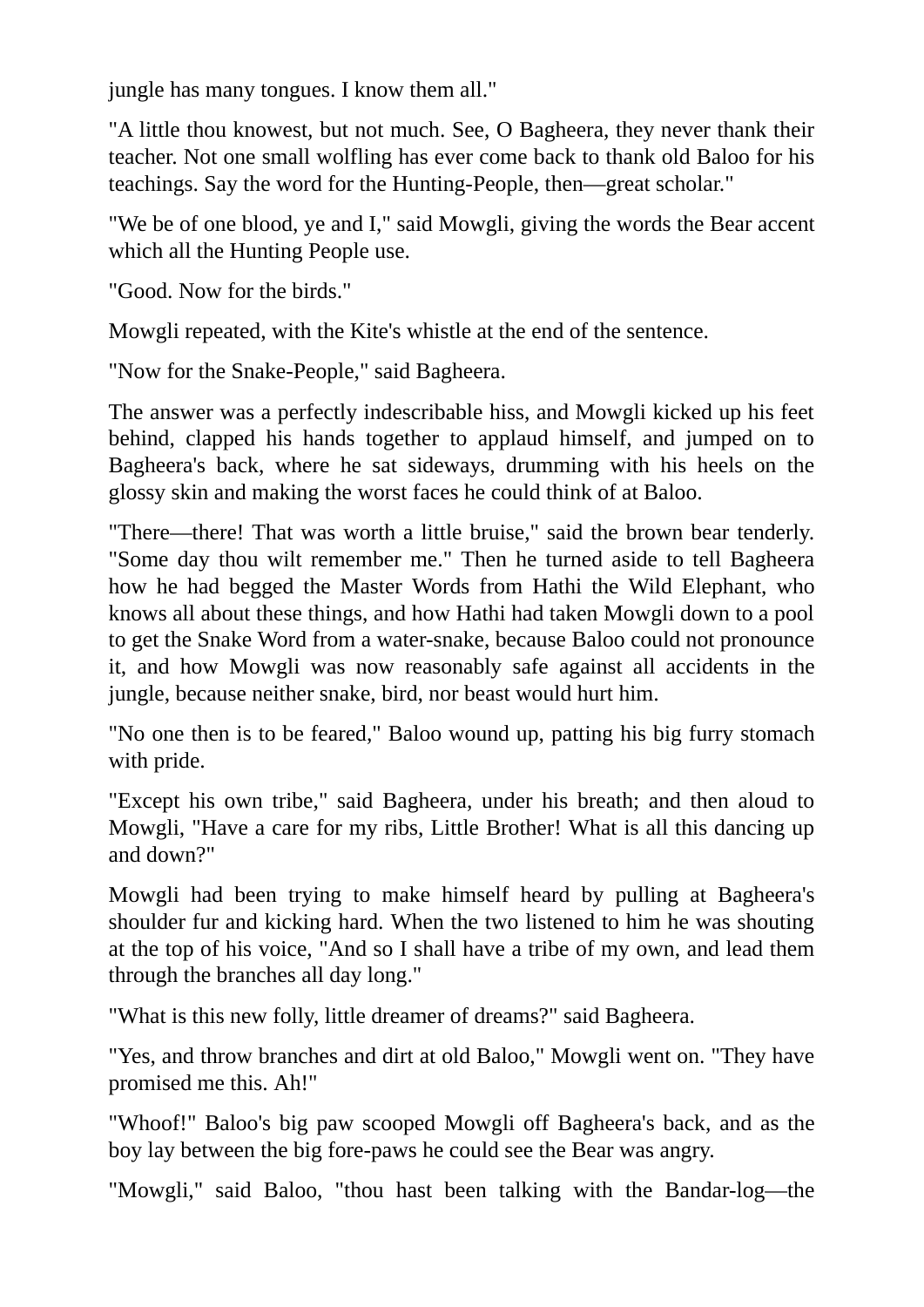Monkey People."

Mowgli looked at Bagheera to see if the Panther was angry too, and Bagheera's eyes were as hard as jade stones.

"Thou hast been with the Monkey People—the gray apes—the people without a law—the eaters of everything. That is great shame."

"When Baloo hurt my head," said Mowgli (he was still on his back), "I went away, and the gray apes came down from the trees and had pity on me. No one else cared." He snuffled a little.

"The pity of the Monkey People!" Baloo snorted. "The stillness of the mountain stream! The cool of the summer sun! And then, man-cub?"

"And then, and then, they gave me nuts and pleasant things to eat, and they they carried me in their arms up to the top of the trees and said I was their blood brother except that I had no tail, and should be their leader some day."

"They have no leader," said Bagheera. "They lie. They have always lied."

"They were very kind and bade me come again. Why have I never been taken among the Monkey People? They stand on their feet as I do. They do not hit me with their hard paws. They play all day. Let me get up! Bad Baloo, let me up! I will play with them again."

"Listen, man-cub," said the Bear, and his voice rumbled like thunder on a hot night. "I have taught thee all the Law of the Jungle for all the peoples of the jungle—except the Monkey-Folk who live in the trees. They have no law. They are outcasts. They have no speech of their own, but use the stolen words which they overhear when they listen, and peep, and wait up above in the branches. Their way is not our way. They are without leaders. They have no remembrance. They boast and chatter and pretend that they are a great people about to do great affairs in the jungle, but the falling of a nut turns their minds to laughter and all is forgotten. We of the jungle have no dealings with them. We do not drink where the monkeys drink; we do not go where the monkeys go; we do not hunt where they hunt; we do not die where they die. Hast thou ever heard me speak of the Bandar-log till today?"

"No," said Mowgli in a whisper, for the forest was very still now Baloo had finished.

"The Jungle-People put them out of their mouths and out of their minds. They are very many, evil, dirty, shameless, and they desire, if they have any fixed desire, to be noticed by the Jungle People. But we do not notice them even when they throw nuts and filth on our heads."

He had hardly spoken when a shower of nuts and twigs spattered down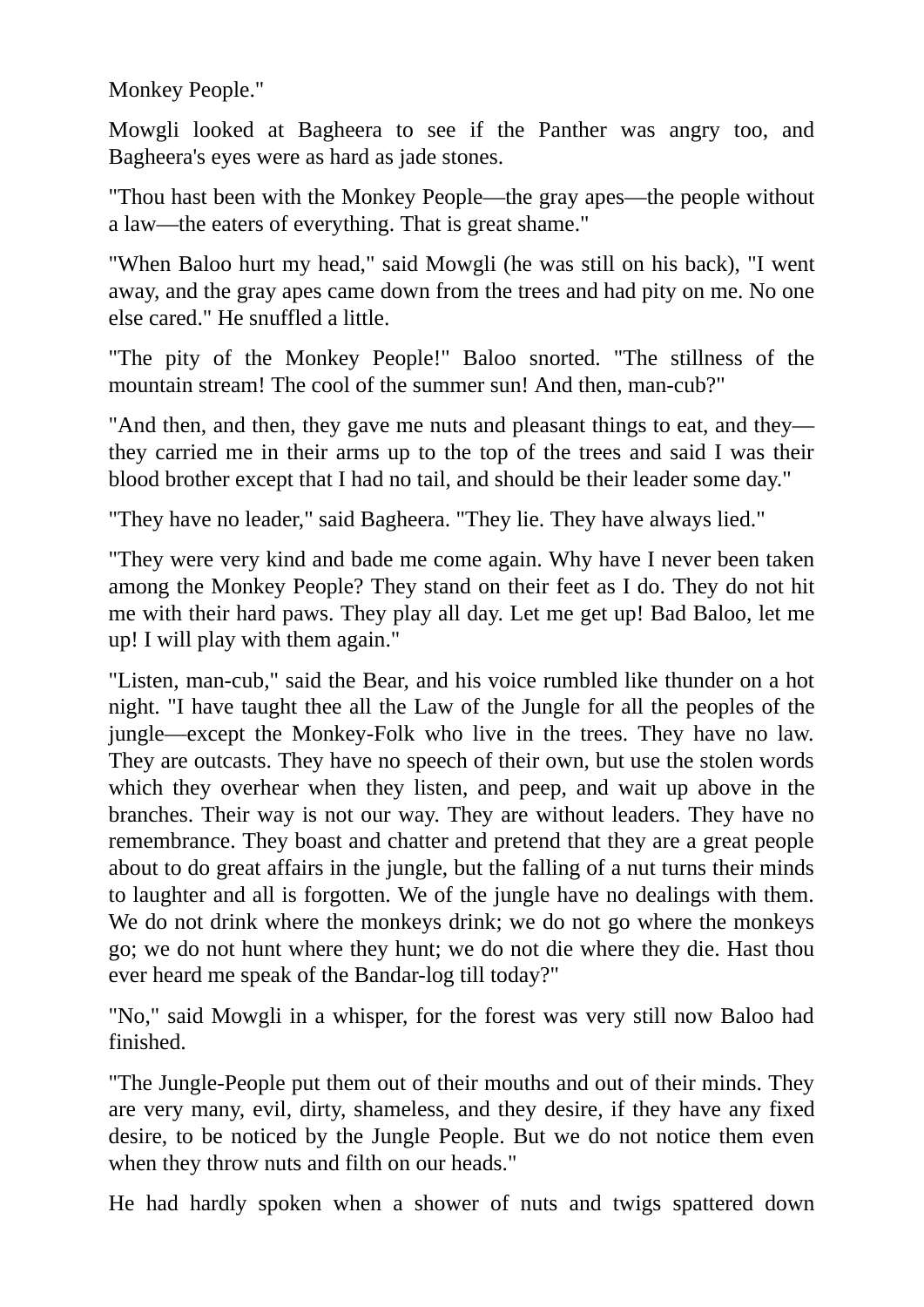through the branches; and they could hear coughings and howlings and angry jumpings high up in the air among the thin branches.

"The Monkey-People are forbidden," said Baloo, "forbidden to the Jungle-People. Remember."

"Forbidden," said Bagheera, "but I still think Baloo should have warned thee against them."

"I—I? How was I to guess he would play with such dirt. The Monkey People! Faugh!"

A fresh shower came down on their heads and the two trotted away, taking Mowgli with them. What Baloo had said about the monkeys was perfectly true. They belonged to the tree-tops, and as beasts very seldom look up, there was no occasion for the monkeys and the Jungle-People to cross each other's path. But whenever they found a sick wolf, or a wounded tiger, or bear, the monkeys would torment him, and would throw sticks and nuts at any beast for fun and in the hope of being noticed. Then they would howl and shriek senseless songs, and invite the Jungle-People to climb up their trees and fight them, or would start furious battles over nothing among themselves, and leave the dead monkeys where the Jungle-People could see them. They were always just going to have a leader, and laws and customs of their own, but they never did, because their memories would not hold over from day to day, and so they compromised things by making up a saying, "What the Bandar-log think now the jungle will think later," and that comforted them a great deal. None of the beasts could reach them, but on the other hand none of the beasts would notice them, and that was why they were so pleased when Mowgli came to play with them, and they heard how angry Baloo was.

They never meant to do any more—the Bandar-log never mean anything at all; but one of them invented what seemed to him a brilliant idea, and he told all the others that Mowgli would be a useful person to keep in the tribe, because he could weave sticks together for protection from the wind; so, if they caught him, they could make him teach them. Of course Mowgli, as a woodcutter's child, inherited all sorts of instincts, and used to make little huts of fallen branches without thinking how he came to do it. The Monkey-People, watching in the trees, considered his play most wonderful. This time, they said, they were really going to have a leader and become the wisest people in the jungle—so wise that everyone else would notice and envy them. Therefore they followed Baloo and Bagheera and Mowgli through the jungle very quietly till it was time for the midday nap, and Mowgli, who was very much ashamed of himself, slept between the Panther and the Bear, resolving to have no more to do with the Monkey People.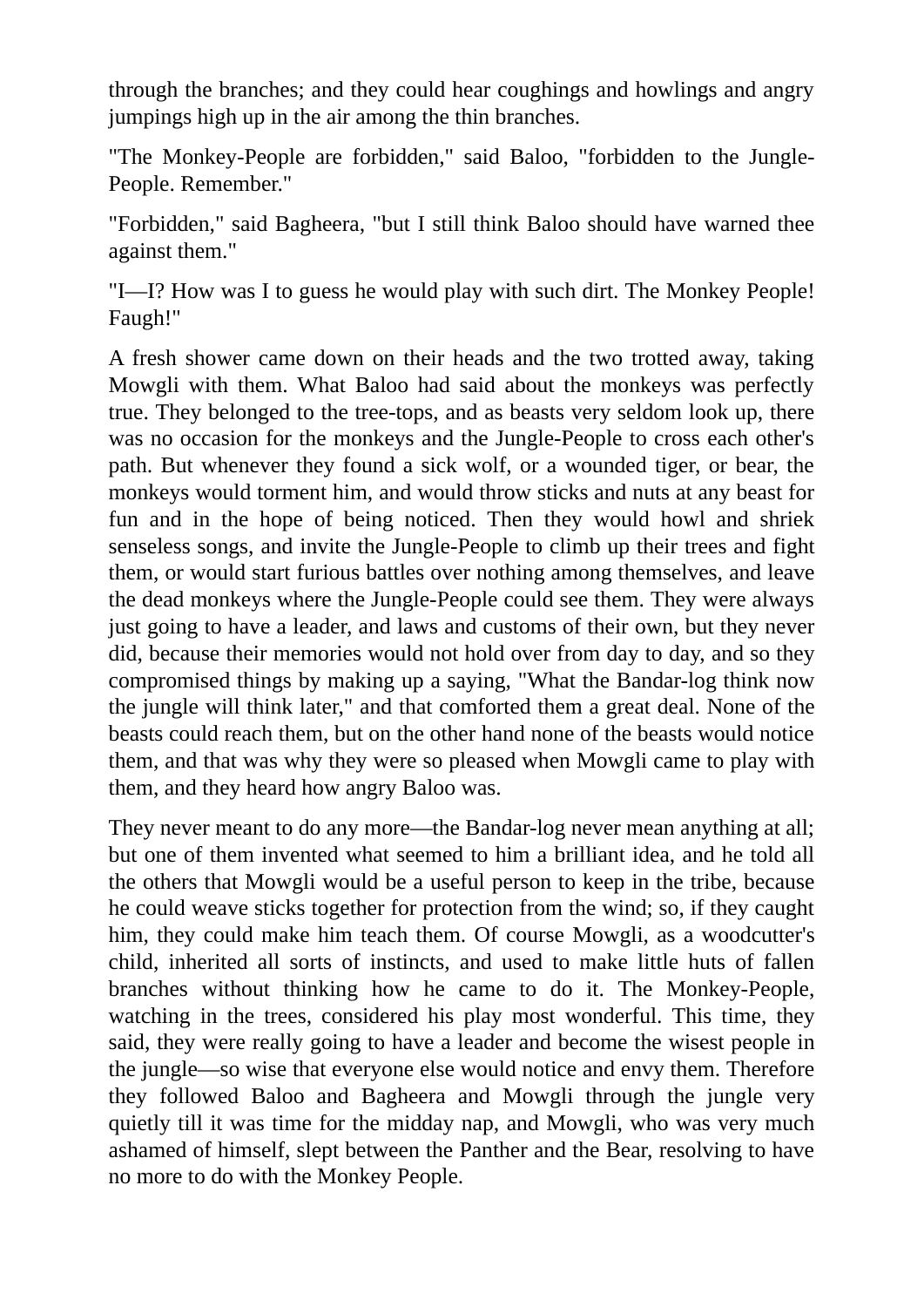The next thing he remembered was feeling hands on his legs and arms—hard, strong, little hands—and then a swash of branches in his face, and then he was staring down through the swaying boughs as Baloo woke the jungle with his deep cries and Bagheera bounded up the trunk with every tooth bared. The Bandar-log howled with triumph and scuffled away to the upper branches where Bagheera dared not follow, shouting: "He has noticed us! Bagheera has noticed us. All the Jungle-People admire us for our skill and our cunning." Then they began their flight; and the flight of the Monkey-People through tree-land is one of the things nobody can describe. They have their regular roads and crossroads, up hills and down hills, all laid out from fifty to seventy or a hundred feet above ground, and by these they can travel even at night if necessary. Two of the strongest monkeys caught Mowgli under the arms and swung off with him through the treetops, twenty feet at a bound. Had they been alone they could have gone twice as fast, but the boy's weight held them back. Sick and giddy as Mowgli was he could not help enjoying the wild rush, though the glimpses of earth far down below frightened him, and the terrible check and jerk at the end of the swing over nothing but empty air brought his heart between his teeth. His escort would rush him up a tree till he felt the thinnest topmost branches crackle and bend under them, and then with a cough and a whoop would fling themselves into the air outward and downward, and bring up, hanging by their hands or their feet to the lower limbs of the next tree. Sometimes he could see for miles and miles across the still green jungle, as a man on the top of a mast can see for miles across the sea, and then the branches and leaves would lash him across the face, and he and his two guards would be almost down to earth again. So, bounding and crashing and whooping and yelling, the whole tribe of Bandar-log swept along the treeroads with Mowgli their prisoner.

For a time he was afraid of being dropped. Then he grew angry but knew better than to struggle, and then he began to think. The first thing was to send back word to Baloo and Bagheera, for, at the pace the monkeys were going, he knew his friends would be left far behind. It was useless to look down, for he could only see the topsides of the branches, so he stared upward and saw, far away in the blue, Rann the Kite balancing and wheeling as he kept watch over the jungle waiting for things to die. Rann saw that the monkeys were carrying something, and dropped a few hundred yards to find out whether their load was good to eat. He whistled with surprise when he saw Mowgli being dragged up to a treetop and heard him give the Kite call for—"We be of one blood, thou and I." The waves of the branches closed over the boy, but Rann balanced away to the next tree in time to see the little brown face come up again. "Mark my trail!" Mowgli shouted. "Tell Baloo of the Seeonee Pack and Bagheera of the Council Rock."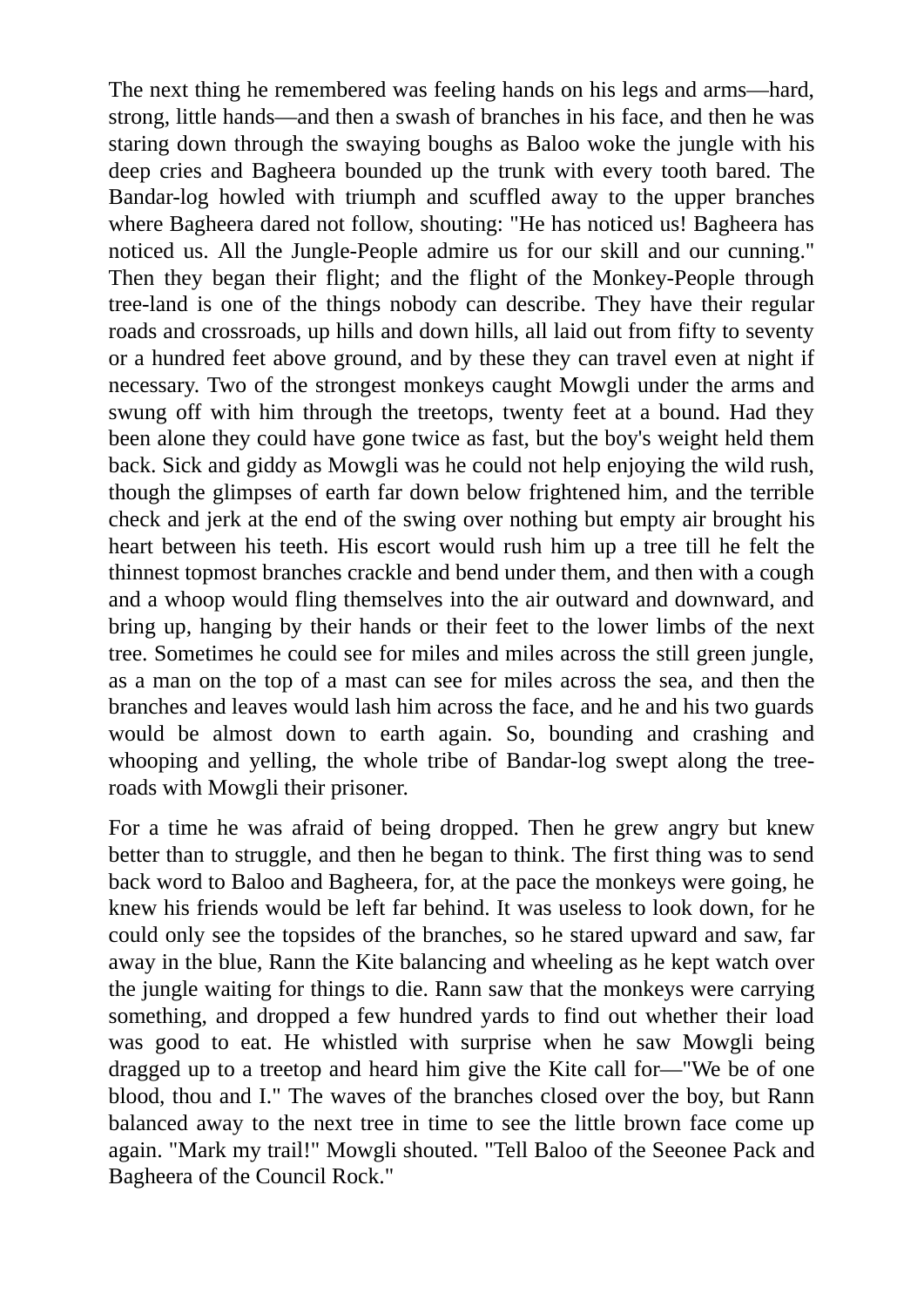"In whose name, Brother?" Rann had never seen Mowgli before, though of course he had heard of him.

"Mowgli, the Frog. Man-cub they call me! Mark my trail!"

The last words were shrieked as he was being swung through the air, but Rann nodded and rose up till he looked no bigger than a speck of dust, and there he hung, watching with his telescope eyes the swaying of the treetops as Mowgli's escort whirled along.

"They never go far," he said with a chuckle. "They never do what they set out to do. Always pecking at new things are the Bandar-log. This time, if I have any eye-sight, they have pecked down trouble for themselves, for Baloo is no fledgling and Bagheera can, as I know, kill more than goats."

So he rocked on his wings, his feet gathered up under him, and waited.

Meantime, Baloo and Bagheera were furious with rage and grief. Bagheera climbed as he had never climbed before, but the thin branches broke beneath his weight, and he slipped down, his claws full of bark.

"Why didst thou not warn the man-cub?" he roared to poor Baloo, who had set off at a clumsy trot in the hope of overtaking the monkeys. "What was the use of half slaying him with blows if thou didst not warn him?"

"Haste! O haste! We—we may catch them yet!" Baloo panted.

"At that speed! It would not tire a wounded cow. Teacher of the Law—cubbeater—a mile of that rolling to and fro would burst thee open. Sit still and think! Make a plan. This is no time for chasing. They may drop him if we follow too close."

"Arrula! Whoo! They may have dropped him already, being tired of carrying him. Who can trust the Bandar-log? Put dead bats on my head! Give me black bones to eat! Roll me into the hives of the wild bees that I may be stung to death, and bury me with the Hyaena, for I am most miserable of bears! Arulala! Wahooa! O Mowgli, Mowgli! Why did I not warn thee against the Monkey-Folk instead of breaking thy head? Now perhaps I may have knocked the day's lesson out of his mind, and he will be alone in the jungle without the Master Words."

Baloo clasped his paws over his ears and rolled to and fro moaning.

"At least he gave me all the Words correctly a little time ago," said Bagheera impatiently. "Baloo, thou hast neither memory nor respect. What would the jungle think if I, the Black Panther, curled myself up like Ikki the Porcupine, and howled?"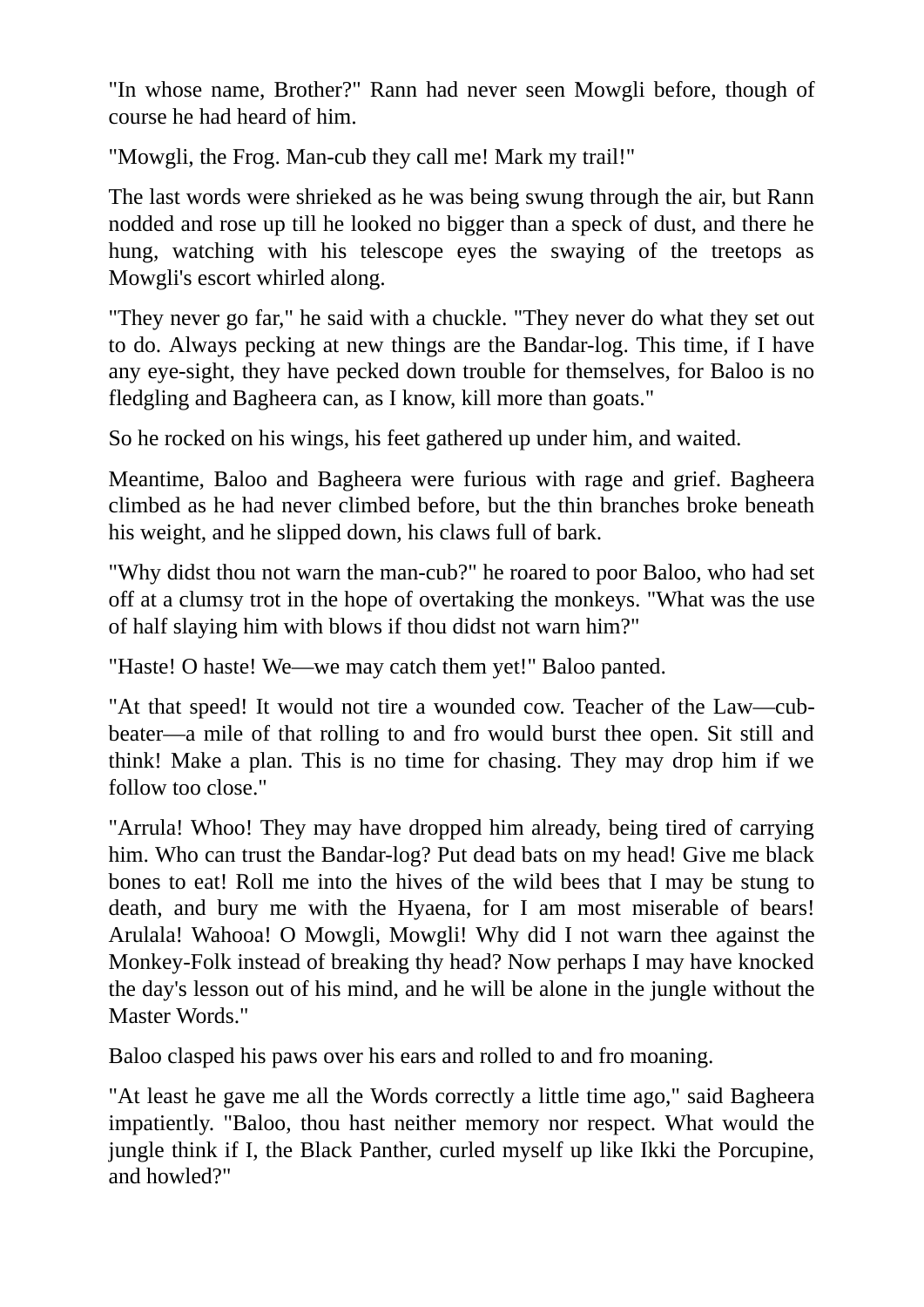"What do I care what the jungle thinks? He may be dead by now."

"Unless and until they drop him from the branches in sport, or kill him out of idleness, I have no fear for the man-cub. He is wise and well taught, and above all he has the eyes that make the Jungle-People afraid. But (and it is a great evil) he is in the power of the Bandar-log, and they, because they live in trees, have no fear of any of our people." Bagheera licked one forepaw thoughtfully.

"Fool that I am! Oh, fat, brown, root-digging fool that I am," said Baloo, uncoiling himself with a jerk, "it is true what Hathi the Wild Elephant says: `To each his own fear'; and they, the Bandar-log, fear Kaa the Rock Snake. He can climb as well as they can. He steals the young monkeys in the night. The whisper of his name makes their wicked tails cold. Let us go to Kaa."

"What will he do for us? He is not of our tribe, being footless—and with most evil eyes," said Bagheera.

"He is very old and very cunning. Above all, he is always hungry," said Baloo hopefully. "Promise him many goats."

"He sleeps for a full month after he has once eaten. He may be asleep now, and even were he awake what if he would rather kill his own goats?" Bagheera, who did not know much about Kaa, was naturally suspicious.

"Then in that case, thou and I together, old hunter, might make him see reason." Here Baloo rubbed his faded brown shoulder against the Panther, and they went off to look for Kaa the Rock Python.

They found him stretched out on a warm ledge in the afternoon sun, admiring his beautiful new coat, for he had been in retirement for the last ten days changing his skin, and now he was very splendid—darting his big blunt-nosed head along the ground, and twisting the thirty feet of his body into fantastic knots and curves, and licking his lips as he thought of his dinner to come.

"He has not eaten," said Baloo, with a grunt of relief, as soon as he saw the beautifully mottled brown and yellow jacket. "Be careful, Bagheera! He is always a little blind after he has changed his skin, and very quick to strike."

Kaa was not a poison snake—in fact he rather despised the poison snakes as cowards—but his strength lay in his hug, and when he had once lapped his huge coils round anybody there was no more to be said. "Good hunting!" cried Baloo, sitting up on his haunches. Like all snakes of his breed Kaa was rather deaf, and did not hear the call at first. Then he curled up ready for any accident, his head lowered.

"Good hunting for us all," he answered. "Oho, Baloo, what dost thou do here? Good hunting, Bagheera. One of us at least needs food. Is there any news of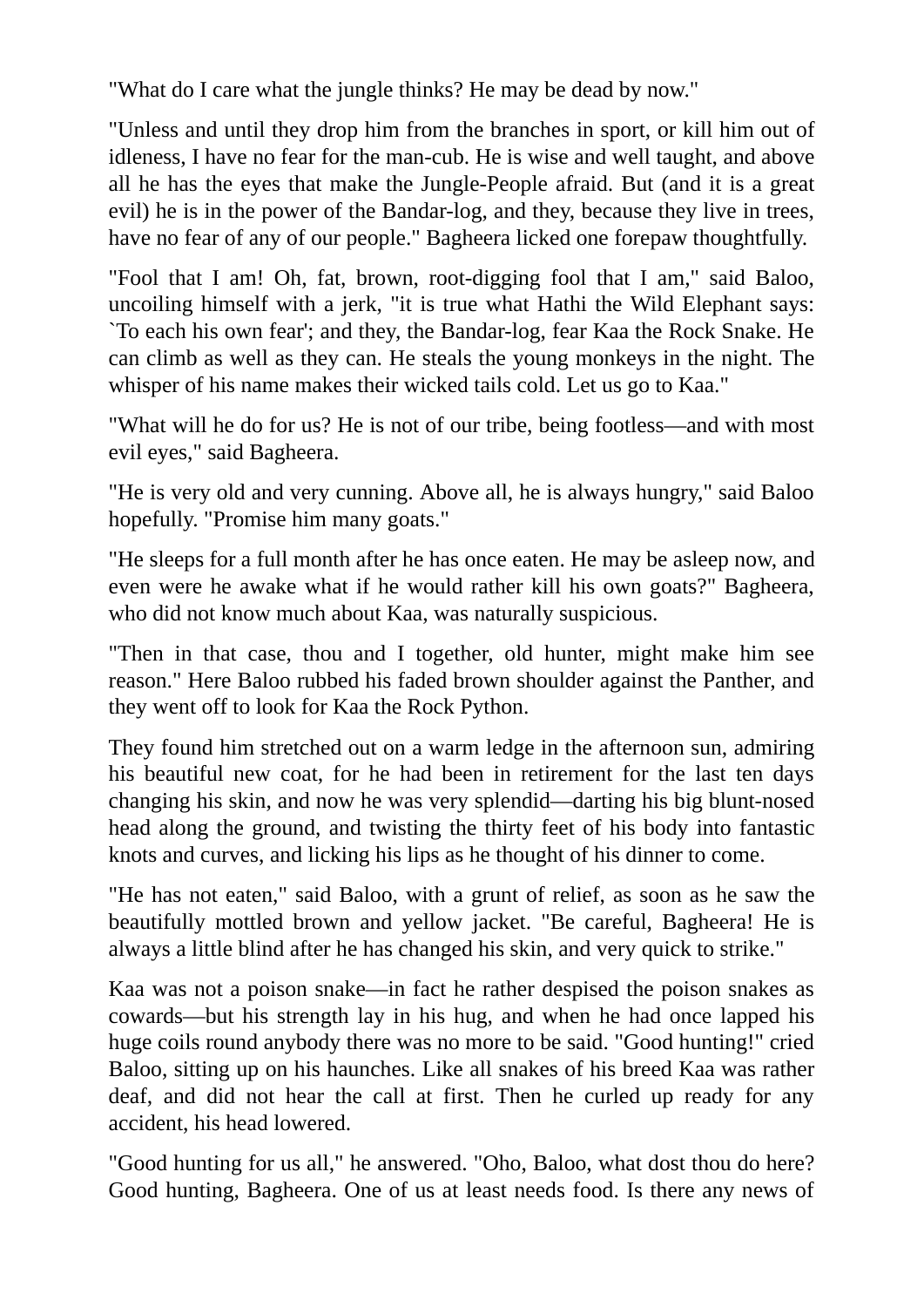game afoot? A doe now, or even a young buck? I am as empty as a dried well."

"We are hunting," said Baloo carelessly. He knew that you must not hurry Kaa. He is too big.

"Give me permission to come with you," said Kaa. "A blow more or less is nothing to thee, Bagheera or Baloo, but I—I have to wait and wait for days in a wood-path and climb half a night on the mere chance of a young ape. Psshaw! The branches are not what they were when I was young. Rotten twigs and dry boughs are they all."

"Maybe thy great weight has something to do with the matter," said Baloo.

"I am a fair length—a fair length," said Kaa with a little pride. "But for all that, it is the fault of this new-grown timber. I came very near to falling on my last hunt—very near indeed—and the noise of my slipping, for my tail was not tight wrapped around the tree, waked the Bandar-log, and they called me most evil names."

"Footless, yellow earth-worm," said Bagheera under his whiskers, as though he were trying to remember something.

"Sssss! Have they ever called me that?" said Kaa.

"Something of that kind it was that they shouted to us last moon, but we never noticed them. They will say anything—even that thou hast lost all thy teeth, and wilt not face anything bigger than a kid, because (they are indeed shameless, these Bandar-log)—because thou art afraid of the he-goat's horns," Bagheera went on sweetly.

Now a snake, especially a wary old python like Kaa, very seldom shows that he is angry, but Baloo and Bagheera could see the big swallowing muscles on either side of Kaa's throat ripple and bulge.

"The Bandar-log have shifted their grounds," he said quietly. "When I came up into the sun today I heard them whooping among the tree-tops."

"It—it is the Bandar-log that we follow now," said Baloo, but the words stuck in his throat, for that was the first time in his memory that one of the Jungle-People had owned to being interested in the doings of the monkeys.

"Beyond doubt then it is no small thing that takes two such hunters—leaders in their own jungle I am certain—on the trail of the Bandar-log," Kaa replied courteously, as he swelled with curiosity.

"Indeed," Baloo began, "I am no more than the old and sometimes very foolish Teacher of the Law to the Seeonee wolf-cubs, and Bagheera here—"

"Is Bagheera," said the Black Panther, and his jaws shut with a snap, for he did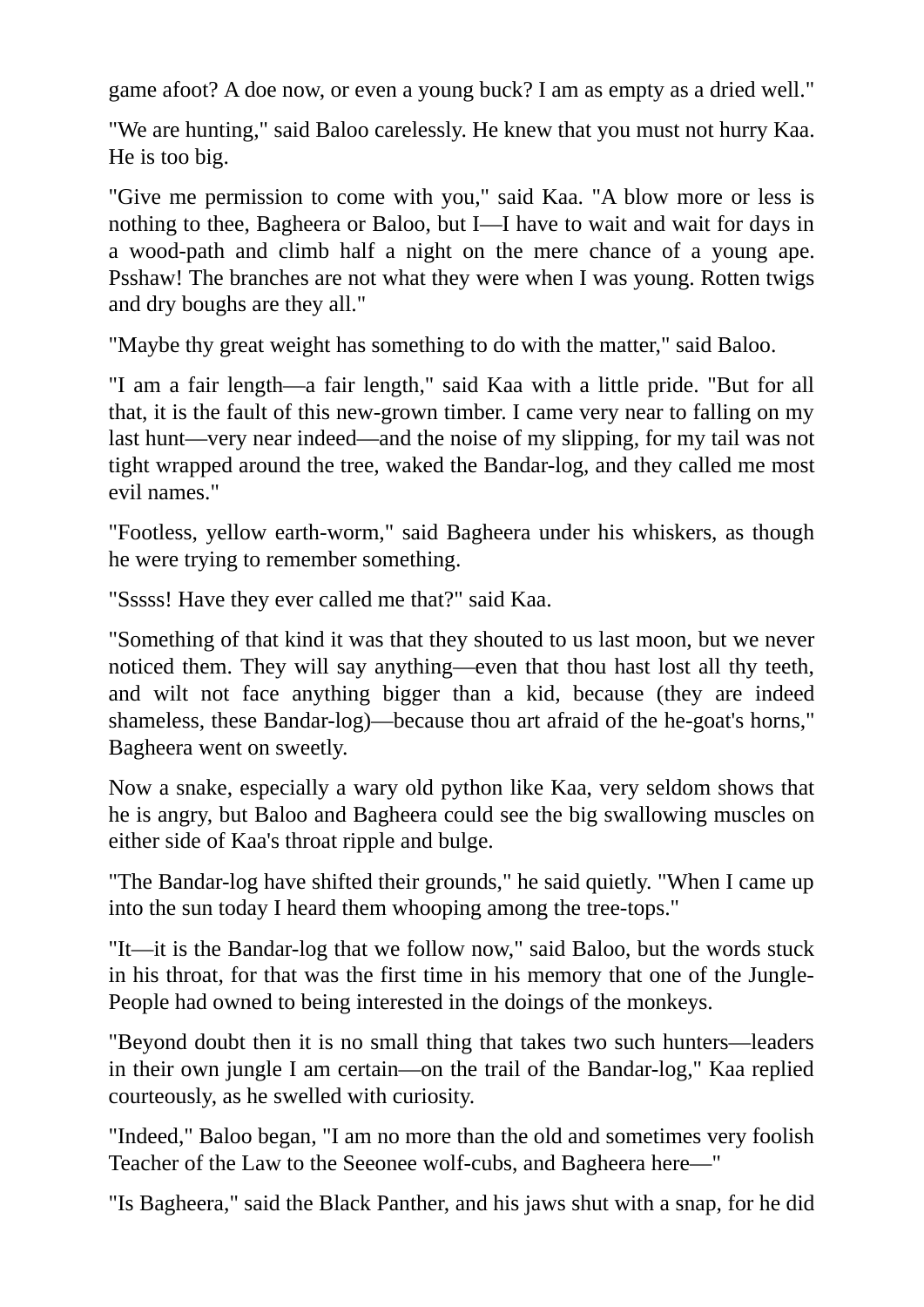not believe in being humble. "The trouble is this, Kaa. Those nut-stealers and pickers of palm leaves have stolen away our man-cub of whom thou hast perhaps heard."

"I heard some news from Ikki (his quills make him presumptuous) of a manthing that was entered into a wolf pack, but I did not believe. Ikki is full of stories half heard and very badly told."

"But it is true. He is such a man-cub as never was," said Baloo. "The best and wisest and boldest of man-cubs—my own pupil, who shall make the name of Baloo famous through all the jungles; and besides, I—we—love him, Kaa."

"Ts! Ts!" said Kaa, weaving his head to and fro. "I also have known what love is. There are tales I could tell that—"

"That need a clear night when we are all well fed to praise properly," said Bagheera quickly. "Our man-cub is in the hands of the Bandar-log now, and we know that of all the Jungle-People they fear Kaa alone."

"They fear me alone. They have good reason," said Kaa. "Chattering, foolish, vain—vain, foolish, and chattering, are the monkeys. But a man-thing in their hands is in no good luck. They grow tired of the nuts they pick, and throw them down. They carry a branch half a day, meaning to do great things with it, and then they snap it in two. That man-thing is not to be envied. They called me also—`yellow fish' was it not?"

"Worm—worm—earth-worm," said Bagheera, "as well as other things which I cannot now say for shame."

"We must remind them to speak well of their master. Aaa-ssp! We must help their wandering memories. Now, whither went they with the cub?"

"The jungle alone knows. Toward the sunset, I believe," said Baloo. "We had thought that thou wouldst know, Kaa."

"I? How? I take them when they come in my way, but I do not hunt the Bandar-log, or frogs—or green scum on a water-hole, for that matter."

"Up, Up! Up, Up! Hillo! Illo! Illo, look up, Baloo of the Seeonee Wolf Pack!"

Baloo looked up to see where the voice came from, and there was Rann the Kite, sweeping down with the sun shining on the upturned flanges of his wings. It was near Rann's bedtime, but he had ranged all over the jungle looking for the Bear and had missed him in the thick foliage.

"What is it?" said Baloo.

"I have seen Mowgli among the Bandar-log. He bade me tell you. I watched. The Bandar-log have taken him beyond the river to the monkey city—to the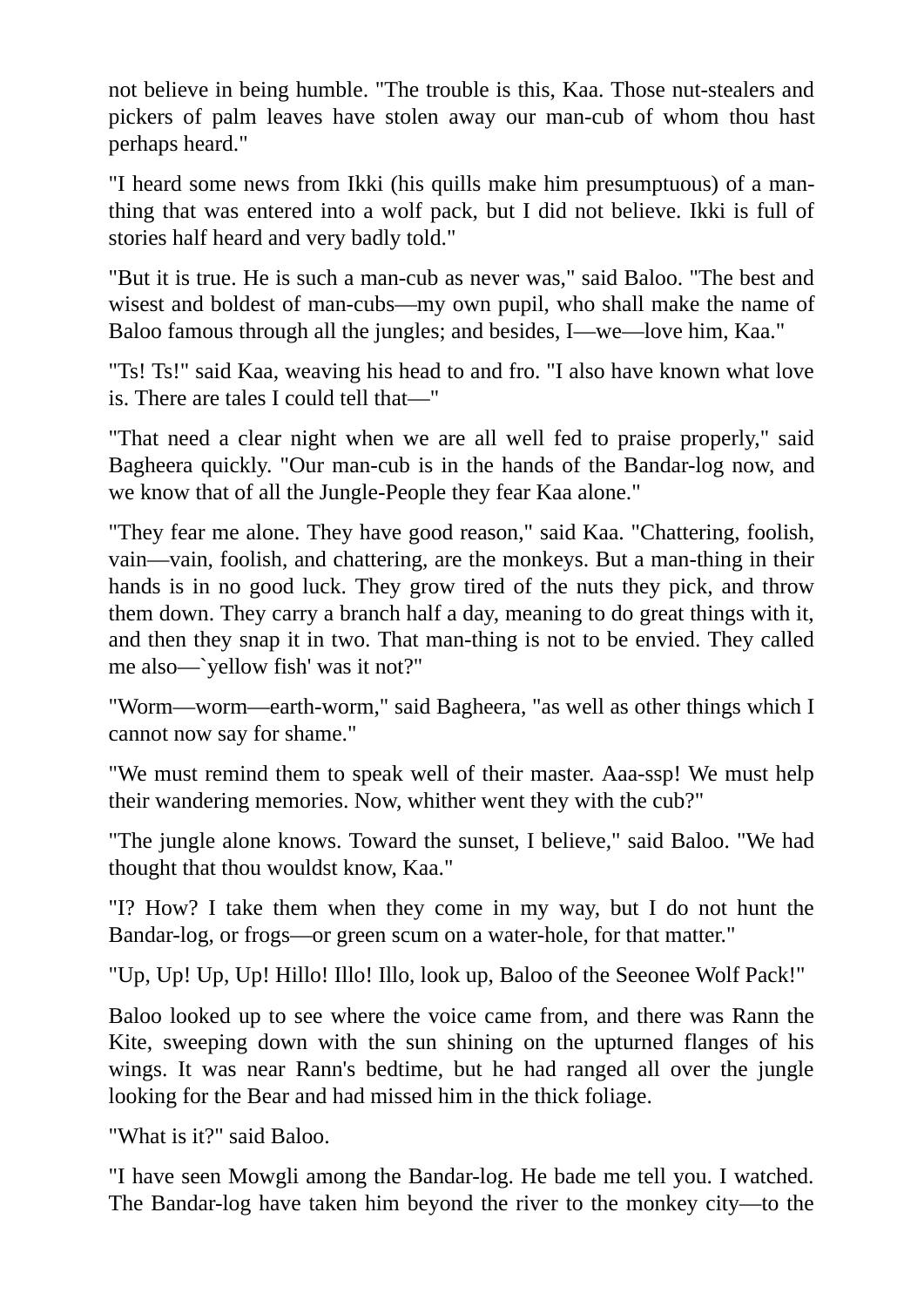Cold Lairs. They may stay there for a night, or ten nights, or an hour. I have told the bats to watch through the dark time. That is my message. Good hunting, all you below!"

"Full gorge and a deep sleep to you, Rann," cried Bagheera. "I will remember thee in my next kill, and put aside the head for thee alone, O best of kites!"

"It is nothing. It is nothing. The boy held the Master Word. I could have done no less," and Rann circled up again to his roost.

"He has not forgotten to use his tongue," said Baloo with a chuckle of pride. "To think of one so young remembering the Master Word for the birds too while he was being pulled across trees!"

"It was most firmly driven into him," said Bagheera. "But I am proud of him, and now we must go to the Cold Lairs."

They all knew where that place was, but few of the Jungle People ever went there, because what they called the Cold Lairs was an old deserted city, lost and buried in the jungle, and beasts seldom use a place that men have once used. The wild boar will, but the hunting tribes do not. Besides, the monkeys lived there as much as they could be said to live anywhere, and no selfrespecting animal would come within eyeshot of it except in times of drought, when the half-ruined tanks and reservoirs held a little water.

"It is half a night's journey—at full speed," said Bagheera, and Baloo looked very serious. "I will go as fast as I can," he said anxiously.

"We dare not wait for thee. Follow, Baloo. We must go on the quick-foot— Kaa and I."

"Feet or no feet, I can keep abreast of all thy four," said Kaa shortly. Baloo made one effort to hurry, but had to sit down panting, and so they left him to come on later, while Bagheera hurried forward, at the quick panther-canter. Kaa said nothing, but, strive as Bagheera might, the huge Rock-python held level with him. When they came to a hill stream, Bagheera gained, because he bounded across while Kaa swam, his head and two feet of his neck clearing the water, but on level ground Kaa made up the distance.

"By the Broken Lock that freed me," said Bagheera, when twilight had fallen, "thou art no slow goer!"

"I am hungry," said Kaa. "Besides, they called me speckled frog."

"Worm—earth-worm, and yellow to boot."

"All one. Let us go on," and Kaa seemed to pour himself along the ground, finding the shortest road with his steady eyes, and keeping to it.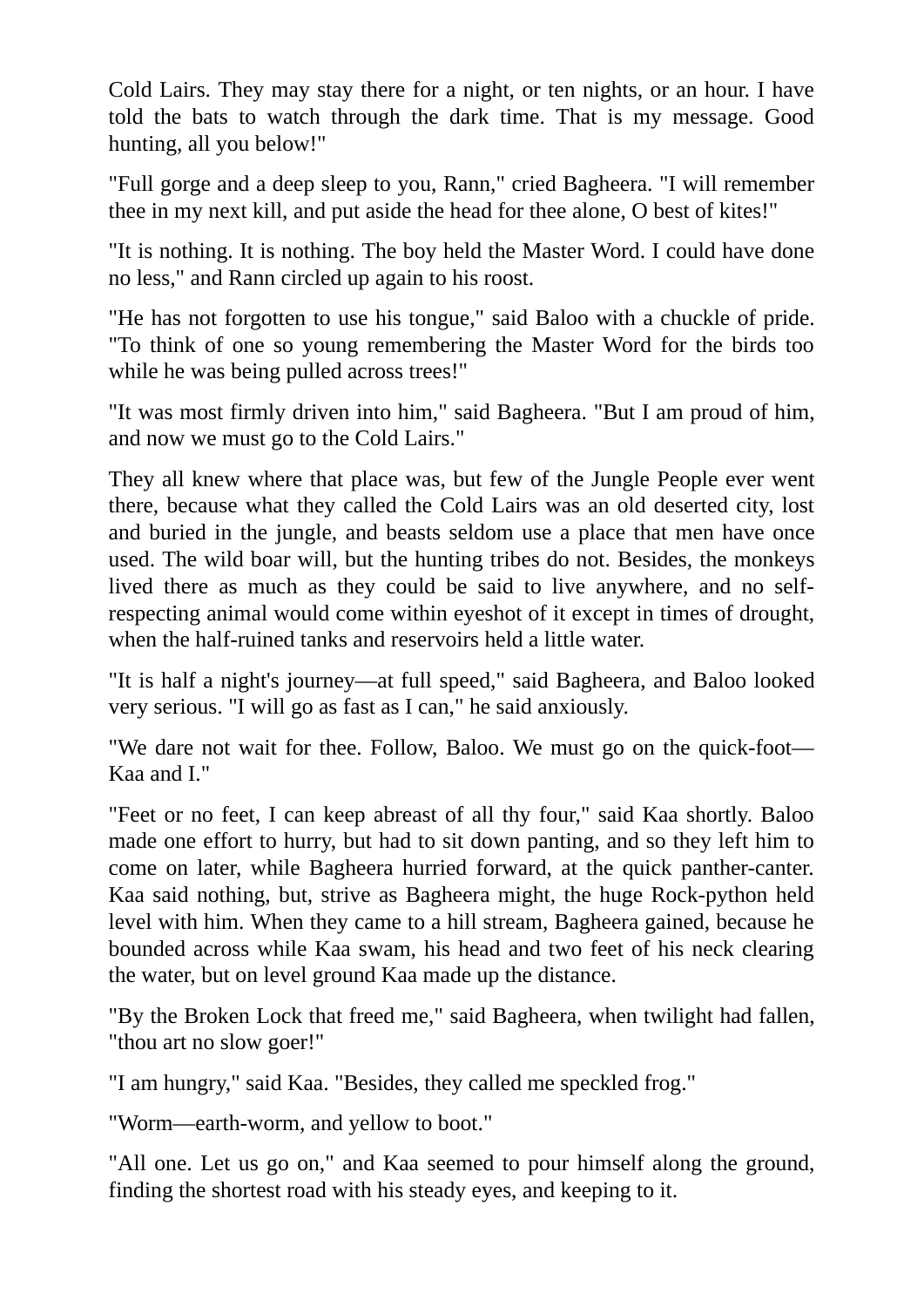In the Cold Lairs the Monkey-People were not thinking of Mowgli's friends at all. They had brought the boy to the Lost City, and were very much pleased with themselves for the time. Mowgli had never seen an Indian city before, and though this was almost a heap of ruins it seemed very wonderful and splendid. Some king had built it long ago on a little hill. You could still trace the stone causeways that led up to the ruined gates where the last splinters of wood hung to the worn, rusted hinges. Trees had grown into and out of the walls; the battlements were tumbled down and decayed, and wild creepers hung out of the windows of the towers on the walls in bushy hanging clumps.

A great roofless palace crowned the hill, and the marble of the courtyards and the fountains was split, and stained with red and green, and the very cobblestones in the courtyard where the king's elephants used to live had been thrust up and apart by grasses and young trees. From the palace you could see the rows and rows of roofless houses that made up the city looking like empty honeycombs filled with blackness; the shapeless block of stone that had been an idol in the square where four roads met; the pits and dimples at street corners where the public wells once stood, and the shattered domes of temples with wild figs sprouting on their sides. The monkeys called the place their city, and pretended to despise the Jungle-People because they lived in the forest. And yet they never knew what the buildings were made for nor how to use them. They would sit in circles on the hall of the king's council chamber, and scratch for fleas and pretend to be men; or they would run in and out of the roofless houses and collect pieces of plaster and old bricks in a corner, and forget where they had hidden them, and fight and cry in scuffling crowds, and then break off to play up and down the terraces of the king's garden, where they would shake the rose trees and the oranges in sport to see the fruit and flowers fall. They explored all the passages and dark tunnels in the palace and the hundreds of little dark rooms, but they never remembered what they had seen and what they had not; and so drifted about in ones and twos or crowds telling each other that they were doing as men did. They drank at the tanks and made the water all muddy, and then they fought over it, and then they would all rush together in mobs and shout: "There is no one in the jungle so wise and good and clever and strong and gentle as the Bandar-log." Then all would begin again till they grew tired of the city and went back to the tree-tops, hoping the Jungle-People would notice them.

Mowgli, who had been trained under the Law of the Jungle, did not like or understand this kind of life. The monkeys dragged him into the Cold Lairs late in the afternoon, and instead of going to sleep, as Mowgli would have done after a long journey, they joined hands and danced about and sang their foolish songs. One of the monkeys made a speech and told his companions that Mowgli's capture marked a new thing in the history of the Bandar-log, for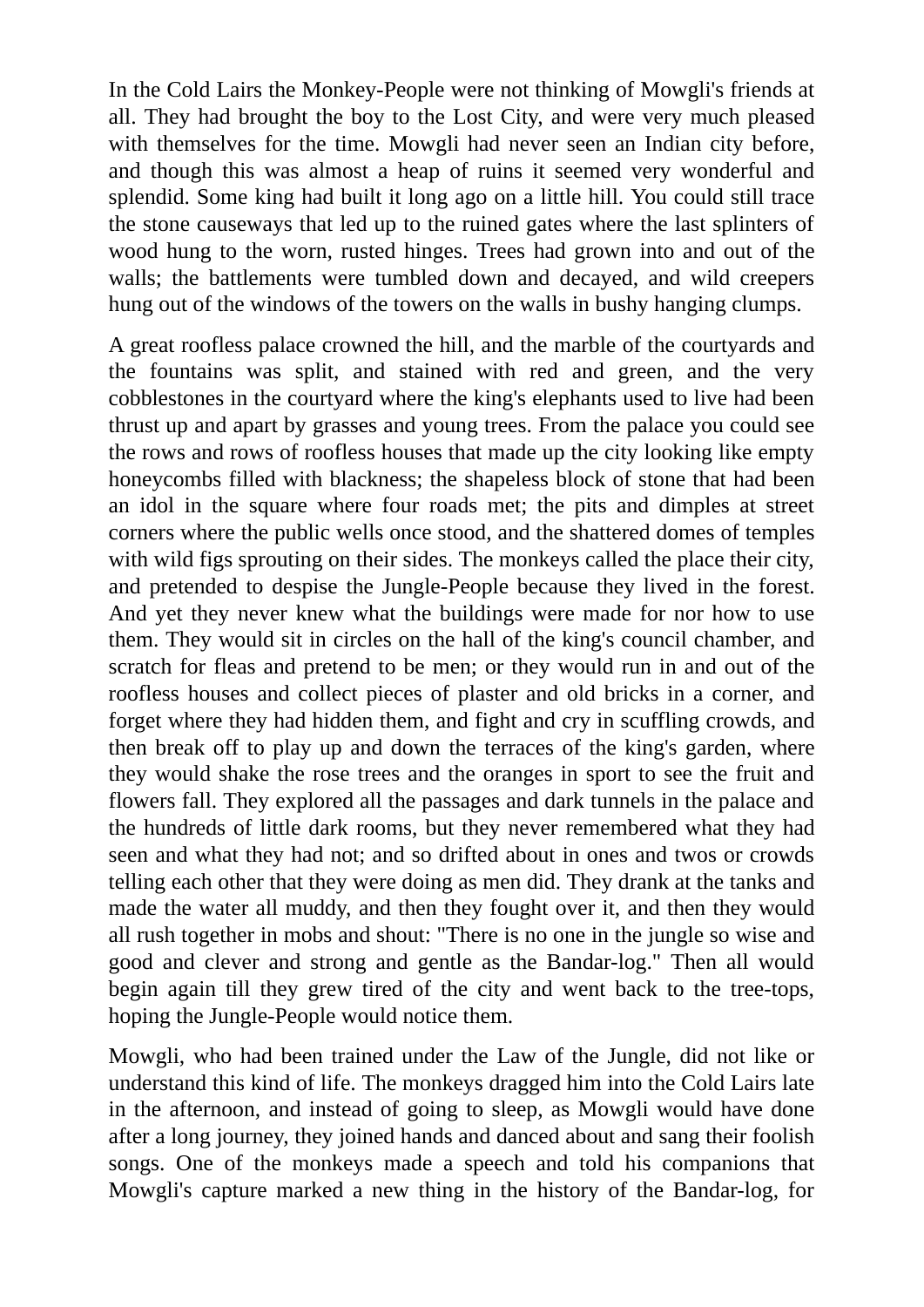Mowgli was going to show them how to weave sticks and canes together as a protection against rain and cold. Mowgli picked up some creepers and began to work them in and out, and the monkeys tried to imitate; but in a very few minutes they lost interest and began to pull their friends' tails or jump up and down on all fours, coughing.

"I wish to eat," said Mowgli. "I am a stranger in this part of the jungle. Bring me food, or give me leave to hunt here."

Twenty or thirty monkeys bounded away to bring him nuts and wild pawpaws. But they fell to fighting on the road, and it was too much trouble to go back with what was left of the fruit. Mowgli was sore and angry as well as hungry, and he roamed through the empty city giving the Strangers' Hunting Call from time to time, but no one answered him, and Mowgli felt that he had reached a very bad place indeed. "All that Baloo has said about the Bandar-log is true," he thought to himself. "They have no Law, no Hunting Call, and no leaders nothing but foolish words and little picking thievish hands. So if I am starved or killed here, it will be all my own fault. But I must try to return to my own jungle. Baloo will surely beat me, but that is better than chasing silly rose leaves with the Bandar-log."

No sooner had he walked to the city wall than the monkeys pulled him back, telling him that he did not know how happy he was, and pinching him to make him grateful. He set his teeth and said nothing, but went with the shouting monkeys to a terrace above the red sandstone reservoirs that were half-full of rain water. There was a ruined summer-house of white marble in the center of the terrace, built for queens dead a hundred years ago. The domed roof had half fallen in and blocked up the underground passage from the palace by which the queens used to enter. But the walls were made of screens of marble tracery—beautiful milk-white fretwork, set with agates and cornelians and jasper and lapis lazuli, and as the moon came up behind the hill it shone through the open work, casting shadows on the ground like black velvet embroidery. Sore, sleepy, and hungry as he was, Mowgli could not help laughing when the Bandar-log began, twenty at a time, to tell him how great and wise and strong and gentle they were, and how foolish he was to wish to leave them. "We are great. We are free. We are wonderful. We are the most wonderful people in all the jungle! We all say so, and so it must be true," they shouted. "Now as you are a new listener and can carry our words back to the Jungle-People so that they may notice us in future, we will tell you all about our most excellent selves." Mowgli made no objection, and the monkeys gathered by hundreds and hundreds on the terrace to listen to their own speakers singing the praises of the Bandar-log, and whenever a speaker stopped for want of breath they would all shout together: "This is true; we all say so." Mowgli nodded and blinked, and said "Yes" when they asked him a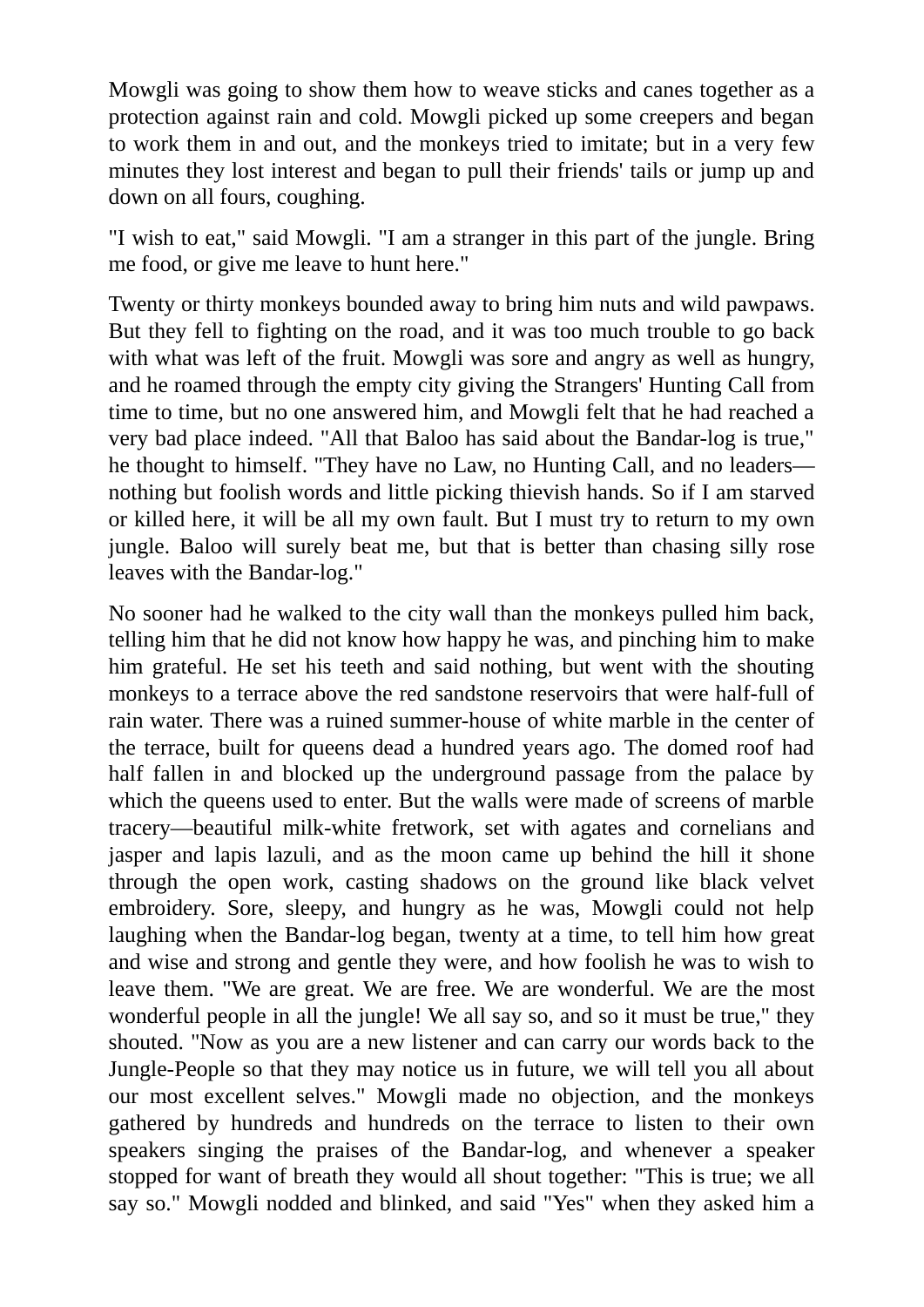question, and his head spun with the noise. "Tabaqui the Jackal must have bitten all these people," he said to himself, "and now they have madness. Certainly this is dewanee, the madness. Do they never go to sleep? Now there is a cloud coming to cover that moon. If it were only a big enough cloud I might try to run away in the darkness. But I am tired."

That same cloud was being watched by two good friends in the ruined ditch below the city wall, for Bagheera and Kaa, knowing well how dangerous the Monkey-People were in large numbers, did not wish to run any risks. The monkeys never fight unless they are a hundred to one, and few in the jungle care for those odds.

"I will go to the west wall," Kaa whispered, "and come down swiftly with the slope of the ground in my favor. They will not throw themselves upon my back in their hundreds, but—"

"I know it," said Bagheera. "Would that Baloo were here, but we must do what we can. When that cloud covers the moon I shall go to the terrace. They hold some sort of council there over the boy."

"Good hunting," said Kaa grimly, and glided away to the west wall. That happened to be the least ruined of any, and the big snake was delayed awhile before he could find a way up the stones. The cloud hid the moon, and as Mowgli wondered what would come next he heard Bagheera's light feet on the terrace. The Black Panther had raced up the slope almost without a sound and was striking—he knew better than to waste time in biting—right and left among the monkeys, who were seated round Mowgli in circles fifty and sixty deep. There was a howl of fright and rage, and then as Bagheera tripped on the rolling kicking bodies beneath him, a monkey shouted: "There is only one here! Kill him! Kill." A scuffling mass of monkeys, biting, scratching, tearing, and pulling, closed over Bagheera, while five or six laid hold of Mowgli, dragged him up the wall of the summerhouse and pushed him through the hole of the broken dome. A man-trained boy would have been badly bruised, for the fall was a good fifteen feet, but Mowgli fell as Baloo had taught him to fall, and landed on his feet.

"Stay there," shouted the monkeys, "till we have killed thy friends, and later we will play with thee—if the Poison-People leave thee alive."

"We be of one blood, ye and I," said Mowgli, quickly giving the Snake's Call. He could hear rustling and hissing in the rubbish all round him and gave the Call a second time, to make sure.

"Even ssso! Down hoods all!" said half a dozen low voices (every ruin in India becomes sooner or later a dwelling place of snakes, and the old summerhouse was alive with cobras). "Stand still, Little Brother, for thy feet may do us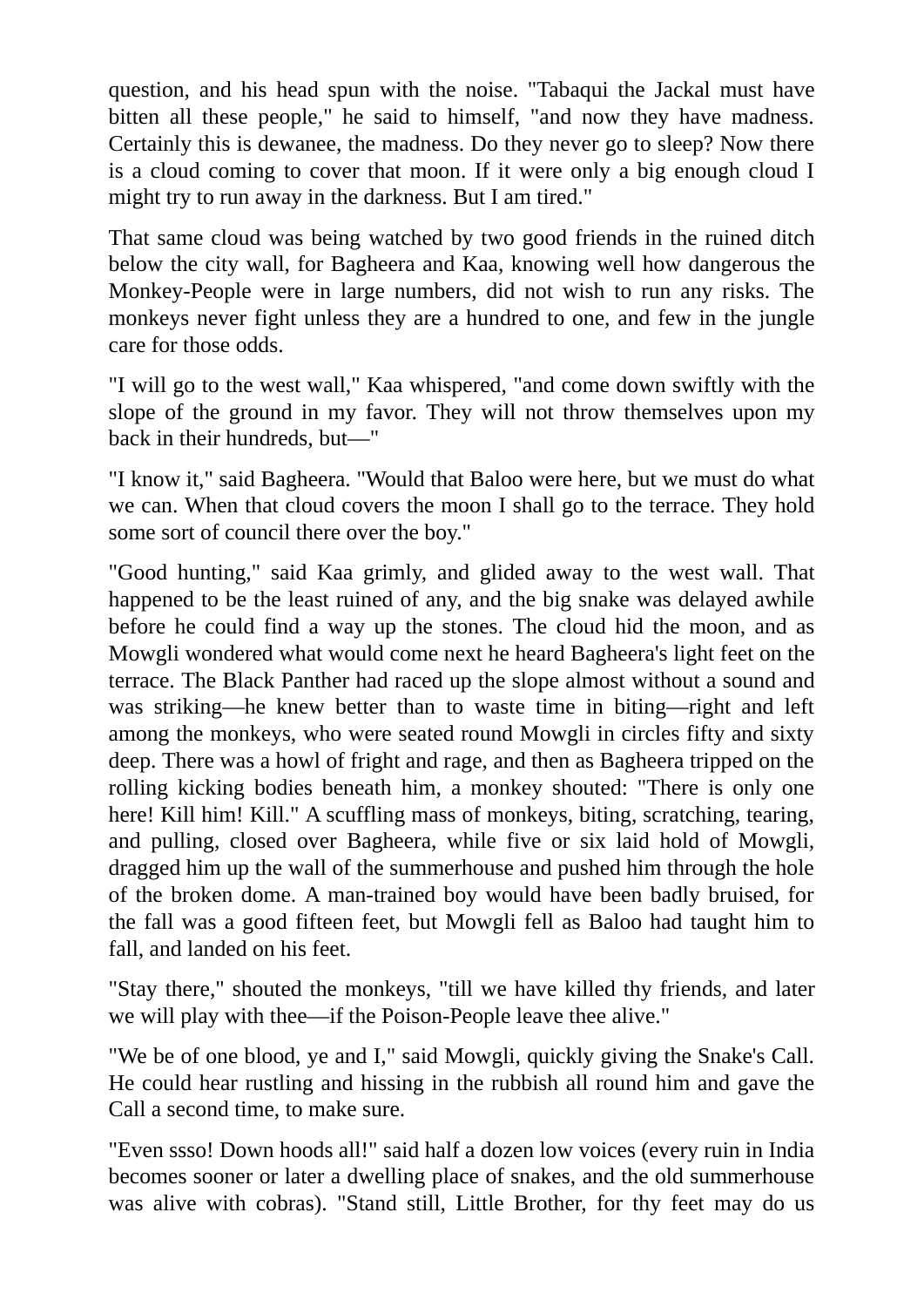harm."

Mowgli stood as quietly as he could, peering through the open work and listening to the furious din of the fight round the Black Panther—the yells and chatterings and scufflings, and Bagheera's deep, hoarse cough as he backed and bucked and twisted and plunged under the heaps of his enemies. For the first time since he was born, Bagheera was fighting for his life.

"Baloo must be at hand; Bagheera would not have come alone," Mowgli thought. And then he called aloud: "To the tank, Bagheera. Roll to the water tanks. Roll and plunge! Get to the water!"

Bagheera heard, and the cry that told him Mowgli was safe gave him new courage. He worked his way desperately, inch by inch, straight for the reservoirs, halting in silence. Then from the ruined wall nearest the jungle rose up the rumbling war-shout of Baloo. The old Bear had done his best, but he could not come before. "Bagheera," he shouted, "I am here. I climb! I haste! Ahuwora! The stones slip under my feet! Wait my coming, O most infamous Bandar-log!" He panted up the terrace only to disappear to the head in a wave of monkeys, but he threw himself squarely on his haunches, and, spreading out his forepaws, hugged as many as he could hold, and then began to hit with a regular bat-bat-bat, like the flipping strokes of a paddle wheel. A crash and a splash told Mowgli that Bagheera had fought his way to the tank where the monkeys could not follow. The Panther lay gasping for breath, his head just out of the water, while the monkeys stood three deep on the red steps, dancing up and down with rage, ready to spring upon him from all sides if he came out to help Baloo. It was then that Bagheera lifted up his dripping chin, and in despair gave the Snake's Call for protection—"We be of one blood, ye and I"—for he believed that Kaa had turned tail at the last minute. Even Baloo, half smothered under the monkeys on the edge of the terrace, could not help chuckling as he heard the Black Panther asking for help.

Kaa had only just worked his way over the west wall, landing with a wrench that dislodged a coping stone into the ditch. He had no intention of losing any advantage of the ground, and coiled and uncoiled himself once or twice, to be sure that every foot of his long body was in working order. All that while the fight with Baloo went on, and the monkeys yelled in the tank round Bagheera, and Mang the Bat, flying to and fro, carried the news of the great battle over the jungle, till even Hathi the Wild Elephant trumpeted, and, far away, scattered bands of the Monkey-Folk woke and came leaping along the treeroads to help their comrades in the Cold Lairs, and the noise of the fight roused all the day birds for miles round. Then Kaa came straight, quickly, and anxious to kill. The fighting strength of a python is in the driving blow of his head backed by all the strength and weight of his body. If you can imagine a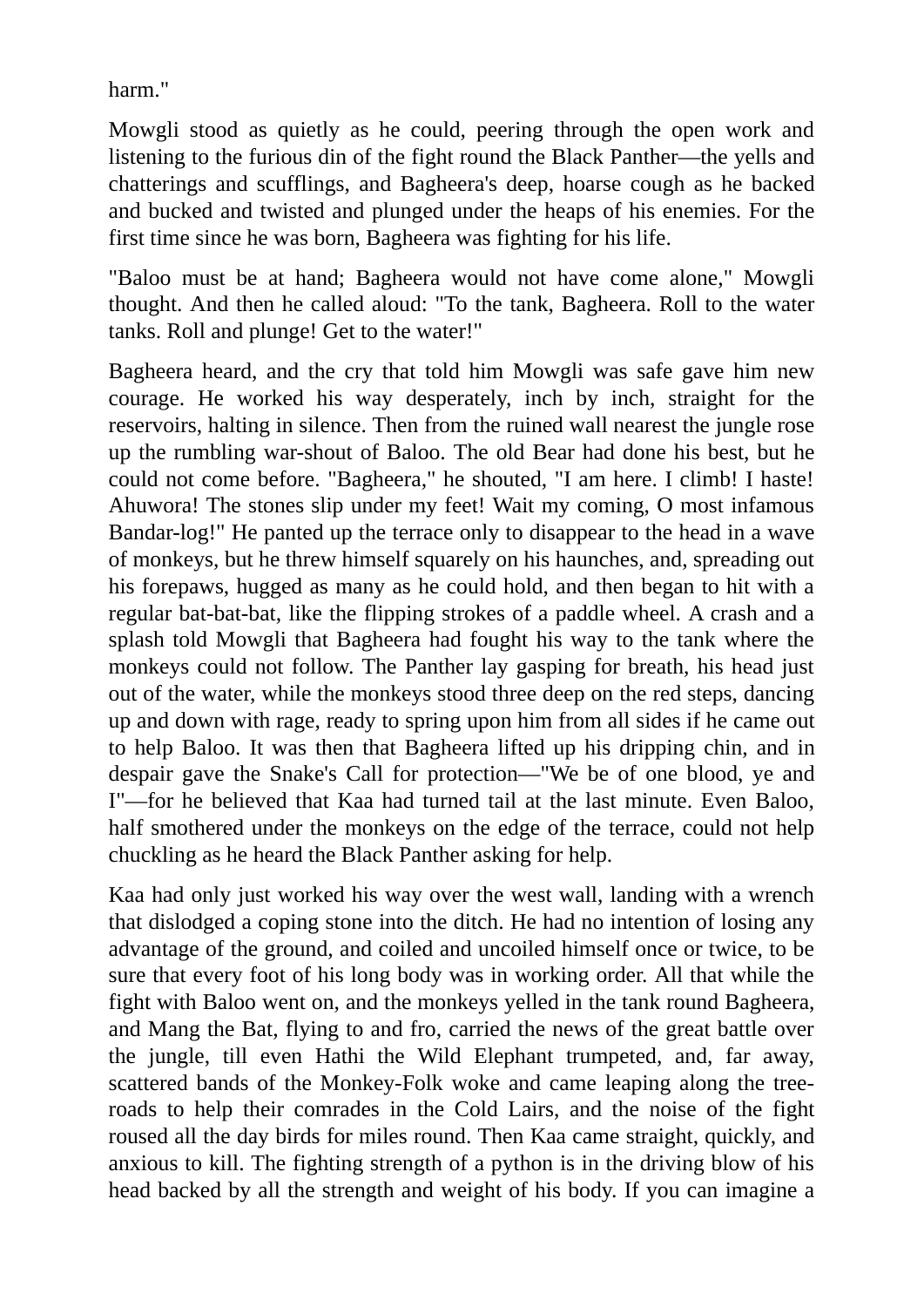lance, or a battering ram, or a hammer weighing nearly half a ton driven by a cool, quiet mind living in the handle of it, you can roughly imagine what Kaa was like when he fought. A python four or five feet long can knock a man down if he hits him fairly in the chest, and Kaa was thirty feet long, as you know. His first stroke was delivered into the heart of the crowd round Baloo. It was sent home with shut mouth in silence, and there was no need of a second. The monkeys scattered with cries of—"Kaa! It is Kaa! Run! Run!"

Generations of monkeys had been scared into good behavior by the stories their elders told them of Kaa, the night thief, who could slip along the branches as quietly as moss grows, and steal away the strongest monkey that ever lived; of old Kaa, who could make himself look so like a dead branch or a rotten stump that the wisest were deceived, till the branch caught them. Kaa was everything that the monkeys feared in the jungle, for none of them knew the limits of his power, none of them could look him in the face, and none had ever come alive out of his hug. And so they ran, stammering with terror, to the walls and the roofs of the houses, and Baloo drew a deep breath of relief. His fur was much thicker than Bagheera's, but he had suffered sorely in the fight. Then Kaa opened his mouth for the first time and spoke one long hissing word, and the far-away monkeys, hurrying to the defense of the Cold Lairs, stayed where they were, cowering, till the loaded branches bent and crackled under them. The monkeys on the walls and the empty houses stopped their cries, and in the stillness that fell upon the city Mowgli heard Bagheera shaking his wet sides as he came up from the tank. Then the clamor broke out again. The monkeys leaped higher up the walls. They clung around the necks of the big stone idols and shrieked as they skipped along the battlements, while Mowgli, dancing in the summerhouse, put his eye to the screenwork and hooted owl-fashion between his front teeth, to show his derision and contempt.

"Get the man-cub out of that trap; I can do no more," Bagheera gasped. "Let us take the man-cub and go. They may attack again."

"They will not move till I order them. Stay you sssso!" Kaa hissed, and the city was silent once more. "I could not come before, Brother, but I think I heard thee call"—this was to Bagheera.

"I—I may have cried out in the battle," Bagheera answered. "Baloo, art thou hurt?

"I am not sure that they did not pull me into a hundred little bearlings," said Baloo, gravely shaking one leg after the other. "Wow! I am sore. Kaa, we owe thee, I think, our lives—Bagheera and I."

"No matter. Where is the manling?"

"Here, in a trap. I cannot climb out," cried Mowgli. The curve of the broken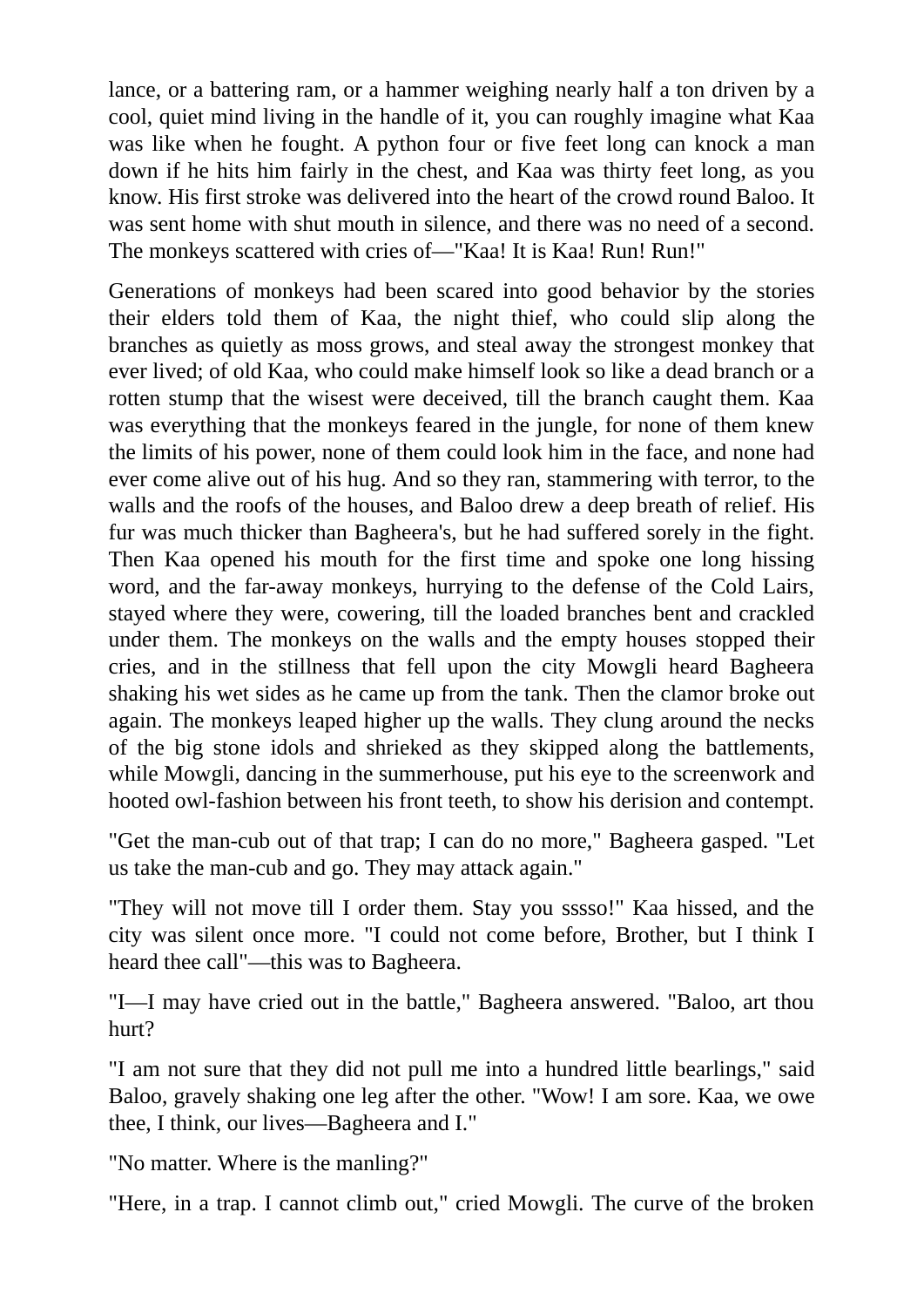dome was above his head.

"Take him away. He dances like Mao the Peacock. He will crush our young," said the cobras inside.

"Hah!" said Kaa with a chuckle, "he has friends everywhere, this manling. Stand back, manling. And hide you, O Poison People. I break down the wall."

Kaa looked carefully till he found a discolored crack in the marble tracery showing a weak spot, made two or three light taps with his head to get the distance, and then lifting up six feet of his body clear of the ground, sent home half a dozen full-power smashing blows, nose-first. The screen-work broke and fell away in a cloud of dust and rubbish, and Mowgli leaped through the opening and flung himself between Baloo and Bagheera—an arm around each big neck.

"Art thou hurt?" said Baloo, hugging him softly.

"I am sore, hungry, and not a little bruised. But, oh, they have handled ye grievously, my Brothers! Ye bleed."

"Others also," said Bagheera, licking his lips and looking at the monkey-dead on the terrace and round the tank.

"It is nothing, it is nothing, if thou art safe, oh, my pride of all little frogs!" whimpered Baloo.

"Of that we shall judge later," said Bagheera, in a dry voice that Mowgli did not at all like. "But here is Kaa to whom we owe the battle and thou owest thy life. Thank him according to our customs, Mowgli."

Mowgli turned and saw the great Python's head swaying a foot above his own.

"So this is the manling," said Kaa. "Very soft is his skin, and he is not unlike the Bandar-log. Have a care, manling, that I do not mistake thee for a monkey some twilight when I have newly changed my coat."

"We be one blood, thou and I," Mowgli answered. "I take my life from thee tonight. My kill shall be thy kill if ever thou art hungry, O Kaa."

"All thanks, Little Brother," said Kaa, though his eyes twinkled. "And what may so bold a hunter kill? I ask that I may follow when next he goes abroad."

"I kill nothing,—I am too little,—but I drive goats toward such as can use them. When thou art empty come to me and see if I speak the truth. I have some skill in these , and if ever thou art in a trap, I may pay the debt which I owe to thee, to Bagheera, and to Baloo, here. Good hunting to ye all, my masters."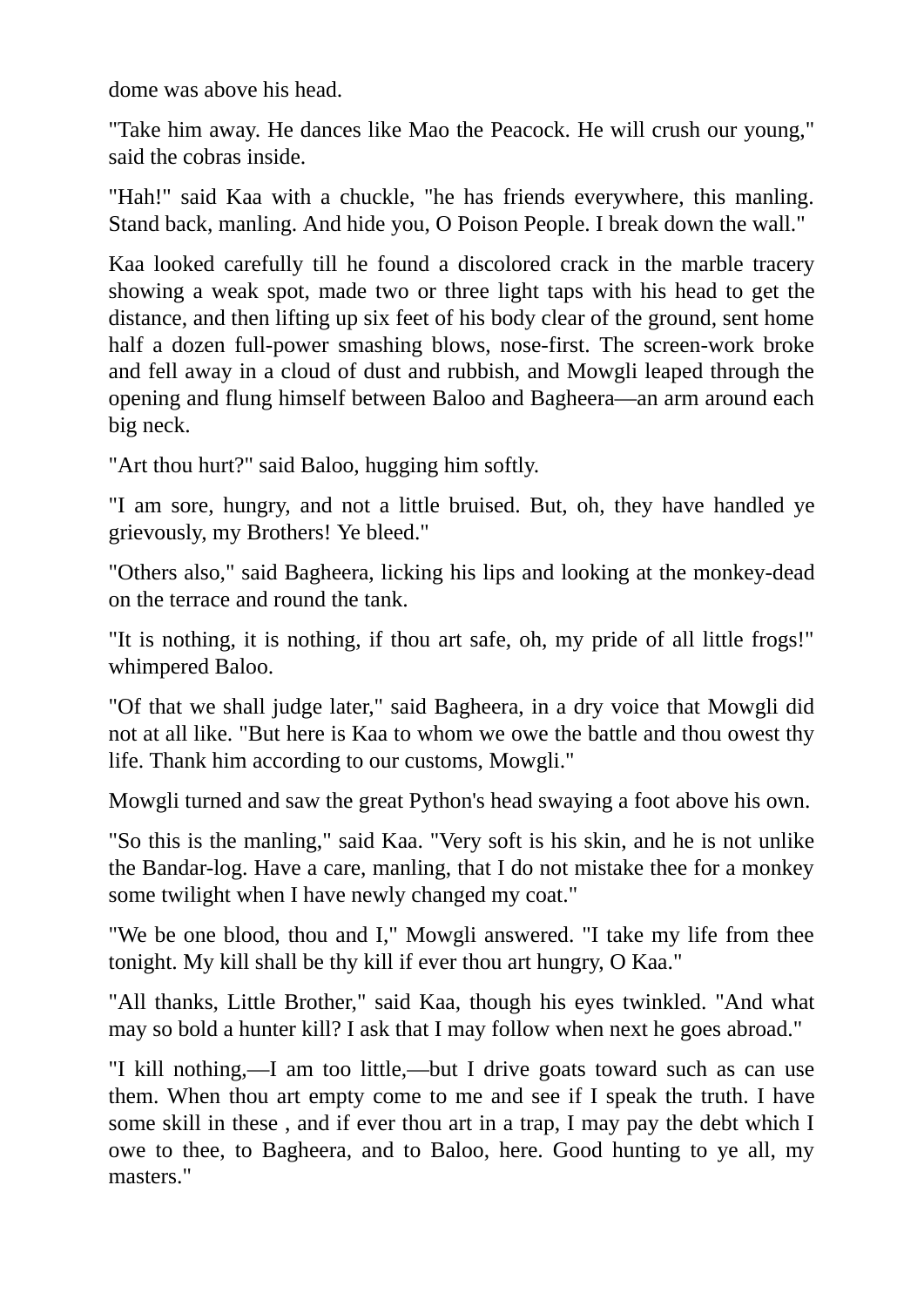"Well said," growled Baloo, for Mowgli had returned thanks very prettily. The Python dropped his head lightly for a minute on Mowgli's shoulder. "A brave heart and a courteous tongue," said he. "They shall carry thee far through the jungle, manling. But now go hence quickly with thy friends. Go and sleep, for the moon sets, and what follows it is not well that thou shouldst see."

The moon was sinking behind the hills and the lines of trembling monkeys huddled together on the walls and battlements looked like ragged shaky fringes of things. Baloo went down to the tank for a drink and Bagheera began to put his fur in order, as Kaa glided out into the center of the terrace and brought his jaws together with a ringing snap that drew all the monkeys' eyes upon him.

"The moon sets," he said. "Is there yet light enough to see?"

From the walls came a moan like the wind in the tree-tops—"We see, O Kaa."

"Good. Begins now the dance—the Dance of the Hunger of Kaa. Sit still and watch."

He turned twice or thrice in a big circle, weaving his head from right to left. Then he began making loops and figures of eight with his body, and soft, oozy triangles that melted into squares and five-sided figures, and coiled mounds, never resting, never hurrying, and never stopping his low humming song. It grew darker and darker, till at last the dragging, shifting coils disappeared, but they could hear the rustle of the scales.

Baloo and Bagheera stood still as stone, growling in their throats, their neck hair bristling, and Mowgli watched and wondered.

"Bandar-log," said the voice of Kaa at last, "can ye stir foot or hand without my order? Speak!"

"Without thy order we cannot stir foot or hand, O Kaa!"

"Good! Come all one pace nearer to me."

The lines of the monkeys swayed forward helplessly, and Baloo and Bagheera took one stiff step forward with them.

"Nearer!" hissed Kaa, and they all moved again.

Mowgli laid his hands on Baloo and Bagheera to get them away, and the two great beasts started as though they had been waked from a dream.

"Keep thy hand on my shoulder," Bagheera whispered. "Keep it there, or I must go back—must go back to Kaa. Aah!"

"It is only old Kaa making circles on the dust," said Mowgli. "Let us go." And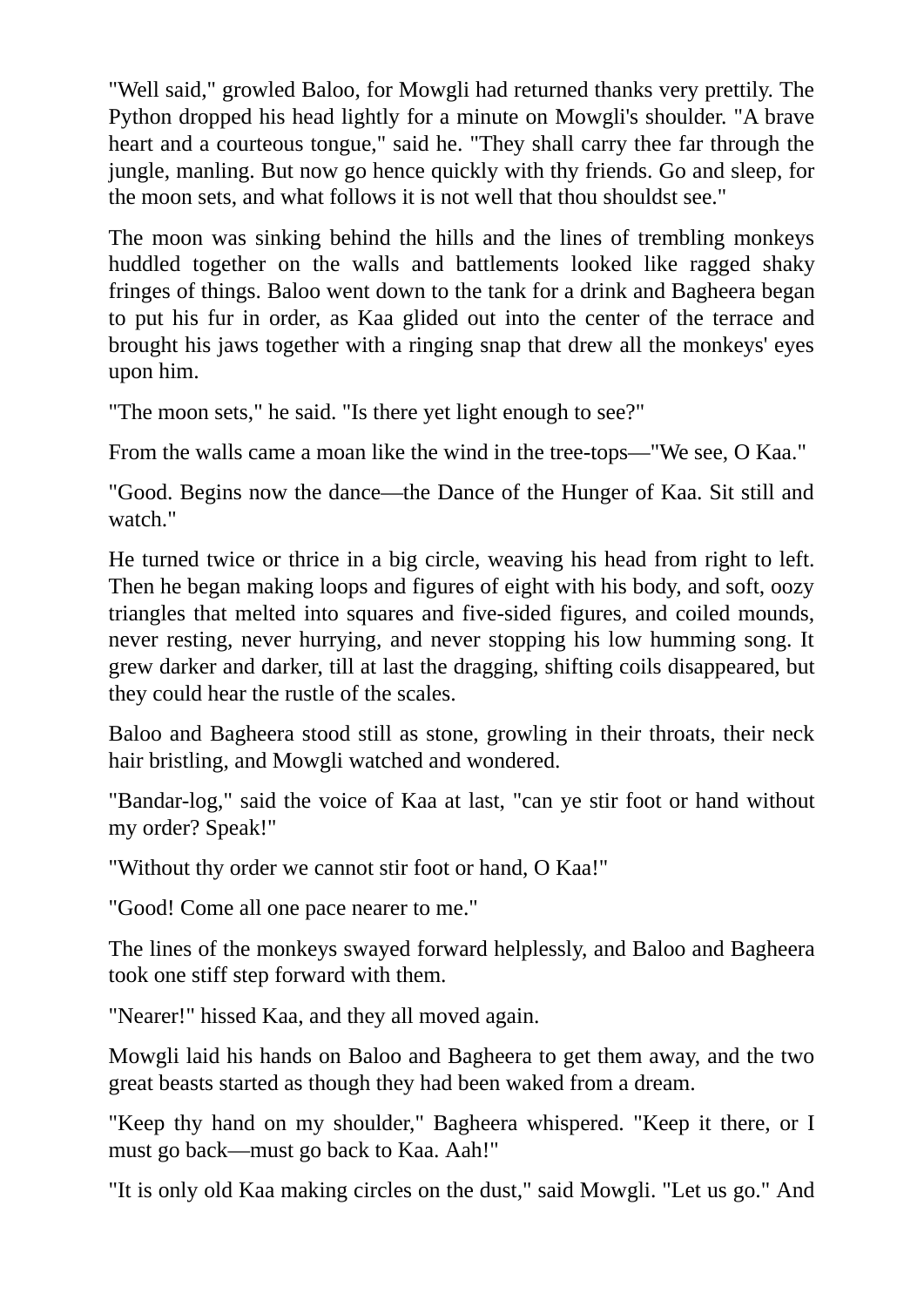the three slipped off through a gap in the walls to the jungle.

"Whoof!" said Baloo, when he stood under the still trees again. "Never more will I make an ally of Kaa," and he shook himself all over.

"He knows more than we," said Bagheera, trembling. "In a little time, had I stayed, I should have walked down his throat."

"Many will walk by that road before the moon rises again," said Baloo. "He will have good hunting—after his own fashion."

"But what was the meaning of it all?" said Mowgli, who did not know anything of a python's powers of fascination. "I saw no more than a big snake making foolish circles till the dark came. And his nose was all sore. Ho! Ho!"

"Mowgli," said Bagheera angrily, "his nose was sore on thy account, as my ears and sides and paws, and Baloo's neck and shoulders are bitten on thy account. Neither Baloo nor Bagheera will be able to hunt with pleasure for many days."

"It is nothing," said Baloo; "we have the man-cub again."

"True, but he has cost us heavily in time which might have been spent in good hunting, in wounds, in hair—I am half plucked along my back—and last of all, in honor. For, remember, Mowgli, I, who am the Black Panther, was forced to call upon Kaa for protection, and Baloo and I were both made stupid as little birds by the Hunger Dance. All this, man-cub, came of thy playing with the Bandar-log."

"True, it is true," said Mowgli sorrowfully. "I am an evil man-cub, and my stomach is sad in me."

"Mf! What says the Law of the Jungle, Baloo?"

Baloo did not wish to bring Mowgli into any more trouble, but he could not tamper with the Law, so he mumbled: "Sorrow never stays punishment. But remember, Bagheera, he is very little."

"I will remember. But he has done mischief, and blows must be dealt now. Mowgli, hast thou anything to say?"

"Nothing. I did wrong. Baloo and thou are wounded. It is just."

Bagheera gave him half a dozen love-taps from a panther's point of view (they would hardly have waked one of his own cubs), but for a seven-year-old boy they amounted to as severe a beating as you could wish to avoid. When it was all over Mowgli sneezed, and picked himself up without a word.

"Now," said Bagheera, "jump on my back, Little Brother, and we will go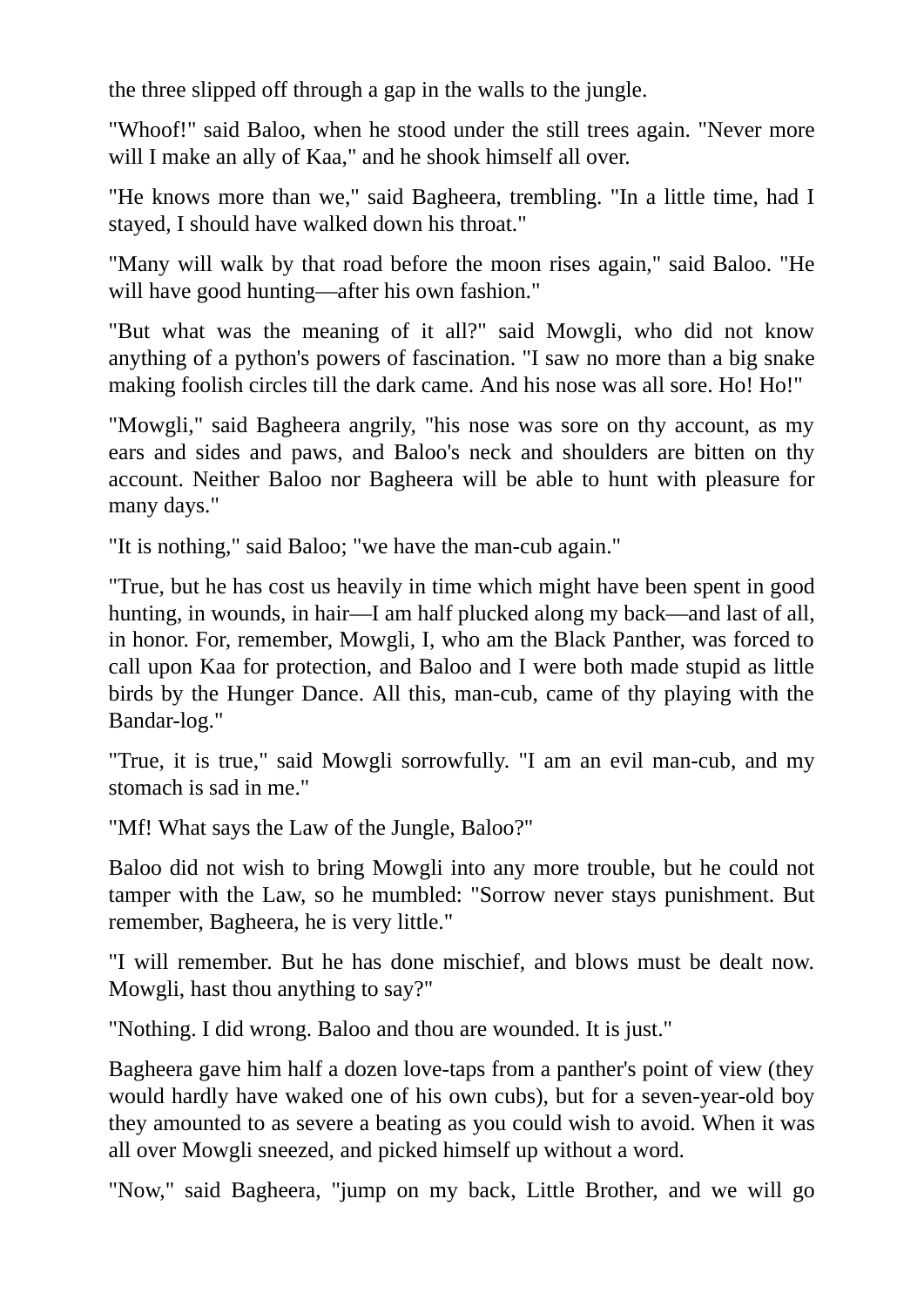home."

One of the beauties of Jungle Law is that punishment settles all scores. There is no nagging afterward.

Mowgli laid his head down on Bagheera's back and slept so deeply that he never waked when he was put down in the home-cave.

### **Road-Song of the Bandar-Log**

*Here we go in a flung festoon, Half-way up to the jealous moon! Don't you envy our pranceful bands? Don't you wish you had extra hands? Wouldn't you like if your tails were—so— Curved in the shape of a Cupid's bow? Now you're angry, but—never mind, Brother, thy tail hangs down behind!*

*Here we sit in a branchy row, Thinking of beautiful things we know; Dreaming of deeds that we mean to do, All complete, in a minute or two— Something noble and wise and good, Done by merely wishing we could. We've forgotten, but—never mind, Brother, thy tail hangs down behind!*

*All the talk we ever have heard Uttered by bat or beast or bird— Hide or fin or scale or feather—*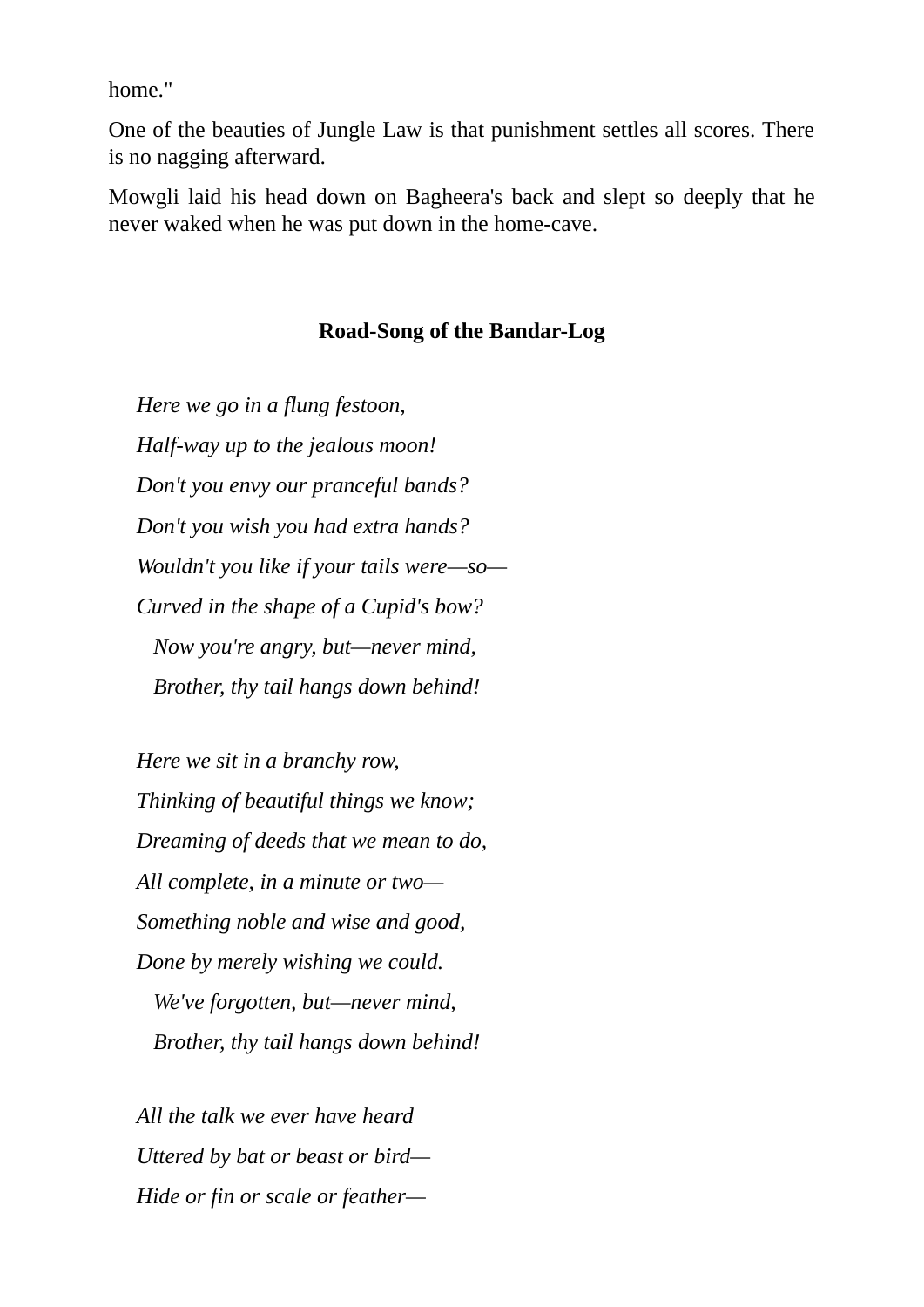*Jabber it quickly and all together! Excellent! Wonderful! Once again!*

*Now we are talking just like men! Let's pretend we are ... never mind, Brother, thy tail hangs down behind! This is the way of the Monkey-kind.*

*Then join our leaping lines that scumfish through the pines, That rocket by where, light and high, the wild grape swings. By the rubbish in our wake, and the noble noise we make, Be sure, be sure, we're going to do some splendid things!*

## **"Tiger! Tiger!"**

*What of the hunting, hunter bold? Brother, the watch was long and cold. What of the quarry ye went to kill? Brother, he crops in the jungle still. Where is the power that made your pride? Brother, it ebbs from my flank and side. Where is the haste that ye hurry by? Brother, I go to my lair—to die.*

Now we must go back to the first tale. When Mowgli left the wolf's cave after the fight with the Pack at the Council Rock, he went down to the plowed lands where the villagers lived, but he would not stop there because it was too near to the jungle, and he knew that he had made at least one bad enemy at the Council. So he hurried on, keeping to the rough road that ran down the valley, and followed it at a steady jog-trot for nearly twenty miles, till he came to a country that he did not know. The valley opened out into a great plain dotted over with rocks and cut up by ravines. At one end stood a little village, and at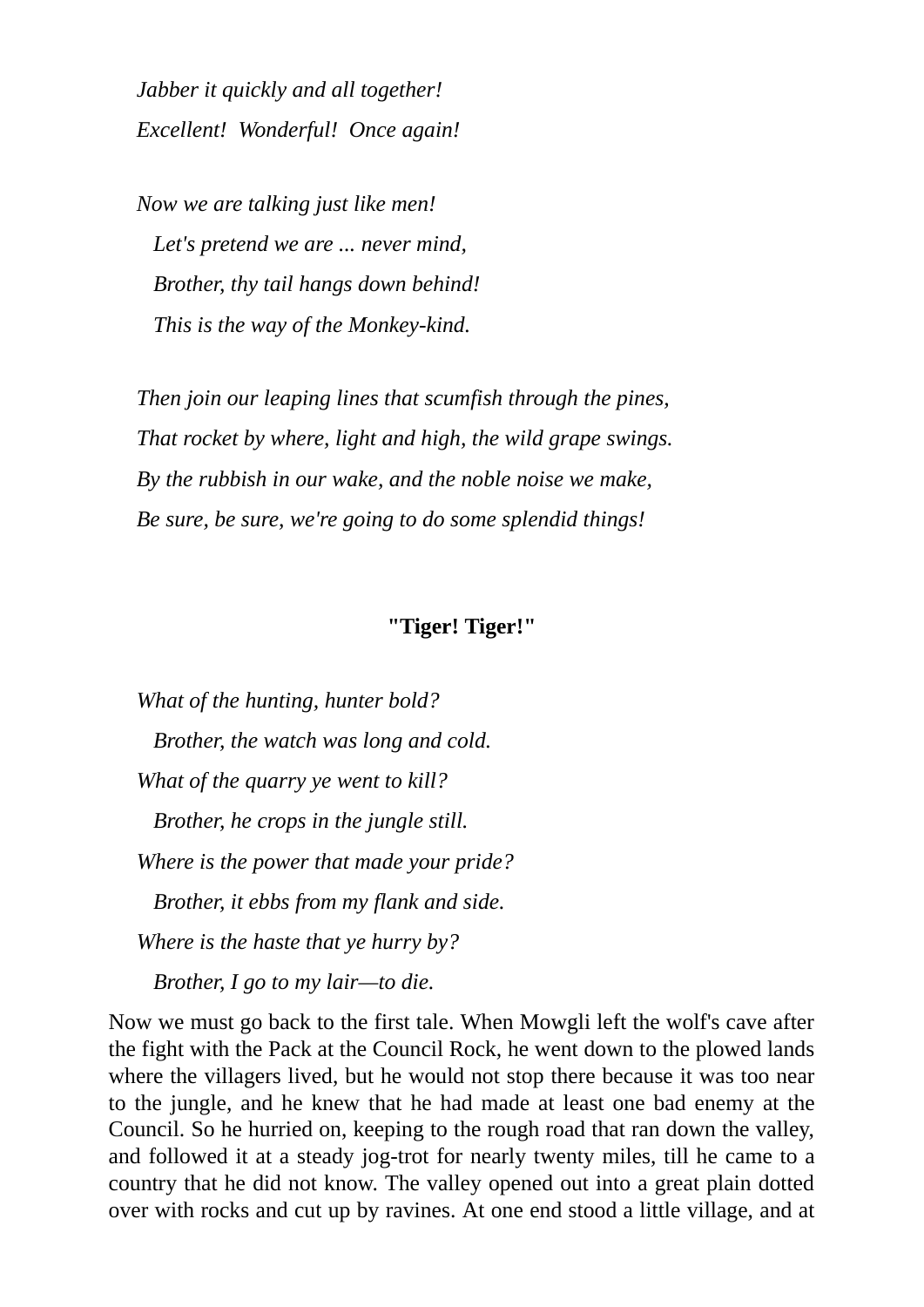the other the thick jungle came down in a sweep to the grazing-grounds, and stopped there as though it had been cut off with a hoe. All over the plain, cattle and buffaloes were grazing, and when the little boys in charge of the herds saw Mowgli they shouted and ran away, and the yellow pariah dogs that hang about every Indian village barked. Mowgli walked on, for he was feeling hungry, and when he came to the village gate he saw the big thorn-bush that was drawn up before the gate at twilight, pushed to one side.

"Umph!" he said, for he had come across more than one such barricade in his night rambles after things to eat. "So men are afraid of the People of the Jungle here also." He sat down by the gate, and when a man came out he stood up, opened his mouth, and pointed down it to show that he wanted food. The man stared, and ran back up the one street of the village shouting for the priest, who was a big, fat man dressed in white, with a red and yellow mark on his forehead. The priest came to the gate, and with him at least a hundred people, who stared and talked and shouted and pointed at Mowgli.

"They have no manners, these Men Folk," said Mowgli to himself. "Only the gray ape would behave as they do." So he threw back his long hair and frowned at the crowd.

"What is there to be afraid of?" said the priest. "Look at the marks on his arms and legs. They are the bites of wolves. He is but a wolf-child run away from the jungle."

Of course, in playing together, the cubs had often nipped Mowgli harder than they intended, and there were white scars all over his arms and legs. But he would have been the last person in the world to call these bites, for he knew what real biting meant.

"Arre! Arre!" said two or three women together. "To be bitten by wolves, poor child! He is a handsome boy. He has eyes like red fire. By my honor, Messua, he is not unlike thy boy that was taken by the tiger."

"Let me look," said a woman with heavy copper rings on her wrists and ankles, and she peered at Mowgli under the palm of her hand. "Indeed he is not. He is thinner, but he has the very look of my boy."

The priest was a clever man, and he knew that Messua was wife to the richest villager in the place. So he looked up at the sky for a minute and said solemnly: "What the jungle has taken the jungle has restored. Take the boy into thy house, my sister, and forget not to honor the priest who sees so far into the lives of men."

"By the Bull that bought me," said Mowgli to himself, "but all this talking is like another looking-over by the Pack! Well, if I am a man, a man I must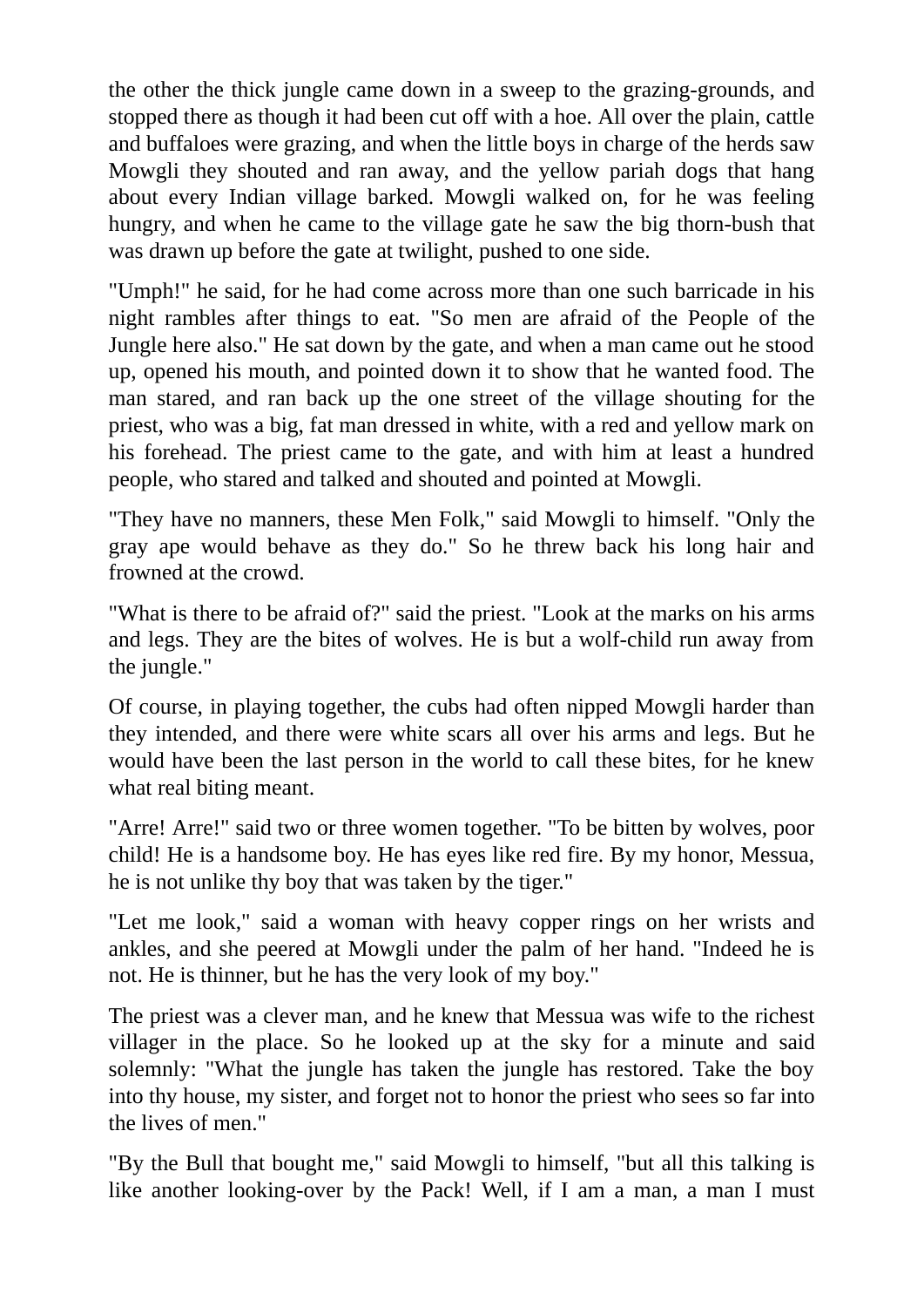become."

The crowd parted as the woman beckoned Mowgli to her hut, where there was a red lacquered bedstead, a great earthen grain chest with funny raised patterns on it, half a dozen copper cooking pots, an image of a Hindu god in a little alcove, and on the wall a real looking glass, such as they sell at the country fairs.

She gave him a long drink of milk and some bread, and then she laid her hand on his head and looked into his eyes; for she thought perhaps that he might be her real son come back from the jungle where the tiger had taken him. So she said, "Nathoo, O Nathoo!" Mowgli did not show that he knew the name. "Dost thou not remember the day when I gave thee thy new shoes?" She touched his foot, and it was almost as hard as horn. "No," she said sorrowfully, "those feet have never worn shoes, but thou art very like my Nathoo, and thou shalt be my son."

Mowgli was uneasy, because he had never been under a roof before. But as he looked at the thatch, he saw that he could tear it out any time if he wanted to get away, and that the window had no fastenings. "What is the good of a man," he said to himself at last, "if he does not understand man's talk? Now I am as silly and dumb as a man would be with us in the jungle. I must speak their talk."

It was not for fun that he had learned while he was with the wolves to imitate the challenge of bucks in the jungle and the grunt of the little wild pig. So, as soon as Messua pronounced a word Mowgli would imitate it almost perfectly, and before dark he had learned the names of many things in the hut.

There was a difficulty at bedtime, because Mowgli would not sleep under anything that looked so like a panther trap as that hut, and when they shut the door he went through the window. "Give him his will," said Messua's husband. "Remember he can never till now have slept on a bed. If he is indeed sent in the place of our son he will not run away."

So Mowgli stretched himself in some long, clean grass at the edge of the field, but before he had closed his eyes a soft gray nose poked him under the chin.

"Phew!" said Gray Brother (he was the eldest of Mother Wolf's cubs). "This is a poor reward for following thee twenty miles. Thou smellest of wood smoke and cattle—altogether like a man already. Wake, Little Brother; I bring news."

"Are all well in the jungle?" said Mowgli, hugging him.

"All except the wolves that were burned with the Red Flower. Now, listen. Shere Khan has gone away to hunt far off till his coat grows again, for he is badly singed. When he returns he swears that he will lay thy bones in the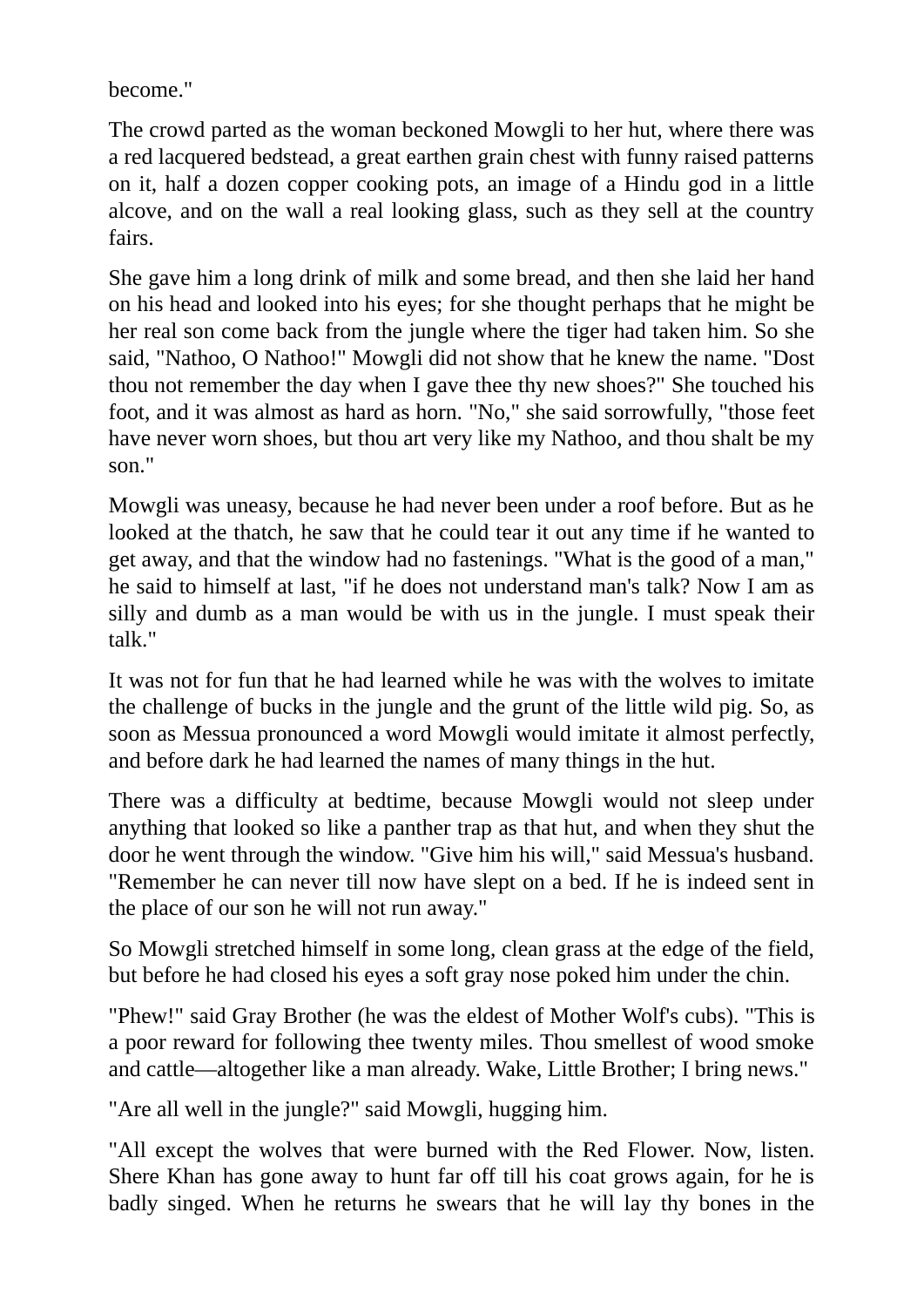Waingunga."

"There are two words to that. I also have made a little promise. But news is always good. I am tired to-night,—very tired with new things, Gray Brother, but bring me the news always."

"Thou wilt not forget that thou art a wolf? Men will not make thee forget?" said Gray Brother anxiously.

"Never. I will always remember that I love thee and all in our cave. But also I will always remember that I have been cast out of the Pack."

"And that thou mayest be cast out of another pack. Men are only men, Little Brother, and their talk is like the talk of frogs in a pond. When I come down here again, I will wait for thee in the bamboos at the edge of the grazingground."

For three months after that night Mowgli hardly ever left the village gate, he was so busy learning the ways and customs of men. First he had to wear a cloth round him, which annoyed him horribly; and then he had to learn about money, which he did not in the least understand, and about plowing, of which he did not see the use. Then the little children in the village made him very angry. Luckily, the Law of the Jungle had taught him to keep his temper, for in the jungle life and food depend on keeping your temper; but when they made fun of him because he would not play games or fly kites, or because he mispronounced some word, only the knowledge that it was unsportsmanlike to kill little naked cubs kept him from picking them up and breaking them in two.

He did not know his own strength in the least. In the jungle he knew he was weak compared with the beasts, but in the village people said that he was as strong as a bull.

And Mowgli had not the faintest idea of the difference that caste makes between man and man. When the potter's donkey slipped in the clay pit, Mowgli hauled it out by the tail, and helped to stack the pots for their journey to the market at Khanhiwara. That was very shocking, too, for the potter is a low-caste man, and his donkey is worse. When the priest scolded him, Mowgli threatened to put him on the donkey too, and the priest told Messua's husband that Mowgli had better be set to work as soon as possible; and the village head-man told Mowgli that he would have to go out with the buffaloes next day, and herd them while they grazed. No one was more pleased than Mowgli; and that night, because he had been appointed a servant of the village, as it were, he went off to a circle that met every evening on a masonry platform under a great fig-tree. It was the village club, and the head-man and the watchman and the barber, who knew all the gossip of the village, and old Buldeo, the village hunter, who had a Tower musket, met and smoked. The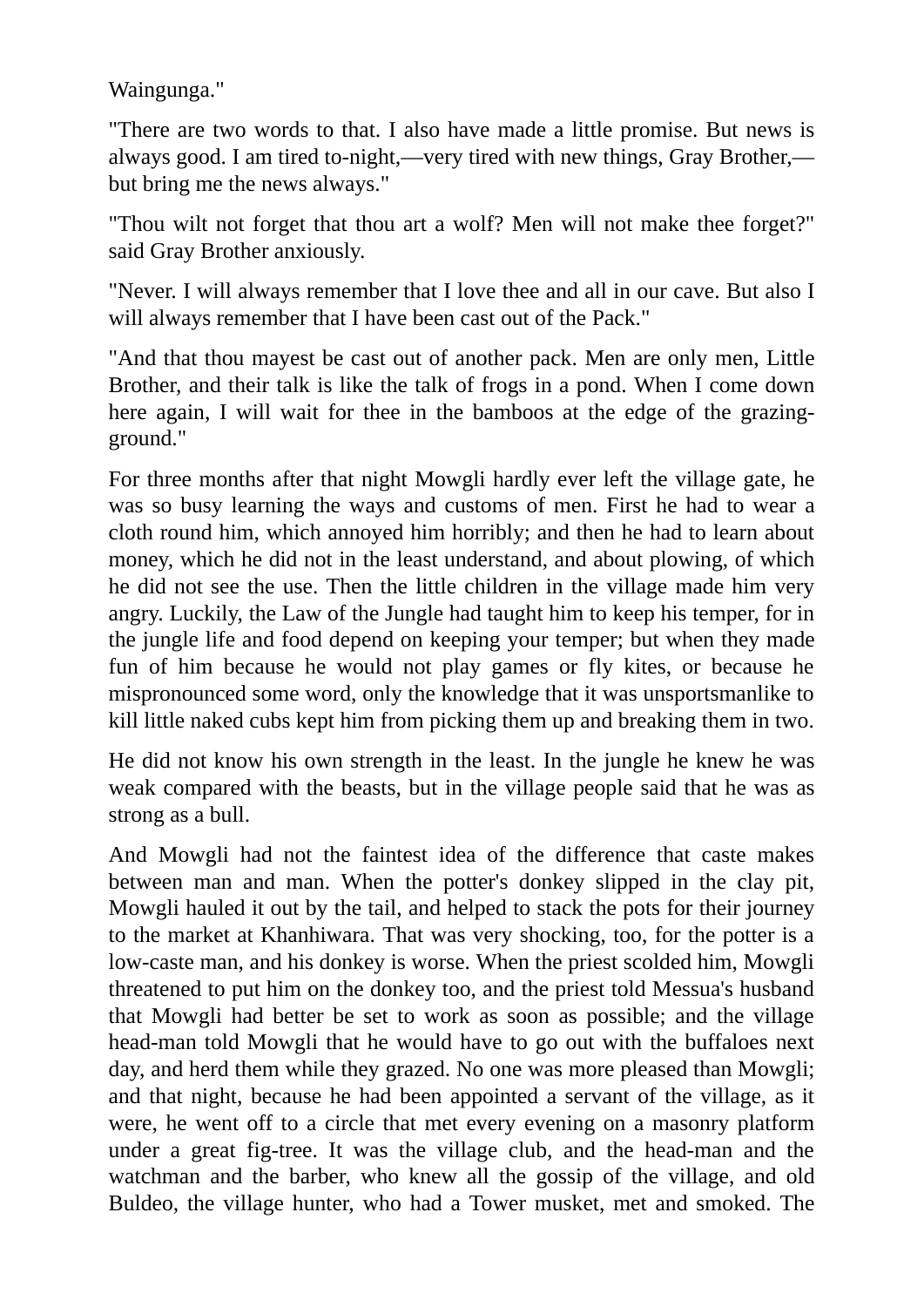monkeys sat and talked in the upper branches, and there was a hole under the platform where a cobra lived, and he had his little platter of milk every night because he was sacred; and the old men sat around the tree and talked, and pulled at the big huqas (the water-pipes) till far into the night. They told wonderful tales of gods and men and ghosts; and Buldeo told even more wonderful ones of the ways of beasts in the jungle, till the eyes of the children sitting outside the circle bulged out of their heads. Most of the tales were about animals, for the jungle was always at their door. The deer and the wild pig grubbed up their crops, and now and again the tiger carried off a man at twilight, within sight of the village gates.

Mowgli, who naturally knew something about what they were talking of, had to cover his face not to show that he was laughing, while Buldeo, the Tower musket across his knees, climbed on from one wonderful story to another, and Mowgli's shoulders shook.

Buldeo was explaining how the tiger that had carried away Messua's son was a ghost-tiger, and his body was inhabited by the ghost of a wicked, old moneylender, who had died some years ago. "And I know that this is true," he said, "because Purun Dass always limped from the blow that he got in a riot when his account books were burned, and the tiger that I speak of he limps, too, for the tracks of his pads are unequal."

"True, true, that must be the truth," said the gray-beards, nodding together.

"Are all these tales such cobwebs and moon talk?" said Mowgli. "That tiger limps because he was born lame, as everyone knows. To talk of the soul of a money-lender in a beast that never had the courage of a jackal is child's talk."

Buldeo was speechless with surprise for a moment, and the head-man stared.

"Oho! It is the jungle brat, is it?" said Buldeo. "If thou art so wise, better bring his hide to Khanhiwara, for the Government has set a hundred rupees on his life. Better still, talk not when thy elders speak."

Mowgli rose to go. "All the evening I have lain here listening," he called back over his shoulder, "and, except once or twice, Buldeo has not said one word of truth concerning the jungle, which is at his very doors. How, then, shall I believe the tales of ghosts and gods and goblins which he says he has seen?"

"It is full time that boy went to herding," said the head-man, while Buldeo puffed and snorted at Mowgli's impertinence.

The custom of most Indian villages is for a few boys to take the cattle and buffaloes out to graze in the early morning, and bring them back at night. The very cattle that would trample a white man to death allow themselves to be banged and bullied and shouted at by children that hardly come up to their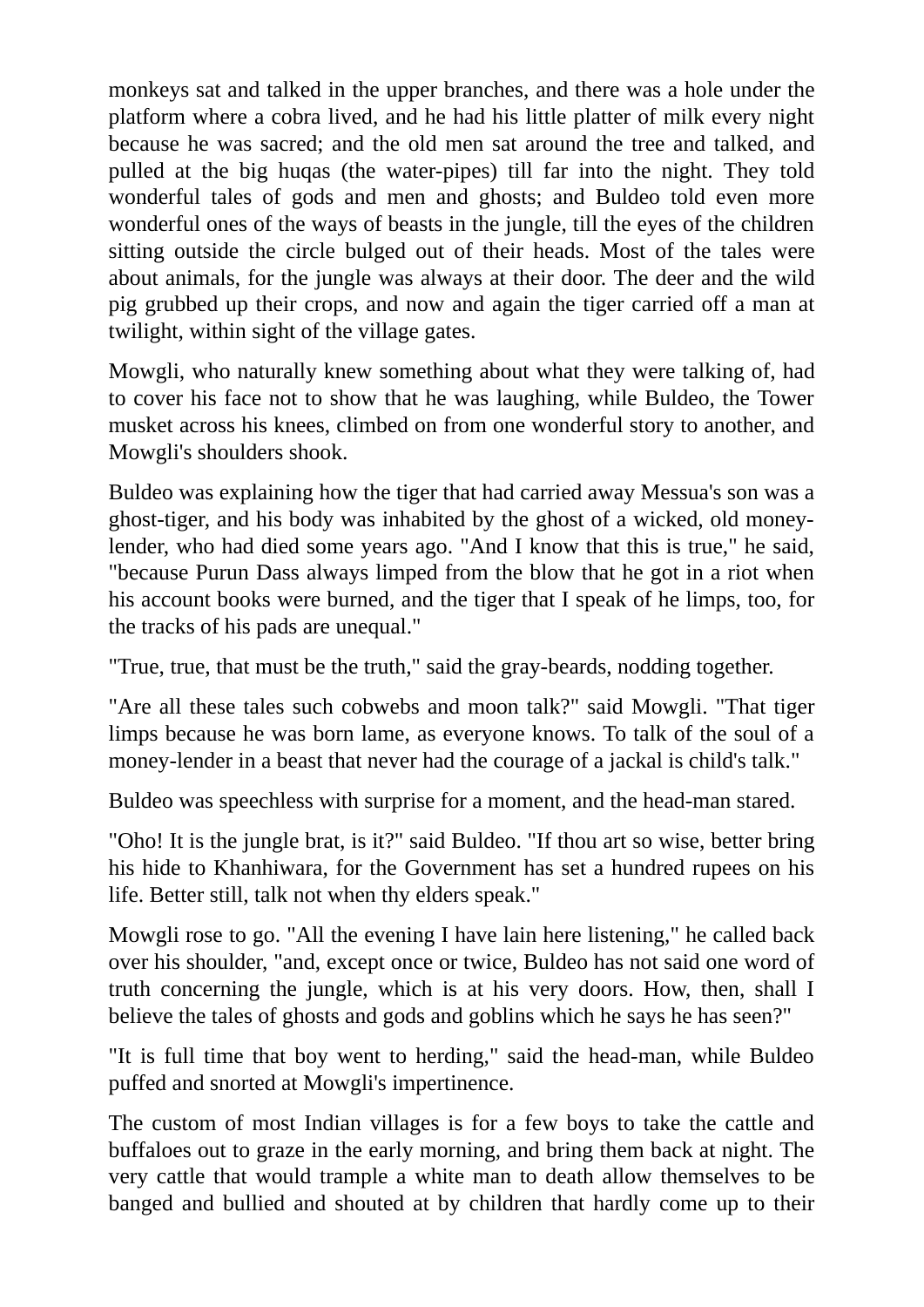noses. So long as the boys keep with the herds they are safe, for not even the tiger will charge a mob of cattle. But if they straggle to pick flowers or hunt lizards, they are sometimes carried off. Mowgli went through the village street in the dawn, sitting on the back of Rama, the great herd bull. The slaty-blue buffaloes, with their long, backward-sweeping horns and savage eyes, rose out their byres, one by one, and followed him, and Mowgli made it very clear to the children with him that he was the master. He beat the buffaloes with a long, polished bamboo, and told Kamya, one of the boys, to graze the cattle by themselves, while he went on with the buffaloes, and to be very careful not to stray away from the herd.

An Indian grazing ground is all rocks and scrub and tussocks and little ravines, among which the herds scatter and disappear. The buffaloes generally keep to the pools and muddy places, where they lie wallowing or basking in the warm mud for hours. Mowgli drove them on to the edge of the plain where the Waingunga came out of the jungle; then he dropped from Rama's neck, trotted off to a bamboo clump, and found Gray Brother. "Ah," said Gray Brother, "I have waited here very many days. What is the meaning of this cattle-herding work?"

"It is an order," said Mowgli. "I am a village herd for a while. What news of Shere Khan?"

"He has come back to this country, and has waited here a long time for thee. Now he has gone off again, for the game is scarce. But he means to kill thee."

"Very good," said Mowgli. "So long as he is away do thou or one of the four brothers sit on that rock, so that I can see thee as I come out of the village. When he comes back wait for me in the ravine by the dhak tree in the center of the plain. We need not walk into Shere Khan's mouth."

Then Mowgli picked out a shady place, and lay down and slept while the buffaloes grazed round him. Herding in India is one of the laziest things in the world. The cattle move and crunch, and lie down, and move on again, and they do not even low. They only grunt, and the buffaloes very seldom say anything, but get down into the muddy pools one after another, and work their way into the mud till only their noses and staring china-blue eyes show above the surface, and then they lie like logs. The sun makes the rocks dance in the heat, and the herd children hear one kite (never any more) whistling almost out of sight overhead, and they know that if they died, or a cow died, that kite would sweep down, and the next kite miles away would see him drop and follow, and the next, and the next, and almost before they were dead there would be a score of hungry kites come out of nowhere. Then they sleep and wake and sleep again, and weave little baskets of dried grass and put grasshoppers in them; or catch two praying mantises and make them fight; or string a necklace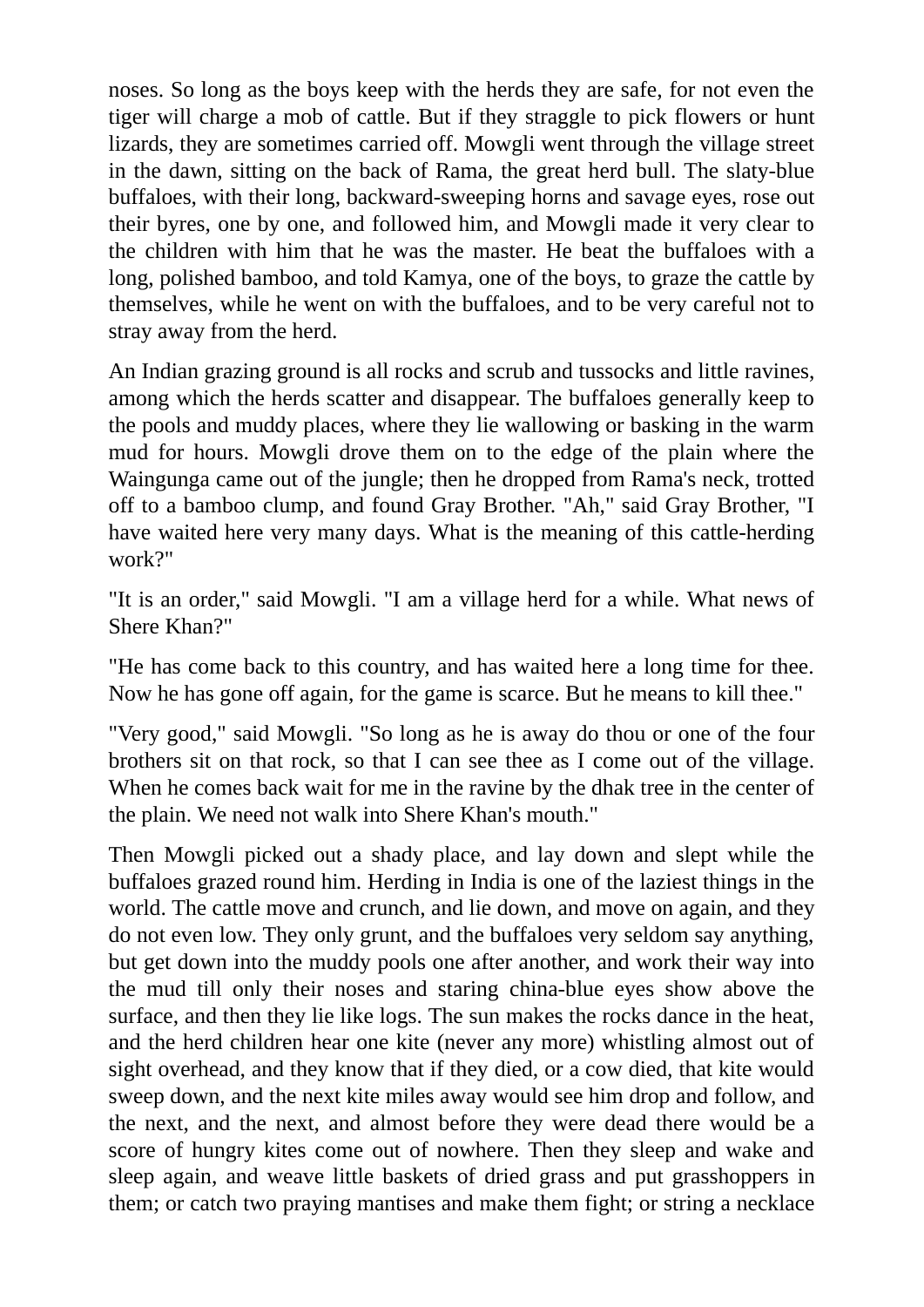of red and black jungle nuts; or watch a lizard basking on a rock, or a snake hunting a frog near the wallows. Then they sing long, long songs with odd native quavers at the end of them, and the day seems longer than most people's whole lives, and perhaps they make a mud castle with mud figures of men and horses and buffaloes, and put reeds into the men's hands, and pretend that they are kings and the figures are their armies, or that they are gods to be worshiped. Then evening comes and the children call, and the buffaloes lumber up out of the sticky mud with noises like gunshots going off one after the other, and they all string across the gray plain back to the twinkling village lights.

Day after day Mowgli would lead the buffaloes out to their wallows, and day after day he would see Gray Brother's back a mile and a half away across the plain (so he knew that Shere Khan had not come back), and day after day he would lie on the grass listening to the noises round him, and dreaming of old days in the jungle. If Shere Khan had made a false step with his lame paw up in the jungles by the Waingunga, Mowgli would have heard him in those long, still mornings.

At last a day came when he did not see Gray Brother at the signal place, and he laughed and headed the buffaloes for the ravine by the dhk tree, which was all covered with golden-red flowers. There sat Gray Brother, every bristle on his back lifted.

"He has hidden for a month to throw thee off thy guard. He crossed the ranges last night with Tabaqui, hot-foot on thy trail," said the Wolf, panting.

Mowgli frowned. "I am not afraid of Shere Khan, but Tabaqui is very cunning."

"Have no fear," said Gray Brother, licking his lips a little. "I met Tabaqui in the dawn. Now he is telling all his wisdom to the kites, but he told me everything before I broke his back. Shere Khan's plan is to wait for thee at the village gate this evening—for thee and for no one else. He is lying up now, in the big dry ravine of the Waingunga."

"Has he eaten today, or does he hunt empty?" said Mowgli, for the answer meant life and death to him.

"He killed at dawn,—a pig,—and he has drunk too. Remember, Shere Khan could never fast, even for the sake of revenge."

"Oh! Fool, fool! What a cub's cub it is! Eaten and drunk too, and he thinks that I shall wait till he has slept! Now, where does he lie up? If there were but ten of us we might pull him down as he lies. These buffaloes will not charge unless they wind him, and I cannot speak their language. Can we get behind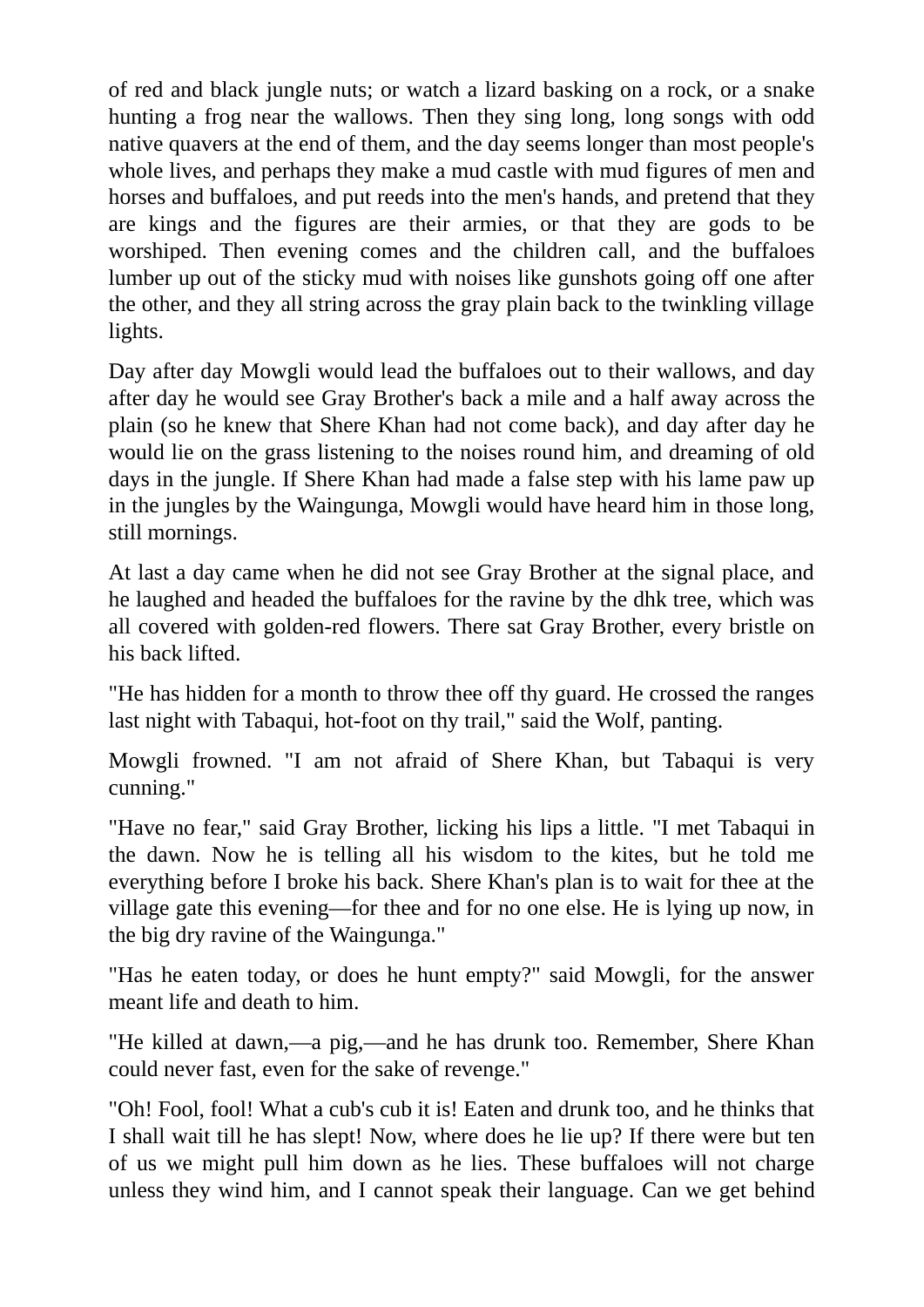his track so that they may smell it?"

"He swam far down the Waingunga to cut that off," said Gray Brother.

"Tabaqui told him that, I know. He would never have thought of it alone." Mowgli stood with his finger in his mouth, thinking. "The big ravine of the Waingunga. That opens out on the plain not half a mile from here. I can take the herd round through the jungle to the head of the ravine and then sweep down—but he would slink out at the foot. We must block that end. Gray Brother, canst thou cut the herd in two for me?"

"Not I, perhaps—but I have brought a wise helper." Gray Brother trotted off and dropped into a hole. Then there lifted up a huge gray head that Mowgli knew well, and the hot air was filled with the most desolate cry of all the jungle—the hunting howl of a wolf at midday.

"Akela! Akela!" said Mowgli, clapping his hands. "I might have known that thou wouldst not forget me. We have a big work in hand. Cut the herd in two, Akela. Keep the cows and calves together, and the bulls and the plow buffaloes by themselves."

The two wolves ran, ladies'-chain fashion, in and out of the herd, which snorted and threw up its head, and separated into two clumps. In one, the cowbuffaloes stood with their calves in the center, and glared and pawed, ready, if a wolf would only stay still, to charge down and trample the life out of him. In the other, the bulls and the young bulls snorted and stamped, but though they looked more imposing they were much less dangerous, for they had no calves to protect. No six men could have divided the herd so neatly.

"What orders!" panted Akela. "They are trying to join again."

Mowgli slipped on to Rama's back. "Drive the bulls away to the left, Akela. Gray Brother, when we are gone, hold the cows together, and drive them into the foot of the ravine."

"How far?" said Gray Brother, panting and snapping.

"Till the sides are higher than Shere Khan can jump," shouted Mowgli. "Keep them there till we come down." The bulls swept off as Akela bayed, and Gray Brother stopped in front of the cows. They charged down on him, and he ran just before them to the foot of the ravine, as Akela drove the bulls far to the left.

"Well done! Another charge and they are fairly started. Careful, now—careful, Akela. A snap too much and the bulls will charge. Hujah! This is wilder work than driving black-buck. Didst thou think these creatures could move so swiftly?" Mowgli called.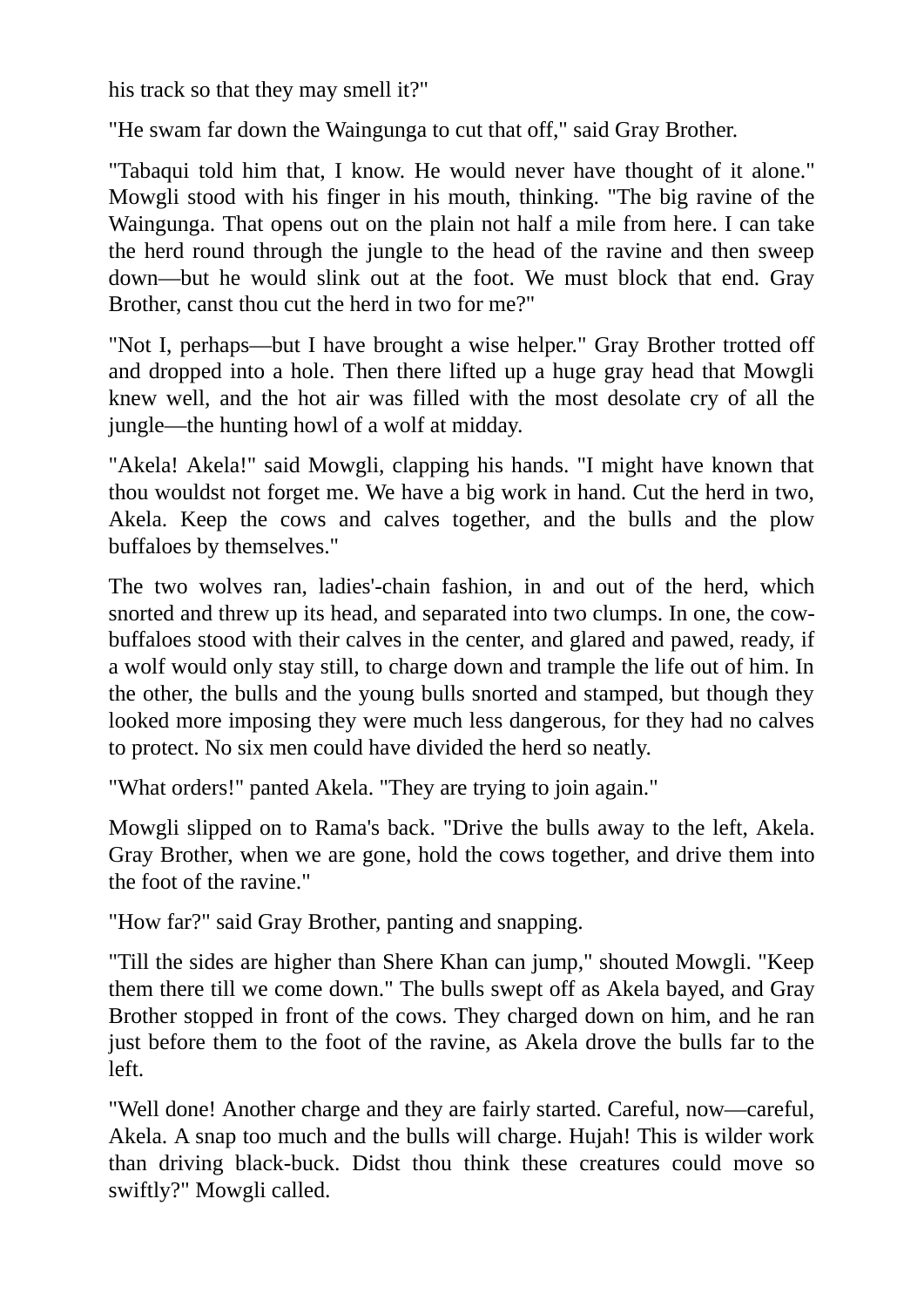"I have—have hunted these too in my time," gasped Akela in the dust. "Shall I turn them into the jungle?"

"Ay! Turn. Swiftly turn them! Rama is mad with rage. Oh, if I could only tell him what I need of him to-day."

The bulls were turned, to the right this time, and crashed into the standing thicket. The other herd children, watching with the cattle half a mile away, hurried to the village as fast as their legs could carry them, crying that the buffaloes had gone mad and run away.

But Mowgli's plan was simple enough. All he wanted to do was to make a big circle uphill and get at the head of the ravine, and then take the bulls down it and catch Shere Khan between the bulls and the cows; for he knew that after a meal and a full drink Shere Khan would not be in any condition to fight or to clamber up the sides of the ravine. He was soothing the buffaloes now by voice, and Akela had dropped far to the rear, only whimpering once or twice to hurry the rear-guard. It was a long, long circle, for they did not wish to get too near the ravine and give Shere Khan warning. At last Mowgli rounded up the bewildered herd at the head of the ravine on a grassy patch that sloped steeply down to the ravine itself. From that height you could see across the tops of the trees down to the plain below; but what Mowgli looked at was the sides of the ravine, and he saw with a great deal of satisfaction that they ran nearly straight up and down, while the vines and creepers that hung over them would give no foothold to a tiger who wanted to get out.

"Let them breathe, Akela," he said, holding up his hand. "They have not winded him yet. Let them breathe. I must tell Shere Khan who comes. We have him in the trap."

He put his hands to his mouth and shouted down the ravine—it was almost like shouting down a tunnel—and the echoes jumped from rock to rock.

After a long time there came back the drawling, sleepy snarl of a full-fed tiger just wakened.

"Who calls?" said Shere Khan, and a splendid peacock fluttered up out of the ravine screeching.

"I, Mowgli. Cattle thief, it is time to come to the Council Rock! Down—hurry them down, Akela! Down, Rama, down!"

The herd paused for an instant at the edge of the slope, but Akela gave tongue in the full hunting-yell, and they pitched over one after the other, just as steamers shoot rapids, the sand and stones spurting up round them. Once started, there was no chance of stopping, and before they were fairly in the bed of the ravine Rama winded Shere Khan and bellowed.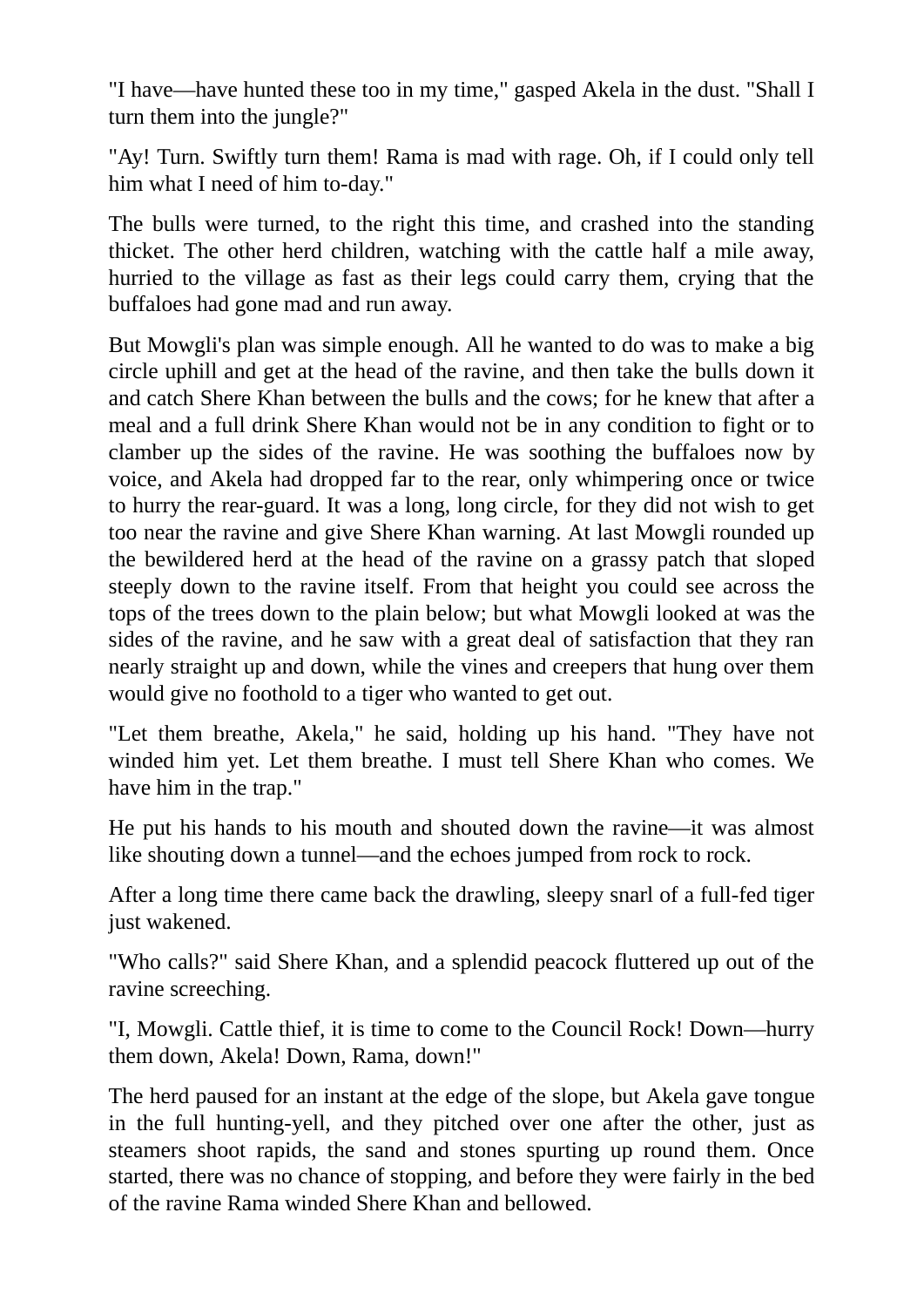"Ha! Ha!" said Mowgli, on his back. "Now thou knowest!" and the torrent of black horns, foaming muzzles, and staring eyes whirled down the ravine just as boulders go down in floodtime; the weaker buffaloes being shouldered out to the sides of the ravine where they tore through the creepers. They knew what the business was before them—the terrible charge of the buffalo herd against which no tiger can hope to stand. Shere Khan heard the thunder of their hoofs, picked himself up, and lumbered down the ravine, looking from side to side for some way of escape, but the walls of the ravine were straight and he had to hold on, heavy with his dinner and his drink, willing to do anything rather than fight. The herd splashed through the pool he had just left, bellowing till the narrow cut rang. Mowgli heard an answering bellow from the foot of the ravine, saw Shere Khan turn (the tiger knew if the worst came to the worst it was better to meet the bulls than the cows with their calves), and then Rama tripped, stumbled, and went on again over something soft, and, with the bulls at his heels, crashed full into the other herd, while the weaker buffaloes were lifted clean off their feet by the shock of the meeting. That charge carried both herds out into the plain, goring and stamping and snorting. Mowgli watched his time, and slipped off Rama's neck, laying about him right and left with his stick.

"Quick, Akela! Break them up. Scatter them, or they will be fighting one another. Drive them away, Akela. Hai, Rama! Hai, hai, hai! my children. Softly now, softly! It is all over."

Akela and Gray Brother ran to and fro nipping the buffaloes' legs, and though the herd wheeled once to charge up the ravine again, Mowgli managed to turn Rama, and the others followed him to the wallows.

Shere Khan needed no more trampling. He was dead, and the kites were coming for him already.

"Brothers, that was a dog's death," said Mowgli, feeling for the knife he always carried in a sheath round his neck now that he lived with men. "But he would never have shown fight. His hide will look well on the Council Rock. We must get to work swiftly."

A boy trained among men would never have dreamed of skinning a ten-foot tiger alone, but Mowgli knew better than anyone else how an animal's skin is fitted on, and how it can be taken off. But it was hard work, and Mowgli slashed and tore and grunted for an hour, while the wolves lolled out their tongues, or came forward and tugged as he ordered them. Presently a hand fell on his shoulder, and looking up he saw Buldeo with the Tower musket. The children had told the village about the buffalo stampede, and Buldeo went out angrily, only too anxious to correct Mowgli for not taking better care of the herd. The wolves dropped out of sight as soon as they saw the man coming.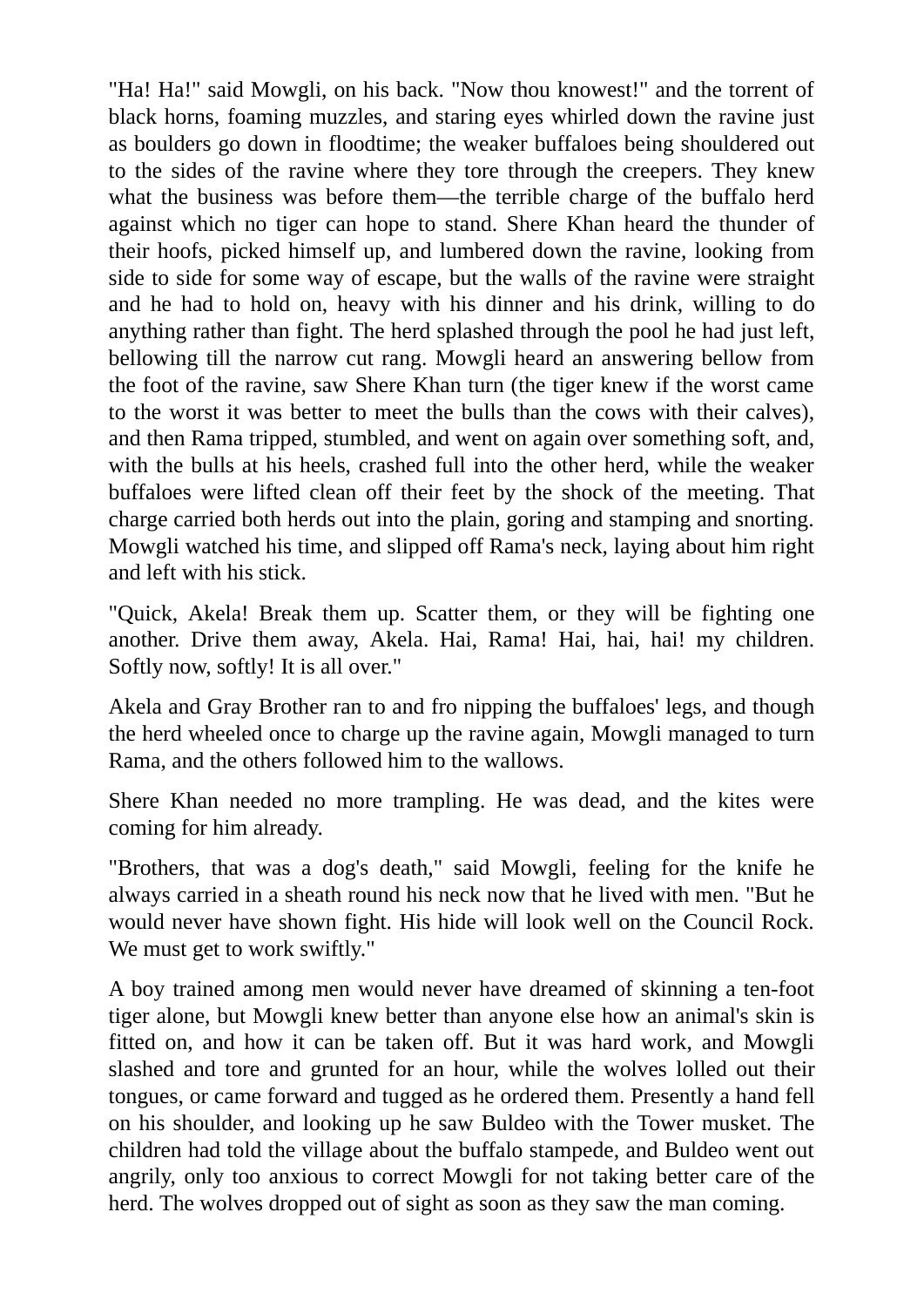"What is this folly?" said Buldeo angrily. "To think that thou canst skin a tiger! Where did the buffaloes kill him? It is the Lame Tiger too, and there is a hundred rupees on his head. Well, well, we will overlook thy letting the herd run off, and perhaps I will give thee one of the rupees of the reward when I have taken the skin to Khanhiwara." He fumbled in his waist cloth for flint and steel, and stooped down to singe Shere Khan's whiskers. Most native hunters always singe a tiger's whiskers to prevent his ghost from haunting them.

"Hum!" said Mowgli, half to himself as he ripped back the skin of a forepaw. "So thou wilt take the hide to Khanhiwara for the reward, and perhaps give me one rupee? Now it is in my mind that I need the skin for my own use. Heh! Old man, take away that fire!"

"What talk is this to the chief hunter of the village? Thy luck and the stupidity of thy buffaloes have helped thee to this kill. The tiger has just fed, or he would have gone twenty miles by this time. Thou canst not even skin him properly, little beggar brat, and forsooth I, Buldeo, must be told not to singe his whiskers. Mowgli, I will not give thee one anna of the reward, but only a very big beating. Leave the carcass!"

"By the Bull that bought me," said Mowgli, who was trying to get at the shoulder, "must I stay babbling to an old ape all noon? Here, Akela, this man plagues me."

Buldeo, who was still stooping over Shere Khan's head, found himself sprawling on the grass, with a gray wolf standing over him, while Mowgli went on skinning as though he were alone in all India.

"Ye-es," he said, between his teeth. "Thou art altogether right, Buldeo. Thou wilt never give me one anna of the reward. There is an old war between this lame tiger and myself—a very old war, and—I have won."

To do Buldeo justice, if he had been ten years younger he would have taken his chance with Akela had he met the wolf in the woods, but a wolf who obeyed the orders of this boy who had private wars with man-eating tigers was not a common animal. It was sorcery, magic of the worst kind, thought Buldeo, and he wondered whether the amulet round his neck would protect him. He lay as still as still, expecting every minute to see Mowgli turn into a tiger too.

"Maharaj! Great King," he said at last in a husky whisper.

"Yes," said Mowgli, without turning his head, chuckling a little.

"I am an old man. I did not know that thou wast anything more than a herdsboy. May I rise up and go away, or will thy servant tear me to pieces?"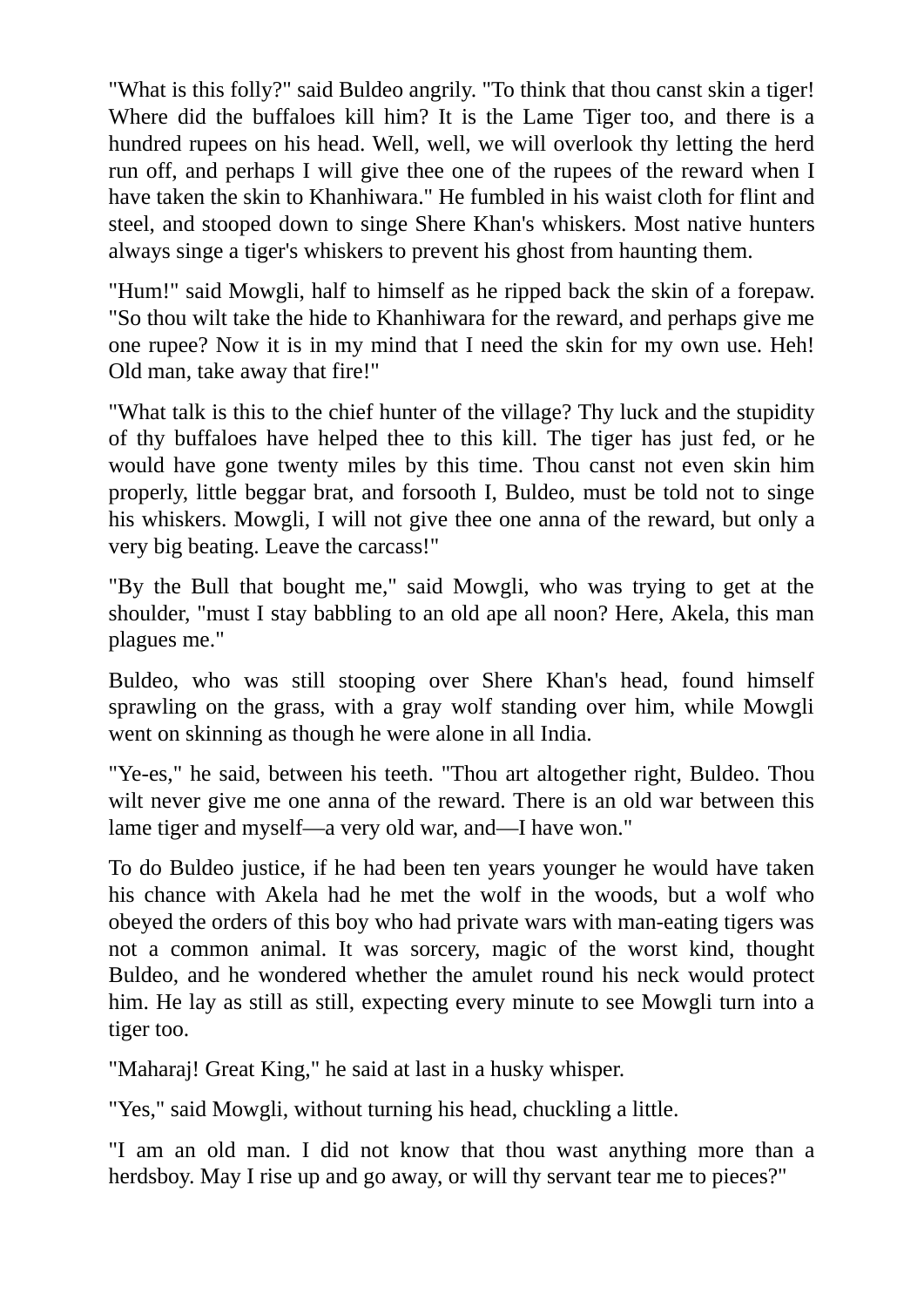"Go, and peace go with thee. Only, another time do not meddle with my game. Let him go, Akela."

Buldeo hobbled away to the village as fast as he could, looking back over his shoulder in case Mowgli should change into something terrible. When he got to the village he told a tale of magic and enchantment and sorcery that made the priest look very grave.

Mowgli went on with his work, but it was nearly twilight before he and the wolves had drawn the great gay skin clear of the body.

"Now we must hide this and take the buffaloes home! Help me to herd them, Akela."

The herd rounded up in the misty twilight, and when they got near the village Mowgli saw lights, and heard the conches and bells in the temple blowing and banging. Half the village seemed to be waiting for him by the gate. "That is because I have killed Shere Khan," he said to himself. But a shower of stones whistled about his ears, and the villagers shouted: "Sorcerer! Wolf's brat! Jungle demon! Go away! Get hence quickly or the priest will turn thee into a wolf again. Shoot, Buldeo, shoot!"

The old Tower musket went off with a bang, and a young buffalo bellowed in pain.

"More sorcery!" shouted the villagers. "He can turn bullets. Buldeo, that was thy buffalo."

"Now what is this?" said Mowgli, bewildered, as the stones flew thicker.

"They are not unlike the Pack, these brothers of thine," said Akela, sitting down composedly. "It is in my head that, if bullets mean anything, they would cast thee out."

"Wolf! Wolf's cub! Go away!" shouted the priest, waving a sprig of the sacred tulsi plant.

"Again? Last time it was because I was a man. This time it is because I am a wolf. Let us go, Akela."

A woman—it was Messua—ran across to the herd, and cried: "Oh, my son, my son! They say thou art a sorcerer who can turn himself into a beast at will. I do not believe, but go away or they will kill thee. Buldeo says thou art a wizard, but I know thou hast avenged Nathoo's death."

"Come back, Messua!" shouted the crowd. "Come back, or we will stone thee."

Mowgli laughed a little short ugly laugh, for a stone had hit him in the mouth.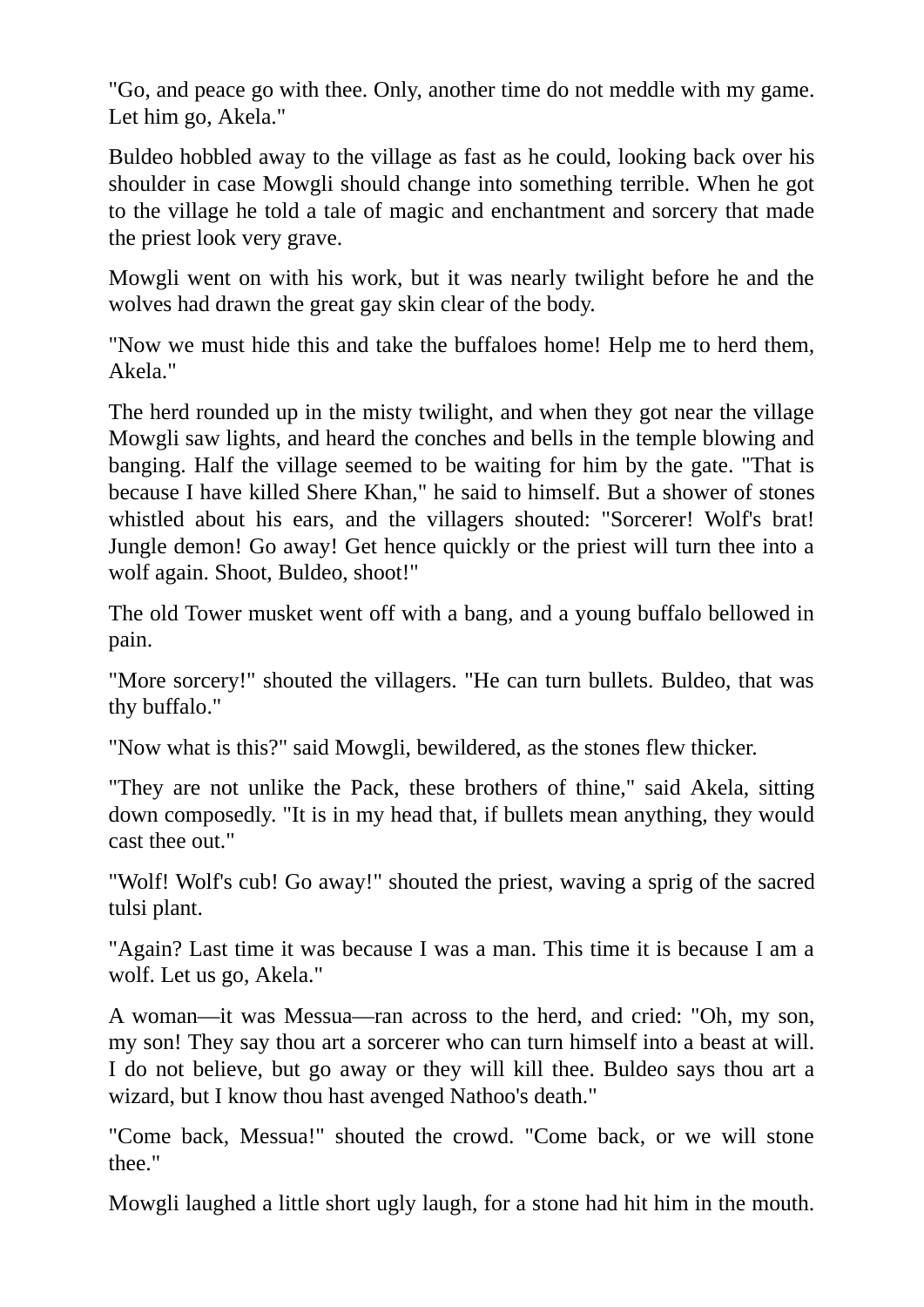"Run back, Messua. This is one of the foolish tales they tell under the big tree at dusk. I have at least paid for thy son's life. Farewell; and run quickly, for I shall send the herd in more swiftly than their brickbats. I am no wizard, Messua. Farewell!"

"Now, once more, Akela," he cried. "Bring the herd in."

The buffaloes were anxious enough to get to the village. They hardly needed Akela's yell, but charged through the gate like a whirlwind, scattering the crowd right and left.

"Keep count!" shouted Mowgli scornfully. "It may be that I have stolen one of them. Keep count, for I will do your herding no more. Fare you well, children of men, and thank Messua that I do not come in with my wolves and hunt you up and down your street."

He turned on his heel and walked away with the Lone Wolf, and as he looked up at the stars he felt happy. "No more sleeping in traps for me, Akela. Let us get Shere Khan's skin and go away. No, we will not hurt the village, for Messua was kind to me."

When the moon rose over the plain, making it look all milky, the horrified villagers saw Mowgli, with two wolves at his heels and a bundle on his head, trotting across at the steady wolf's trot that eats up the long miles like fire. Then they banged the temple bells and blew the conches louder than ever. And Messua cried, and Buldeo embroidered the story of his adventures in the jungle, till he ended by saying that Akela stood up on his hind legs and talked like a man.

The moon was just going down when Mowgli and the two wolves came to the hill of the Council Rock, and they stopped at Mother Wolf's cave.

"They have cast me out from the Man-Pack, Mother," shouted Mowgli, "but I come with the hide of Shere Khan to keep my word."

Mother Wolf walked stiffly from the cave with the cubs behind her, and her eyes glowed as she saw the skin.

"I told him on that day, when he crammed his head and shoulders into this cave, hunting for thy life, Little Frog—I told him that the hunter would be the hunted. It is well done."

"Little Brother, it is well done," said a deep voice in the thicket. "We were lonely in the jungle without thee," and Bagheera came running to Mowgli's bare feet. They clambered up the Council Rock together, and Mowgli spread the skin out on the flat stone where Akela used to sit, and pegged it down with four slivers of bamboo, and Akela lay down upon it, and called the old call to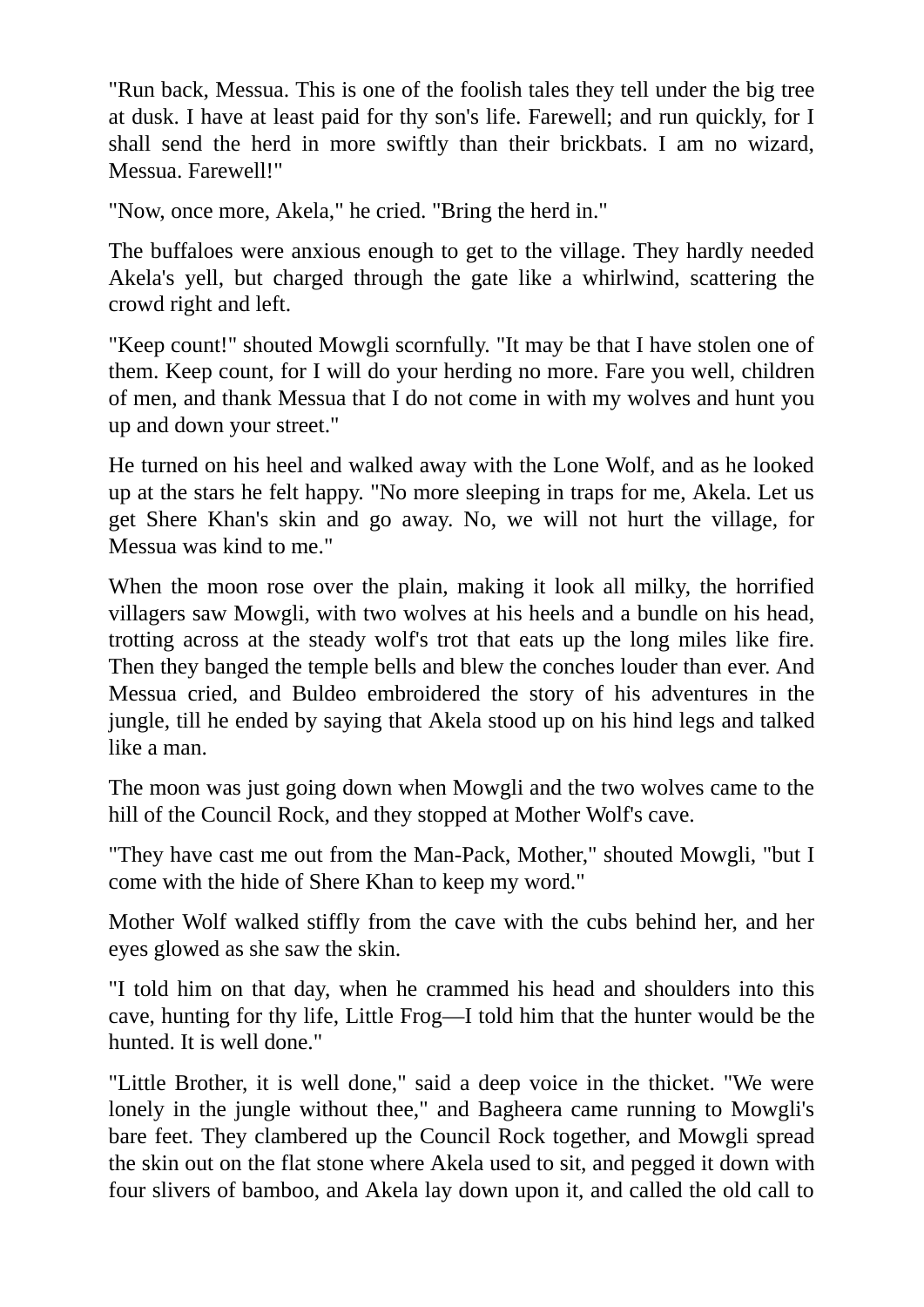the Council, "Look—look well, O Wolves," exactly as he had called when Mowgli was first brought there.

Ever since Akela had been deposed, the Pack had been without a leader, hunting and fighting at their own pleasure. But they answered the call from habit; and some of them were lame from the traps they had fallen into, and some limped from shot wounds, and some were mangy from eating bad food, and many were missing. But they came to the Council Rock, all that were left of them, and saw Shere Khan's striped hide on the rock, and the huge claws dangling at the end of the empty dangling feet. It was then that Mowgli made up a song that came up into his throat all by itself, and he shouted it aloud, leaping up and down on the rattling skin, and beating time with his heels till he had no more breath left, while Gray Brother and Akela howled between the verses.

"Look well, O Wolves. Have I kept my word?" said Mowgli. And the wolves bayed "Yes," and one tattered wolf howled:

"Lead us again, O Akela. Lead us again, O Man-cub, for we be sick of this lawlessness, and we would be the Free People once more."

"Nay," purred Bagheera, "that may not be. When ye are full-fed, the madness may come upon you again. Not for nothing are ye called the Free People. Ye fought for freedom, and it is yours. Eat it, O Wolves."

"Man-Pack and Wolf-Pack have cast me out," said Mowgli. "Now I will hunt alone in the jungle."

"And we will hunt with thee," said the four cubs.

So Mowgli went away and hunted with the four cubs in the jungle from that day on. But he was not always alone, because, years afterward, he became a man and married.

But that is a story for grown-ups.

# **Mowgli's Song**

*THAT HE SANG AT THE COUNCIL ROCK WHEN HE DANCED ON SHERE KHAN'S HIDE*

*The Song of Mowgli—I, Mowgli, am singing. Let the jungle*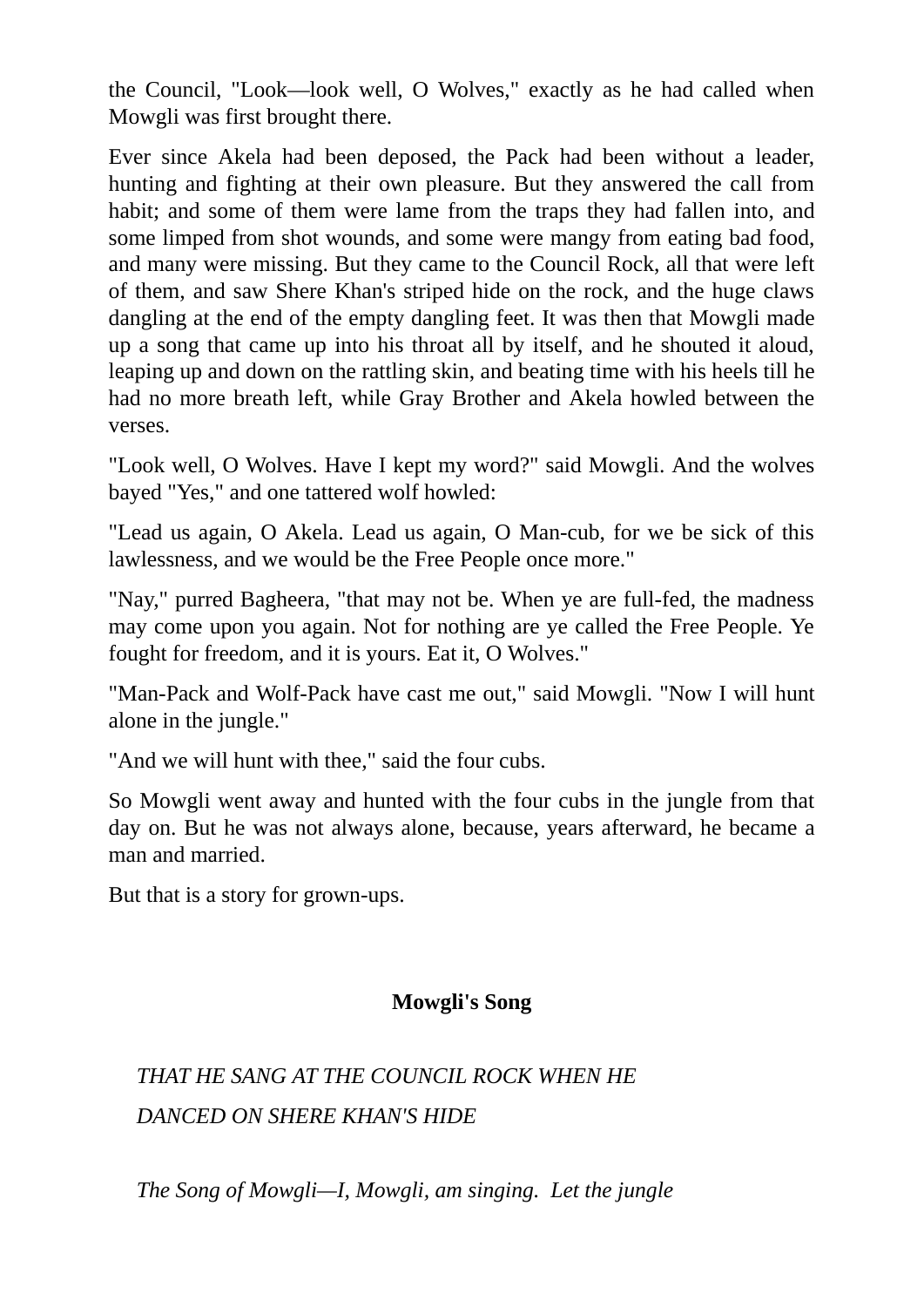*listen to the things I have done.*

*Shere Khan said he would kill—would kill! At the gates in the twilight he would kill Mowgli, the Frog!*

*He ate and he drank. Drink deep, Shere Khan, for when wilt thou drink again? Sleep and dream of the kill.*

*I am alone on the grazing-grounds. Gray Brother, come to me! Come to me, Lone Wolf, for there is big game afoot!*

*Bring up the great bull buffaloes, the blue-skinned herd bulls with the angry eyes. Drive them to and fro as I order.*

*Sleepest thou still, Shere Khan? Wake, oh, wake! Here come I, and the bulls are behind.*

*Rama, the King of the Buffaloes, stamped with his foot. Waters of the Waingunga, whither went Shere Khan?*

*He is not Ikki to dig holes, nor Mao, the Peacock, that he should fly. He is not Mang the Bat, to hang in the branches. Little bamboos that creak together, tell me where he ran?*

*Ow! He is there. Ahoo! He is there. Under the feet of Rama lies the Lame One! Up, Shere Khan!*

*Up and kill! Here is meat; break the necks of the bulls!*

*Hsh! He is asleep. We will not wake him, for his strength is*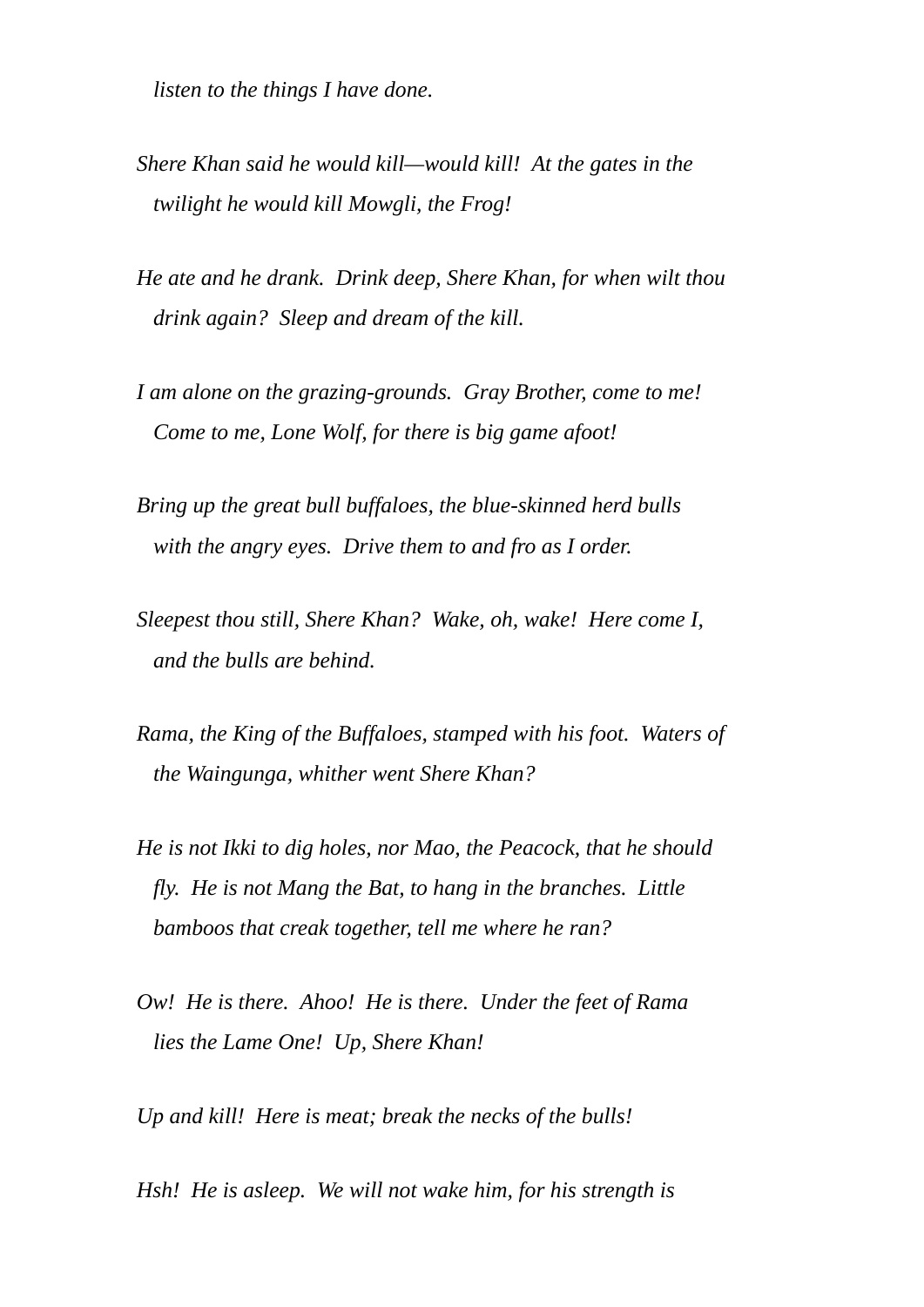*very great. The kites have come down to see it. The black ants have come up to know it. There is a great assembly in his honor.*

- *Alala! I have no cloth to wrap me. The kites will see that I am naked. I am ashamed to meet all these people.*
- *Lend me thy coat, Shere Khan. Lend me thy gay striped coat that I may go to the Council Rock.*
- *By the Bull that bought me I made a promise—a little promise. Only thy coat is lacking before I keep my word.*
- *With the knife, with the knife that men use, with the knife of the hunter, I will stoop down for my gift.*
- *Waters of the Waingunga, Shere Khan gives me his coat for the love that he bears me. Pull, Gray Brother! Pull, Akela! Heavy is the hide of Shere Khan.*
- *The Man Pack are angry. They throw stones and talk child's talk. My mouth is bleeding. Let me run away.*
- *Through the night, through the hot night, run swiftly with me, my brothers. We will leave the lights of the village and go to the low moon.*
- *Waters of the Waingunga, the Man-Pack have cast me out. I did them no harm, but they were afraid of me. Why?*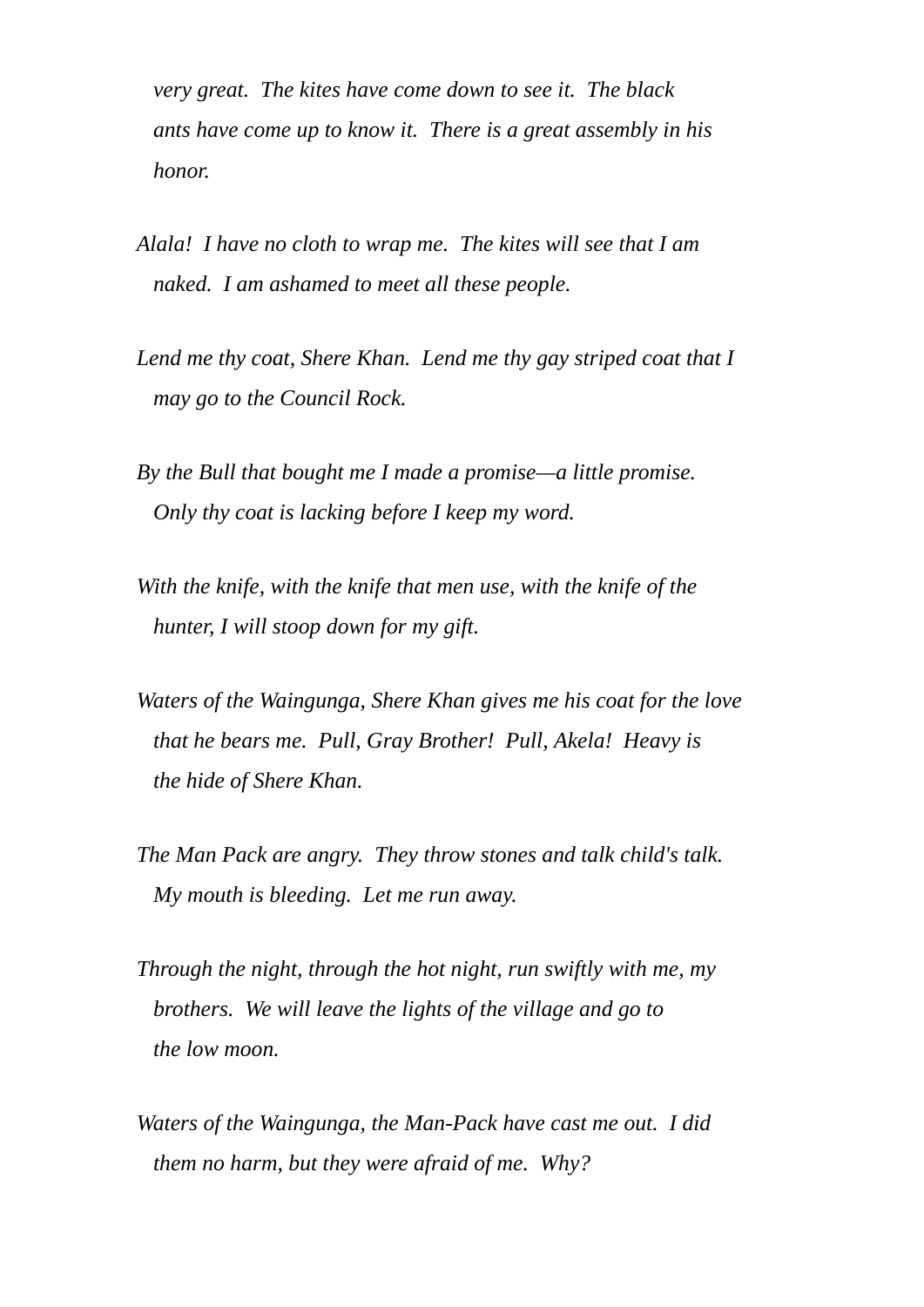- *Wolf Pack, ye have cast me out too. The jungle is shut to me and the village gates are shut. Why?*
- *As Mang flies between the beasts and birds, so fly I between the village and the jungle. Why?*
- *I dance on the hide of Shere Khan, but my heart is very heavy. My mouth is cut and wounded with the stones from the village, but my heart is very light, because I have come back to the jungle. Why?*
- *These two things fight together in me as the snakes fight in the spring. The water comes out of my eyes; yet I laugh while it falls. Why?*

*I am two Mowglis, but the hide of Shere Khan is under my feet.*

*All the jungle knows that I have killed Shere Khan. Look—look well, O Wolves!*

*Ahae! My heart is heavy with the things that I do not understand.*

#### **The White Seal**

*Oh! hush thee, my baby, the night is behind us, And black are the waters that sparkled so green. The moon, o'er the combers, looks downward to find us At rest in the hollows that rustle between. Where billow meets billow, then soft be thy pillow,*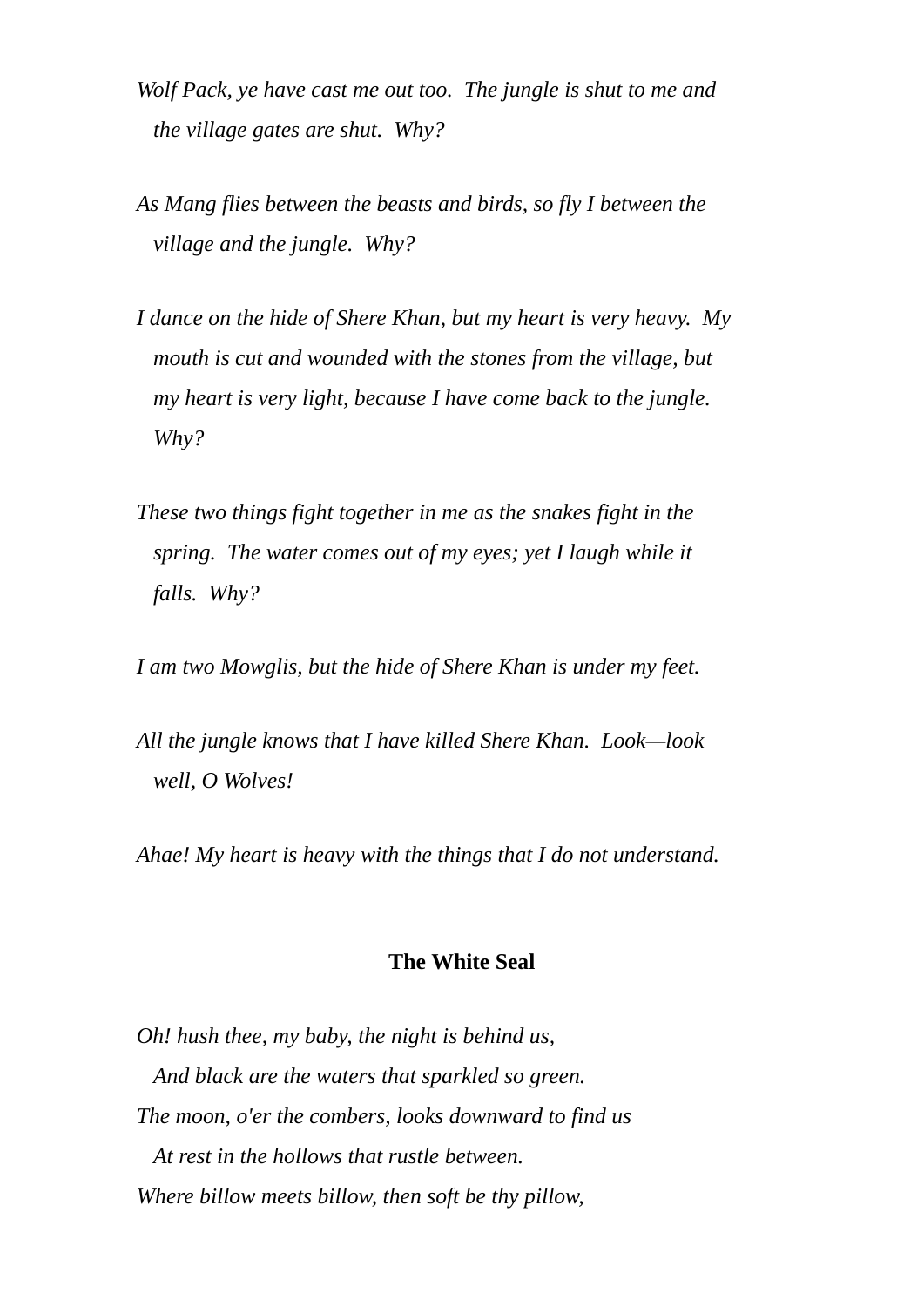*Ah, weary wee flipperling, curl at thy ease! The storm shall not wake thee, nor shark overtake thee, Asleep in the arms of the slow-swinging seas!*

## *Seal Lullaby*

All these things happened several years ago at a place called Novastoshnah, or North East Point, on the Island of St. Paul, away and away in the Bering Sea. Limmershin, the Winter Wren, told me the tale when he was blown on to the rigging of a steamer going to Japan, and I took him down into my cabin and warmed and fed him for a couple of days till he was fit to fly back to St. Paul's again. Limmershin is a very quaint little bird, but he knows how to tell the truth.

Nobody comes to Novastoshnah except on business, and the only people who have regular business there are the seals. They come in the summer months by hundreds and hundreds of thousands out of the cold gray sea. For Novastoshnah Beach has the finest accommodation for seals of any place in all the world.

Sea Catch knew that, and every spring would swim from whatever place he happened to be in—would swim like a torpedo-boat straight for Novastoshnah and spend a month fighting with his companions for a good place on the rocks, as close to the sea as possible. Sea Catch was fifteen years old, a huge gray fur seal with almost a mane on his shoulders, and long, wicked dog teeth. When he heaved himself up on his front flippers he stood more than four feet clear of the ground, and his weight, if anyone had been bold enough to weigh him, was nearly seven hundred pounds. He was scarred all over with the marks of savage fights, but he was always ready for just one fight more. He would put his head on one side, as though he were afraid to look his enemy in the face; then he would shoot it out like lightning, and when the big teeth were firmly fixed on the other seal's neck, the other seal might get away if he could, but Sea Catch would not help him.

Yet Sea Catch never chased a beaten seal, for that was against the Rules of the Beach. He only wanted room by the sea for his nursery. But as there were forty or fifty thousand other seals hunting for the same thing each spring, the whistling, bellowing, roaring, and blowing on the beach was something frightful.

From a little hill called Hutchinson's Hill, you could look over three and a half miles of ground covered with fighting seals; and the surf was dotted all over with the heads of seals hurrying to land and begin their share of the fighting.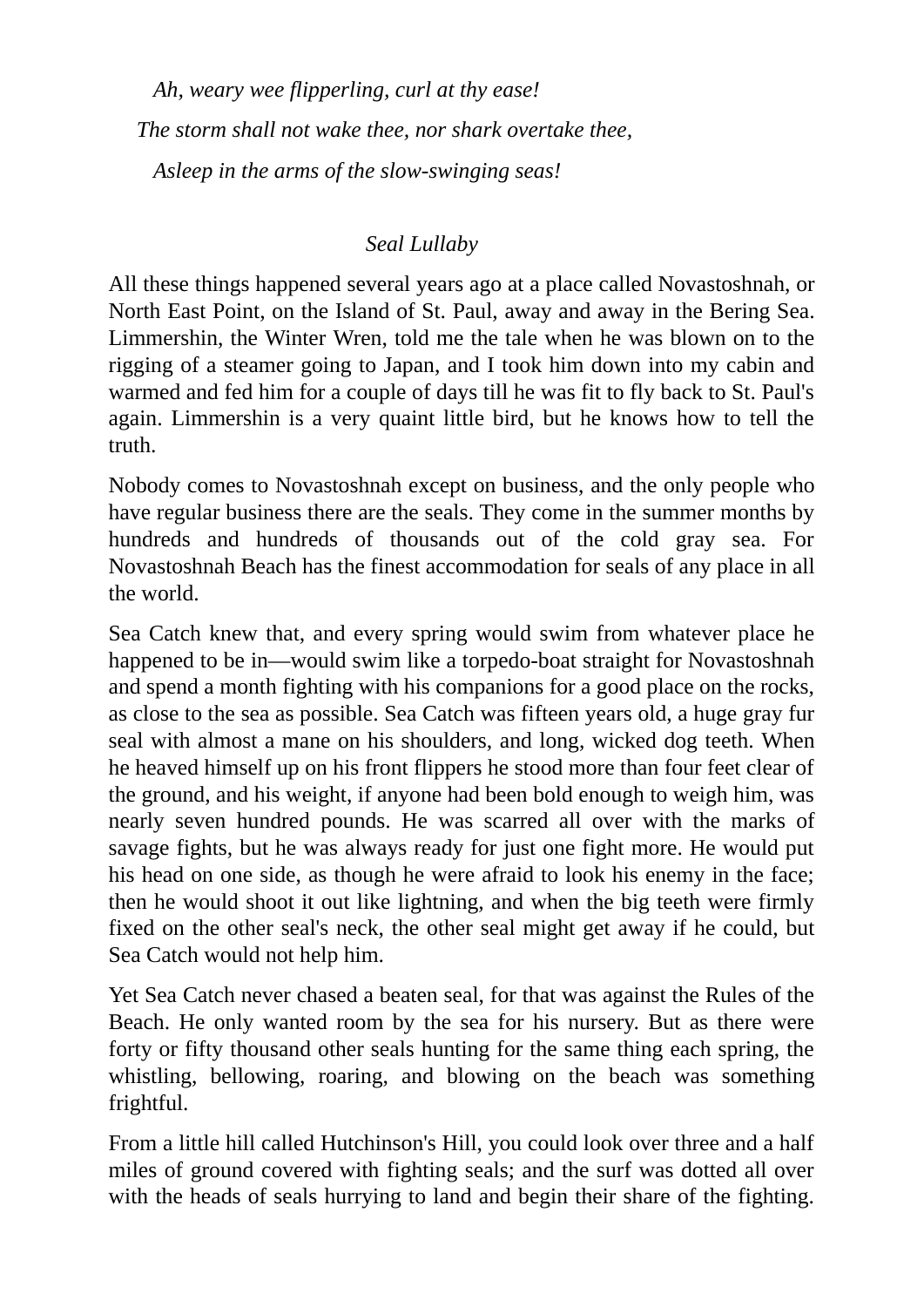They fought in the breakers, they fought in the sand, and they fought on the smooth-worn basalt rocks of the nurseries, for they were just as stupid and unaccommodating as men. Their wives never came to the island until late in May or early in June, for they did not care to be torn to pieces; and the young two-, three-, and four-year-old seals who had not begun housekeeping went inland about half a mile through the ranks of the fighters and played about on the sand dunes in droves and legions, and rubbed off every single green thing that grew. They were called the holluschickie—the bachelors—and there were perhaps two or three hundred thousand of them at Novastoshnah alone.

Sea Catch had just finished his forty-fifth fight one spring when Matkah, his soft, sleek, gentle-eyed wife, came up out of the sea, and he caught her by the scruff of the neck and dumped her down on his reservation, saying gruffly: "Late as usual. Where have you been?"

It was not the fashion for Sea Catch to eat anything during the four months he stayed on the beaches, and so his temper was generally bad. Matkah knew better than to answer back. She looked round and cooed: "How thoughtful of you. You've taken the old place again."

"I should think I had," said Sea Catch. "Look at me!"

He was scratched and bleeding in twenty places; one eye was almost out, and his sides were torn to ribbons.

"Oh, you men, you men!" Matkah said, fanning herself with her hind flipper. "Why can't you be sensible and settle your places quietly? You look as though you had been fighting with the Killer Whale."

"I haven't been doing anything but fight since the middle of May. The beach is disgracefully crowded this season. I've met at least a hundred seals from Lukannon Beach, house hunting. Why can't people stay where they belong?"

"I've often thought we should be much happier if we hauled out at Otter Island instead of this crowded place," said Matkah.

"Bah! Only the holluschickie go to Otter Island. If we went there they would say we were afraid. We must preserve appearances, my dear."

Sea Catch sunk his head proudly between his fat shoulders and pretended to go to sleep for a few minutes, but all the time he was keeping a sharp lookout for a fight. Now that all the seals and their wives were on the land, you could hear their clamor miles out to sea above the loudest gales. At the lowest counting there were over a million seals on the beach—old seals, mother seals, tiny babies, and holluschickie, fighting, scuffling, bleating, crawling, and playing together—going down to the sea and coming up from it in gangs and regiments, lying over every foot of ground as far as the eye could reach, and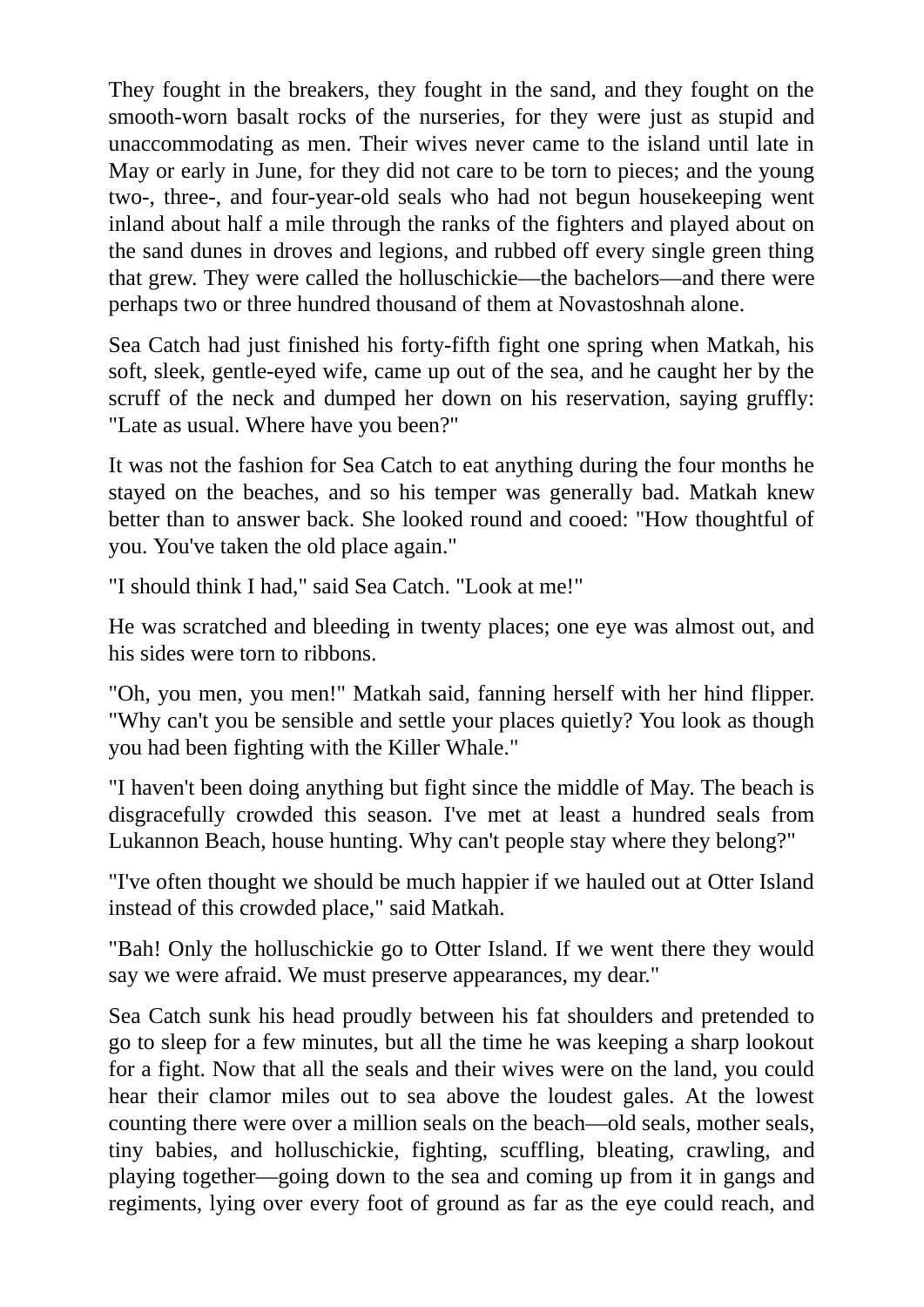skirmishing about in brigades through the fog. It is nearly always foggy at Novastoshnah, except when the sun comes out and makes everything look all pearly and rainbow-colored for a little while.

Kotick, Matkah's baby, was born in the middle of that confusion, and he was all head and shoulders, with pale, watery blue eyes, as tiny seals must be, but there was something about his coat that made his mother look at him very closely.

"Sea Catch," she said, at last, "our baby's going to be white!"

"Empty clam-shells and dry seaweed!" snorted Sea Catch. "There never has been such a thing in the world as a white seal."

"I can't help that," said Matkah; "there's going to be now." And she sang the low, crooning seal song that all the mother seals sing to their babies:

*You mustn't swim till you're six weeks old,*

*Or your head will be sunk by your heels;*

*And summer gales and Killer Whales*

*Are bad for baby seals.*

*Are bad for baby seals, dear rat, As bad as bad can be; But splash and grow strong, And you can't be wrong. Child of the Open Sea!*

Of course the little fellow did not understand the words at first. He paddled and scrambled about by his mother's side, and learned to scuffle out of the way when his father was fighting with another seal, and the two rolled and roared up and down the slippery rocks. Matkah used to go to sea to get things to eat, and the baby was fed only once in two days, but then he ate all he could and throve upon it.

The first thing he did was to crawl inland, and there he met tens of thousands of babies of his own age, and they played together like puppies, went to sleep on the clean sand, and played again. The old people in the nurseries took no notice of them, and the holluschickie kept to their own grounds, and the babies had a beautiful playtime.

When Matkah came back from her deep-sea fishing she would go straight to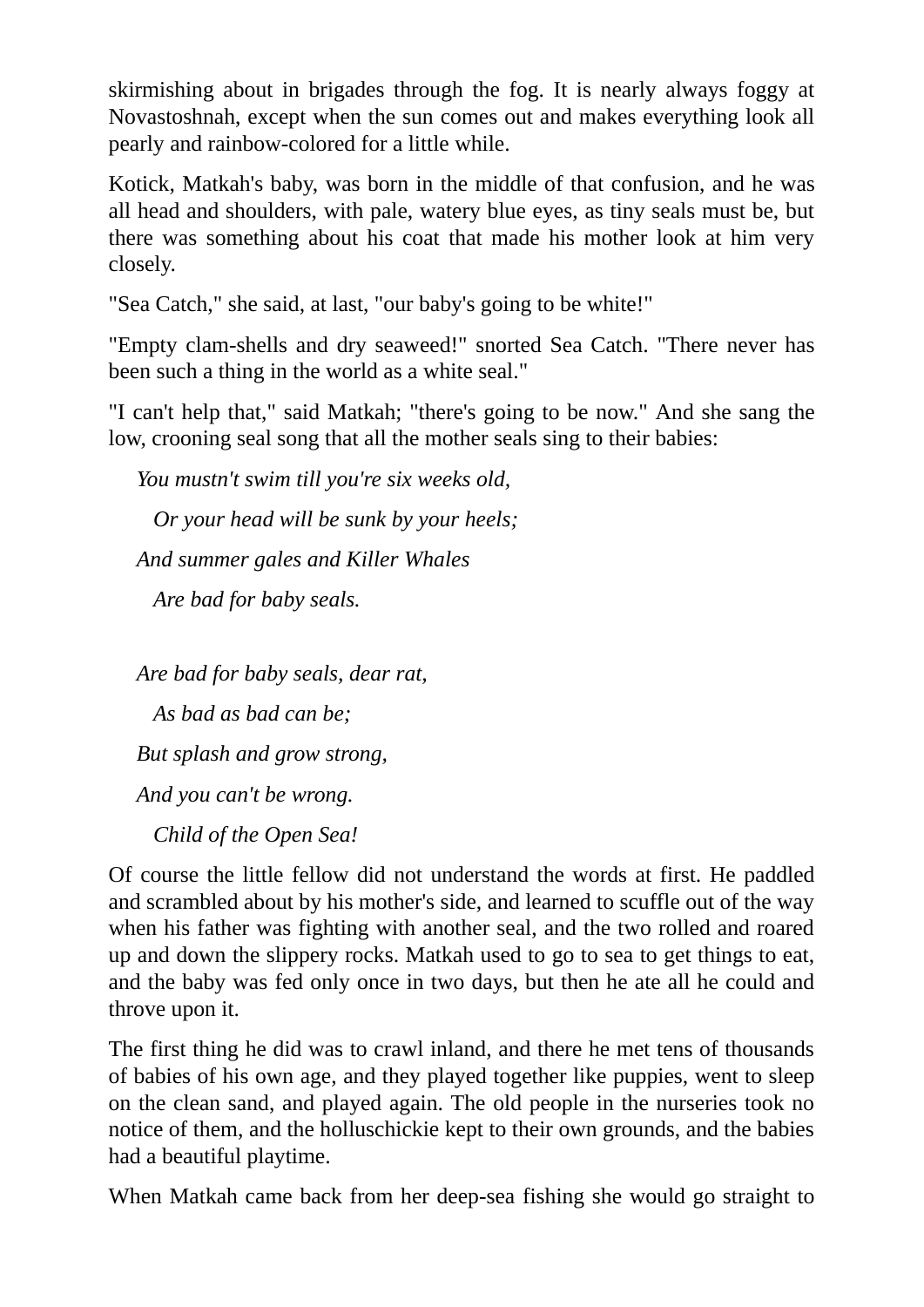their playground and call as a sheep calls for a lamb, and wait until she heard Kotick bleat. Then she would take the straightest of straight lines in his direction, striking out with her fore flippers and knocking the youngsters head over heels right and left. There were always a few hundred mothers hunting for their children through the playgrounds, and the babies were kept lively. But, as Matkah told Kotick, "So long as you don't lie in muddy water and get mange, or rub the hard sand into a cut or scratch, and so long as you never go swimming when there is a heavy sea, nothing will hurt you here."

Little seals can no more swim than little children, but they are unhappy till they learn. The first time that Kotick went down to the sea a wave carried him out beyond his depth, and his big head sank and his little hind flippers flew up exactly as his mother had told him in the song, and if the next wave had not thrown him back again he would have drowned.

After that, he learned to lie in a beach pool and let the wash of the waves just cover him and lift him up while he paddled, but he always kept his eye open for big waves that might hurt. He was two weeks learning to use his flippers; and all that while he floundered in and out of the water, and coughed and grunted and crawled up the beach and took catnaps on the sand, and went back again, until at last he found that he truly belonged to the water.

Then you can imagine the times that he had with his companions, ducking under the rollers; or coming in on top of a comber and landing with a swash and a splutter as the big wave went whirling far up the beach; or standing up on his tail and scratching his head as the old people did; or playing "I'm the King of the Castle" on slippery, weedy rocks that just stuck out of the wash. Now and then he would see a thin fin, like a big shark's fin, drifting along close to shore, and he knew that that was the Killer Whale, the Grampus, who eats young seals when he can get them; and Kotick would head for the beach like an arrow, and the fin would jig off slowly, as if it were looking for nothing at all.

Late in October the seals began to leave St. Paul's for the deep sea, by families and tribes, and there was no more fighting over the nurseries, and the holluschickie played anywhere they liked. "Next year," said Matkah to Kotick, "you will be a holluschickie; but this year you must learn how to catch fish."

They set out together across the Pacific, and Matkah showed Kotick how to sleep on his back with his flippers tucked down by his side and his little nose just out of the water. No cradle is so comfortable as the long, rocking swell of the Pacific. When Kotick felt his skin tingle all over, Matkah told him he was learning the "feel of the water," and that tingly, prickly feelings meant bad weather coming, and he must swim hard and get away.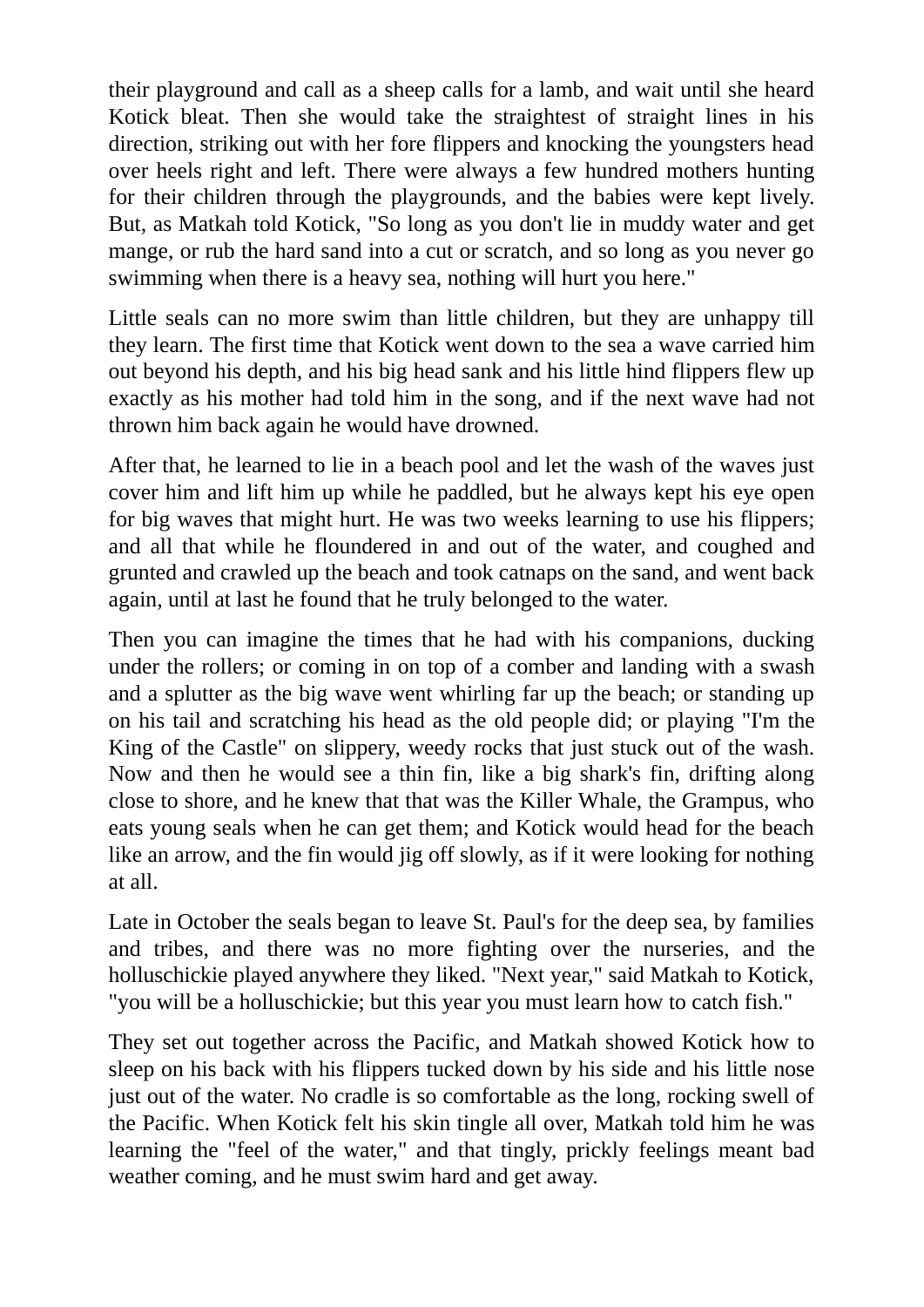"In a little time," she said, "you'll know where to swim to, but just now we'll follow Sea Pig, the Porpoise, for he is very wise." A school of porpoises were ducking and tearing through the water, and little Kotick followed them as fast as he could. "How do you know where to go to?" he panted. The leader of the school rolled his white eye and ducked under. "My tail tingles, youngster," he said. "That means there's a gale behind me. Come along! When you're south of the Sticky Water and your tail tingles, that means there's a gale in front of you and you must head north. Come along! The water feels bad here."

This was one of very many things that Kotick learned, and he was always learning. Matkah taught him to follow the cod and the halibut along the undersea banks and wrench the rockling out of his hole among the weeds; how to skirt the wrecks lying a hundred fathoms below water and dart like a rifle bullet in at one porthole and out at another as the fishes ran; how to dance on the top of the waves when the lightning was racing all over the sky, and wave his flipper politely to the stumpy-tailed Albatross and the Man-of-war Hawk as they went down the wind; how to jump three or four feet clear of the water like a dolphin, flippers close to the side and tail curved; to leave the flying fish alone because they are all bony; to take the shoulder-piece out of a cod at full speed ten fathoms deep, and never to stop and look at a boat or a ship, but particularly a row-boat. At the end of six months what Kotick did not know about deep-sea fishing was not worth the knowing. And all that time he never set flipper on dry ground.

One day, however, as he was lying half asleep in the warm water somewhere off the Island of Juan Fernandez, he felt faint and lazy all over, just as human people do when the spring is in their legs, and he remembered the good firm beaches of Novastoshnah seven thousand miles away, the games his companions played, the smell of the seaweed, the seal roar, and the fighting. That very minute he turned north, swimming steadily, and as he went on he met scores of his mates, all bound for the same place, and they said: "Greeting, Kotick! This year we are all holluschickie, and we can dance the Fire-dance in the breakers off Lukannon and play on the new grass. But where did you get that coat?"

Kotick's fur was almost pure white now, and though he felt very proud of it, he only said, "Swim quickly! My bones are aching for the land." And so they all came to the beaches where they had been born, and heard the old seals, their fathers, fighting in the rolling mist.

That night Kotick danced the Fire-dance with the yearling seals. The sea is full of fire on summer nights all the way down from Novastoshnah to Lukannon, and each seal leaves a wake like burning oil behind him and a flaming flash when he jumps, and the waves break in great phosphorescent streaks and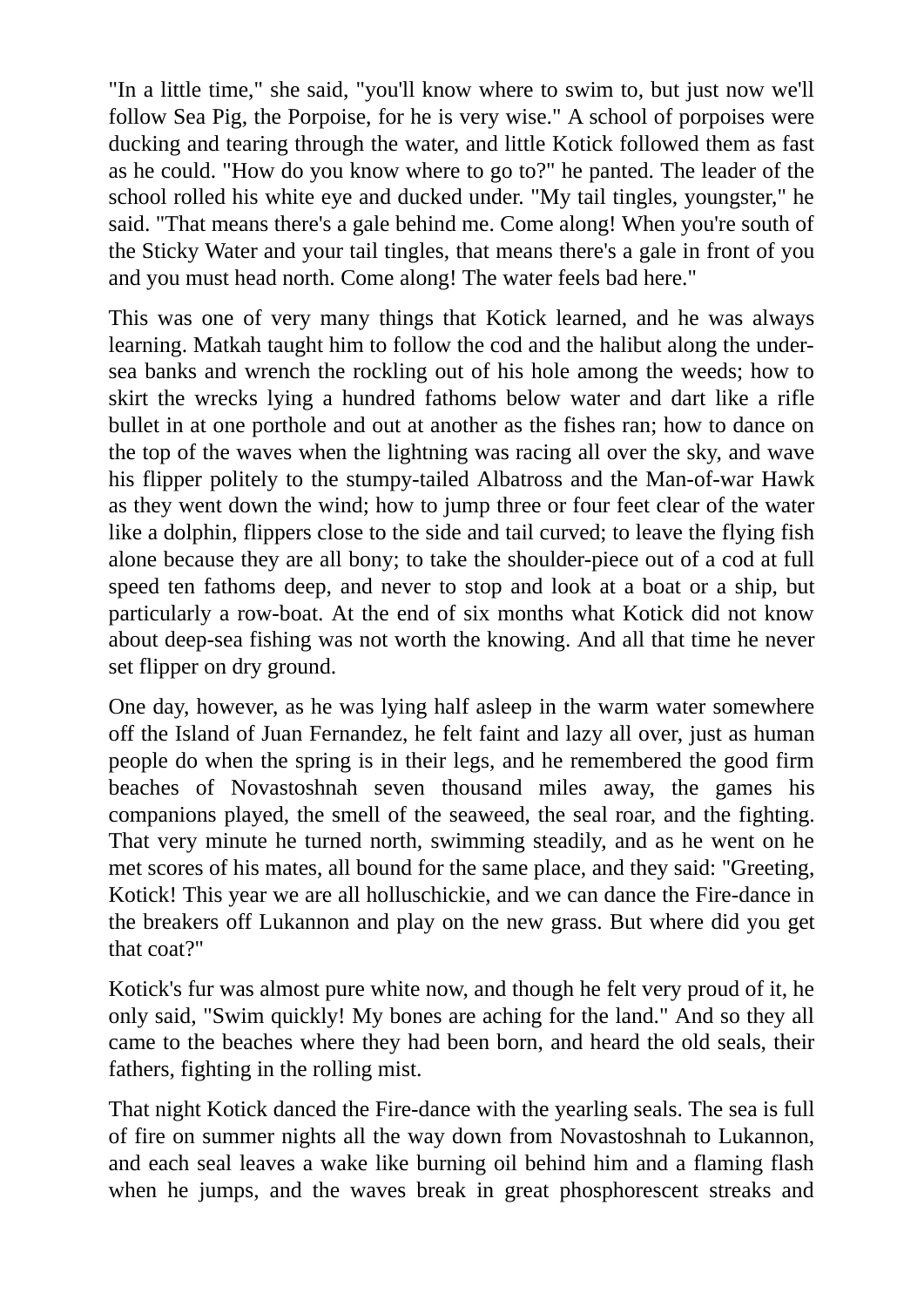swirls. Then they went inland to the holluschickie grounds and rolled up and down in the new wild wheat and told stories of what they had done while they had been at sea. They talked about the Pacific as boys would talk about a wood that they had been nutting in, and if anyone had understood them he could have gone away and made such a chart of that ocean as never was. The three- and four-year-old holluschickie romped down from Hutchinson's Hill crying: "Out of the way, youngsters! The sea is deep and you don't know all that's in it yet. Wait till you've rounded the Horn. Hi, you yearling, where did you get that white coat?"

"I didn't get it," said Kotick. "It grew." And just as he was going to roll the speaker over, a couple of black-haired men with flat red faces came from behind a sand dune, and Kotick, who had never seen a man before, coughed and lowered his head. The holluschickie just bundled off a few yards and sat staring stupidly. The men were no less than Kerick Booterin, the chief of the seal-hunters on the island, and Patalamon, his son. They came from the little village not half a mile from the sea nurseries, and they were deciding what seals they would drive up to the killing pens—for the seals were driven just like sheep—to be turned into seal-skin jackets later on.

"Ho!" said Patalamon. "Look! There's a white seal!"

Kerick Booterin turned nearly white under his oil and smoke, for he was an Aleut, and Aleuts are not clean people. Then he began to mutter a prayer. "Don't touch him, Patalamon. There has never been a white seal since—since I was born. Perhaps it is old Zaharrof's ghost. He was lost last year in the big gale."

"I'm not going near him," said Patalamon. "He's unlucky. Do you really think he is old Zaharrof come back? I owe him for some gulls' eggs."

"Don't look at him," said Kerick. "Head off that drove of four-year-olds. The men ought to skin two hundred to-day, but it's the beginning of the season and they are new to the work. A hundred will do. Quick!"

Patalamon rattled a pair of seal's shoulder bones in front of a herd of holluschickie and they stopped dead, puffing and blowing. Then he stepped near and the seals began to move, and Kerick headed them inland, and they never tried to get back to their companions. Hundreds and hundreds of thousands of seals watched them being driven, but they went on playing just the same. Kotick was the only one who asked questions, and none of his companions could tell him anything, except that the men always drove seals in that way for six weeks or two months of every year.

"I am going to follow," he said, and his eyes nearly popped out of his head as he shuffled along in the wake of the herd.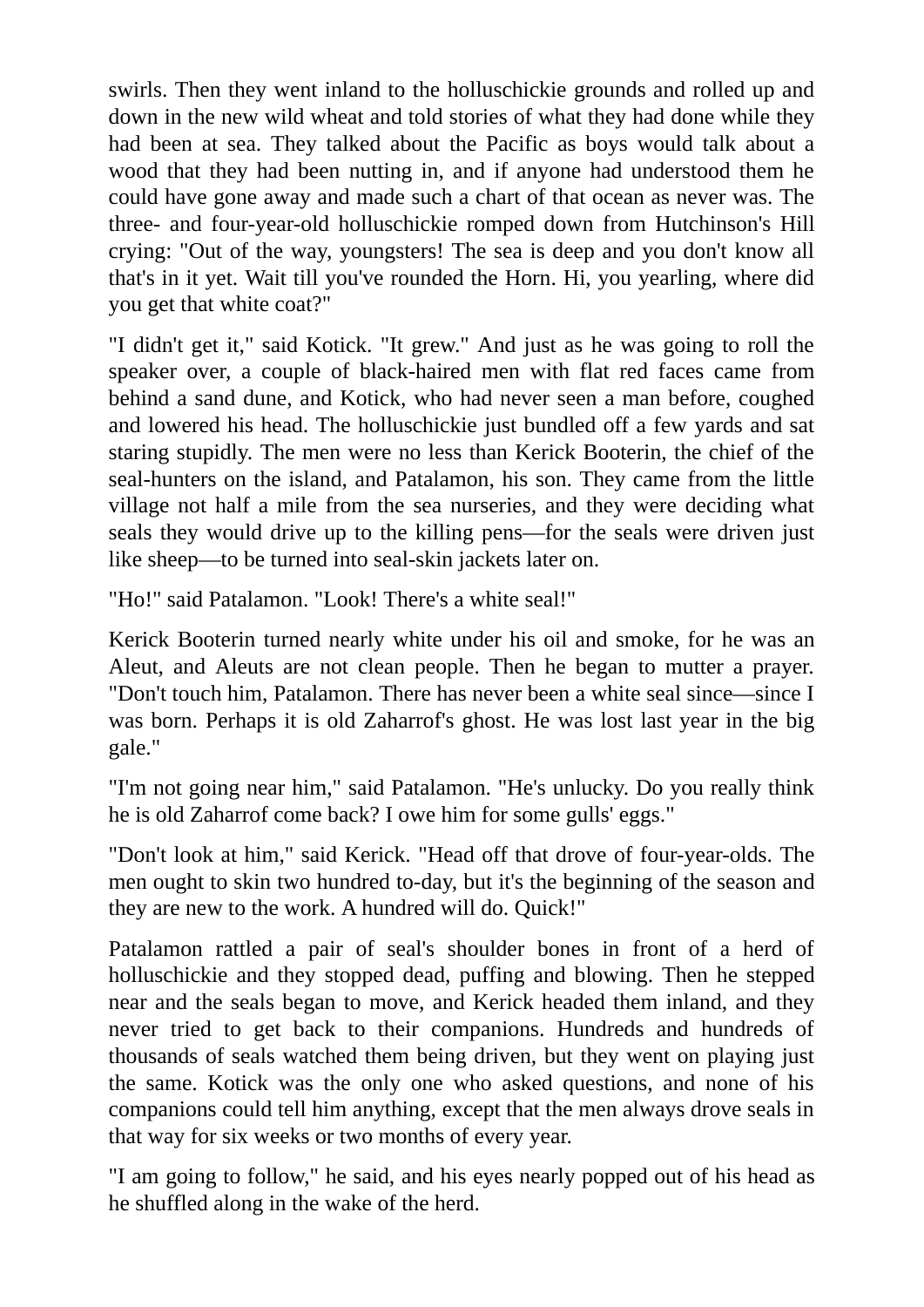"The white seal is coming after us," cried Patalamon. "That's the first time a seal has ever come to the killing-grounds alone."

"Hsh! Don't look behind you," said Kerick. "It is Zaharrof's ghost! I must speak to the priest about this."

The distance to the killing-grounds was only half a mile, but it took an hour to cover, because if the seals went too fast Kerick knew that they would get heated and then their fur would come off in patches when they were skinned. So they went on very slowly, past Sea Lion's Neck, past Webster House, till they came to the Salt House just beyond the sight of the seals on the beach. Kotick followed, panting and wondering. He thought that he was at the world's end, but the roar of the seal nurseries behind him sounded as loud as the roar of a train in a tunnel. Then Kerick sat down on the moss and pulled out a heavy pewter watch and let the drove cool off for thirty minutes, and Kotick could hear the fog-dew dripping off the brim of his cap. Then ten or twelve men, each with an iron-bound club three or four feet long, came up, and Kerick pointed out one or two of the drove that were bitten by their companions or too hot, and the men kicked those aside with their heavy boots made of the skin of a walrus's throat, and then Kerick said, "Let go!" and then the men clubbed the seals on the head as fast as they could.

Ten minutes later little Kotick did not recognize his friends any more, for their skins were ripped off from the nose to the hind flippers, whipped off and thrown down on the ground in a pile. That was enough for Kotick. He turned and galloped (a seal can gallop very swiftly for a short time) back to the sea; his little new mustache bristling with horror. At Sea Lion's Neck, where the great sea lions sit on the edge of the surf, he flung himself flipper-overhead into the cool water and rocked there, gasping miserably. "What's here?" said a sea lion gruffly, for as a rule the sea lions keep themselves to themselves.

"Scoochnie! Ochen scoochnie!" ("I'm lonesome, very lonesome!") said Kotick. "They're killing all the holluschickie on all the beaches!"

The Sea Lion turned his head inshore. "Nonsense!" he said. "Your friends are making as much noise as ever. You must have seen old Kerick polishing off a drove. He's done that for thirty years."

"It's horrible," said Kotick, backing water as a wave went over him, and steadying himself with a screw stroke of his flippers that brought him all standing within three inches of a jagged edge of rock.

"Well done for a yearling!" said the Sea Lion, who could appreciate good swimming. "I suppose it is rather awful from your way of looking at it, but if you seals will come here year after year, of course the men get to know of it, and unless you can find an island where no men ever come you will always be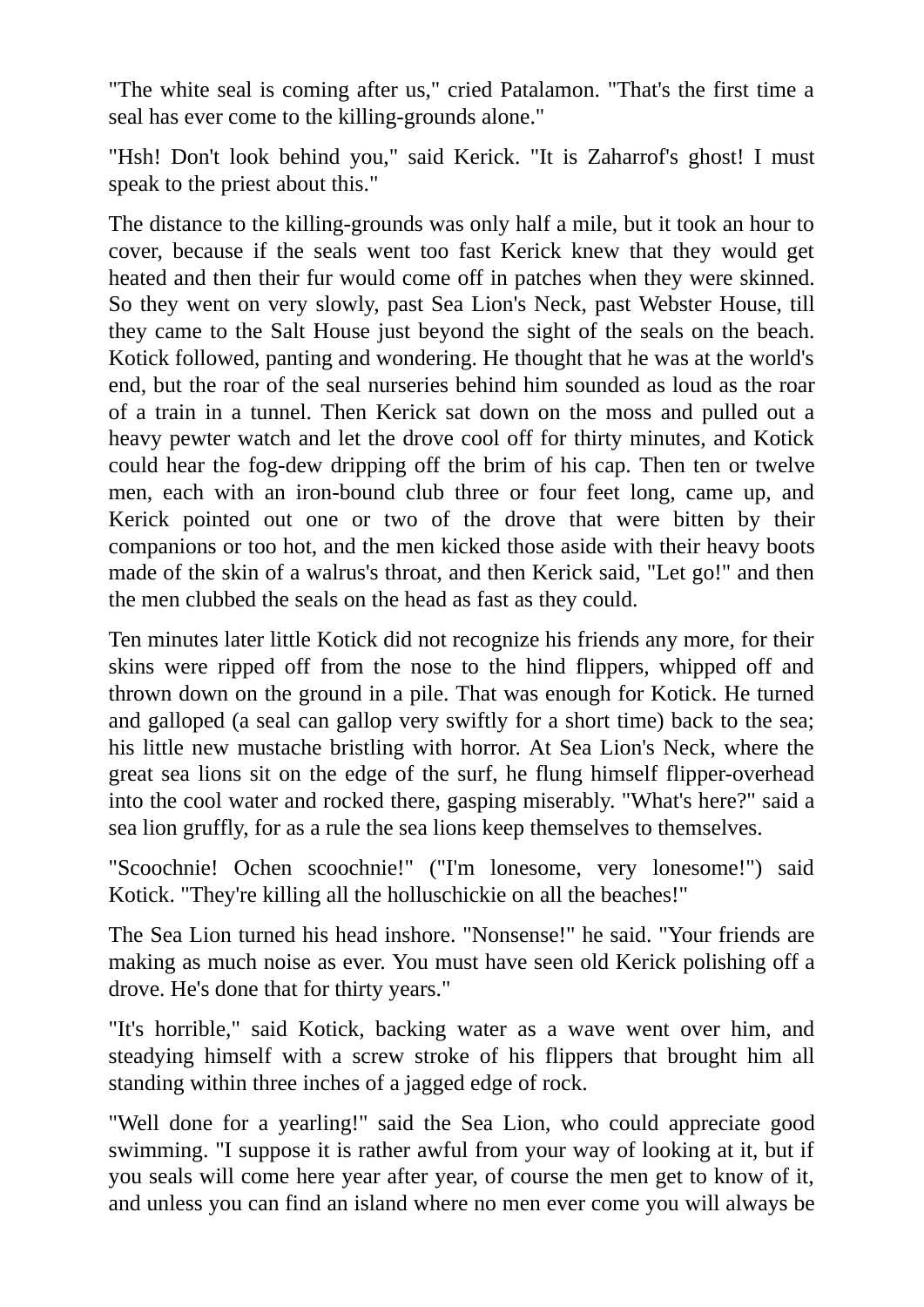driven."

"Isn't there any such island?" began Kotick.

"I've followed the poltoos for twenty years, and I can't say I've found it yet. But look here—you seem to have a fondness for talking to your betters suppose you go to Walrus Islet and talk to Sea Vitch. He may know something. Don't flounce off like that. It's a six-mile swim, and if I were you I should haul out and take a nap first, little one."

Kotick thought that that was good advice, so he swam round to his own beach, hauled out, and slept for half an hour, twitching all over, as seals will. Then he headed straight for Walrus Islet, a little low sheet of rocky island almost due northeast from Novastoshnah, all ledges and rock and gulls' nests, where the walrus herded by themselves.

He landed close to old Sea Vitch—the big, ugly, bloated, pimpled, fat-necked, long-tusked walrus of the North Pacific, who has no manners except when he is asleep—as he was then, with his hind flippers half in and half out of the surf.

"Wake up!" barked Kotick, for the gulls were making a great noise.

"Hah! Ho! Hmph! What's that?" said Sea Vitch, and he struck the next walrus a blow with his tusks and waked him up, and the next struck the next, and so on till they were all awake and staring in every direction but the right one.

"Hi! It's me," said Kotick, bobbing in the surf and looking like a little white slug.

"Well! May I be—skinned!" said Sea Vitch, and they all looked at Kotick as you can fancy a club full of drowsy old gentlemen would look at a little boy. Kotick did not care to hear any more about skinning just then; he had seen enough of it. So he called out: "Isn't there any place for seals to go where men don't ever come?"

"Go and find out," said Sea Vitch, shutting his eyes. "Run away. We're busy here."

Kotick made his dolphin-jump in the air and shouted as loud as he could: "Clam-eater! Clam-eater!" He knew that Sea Vitch never caught a fish in his life but always rooted for clams and seaweed; though he pretended to be a very terrible person. Naturally the Chickies and the Gooverooskies and the Epatkas—the Burgomaster Gulls and the Kittiwakes and the Puffins, who are always looking for a chance to be rude, took up the cry, and—so Limmershin told me—for nearly five minutes you could not have heard a gun fired on Walrus Islet. All the population was yelling and screaming "Clam-eater!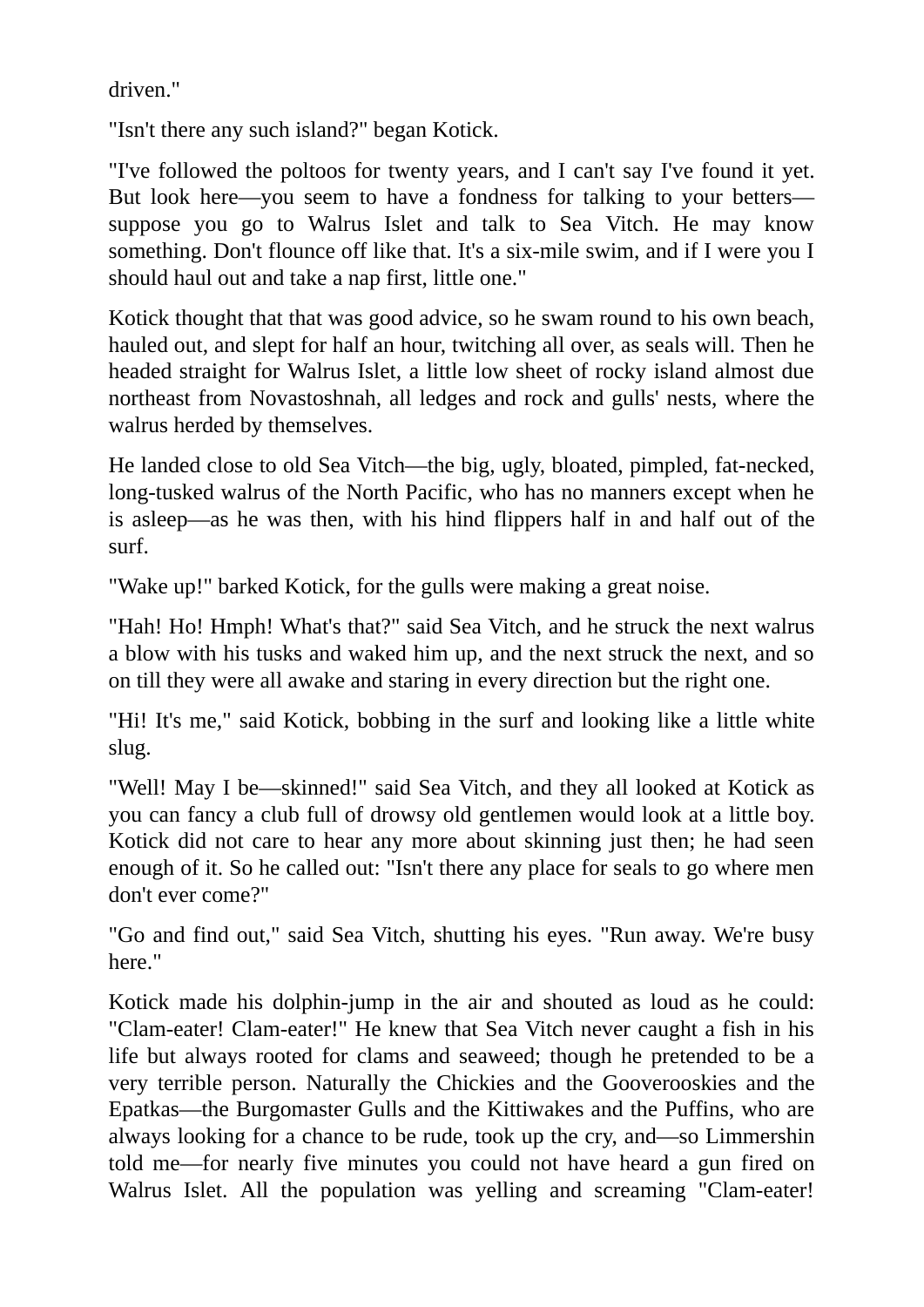Stareek !" while Sea Vitch rolled from side to side grunting and coughing.

"Now will you tell?" said Kotick, all out of breath.

"Go and ask Sea Cow," said Sea Vitch. "If he is living still, he'll be able to tell you."

"How shall I know Sea Cow when I meet him?" said Kotick, sheering off.

"He's the only thing in the sea uglier than Sea Vitch," screamed a Burgomaster gull, wheeling under Sea Vitch's nose. "Uglier, and with worse manners! Stareek!"

Kotick swam back to Novastoshnah, leaving the gulls to scream. There he found that no one sympathized with him in his little attempt to discover a quiet place for the seals. They told him that men had always driven the holluschickie—it was part of the day's work—and that if he did not like to see ugly things he should not have gone to the killing grounds. But none of the other seals had seen the killing, and that made the difference between him and his friends. Besides, Kotick was a white seal.

"What you must do," said old Sea Catch, after he had heard his son's adventures, "is to grow up and be a big seal like your father, and have a nursery on the beach, and then they will leave you alone. In another five years you ought to be able to fight for yourself." Even gentle Matkah, his mother, said: "You will never be able to stop the killing. Go and play in the sea, Kotick." And Kotick went off and danced the Fire-dance with a very heavy little heart.

That autumn he left the beach as soon as he could, and set off alone because of a notion in his bullet-head. He was going to find Sea Cow, if there was such a person in the sea, and he was going to find a quiet island with good firm beaches for seals to live on, where men could not get at them. So he explored and explored by himself from the North to the South Pacific, swimming as much as three hundred miles in a day and a night. He met with more adventures than can be told, and narrowly escaped being caught by the Basking Shark, and the Spotted Shark, and the Hammerhead, and he met all the untrustworthy ruffians that loaf up and down the seas, and the heavy polite fish, and the scarlet spotted scallops that are moored in one place for hundreds of years, and grow very proud of it; but he never met Sea Cow, and he never found an island that he could fancy.

If the beach was good and hard, with a slope behind it for seals to play on, there was always the smoke of a whaler on the horizon, boiling down blubber, and Kotick knew what that meant. Or else he could see that seals had once visited the island and been killed off, and Kotick knew that where men had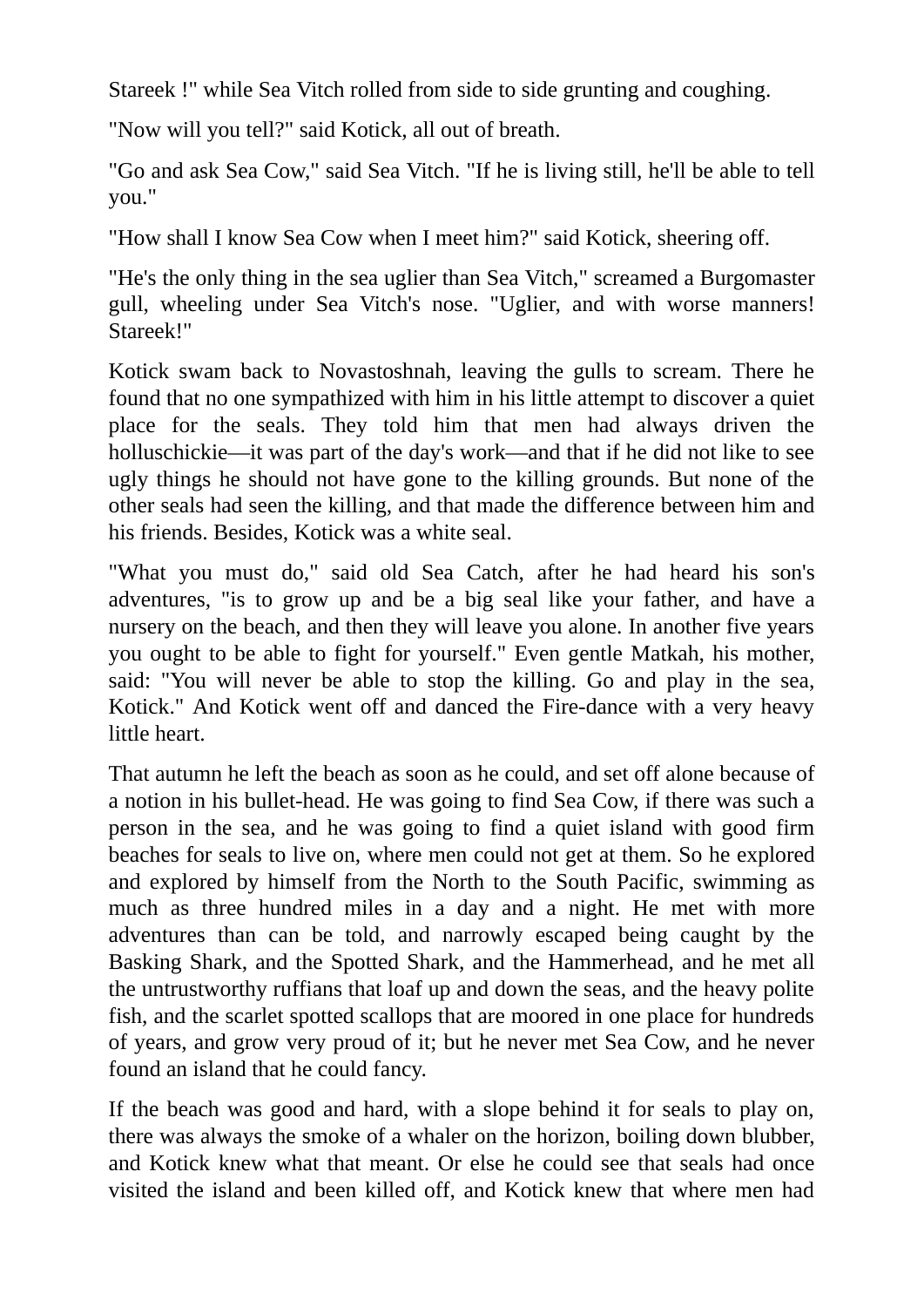come once they would come again.

He picked up with an old stumpy-tailed albatross, who told him that Kerguelen Island was the very place for peace and quiet, and when Kotick went down there he was all but smashed to pieces against some wicked black cliffs in a heavy sleet-storm with lightning and thunder. Yet as he pulled out against the gale he could see that even there had once been a seal nursery. And it was so in all the other islands that he visited.

Limmershin gave a long list of them, for he said that Kotick spent five seasons exploring, with a four months' rest each year at Novastoshnah, when the holluschickie used to make fun of him and his imaginary islands. He went to the Gallapagos, a horrid dry place on the Equator, where he was nearly baked to death; he went to the Georgia Islands, the Orkneys, Emerald Island, Little Nightingale Island, Gough's Island, Bouvet's Island, the Crossets, and even to a little speck of an island south of the Cape of Good Hope. But everywhere the People of the Sea told him the same things. Seals had come to those islands once upon a time, but men had killed them all off. Even when he swam thousands of miles out of the Pacific and got to a place called Cape Corrientes (that was when he was coming back from Gough's Island), he found a few hundred mangy seals on a rock and they told him that men came there too.

That nearly broke his heart, and he headed round the Horn back to his own beaches; and on his way north he hauled out on an island full of green trees, where he found an old, old seal who was dying, and Kotick caught fish for him and told him all his sorrows. "Now," said Kotick, "I am going back to Novastoshnah, and if I am driven to the killing-pens with the holluschickie I shall not care."

The old seal said, "Try once more. I am the last of the Lost Rookery of Masafuera, and in the days when men killed us by the hundred thousand there was a story on the beaches that some day a white seal would come out of the North and lead the seal people to a quiet place. I am old, and I shall never live to see that day, but others will. Try once more."

And Kotick curled up his mustache (it was a beauty) and said, "I am the only white seal that has ever been born on the beaches, and I am the only seal, black or white, who ever thought of looking for new islands."

This cheered him immensely; and when he came back to Novastoshnah that summer, Matkah, his mother, begged him to marry and settle down, for he was no longer a holluschick but a full-grown sea-catch, with a curly white mane on his shoulders, as heavy, as big, and as fierce as his father. "Give me another season," he said. "Remember, Mother, it is always the seventh wave that goes farthest up the beach."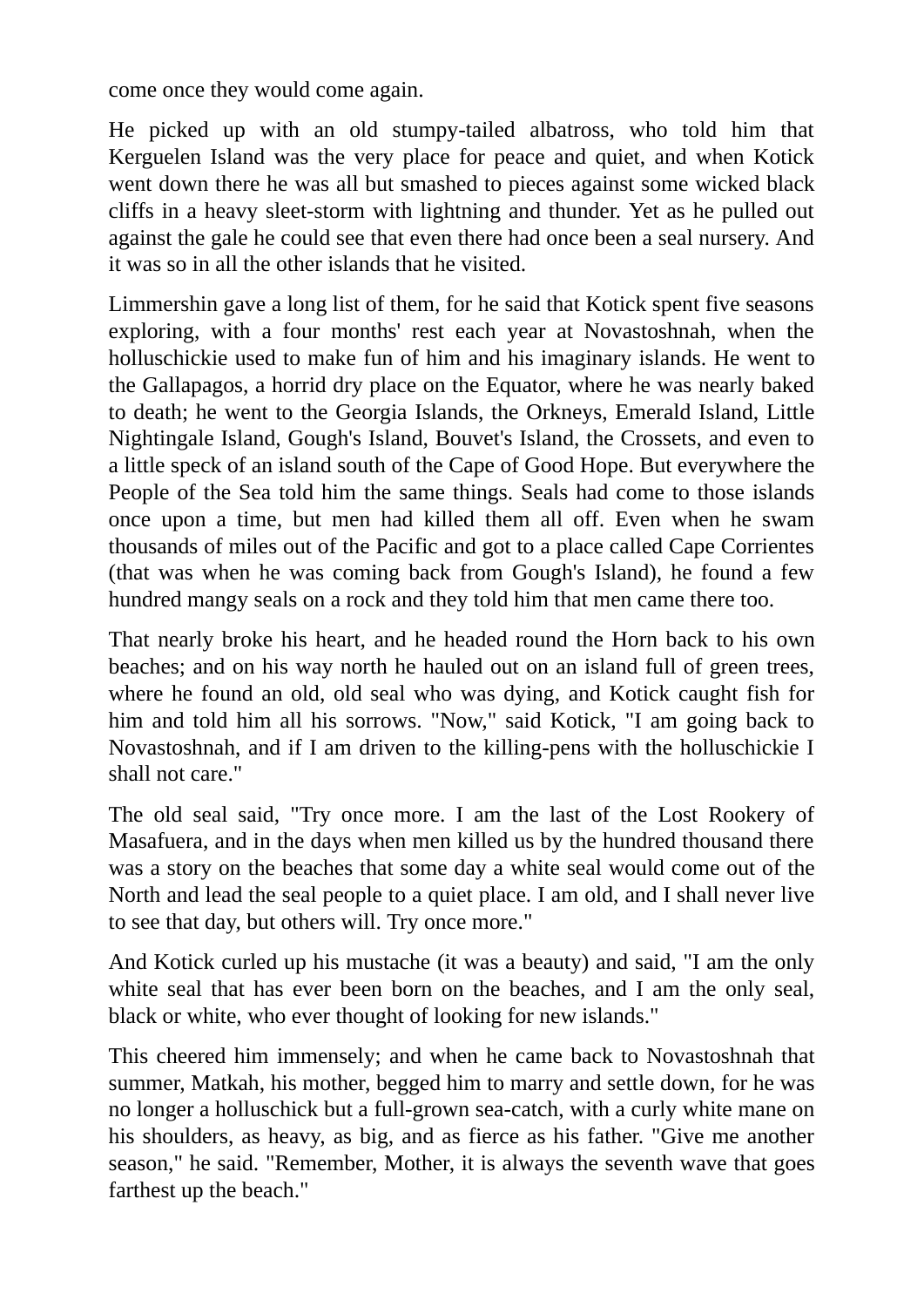Curiously enough, there was another seal who thought that she would put off marrying till the next year, and Kotick danced the Fire-dance with her all down Lukannon Beach the night before he set off on his last exploration. This time he went westward, because he had fallen on the trail of a great shoal of halibut, and he needed at least one hundred pounds of fish a day to keep him in good condition. He chased them till he was tired, and then he curled himself up and went to sleep on the hollows of the ground swell that sets in to Copper Island. He knew the coast perfectly well, so about midnight, when he felt himself gently bumped on a weed-bed, he said, "Hm, tide's running strong tonight," and turning over under water opened his eyes slowly and stretched. Then he jumped like a cat, for he saw huge things nosing about in the shoal water and browsing on the heavy fringes of the weeds.

"By the Great Combers of Magellan!" he said, beneath his mustache. "Who in the Deep Sea are these people?"

They were like no walrus, sea lion, seal, bear, whale, shark, fish, squid, or scallop that Kotick had ever seen before. They were between twenty and thirty feet long, and they had no hind flippers, but a shovel-like tail that looked as if it had been whittled out of wet leather. Their heads were the most foolishlooking things you ever saw, and they balanced on the ends of their tails in deep water when they weren't grazing, bowing solemnly to each other and waving their front flippers as a fat man waves his arm.

"Ahem!" said Kotick. "Good sport, gentlemen?" The big things answered by bowing and waving their flippers like the Frog Footman. When they began feeding again Kotick saw that their upper lip was split into two pieces that they could twitch apart about a foot and bring together again with a whole bushel of seaweed between the splits. They tucked the stuff into their mouths and chumped solemnly.

"Messy style of feeding, that," said Kotick. They bowed again, and Kotick began to lose his temper. "Very good," he said. "If you do happen to have an extra joint in your front flipper you needn't show off so. I see you bow gracefully, but I should like to know your names." The split lips moved and twitched; and the glassy green eyes stared, but they did not speak.

"Well!" said Kotick. "You're the only people I've ever met uglier than Sea Vitch—and with worse manners."

Then he remembered in a flash what the Burgomaster gull had screamed to him when he was a little yearling at Walrus Islet, and he tumbled backward in the water, for he knew that he had found Sea Cow at last.

The sea cows went on schlooping and grazing and chumping in the weed, and Kotick asked them questions in every language that he had picked up in his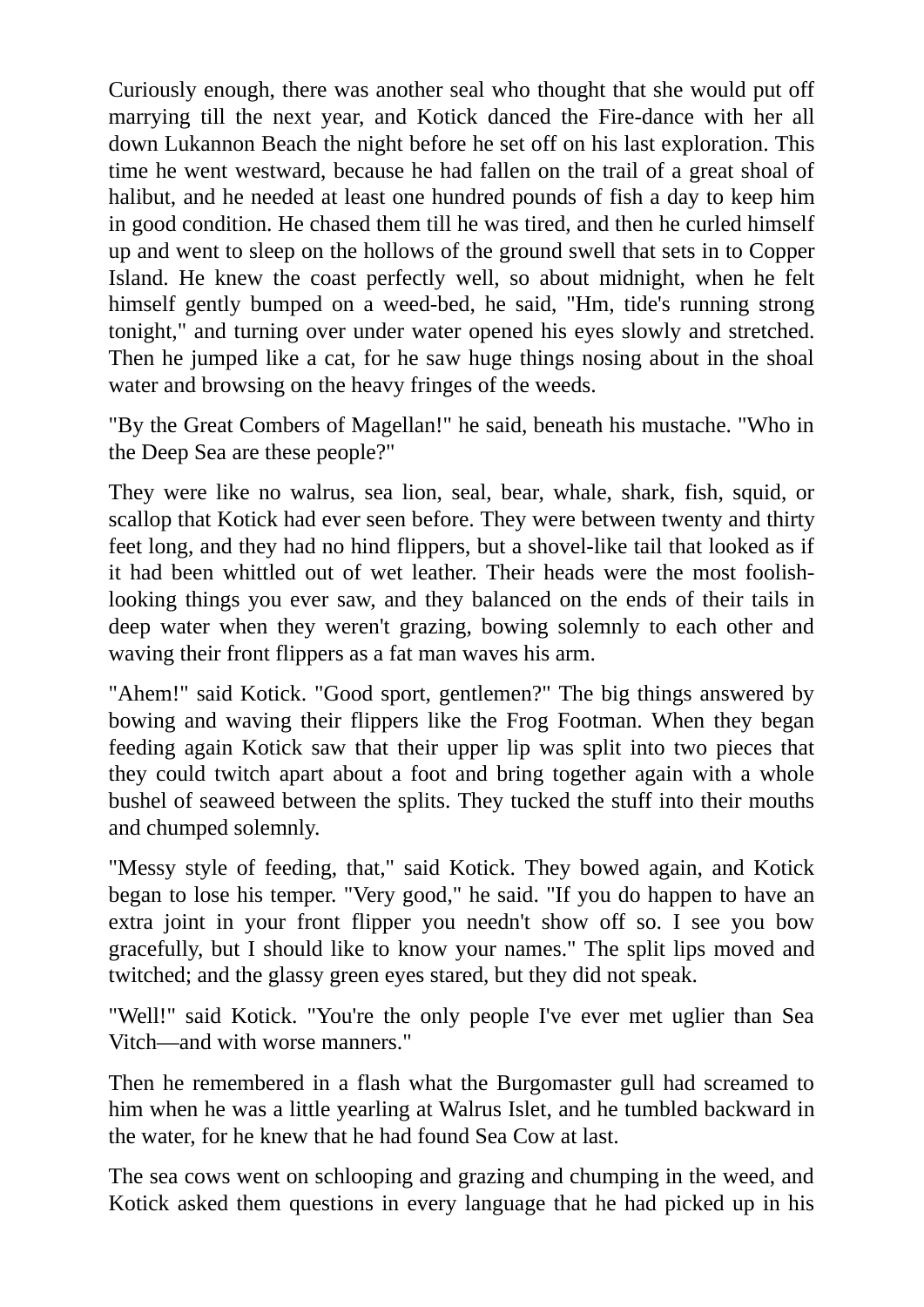travels; and the Sea People talk nearly as many languages as human beings. But the sea cows did not answer because Sea Cow cannot talk. He has only six bones in his neck where he ought to have seven, and they say under the sea that that prevents him from speaking even to his companions. But, as you know, he has an extra joint in his foreflipper, and by waving it up and down and about he makes what answers to a sort of clumsy telegraphic code.

By daylight Kotick's mane was standing on end and his temper was gone where the dead crabs go. Then the Sea Cow began to travel northward very slowly, stopping to hold absurd bowing councils from time to time, and Kotick followed them, saying to himself, "People who are such idiots as these are would have been killed long ago if they hadn't found out some safe island. And what is good enough for the Sea Cow is good enough for the Sea Catch. All the same, I wish they'd hurry."

It was weary work for Kotick. The herd never went more than forty or fifty miles a day, and stopped to feed at night, and kept close to the shore all the time; while Kotick swam round them, and over them, and under them, but he could not hurry them up one-half mile. As they went farther north they held a bowing council every few hours, and Kotick nearly bit off his mustache with impatience till he saw that they were following up a warm current of water, and then he respected them more.

One night they sank through the shiny water—sank like stones—and for the first time since he had known them began to swim quickly. Kotick followed, and the pace astonished him, for he never dreamed that Sea Cow was anything of a swimmer. They headed for a cliff by the shore—a cliff that ran down into deep water, and plunged into a dark hole at the foot of it, twenty fathoms under the sea. It was a long, long swim, and Kotick badly wanted fresh air before he was out of the dark tunnel they led him through.

"My wig!" he said, when he rose, gasping and puffing, into open water at the farther end. "It was a long dive, but it was worth it."

The sea cows had separated and were browsing lazily along the edges of the finest beaches that Kotick had ever seen. There were long stretches of smoothworn rock running for miles, exactly fitted to make seal-nurseries, and there were play-grounds of hard sand sloping inland behind them, and there were rollers for seals to dance in, and long grass to roll in, and sand dunes to climb up and down, and, best of all, Kotick knew by the feel of the water, which never deceives a true sea catch, that no men had ever come there.

The first thing he did was to assure himself that the fishing was good, and then he swam along the beaches and counted up the delightful low sandy islands half hidden in the beautiful rolling fog. Away to the northward, out to sea, ran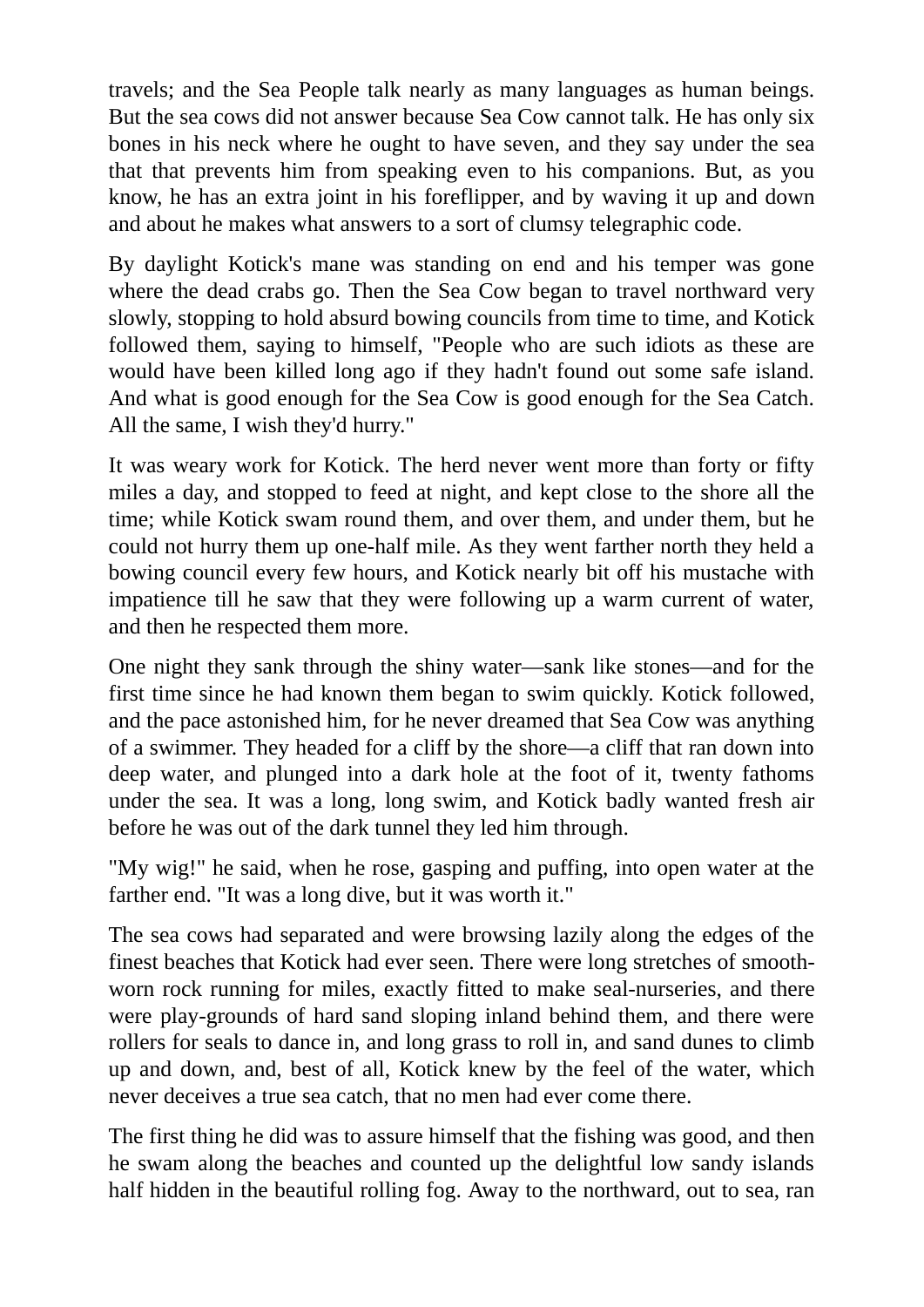a line of bars and shoals and rocks that would never let a ship come within six miles of the beach, and between the islands and the mainland was a stretch of deep water that ran up to the perpendicular cliffs, and somewhere below the cliffs was the mouth of the tunnel.

"It's Novastoshnah over again, but ten times better," said Kotick. "Sea Cow must be wiser than I thought. Men can't come down the cliffs, even if there were any men; and the shoals to seaward would knock a ship to splinters. If any place in the sea is safe, this is it."

He began to think of the seal he had left behind him, but though he was in a hurry to go back to Novastoshnah, he thoroughly explored the new country, so that he would be able to answer all questions.

Then he dived and made sure of the mouth of the tunnel, and raced through to the southward. No one but a sea cow or a seal would have dreamed of there being such a place, and when he looked back at the cliffs even Kotick could hardly believe that he had been under them.

He was six days going home, though he was not swimming slowly; and when he hauled out just above Sea Lion's Neck the first person he met was the seal who had been waiting for him, and she saw by the look in his eyes that he had found his island at last.

But the holluschickie and Sea Catch, his father, and all the other seals laughed at him when he told them what he had discovered, and a young seal about his own age said, "This is all very well, Kotick, but you can't come from no one knows where and order us off like this. Remember we've been fighting for our nurseries, and that's a thing you never did. You preferred prowling about in the sea."

The other seals laughed at this, and the young seal began twisting his head from side to side. He had just married that year, and was making a great fuss about it.

"I've no nursery to fight for," said Kotick. "I only want to show you all a place where you will be safe. What's the use of fighting?"

"Oh, if you're trying to back out, of course I've no more to say," said the young seal with an ugly chuckle.

"Will you come with me if I win?" said Kotick. And a green light came into his eye, for he was very angry at having to fight at all.

"Very good," said the young seal carelessly. "If you win, I'll come."

He had no time to change his mind, for Kotick's head was out and his teeth sunk in the blubber of the young seal's neck. Then he threw himself back on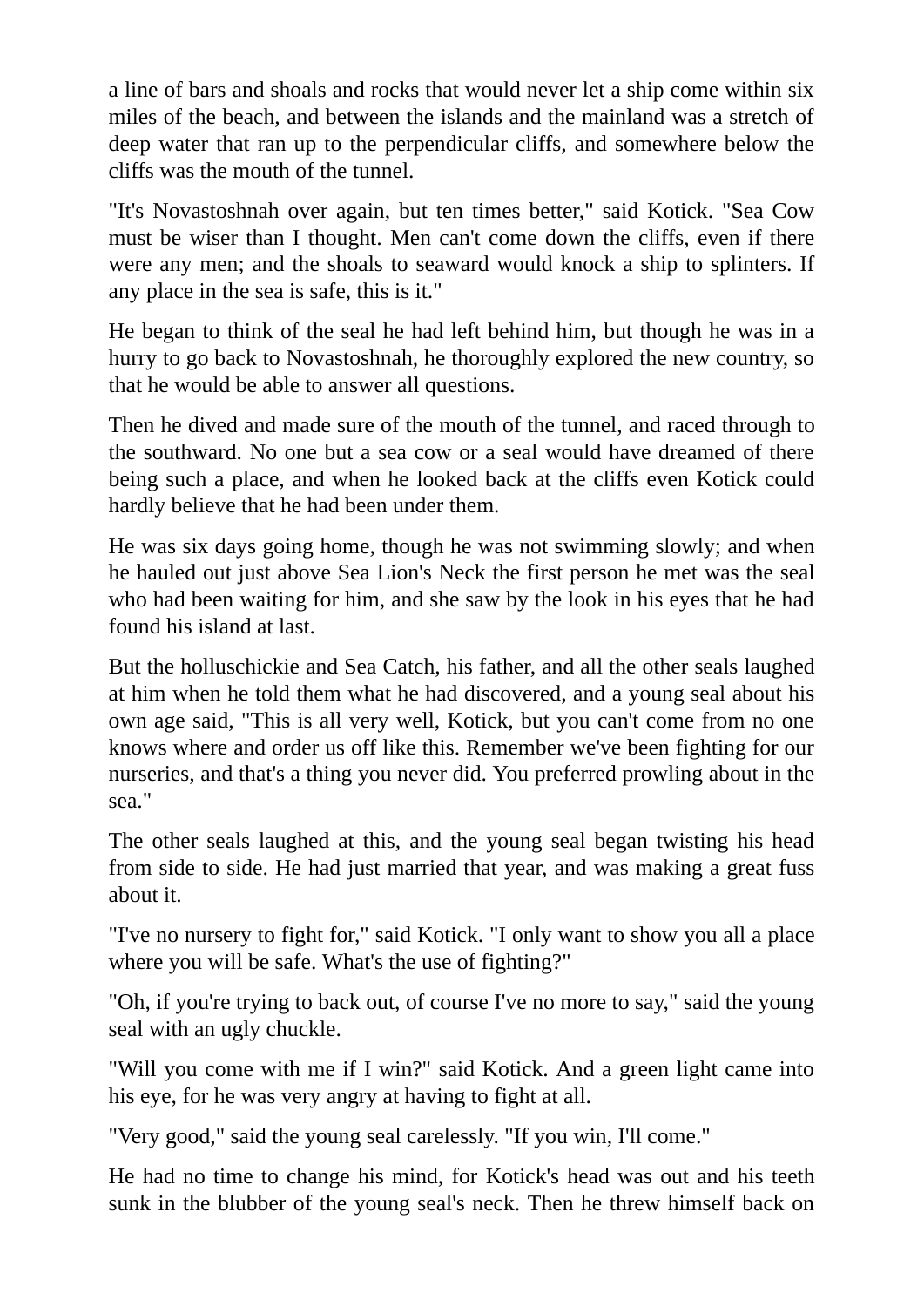his haunches and hauled his enemy down the beach, shook him, and knocked him over. Then Kotick roared to the seals: "I've done my best for you these five seasons past. I've found you the island where you'll be safe, but unless your heads are dragged off your silly necks you won't believe. I'm going to teach you now. Look out for yourselves!"

Limmershin told me that never in his life—and Limmershin sees ten thousand big seals fighting every year—never in all his little life did he see anything like Kotick's charge into the nurseries. He flung himself at the biggest sea catch he could find, caught him by the throat, choked him and bumped him and banged him till he grunted for mercy, and then threw him aside and attacked the next. You see, Kotick had never fasted for four months as the big seals did every year, and his deep-sea swimming trips kept him in perfect condition, and, best of all, he had never fought before. His curly white mane stood up with rage, and his eyes flamed, and his big dog teeth glistened, and he was splendid to look at. Old Sea Catch, his father, saw him tearing past, hauling the grizzled old seals about as though they had been halibut, and upsetting the young bachelors in all directions; and Sea Catch gave a roar and shouted: "He may be a fool, but he is the best fighter on the beaches! Don't tackle your father, my son! He's with you!"

Kotick roared in answer, and old Sea Catch waddled in with his mustache on end, blowing like a locomotive, while Matkah and the seal that was going to marry Kotick cowered down and admired their men-folk. It was a gorgeous fight, for the two fought as long as there was a seal that dared lift up his head, and when there were none they paraded grandly up and down the beach side by side, bellowing.

At night, just as the Northern Lights were winking and flashing through the fog, Kotick climbed a bare rock and looked down on the scattered nurseries and the torn and bleeding seals. "Now," he said, "I've taught you your lesson."

"My wig!" said old Sea Catch, boosting himself up stiffly, for he was fearfully mauled. "The Killer Whale himself could not have cut them up worse. Son, I'm proud of you, and what's more, I'll come with you to your island—if there is such a place."

"Hear you, fat pigs of the sea. Who comes with me to the Sea Cow's tunnel? Answer, or I shall teach you again," roared Kotick.

There was a murmur like the ripple of the tide all up and down the beaches. "We will come," said thousands of tired voices. "We will follow Kotick, the White Seal."

Then Kotick dropped his head between his shoulders and shut his eyes proudly. He was not a white seal any more, but red from head to tail. All the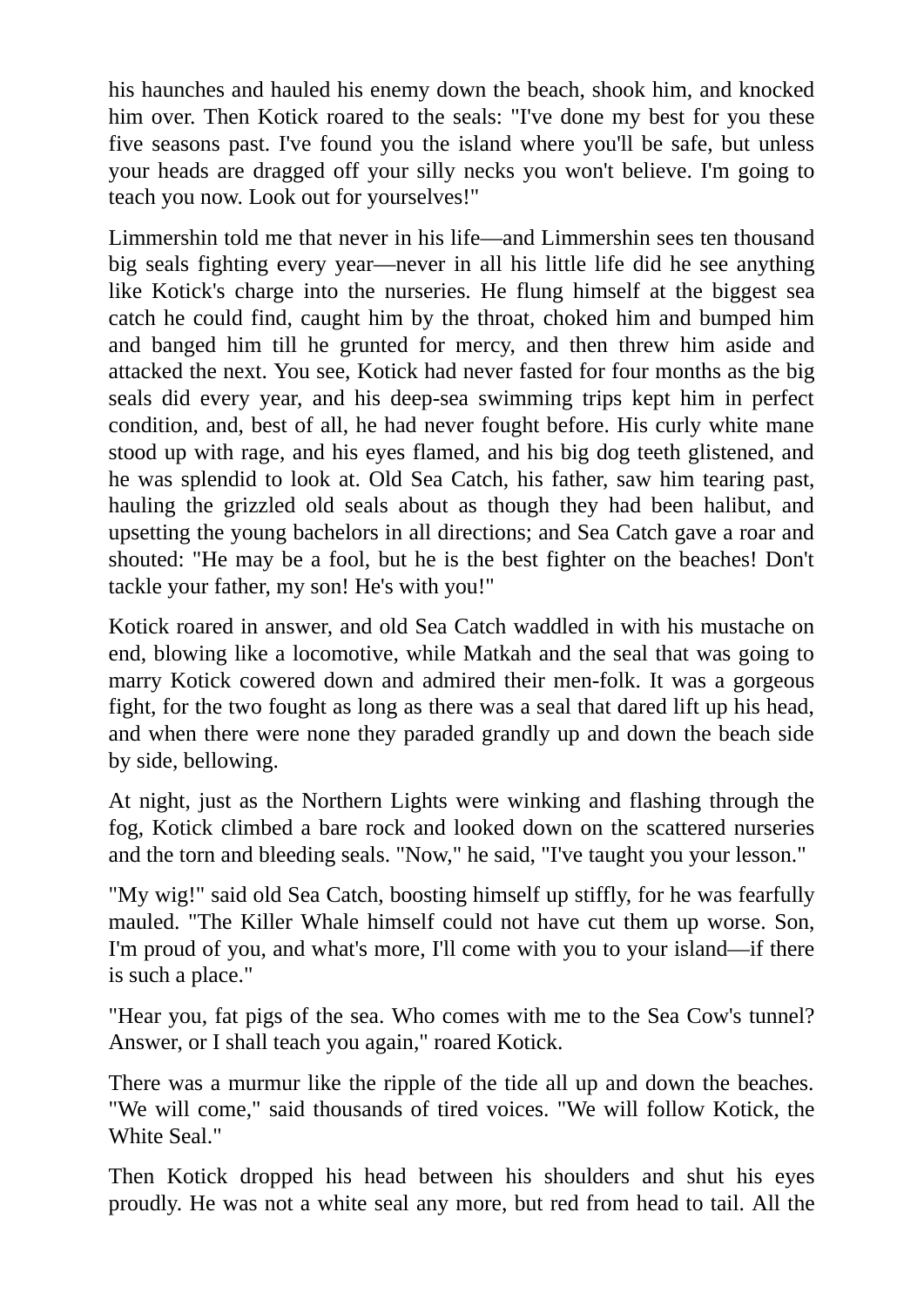same he would have scorned to look at or touch one of his wounds.

A week later he and his army (nearly ten thousand holluschickie and old seals) went away north to the Sea Cow's tunnel, Kotick leading them, and the seals that stayed at Novastoshnah called them idiots. But next spring, when they all met off the fishing banks of the Pacific, Kotick's seals told such tales of the new beaches beyond Sea Cow's tunnel that more and more seals left Novastoshnah. Of course it was not all done at once, for the seals are not very clever, and they need a long time to turn things over in their minds, but year after year more seals went away from Novastoshnah, and Lukannon, and the other nurseries, to the quiet, sheltered beaches where Kotick sits all the summer through, getting bigger and fatter and stronger each year, while the holluschickie play around him, in that sea where no man comes.

## **Lukannon**

This is the great deep-sea song that all the St. Paul seals sing when they are heading back to their beaches in the summer. It is a sort of very sad seal National Anthem.

*I met my mates in the morning (and, oh, but I am old!) Where roaring on the ledges the summer ground-swell rolled; I heard them lift the chorus that drowned the breakers' song— The Beaches of Lukannon—two million voices strong.*

*The song of pleasant stations beside the salt lagoons, The song of blowing squadrons that shuffled down the dunes, The song of midnight dances that churned the sea to flame— The Beaches of Lukannon—before the sealers came!*

*I met my mates in the morning (I'll never meet them more!); They came and went in legions that darkened all the shore. And o'er the foam-flecked offing as far as voice could reach We hailed the landing-parties and we sang them up the beach.*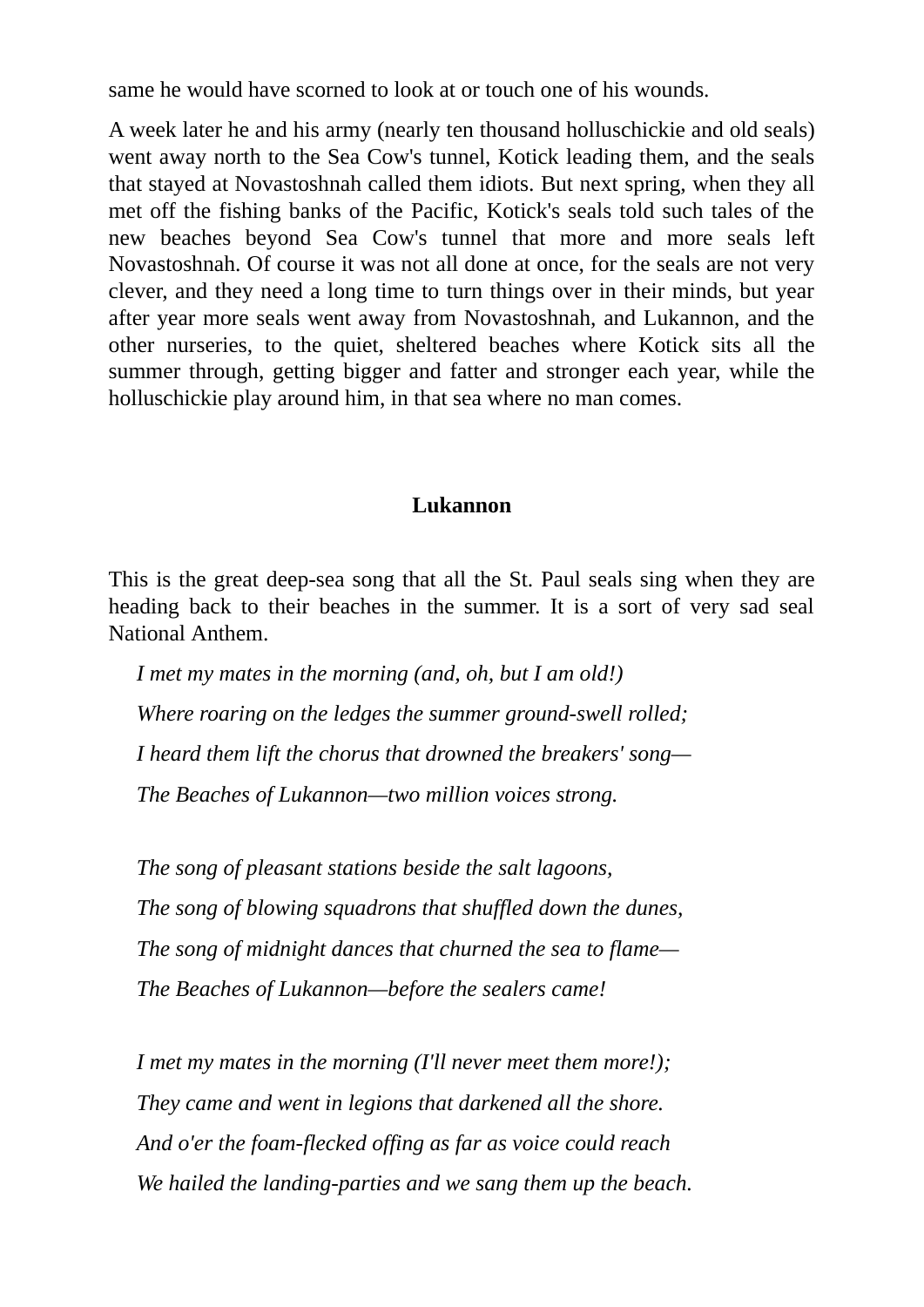*The Beaches of Lukannon—the winter wheat so tall— The dripping, crinkled lichens, and the sea-fog drenching all! The platforms of our playground, all shining smooth and worn! The Beaches of Lukannon—the home where we were born!*

*I met my mates in the morning, a broken, scattered band. Men shoot us in the water and club us on the land; Men drive us to the Salt House like silly sheep and tame, And still we sing Lukannon—before the sealers came.*

*Wheel down, wheel down to southward; oh, Gooverooska, go! And tell the Deep-Sea Viceroys the story of our woe; Ere, empty as the shark's egg the tempest flings ashore, The Beaches of Lukannon shall know their sons no more!*

#### **"Rikki-Tikki-Tavi"**

*At the hole where he went in Red-Eye called to Wrinkle-Skin. Hear what little Red-Eye saith: "Nag, come up and dance with death!"*

*Eye to eye and head to head, (Keep the measure, Nag.) This shall end when one is dead; (At thy pleasure, Nag.) Turn for turn and twist for twist— (Run and hide thee, Nag.)*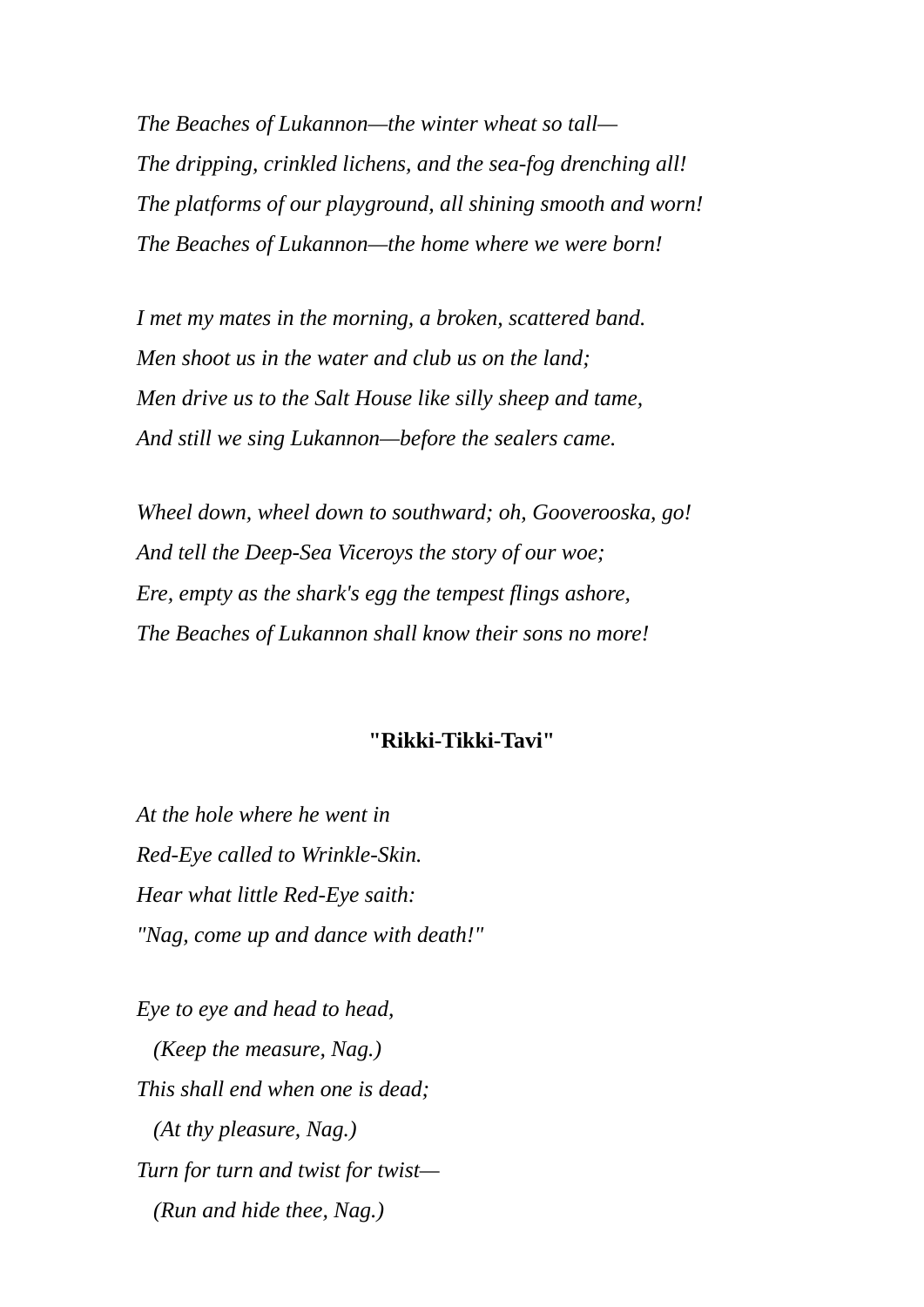*Hah! The hooded Death has missed!*

*(Woe betide thee, Nag!)*

This is the story of the great war that Rikki-tikki-tavi fought single-handed, through the bath-rooms of the big bungalow in Segowlee cantonment. Darzee, the Tailorbird, helped him, and Chuchundra, the musk-rat, who never comes out into the middle of the floor, but always creeps round by the wall, gave him advice, but Rikki-tikki did the real fighting.

He was a mongoose, rather like a little cat in his fur and his tail, but quite like a weasel in his head and his habits. His eyes and the end of his restless nose were pink. He could scratch himself anywhere he pleased with any leg, front or back, that he chose to use. He could fluff up his tail till it looked like a bottle brush, and his war cry as he scuttled through the long grass was: "Rikktikk-tikki-tikki-tchk!"

One day, a high summer flood washed him out of the burrow where he lived with his father and mother, and carried him, kicking and clucking, down a roadside ditch. He found a little wisp of grass floating there, and clung to it till he lost his senses. When he revived, he was lying in the hot sun on the middle of a garden path, very draggled indeed, and a small boy was saying, "Here's a dead mongoose. Let's have a funeral."

"No," said his mother, "let's take him in and dry him. Perhaps he isn't really dead."

They took him into the house, and a big man picked him up between his finger and thumb and said he was not dead but half choked. So they wrapped him in cotton wool, and warmed him over a little fire, and he opened his eyes and sneezed.

"Now," said the big man (he was an Englishman who had just moved into the bungalow), "don't frighten him, and we'll see what he'll do."

It is the hardest thing in the world to frighten a mongoose, because he is eaten up from nose to tail with curiosity. The motto of all the mongoose family is "Run and find out," and Rikki-tikki was a true mongoose. He looked at the cotton wool, decided that it was not good to eat, ran all round the table, sat up and put his fur in order, scratched himself, and jumped on the small boy's shoulder.

"Don't be frightened, Teddy," said his father. "That's his way of making friends."

"Ouch! He's tickling under my chin," said Teddy.

Rikki-tikki looked down between the boy's collar and neck, snuffed at his ear,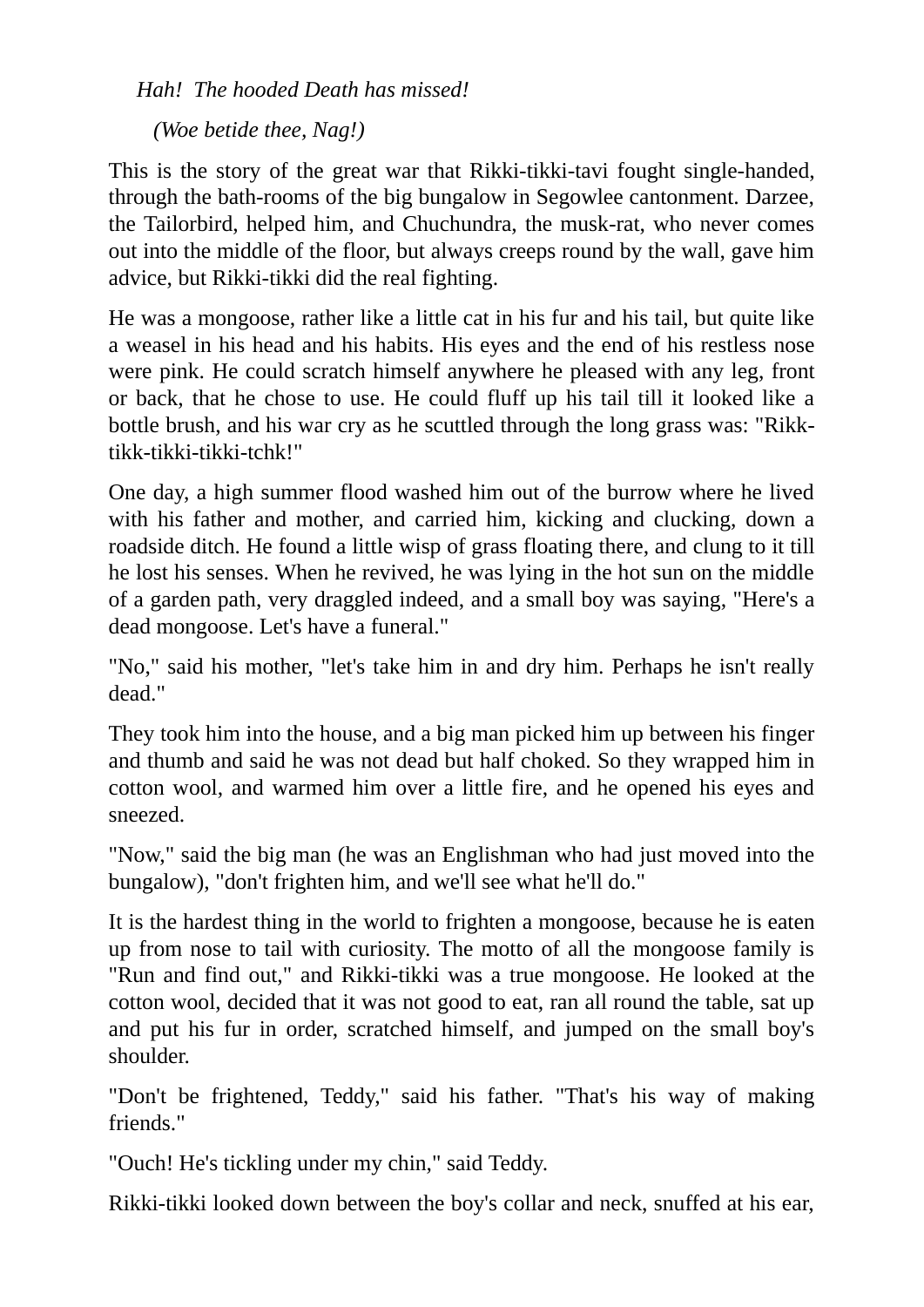and climbed down to the floor, where he sat rubbing his nose.

"Good gracious," said Teddy's mother, "and that's a wild creature! I suppose he's so tame because we've been kind to him."

"All mongooses are like that," said her husband. "If Teddy doesn't pick him up by the tail, or try to put him in a cage, he'll run in and out of the house all day long. Let's give him something to eat."

They gave him a little piece of raw meat. Rikki-tikki liked it immensely, and when it was finished he went out into the veranda and sat in the sunshine and fluffed up his fur to make it dry to the roots. Then he felt better.

"There are more things to find out about in this house," he said to himself, "than all my family could find out in all their lives. I shall certainly stay and find out."

He spent all that day roaming over the house. He nearly drowned himself in the bath-tubs, put his nose into the ink on a writing table, and burned it on the end of the big man's cigar, for he climbed up in the big man's lap to see how writing was done. At nightfall he ran into Teddy's nursery to watch how kerosene lamps were lighted, and when Teddy went to bed Rikki-tikki climbed up too. But he was a restless companion, because he had to get up and attend to every noise all through the night, and find out what made it. Teddy's mother and father came in, the last thing, to look at their boy, and Rikki-tikki was awake on the pillow. "I don't like that," said Teddy's mother. "He may bite the child." "He'll do no such thing," said the father. "Teddy's safer with that little beast than if he had a bloodhound to watch him. If a snake came into the nursery now—"

But Teddy's mother wouldn't think of anything so awful.

Early in the morning Rikki-tikki came to early breakfast in the veranda riding on Teddy's shoulder, and they gave him banana and some boiled egg. He sat on all their laps one after the other, because every well-brought-up mongoose always hopes to be a house mongoose some day and have rooms to run about in; and Rikki-tikki's mother (she used to live in the general's house at Segowlee) had carefully told Rikki what to do if ever he came across white men.

Then Rikki-tikki went out into the garden to see what was to be seen. It was a large garden, only half cultivated, with bushes, as big as summer-houses, of Marshal Niel roses, lime and orange trees, clumps of bamboos, and thickets of high grass. Rikki-tikki licked his lips. "This is a splendid hunting-ground," he said, and his tail grew bottle-brushy at the thought of it, and he scuttled up and down the garden, snuffing here and there till he heard very sorrowful voices in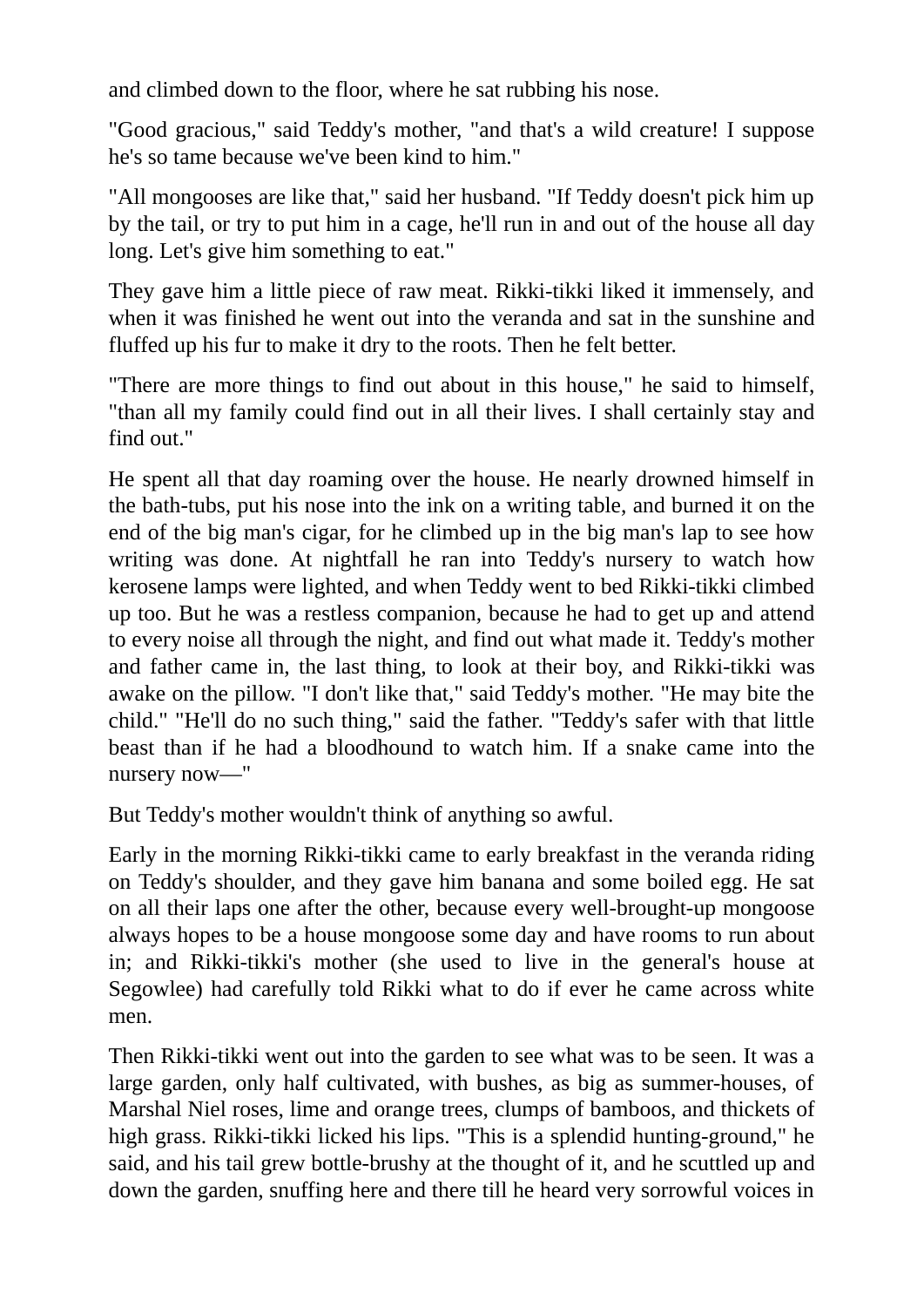a thorn-bush.

It was Darzee, the Tailorbird, and his wife. They had made a beautiful nest by pulling two big leaves together and stitching them up the edges with fibers, and had filled the hollow with cotton and downy fluff. The nest swayed to and fro, as they sat on the rim and cried.

"What is the matter?" asked Rikki-tikki.

"We are very miserable," said Darzee. "One of our babies fell out of the nest yesterday and Nag ate him."

"H'm!" said Rikki-tikki, "that is very sad—but I am a stranger here. Who is Nag?"

Darzee and his wife only cowered down in the nest without answering, for from the thick grass at the foot of the bush there came a low hiss—a horrid cold sound that made Rikki-tikki jump back two clear feet. Then inch by inch out of the grass rose up the head and spread hood of Nag, the big black cobra, and he was five feet long from tongue to tail. When he had lifted one-third of himself clear of the ground, he stayed balancing to and fro exactly as a dandelion tuft balances in the wind, and he looked at Rikki-tikki with the wicked snake's eyes that never change their expression, whatever the snake may be thinking of.

"Who is Nag?" said he. "I am Nag. The great God Brahm put his mark upon all our people, when the first cobra spread his hood to keep the sun off Brahm as he slept. Look, and be afraid!"

He spread out his hood more than ever, and Rikki-tikki saw the spectacle-mark on the back of it that looks exactly like the eye part of a hook-and-eye fastening. He was afraid for the minute, but it is impossible for a mongoose to stay frightened for any length of time, and though Rikki-tikki had never met a live cobra before, his mother had fed him on dead ones, and he knew that all a grown mongoose's business in life was to fight and eat snakes. Nag knew that too and, at the bottom of his cold heart, he was afraid.

"Well," said Rikki-tikki, and his tail began to fluff up again, "marks or no marks, do you think it is right for you to eat fledglings out of a nest?"

Nag was thinking to himself, and watching the least little movement in the grass behind Rikki-tikki. He knew that mongooses in the garden meant death sooner or later for him and his family, but he wanted to get Rikki-tikki off his guard. So he dropped his head a little, and put it on one side.

"Let us talk," he said. "You eat eggs. Why should not I eat birds?"

"Behind you! Look behind you!" sang Darzee.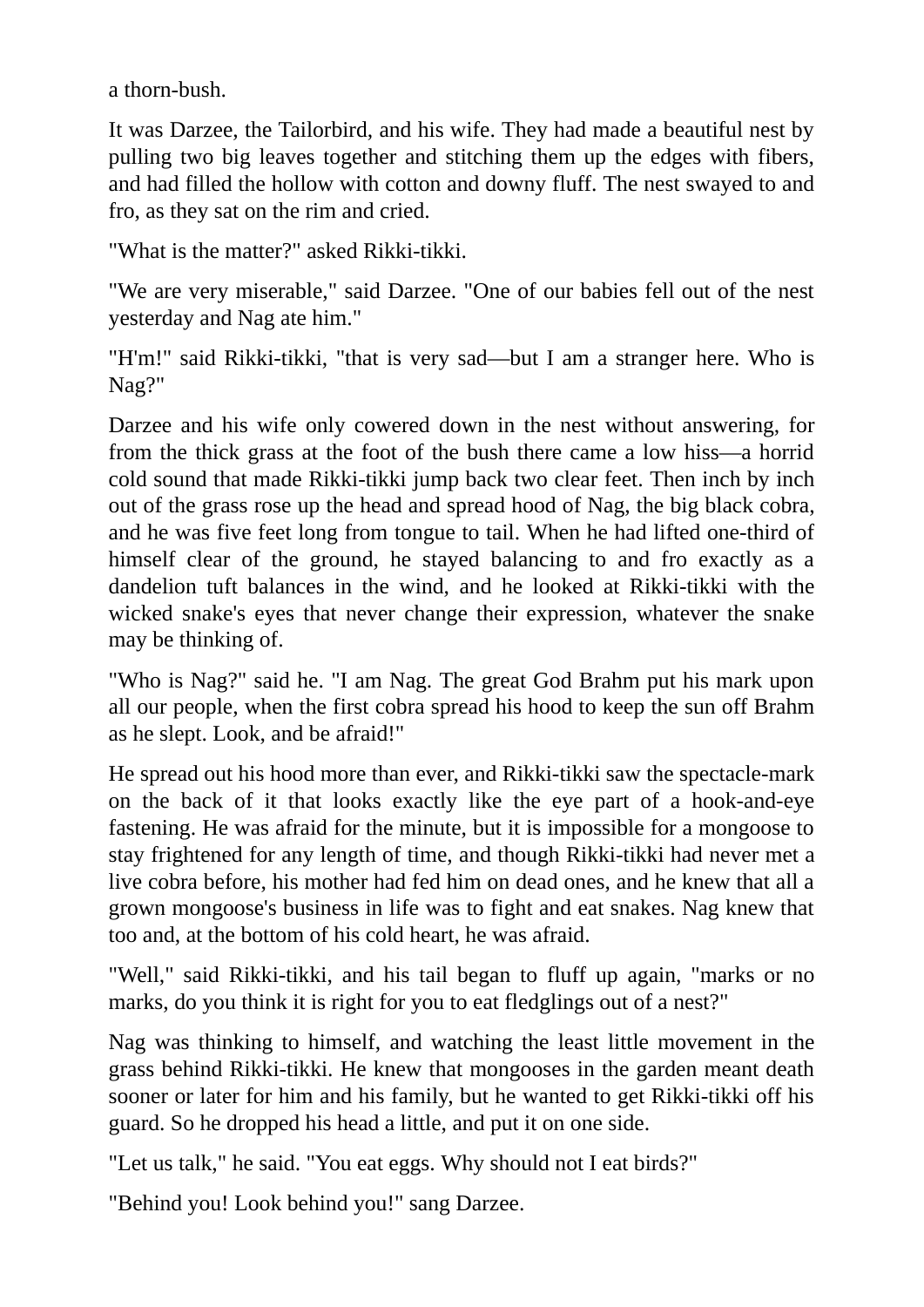Rikki-tikki knew better than to waste time in staring. He jumped up in the air as high as he could go, and just under him whizzed by the head of Nagaina, Nag's wicked wife. She had crept up behind him as he was talking, to make an end of him. He heard her savage hiss as the stroke missed. He came down almost across her back, and if he had been an old mongoose he would have known that then was the time to break her back with one bite; but he was afraid of the terrible lashing return stroke of the cobra. He bit, indeed, but did not bite long enough, and he jumped clear of the whisking tail, leaving Nagaina torn and angry.

"Wicked, wicked Darzee!" said Nag, lashing up as high as he could reach toward the nest in the thorn-bush. But Darzee had built it out of reach of snakes, and it only swayed to and fro.

Rikki-tikki felt his eyes growing red and hot (when a mongoose's eyes grow red, he is angry), and he sat back on his tail and hind legs like a little kangaroo, and looked all round him, and chattered with rage. But Nag and Nagaina had disappeared into the grass. When a snake misses its stroke, it never says anything or gives any sign of what it means to do next. Rikki-tikki did not care to follow them, for he did not feel sure that he could manage two snakes at once. So he trotted off to the gravel path near the house, and sat down to think. It was a serious matter for him.

If you read the old books of natural history, you will find they say that when the mongoose fights the snake and happens to get bitten, he runs off and eats some herb that cures him. That is not true. The victory is only a matter of quickness of eye and quickness of foot—snake's blow against mongoose's jump—and as no eye can follow the motion of a snake's head when it strikes, this makes things much more wonderful than any magic herb. Rikki-tikki knew he was a young mongoose, and it made him all the more pleased to think that he had managed to escape a blow from behind. It gave him confidence in himself, and when Teddy came running down the path, Rikki-tikki was ready to be petted.

But just as Teddy was stooping, something wriggled a little in the dust, and a tiny voice said: "Be careful. I am Death!" It was Karait, the dusty brown snakeling that lies for choice on the dusty earth; and his bite is as dangerous as the cobra's. But he is so small that nobody thinks of him, and so he does the more harm to people.

Rikki-tikki's eyes grew red again, and he danced up to Karait with the peculiar rocking, swaying motion that he had inherited from his family. It looks very funny, but it is so perfectly balanced a gait that you can fly off from it at any angle you please, and in dealing with snakes this is an advantage. If Rikkitikki had only known, he was doing a much more dangerous thing than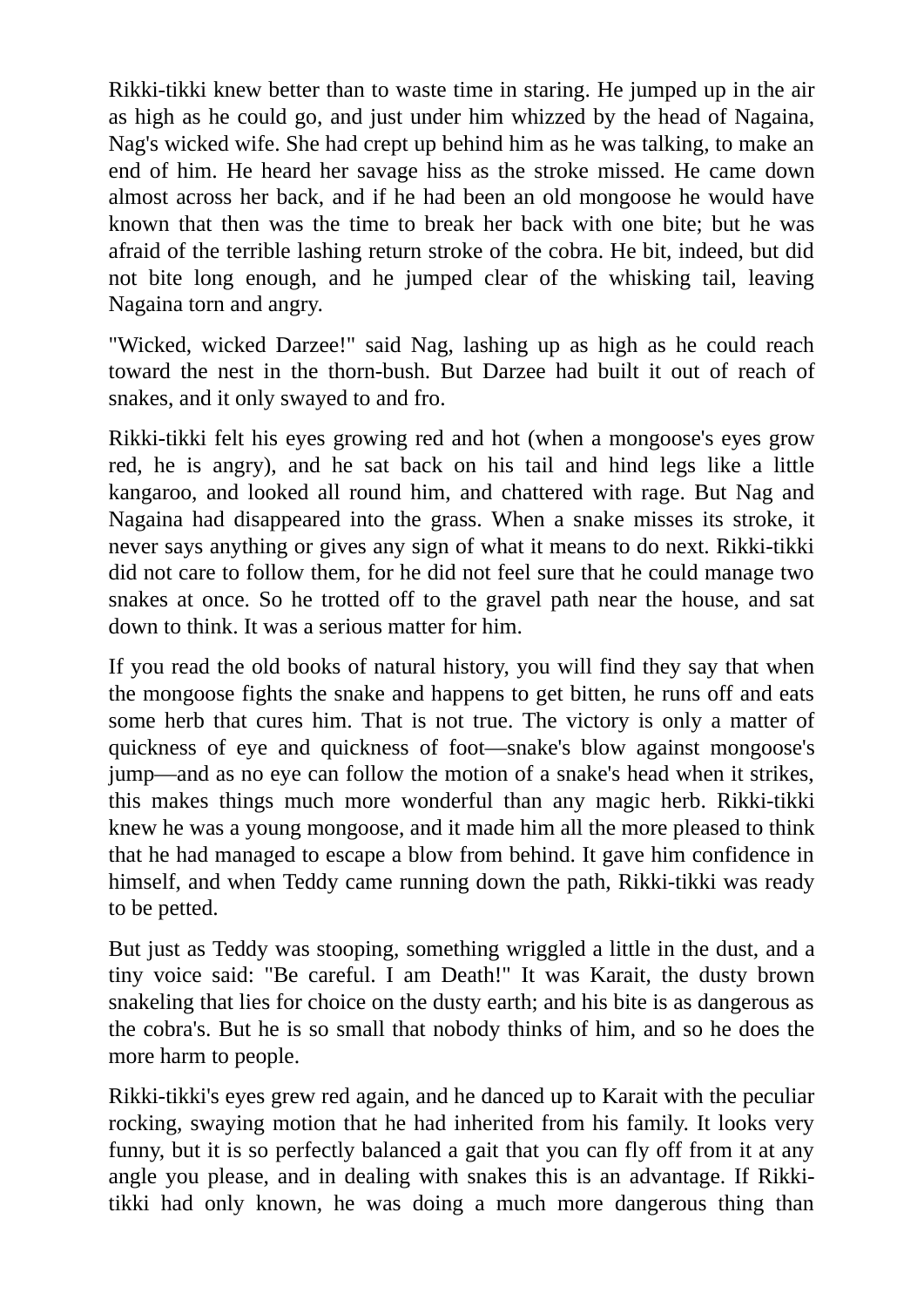fighting Nag, for Karait is so small, and can turn so quickly, that unless Rikki bit him close to the back of the head, he would get the return stroke in his eye or his lip. But Rikki did not know. His eyes were all red, and he rocked back and forth, looking for a good place to hold. Karait struck out. Rikki jumped sideways and tried to run in, but the wicked little dusty gray head lashed within a fraction of his shoulder, and he had to jump over the body, and the head followed his heels close.

Teddy shouted to the house: "Oh, look here! Our mongoose is killing a snake." And Rikki-tikki heard a scream from Teddy's mother. His father ran out with a stick, but by the time he came up, Karait had lunged out once too far, and Rikki-tikki had sprung, jumped on the snake's back, dropped his head far between his forelegs, bitten as high up the back as he could get hold, and rolled away. That bite paralyzed Karait, and Rikki-tikki was just going to eat him up from the tail, after the custom of his family at dinner, when he remembered that a full meal makes a slow mongoose, and if he wanted all his strength and quickness ready, he must keep himself thin.

He went away for a dust bath under the castor-oil bushes, while Teddy's father beat the dead Karait. "What is the use of that?" thought Rikki-tikki. "I have settled it all;" and then Teddy's mother picked him up from the dust and hugged him, crying that he had saved Teddy from death, and Teddy's father said that he was a providence, and Teddy looked on with big scared eyes. Rikki-tikki was rather amused at all the fuss, which, of course, he did not understand. Teddy's mother might just as well have petted Teddy for playing in the dust. Rikki was thoroughly enjoying himself.

That night at dinner, walking to and fro among the wine-glasses on the table, he might have stuffed himself three times over with nice things. But he remembered Nag and Nagaina, and though it was very pleasant to be patted and petted by Teddy's mother, and to sit on Teddy's shoulder, his eyes would get red from time to time, and he would go off into his long war cry of "Rikktikk-tikki-tikki-tchk!"

Teddy carried him off to bed, and insisted on Rikki-tikki sleeping under his chin. Rikki-tikki was too well bred to bite or scratch, but as soon as Teddy was asleep he went off for his nightly walk round the house, and in the dark he ran up against Chuchundra, the musk-rat, creeping around by the wall. Chuchundra is a broken-hearted little beast. He whimpers and cheeps all the night, trying to make up his mind to run into the middle of the room. But he never gets there.

"Don't kill me," said Chuchundra, almost weeping. "Rikki-tikki, don't kill me!"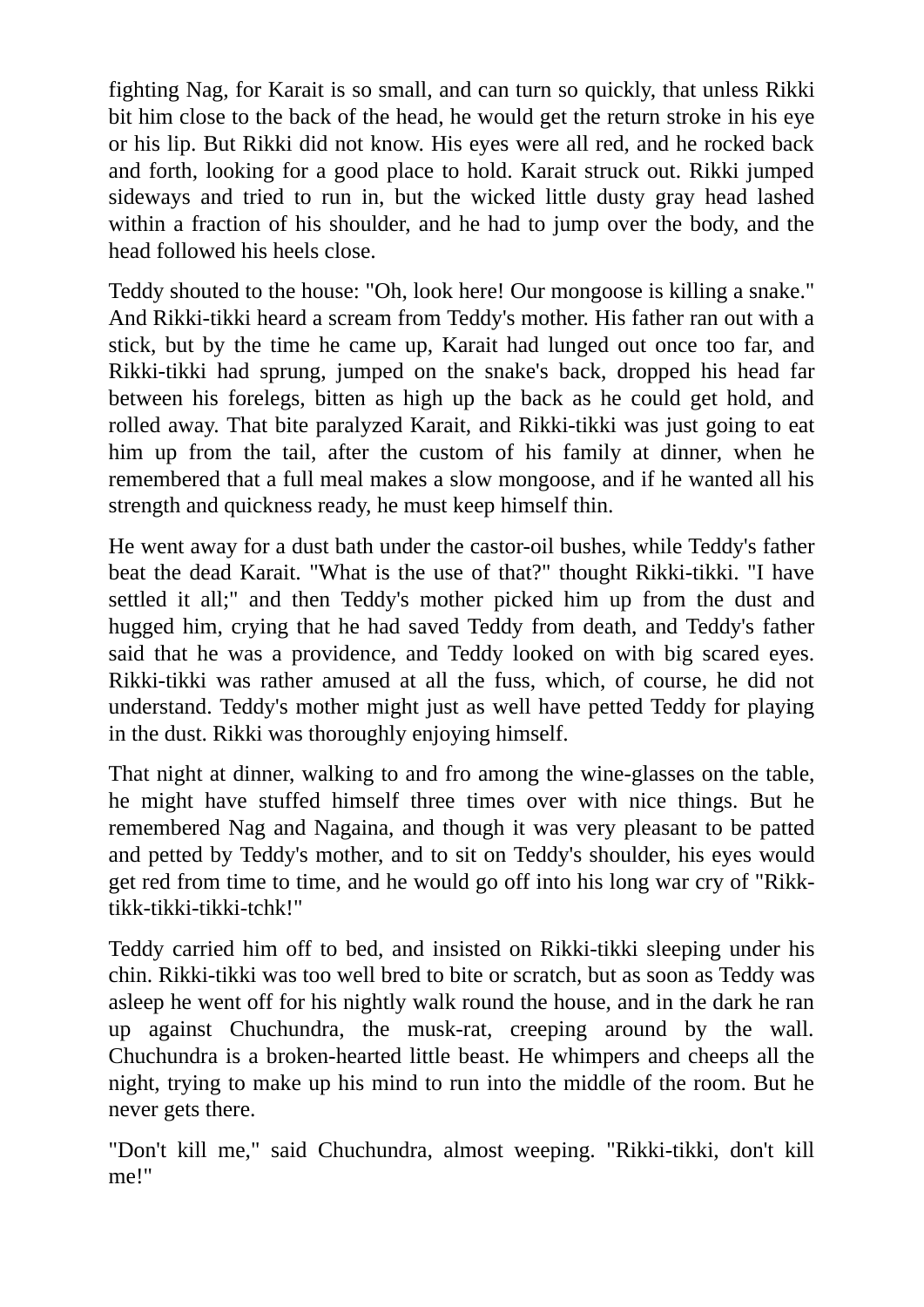"Do you think a snake-killer kills muskrats?" said Rikki-tikki scornfully.

"Those who kill snakes get killed by snakes," said Chuchundra, more sorrowfully than ever. "And how am I to be sure that Nag won't mistake me for you some dark night?"

"There's not the least danger," said Rikki-tikki. "But Nag is in the garden, and I know you don't go there."

"My cousin Chua, the rat, told me—" said Chuchundra, and then he stopped.

"Told you what?"

"H'sh! Nag is everywhere, Rikki-tikki. You should have talked to Chua in the garden."

"I didn't—so you must tell me. Quick, Chuchundra, or I'll bite you!"

Chuchundra sat down and cried till the tears rolled off his whiskers. "I am a very poor man," he sobbed. "I never had spirit enough to run out into the middle of the room. H'sh! I mustn't tell you anything. Can't you hear, Rikkitikki?"

Rikki-tikki listened. The house was as still as still, but he thought he could just catch the faintest scratch-scratch in the world—a noise as faint as that of a wasp walking on a window-pane—the dry scratch of a snake's scales on brickwork.

"That's Nag or Nagaina," he said to himself, "and he is crawling into the bathroom sluice. You're right, Chuchundra; I should have talked to Chua."

He stole off to Teddy's bath-room, but there was nothing there, and then to Teddy's mother's bathroom. At the bottom of the smooth plaster wall there was a brick pulled out to make a sluice for the bath water, and as Rikki-tikki stole in by the masonry curb where the bath is put, he heard Nag and Nagaina whispering together outside in the moonlight.

"When the house is emptied of people," said Nagaina to her husband, "he will have to go away, and then the garden will be our own again. Go in quietly, and remember that the big man who killed Karait is the first one to bite. Then come out and tell me, and we will hunt for Rikki-tikki together."

"But are you sure that there is anything to be gained by killing the people?" said Nag.

"Everything. When there were no people in the bungalow, did we have any mongoose in the garden? So long as the bungalow is empty, we are king and queen of the garden; and remember that as soon as our eggs in the melon bed hatch (as they may tomorrow), our children will need room and quiet."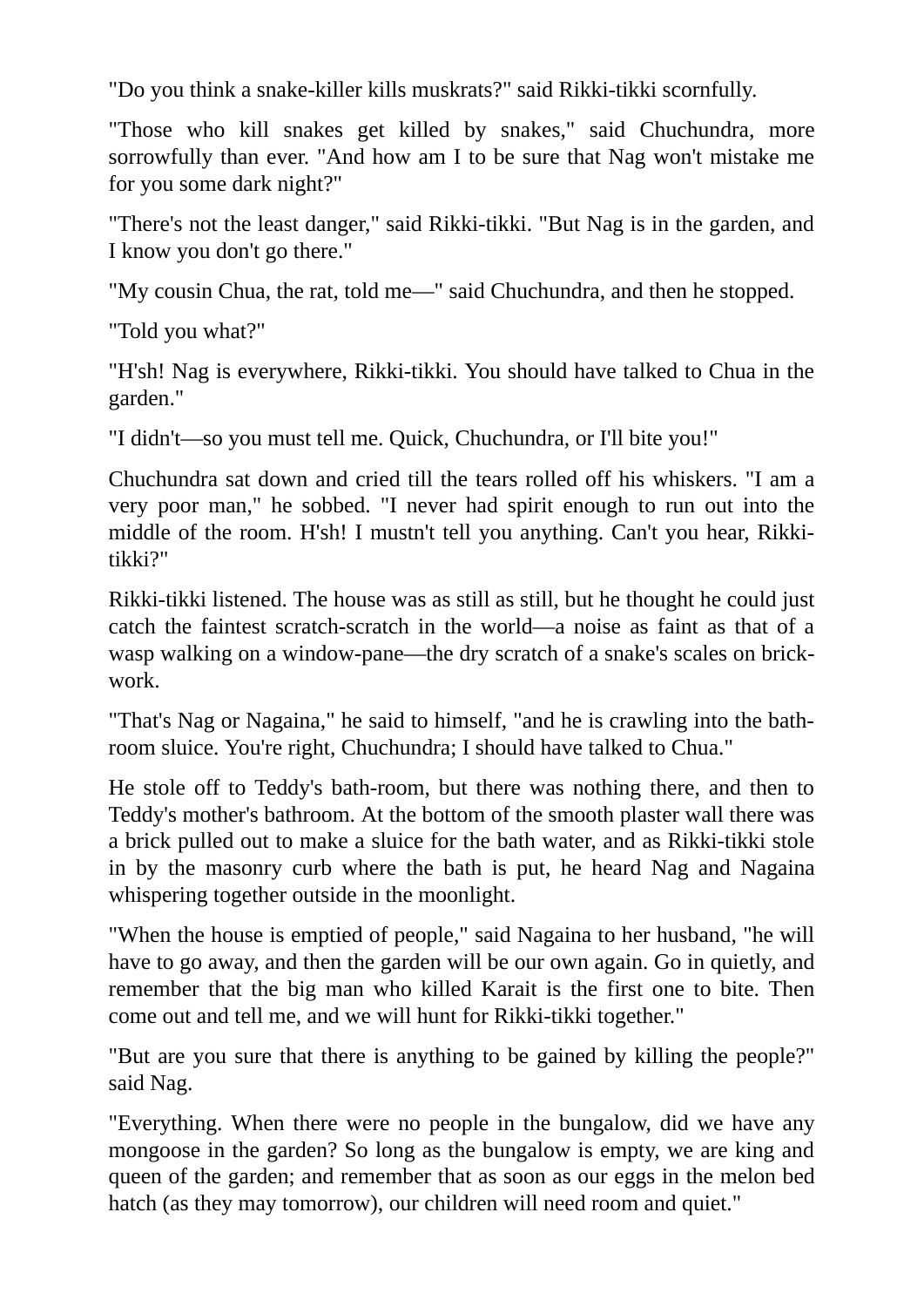"I had not thought of that," said Nag. "I will go, but there is no need that we should hunt for Rikki-tikki afterward. I will kill the big man and his wife, and the child if I can, and come away quietly. Then the bungalow will be empty, and Rikki-tikki will go."

Rikki-tikki tingled all over with rage and hatred at this, and then Nag's head came through the sluice, and his five feet of cold body followed it. Angry as he was, Rikki-tikki was very frightened as he saw the size of the big cobra. Nag coiled himself up, raised his head, and looked into the bathroom in the dark, and Rikki could see his eyes glitter.

"Now, if I kill him here, Nagaina will know; and if I fight him on the open floor, the odds are in his favor. What am I to do?" said Rikki-tikki-tavi.

Nag waved to and fro, and then Rikki-tikki heard him drinking from the biggest water-jar that was used to fill the bath. "That is good," said the snake. "Now, when Karait was killed, the big man had a stick. He may have that stick still, but when he comes in to bathe in the morning he will not have a stick. I shall wait here till he comes. Nagaina—do you hear me?—I shall wait here in the cool till daytime."

There was no answer from outside, so Rikki-tikki knew Nagaina had gone away. Nag coiled himself down, coil by coil, round the bulge at the bottom of the water jar, and Rikki-tikki stayed still as death. After an hour he began to move, muscle by muscle, toward the jar. Nag was asleep, and Rikki-tikki looked at his big back, wondering which would be the best place for a good hold. "If I don't break his back at the first jump," said Rikki, "he can still fight. And if he fights—O Rikki!" He looked at the thickness of the neck below the hood, but that was too much for him; and a bite near the tail would only make Nag savage.

"It must be the head"' he said at last; "the head above the hood. And, when I am once there, I must not let go."

Then he jumped. The head was lying a little clear of the water jar, under the curve of it; and, as his teeth met, Rikki braced his back against the bulge of the red earthenware to hold down the head. This gave him just one second's purchase, and he made the most of it. Then he was battered to and fro as a rat is shaken by a dog—to and fro on the floor, up and down, and around in great circles, but his eyes were red and he held on as the body cart-whipped over the floor, upsetting the tin dipper and the soap dish and the flesh brush, and banged against the tin side of the bath. As he held he closed his jaws tighter and tighter, for he made sure he would be banged to death, and, for the honor of his family, he preferred to be found with his teeth locked. He was dizzy, aching, and felt shaken to pieces when something went off like a thunderclap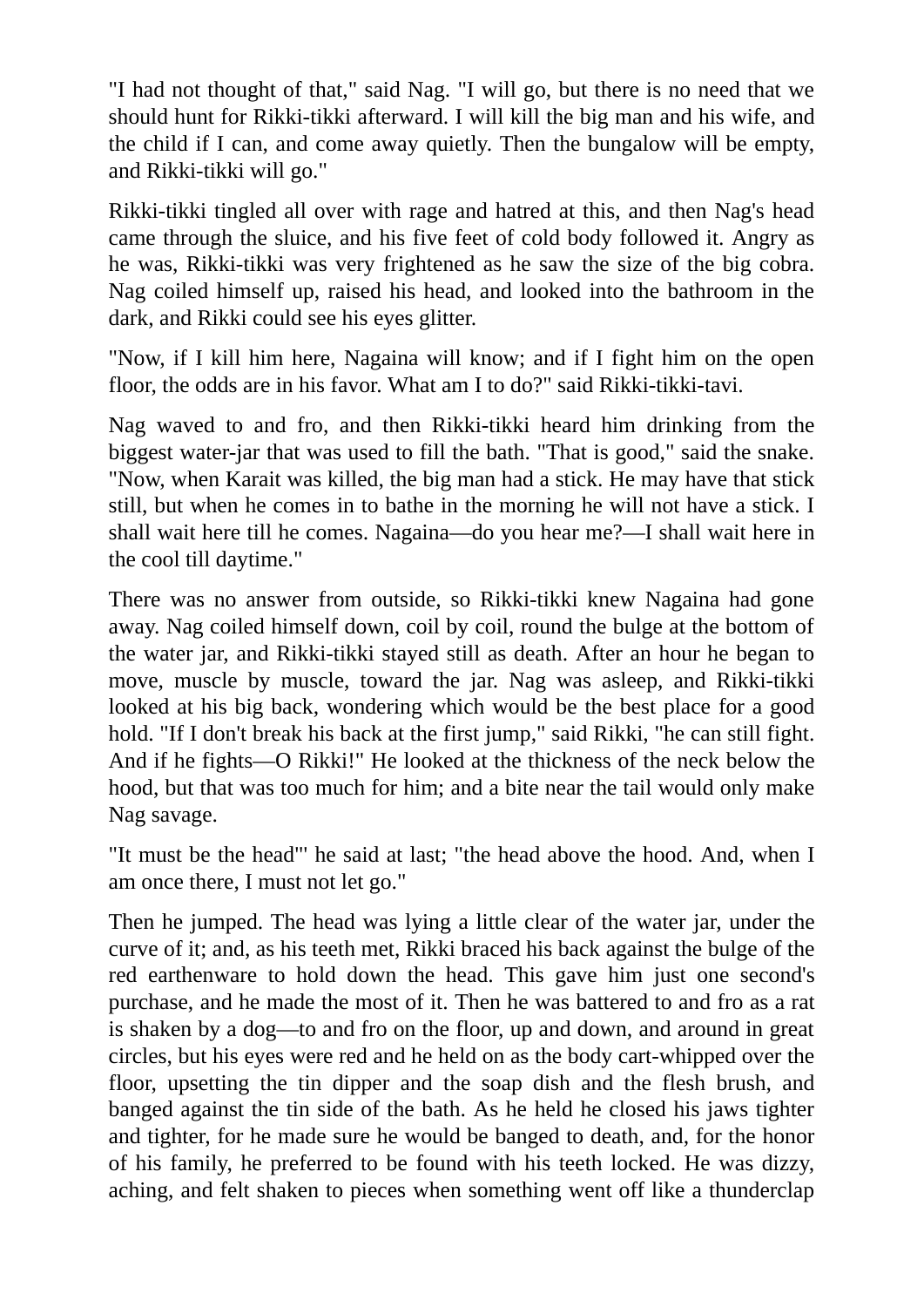just behind him. A hot wind knocked him senseless and red fire singed his fur. The big man had been wakened by the noise, and had fired both barrels of a shotgun into Nag just behind the hood.

Rikki-tikki held on with his eyes shut, for now he was quite sure he was dead. But the head did not move, and the big man picked him up and said, "It's the mongoose again, Alice. The little chap has saved our lives now."

Then Teddy's mother came in with a very white face, and saw what was left of Nag, and Rikki-tikki dragged himself to Teddy's bedroom and spent half the rest of the night shaking himself tenderly to find out whether he really was broken into forty pieces, as he fancied.

When morning came he was very stiff, but well pleased with his doings. "Now I have Nagaina to settle with, and she will be worse than five Nags, and there's no knowing when the eggs she spoke of will hatch. Goodness! I must go and see Darzee," he said.

Without waiting for breakfast, Rikki-tikki ran to the thornbush where Darzee was singing a song of triumph at the top of his voice. The news of Nag's death was all over the garden, for the sweeper had thrown the body on the rubbishheap.

"Oh, you stupid tuft of feathers!" said Rikki-tikki angrily. "Is this the time to sing?"

"Nag is dead—is dead—is dead!" sang Darzee. "The valiant Rikki-tikki caught him by the head and held fast. The big man brought the bang-stick, and Nag fell in two pieces! He will never eat my babies again."

"All that's true enough. But where's Nagaina?" said Rikki-tikki, looking carefully round him.

"Nagaina came to the bathroom sluice and called for Nag," Darzee went on, "and Nag came out on the end of a stick—the sweeper picked him up on the end of a stick and threw him upon the rubbish heap. Let us sing about the great, the red-eyed Rikki-tikki!" And Darzee filled his throat and sang.

"If I could get up to your nest, I'd roll your babies out!" said Rikki-tikki. "You don't know when to do the right thing at the right time. You're safe enough in your nest there, but it's war for me down here. Stop singing a minute, Darzee."

"For the great, the beautiful Rikki-tikki's sake I will stop," said Darzee. "What is it, O Killer of the terrible Nag?"

"Where is Nagaina, for the third time?"

"On the rubbish heap by the stables, mourning for Nag. Great is Rikki-tikki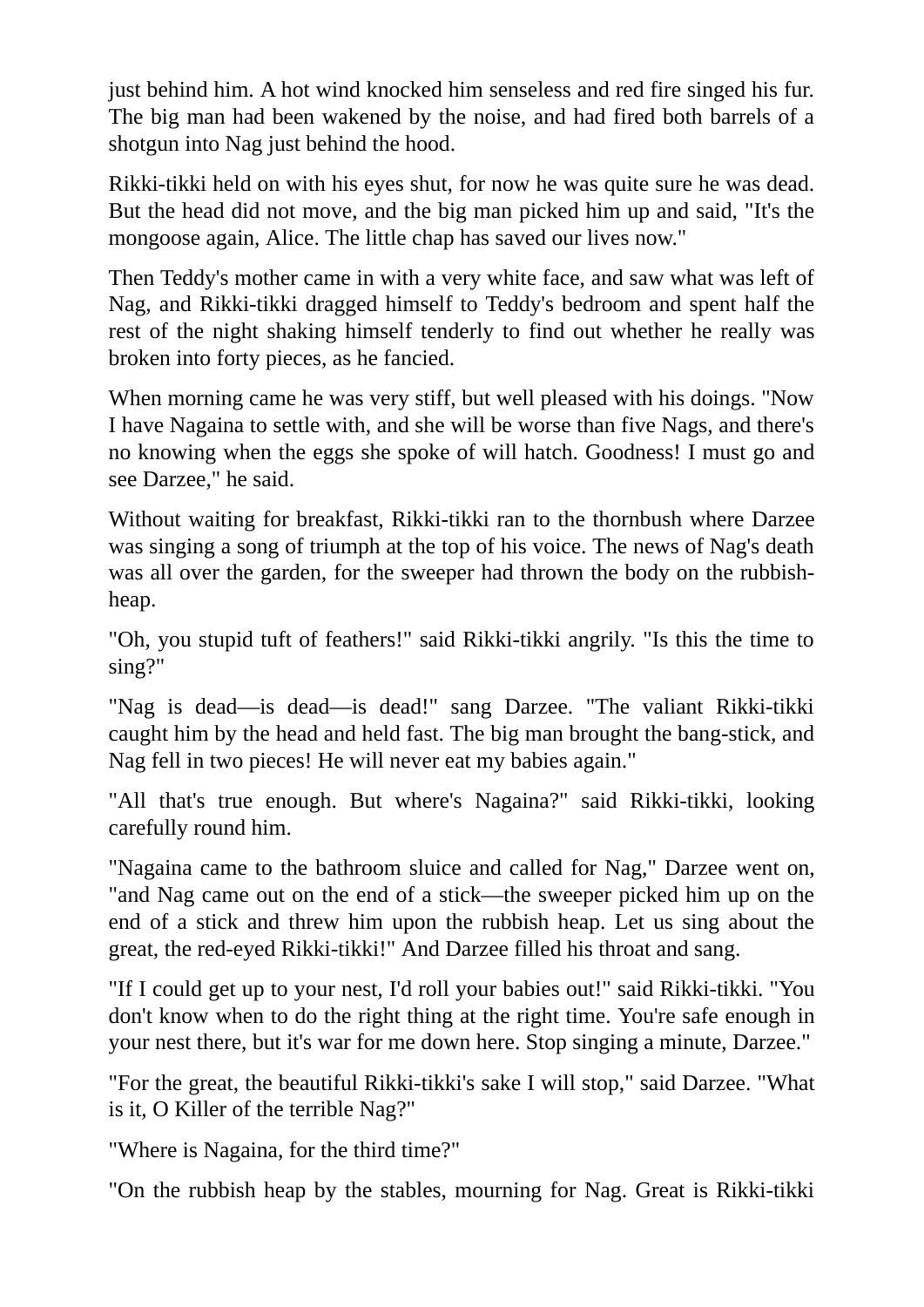with the white teeth."

"Bother my white teeth! Have you ever heard where she keeps her eggs?"

"In the melon bed, on the end nearest the wall, where the sun strikes nearly all day. She hid them there weeks ago."

"And you never thought it worth while to tell me? The end nearest the wall, you said?"

"Rikki-tikki, you are not going to eat her eggs?"

"Not eat exactly; no. Darzee, if you have a grain of sense you will fly off to the stables and pretend that your wing is broken, and let Nagaina chase you away to this bush. I must get to the melon-bed, and if I went there now she'd see me."

Darzee was a feather-brained little fellow who could never hold more than one idea at a time in his head. And just because he knew that Nagaina's children were born in eggs like his own, he didn't think at first that it was fair to kill them. But his wife was a sensible bird, and she knew that cobra's eggs meant young cobras later on. So she flew off from the nest, and left Darzee to keep the babies warm, and continue his song about the death of Nag. Darzee was very like a man in some ways.

She fluttered in front of Nagaina by the rubbish heap and cried out, "Oh, my wing is broken! The boy in the house threw a stone at me and broke it." Then she fluttered more desperately than ever.

Nagaina lifted up her head and hissed, "You warned Rikki-tikki when I would have killed him. Indeed and truly, you've chosen a bad place to be lame in." And she moved toward Darzee's wife, slipping along over the dust.

"The boy broke it with a stone!" shrieked Darzee's wife.

"Well! It may be some consolation to you when you're dead to know that I shall settle accounts with the boy. My husband lies on the rubbish heap this morning, but before night the boy in the house will lie very still. What is the use of running away? I am sure to catch you. Little fool, look at me!"

Darzee's wife knew better than to do that, for a bird who looks at a snake's eyes gets so frightened that she cannot move. Darzee's wife fluttered on, piping sorrowfully, and never leaving the ground, and Nagaina quickened her pace.

Rikki-tikki heard them going up the path from the stables, and he raced for the end of the melon patch near the wall. There, in the warm litter above the melons, very cunningly hidden, he found twenty-five eggs, about the size of a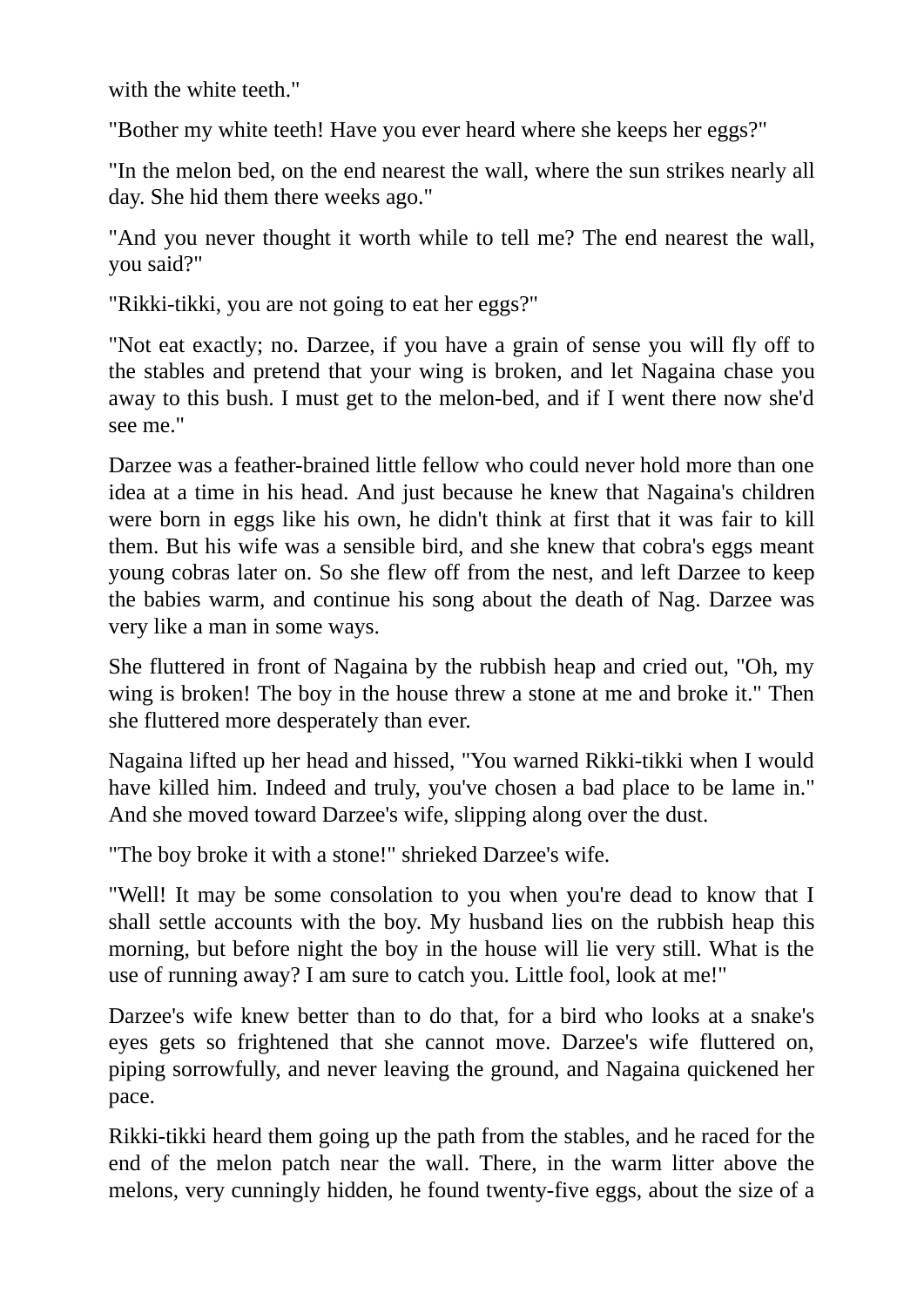bantam's eggs, but with whitish skin instead of shell.

"I was not a day too soon," he said, for he could see the baby cobras curled up inside the skin, and he knew that the minute they were hatched they could each kill a man or a mongoose. He bit off the tops of the eggs as fast as he could, taking care to crush the young cobras, and turned over the litter from time to time to see whether he had missed any. At last there were only three eggs left, and Rikki-tikki began to chuckle to himself, when he heard Darzee's wife screaming:

"Rikki-tikki, I led Nagaina toward the house, and she has gone into the veranda, and—oh, come quickly—she means killing!"

Rikki-tikki smashed two eggs, and tumbled backward down the melon-bed with the third egg in his mouth, and scuttled to the veranda as hard as he could put foot to the ground. Teddy and his mother and father were there at early breakfast, but Rikki-tikki saw that they were not eating anything. They sat stone-still, and their faces were white. Nagaina was coiled up on the matting by Teddy's chair, within easy striking distance of Teddy's bare leg, and she was swaying to and fro, singing a song of triumph.

"Son of the big man that killed Nag," she hissed, "stay still. I am not ready yet. Wait a little. Keep very still, all you three! If you move I strike, and if you do not move I strike. Oh, foolish people, who killed my Nag!"

Teddy's eyes were fixed on his father, and all his father could do was to whisper, "Sit still, Teddy. You mustn't move. Teddy, keep still."

Then Rikki-tikki came up and cried, "Turn round, Nagaina. Turn and fight!"

"All in good time," said she, without moving her eyes. "I will settle my account with you presently. Look at your friends, Rikki-tikki. They are still and white. They are afraid. They dare not move, and if you come a step nearer I strike."

"Look at your eggs," said Rikki-tikki, "in the melon bed near the wall. Go and look, Nagaina!"

The big snake turned half around, and saw the egg on the veranda. "Ah-h! Give it to me," she said.

Rikki-tikki put his paws one on each side of the egg, and his eyes were bloodred. "What price for a snake's egg? For a young cobra? For a young king cobra? For the last—the very last of the brood? The ants are eating all the others down by the melon bed."

Nagaina spun clear round, forgetting everything for the sake of the one egg. Rikki-tikki saw Teddy's father shoot out a big hand, catch Teddy by the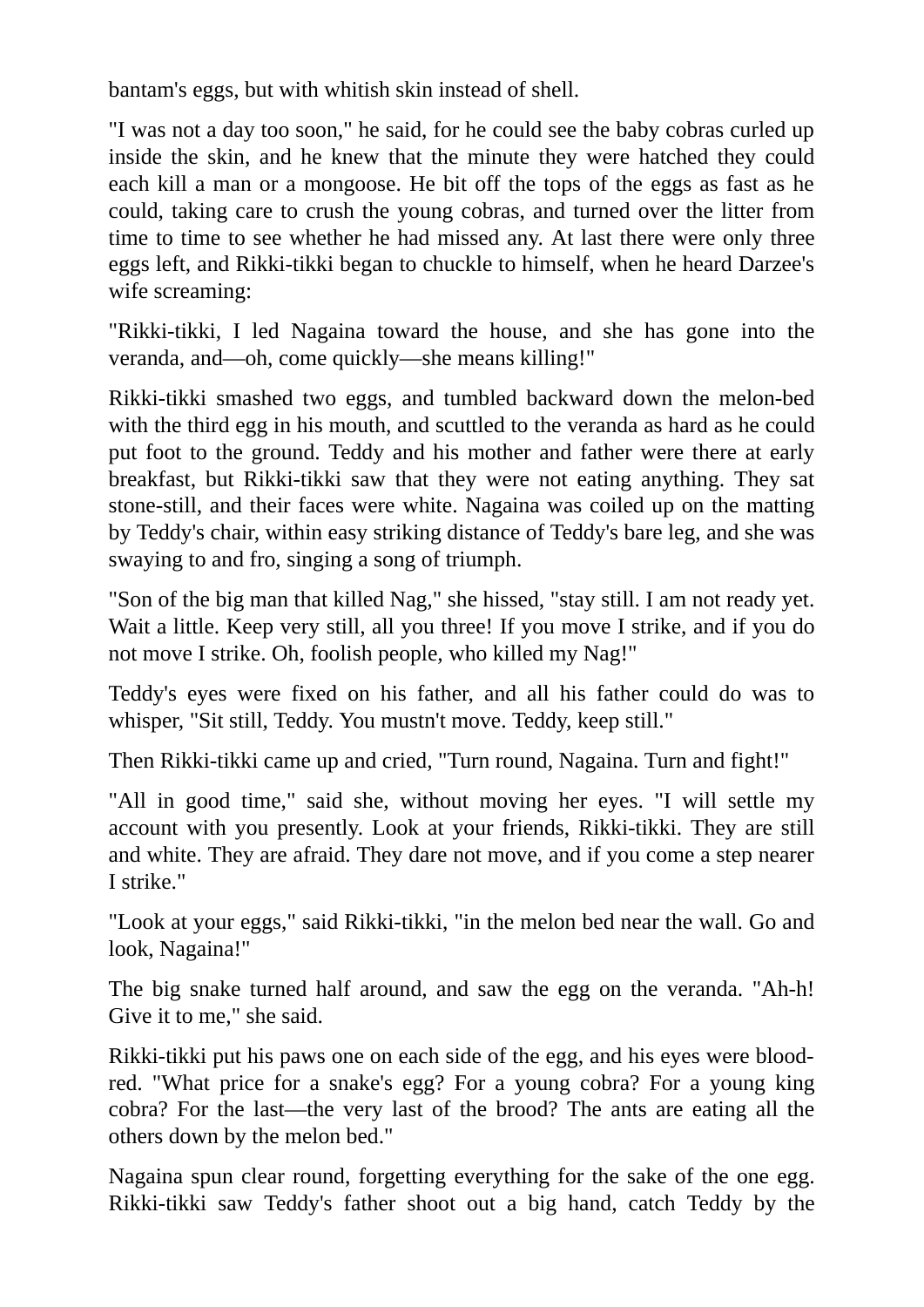shoulder, and drag him across the little table with the tea-cups, safe and out of reach of Nagaina.

"Tricked! Tricked! Tricked! Rikk-tck-tck!" chuckled Rikki-tikki. "The boy is safe, and it was I—I—I that caught Nag by the hood last night in the bathroom." Then he began to jump up and down, all four feet together, his head close to the floor. "He threw me to and fro, but he could not shake me off. He was dead before the big man blew him in two. I did it! Rikki-tikki-tcktck! Come then, Nagaina. Come and fight with me. You shall not be a widow long."

Nagaina saw that she had lost her chance of killing Teddy, and the egg lay between Rikki-tikki's paws. "Give me the egg, Rikki-tikki. Give me the last of my eggs, and I will go away and never come back," she said, lowering her hood.

"Yes, you will go away, and you will never come back. For you will go to the rubbish heap with Nag. Fight, widow! The big man has gone for his gun! Fight!"

Rikki-tikki was bounding all round Nagaina, keeping just out of reach of her stroke, his little eyes like hot coals. Nagaina gathered herself together and flung out at him. Rikki-tikki jumped up and backward. Again and again and again she struck, and each time her head came with a whack on the matting of the veranda and she gathered herself together like a watch spring. Then Rikkitikki danced in a circle to get behind her, and Nagaina spun round to keep her head to his head, so that the rustle of her tail on the matting sounded like dry leaves blown along by the wind.

He had forgotten the egg. It still lay on the veranda, and Nagaina came nearer and nearer to it, till at last, while Rikki-tikki was drawing breath, she caught it in her mouth, turned to the veranda steps, and flew like an arrow down the path, with Rikki-tikki behind her. When the cobra runs for her life, she goes like a whip-lash flicked across a horse's neck.

Rikki-tikki knew that he must catch her, or all the trouble would begin again. She headed straight for the long grass by the thorn-bush, and as he was running Rikki-tikki heard Darzee still singing his foolish little song of triumph. But Darzee's wife was wiser. She flew off her nest as Nagaina came along, and flapped her wings about Nagaina's head. If Darzee had helped they might have turned her, but Nagaina only lowered her hood and went on. Still, the instant's delay brought Rikki-tikki up to her, and as she plunged into the rat-hole where she and Nag used to live, his little white teeth were clenched on her tail, and he went down with her—and very few mongooses, however wise and old they may be, care to follow a cobra into its hole. It was dark in the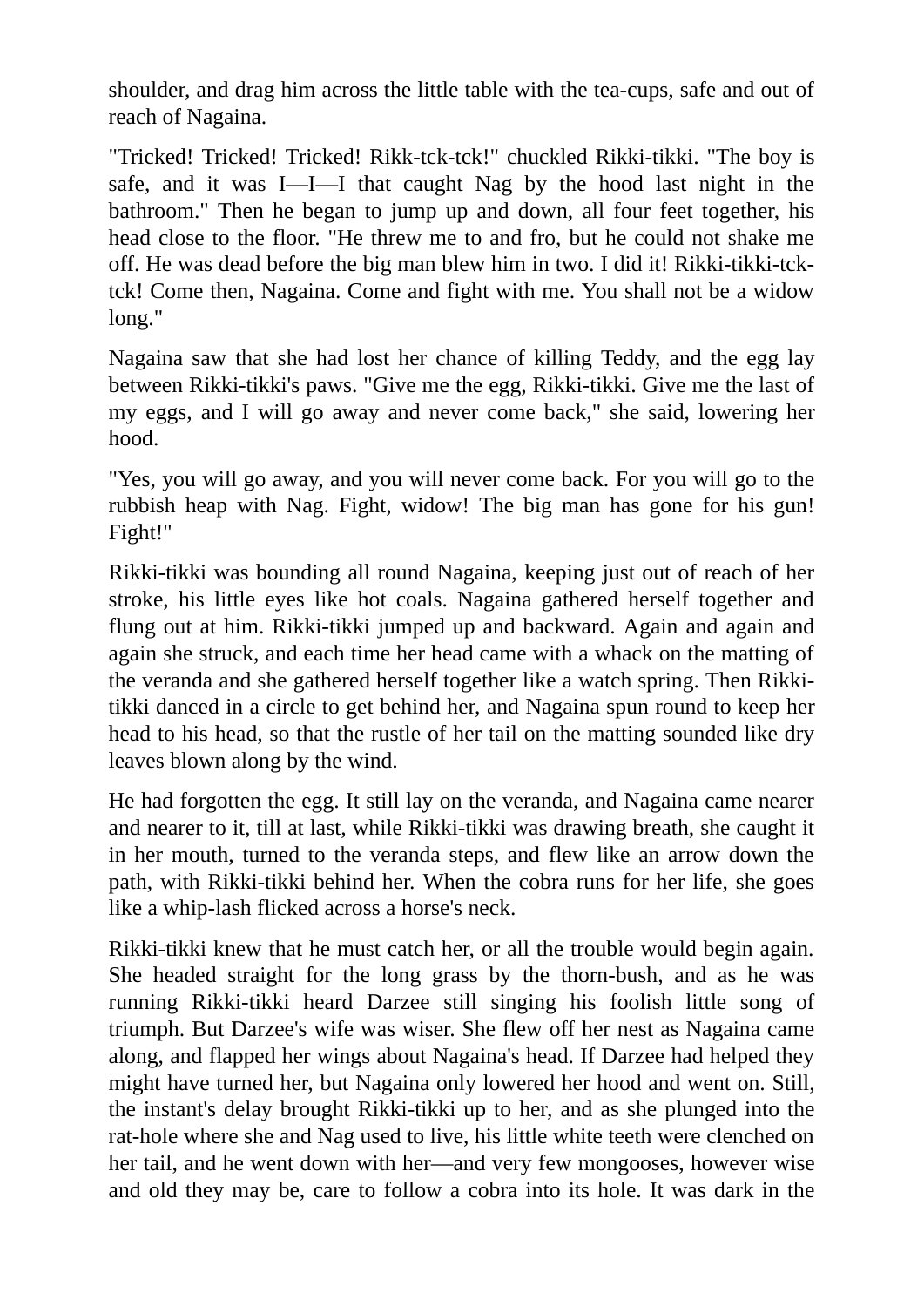hole; and Rikki-tikki never knew when it might open out and give Nagaina room to turn and strike at him. He held on savagely, and stuck out his feet to act as brakes on the dark slope of the hot, moist earth.

Then the grass by the mouth of the hole stopped waving, and Darzee said, "It is all over with Rikki-tikki! We must sing his death song. Valiant Rikki-tikki is dead! For Nagaina will surely kill him underground."

So he sang a very mournful song that he made up on the spur of the minute, and just as he got to the most touching part, the grass quivered again, and Rikki-tikki, covered with dirt, dragged himself out of the hole leg by leg, licking his whiskers. Darzee stopped with a little shout. Rikki-tikki shook some of the dust out of his fur and sneezed. "It is all over," he said. "The widow will never come out again." And the red ants that live between the grass stems heard him, and began to troop down one after another to see if he had spoken the truth.

Rikki-tikki curled himself up in the grass and slept where he was—slept and slept till it was late in the afternoon, for he had done a hard day's work.

"Now," he said, when he awoke, "I will go back to the house. Tell the Coppersmith, Darzee, and he will tell the garden that Nagaina is dead."

The Coppersmith is a bird who makes a noise exactly like the beating of a little hammer on a copper pot; and the reason he is always making it is because he is the town crier to every Indian garden, and tells all the news to everybody who cares to listen. As Rikki-tikki went up the path, he heard his "attention" notes like a tiny dinner gong, and then the steady "Ding-dong-tock! Nag is dead—dong! Nagaina is dead! Ding-dong-tock!" That set all the birds in the garden singing, and the frogs croaking, for Nag and Nagaina used to eat frogs as well as little birds.

When Rikki got to the house, Teddy and Teddy's mother (she looked very white still, for she had been fainting) and Teddy's father came out and almost cried over him; and that night he ate all that was given him till he could eat no more, and went to bed on Teddy's shoulder, where Teddy's mother saw him when she came to look late at night.

"He saved our lives and Teddy's life," she said to her husband. "Just think, he saved all our lives."

Rikki-tikki woke up with a jump, for the mongooses are light sleepers.

"Oh, it's you," said he. "What are you bothering for? All the cobras are dead. And if they weren't, I'm here."

Rikki-tikki had a right to be proud of himself. But he did not grow too proud,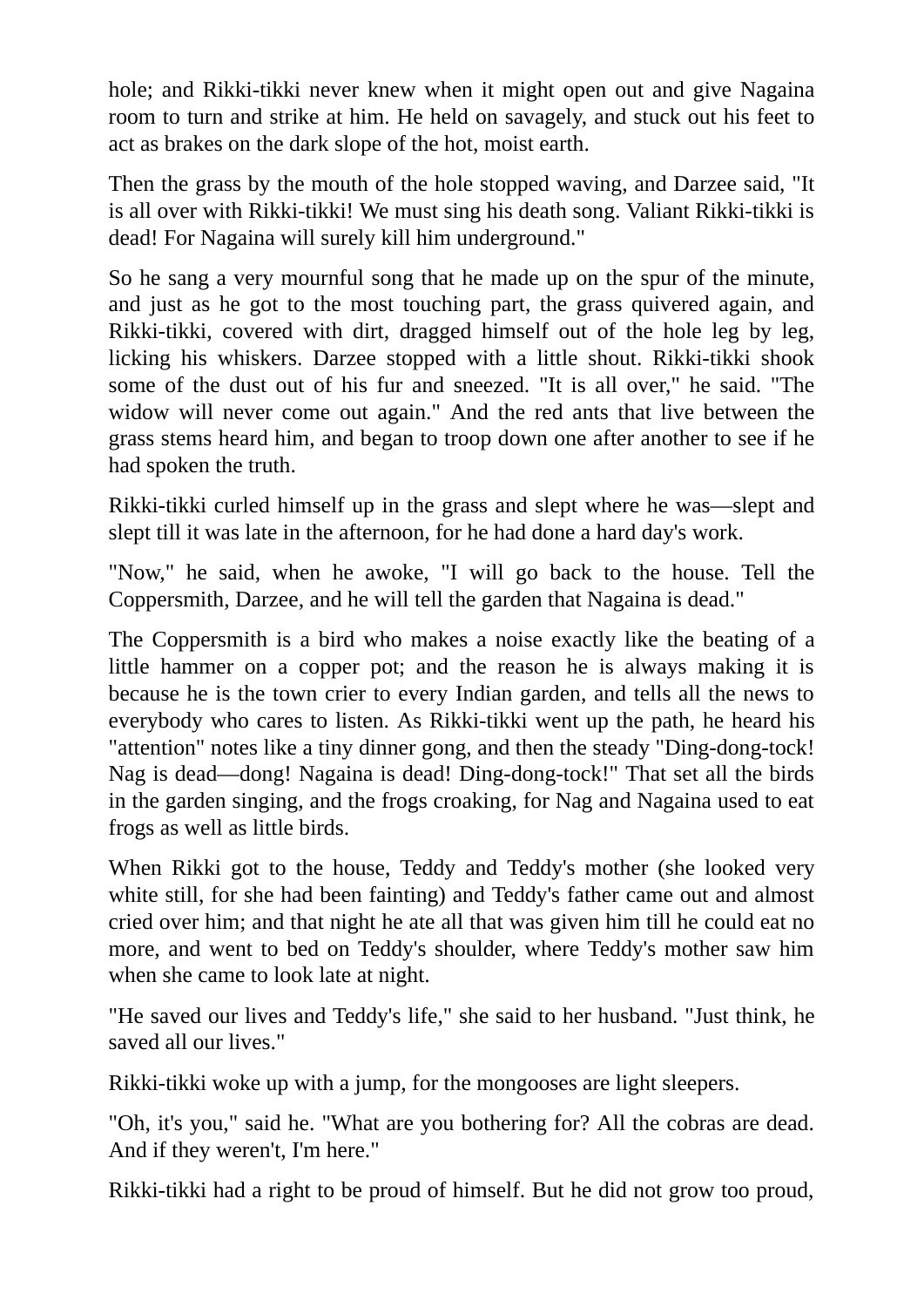and he kept that garden as a mongoose should keep it, with tooth and jump and spring and bite, till never a cobra dared show its head inside the walls.

## **Darzee's Chant**

*(Sung in honor of Rikki-tikki-tavi)*

*Singer and tailor am I—*

*Doubled the joys that I know—*

*Proud of my lilt to the sky,*

*Proud of the house that I sew—*

*Over and under, so weave I my music—so weave I the house that I sew.*

*Sing to your fledglings again, Mother, oh lift up your head! Evil that plagued us is slain, Death in the garden lies dead. Terror that hid in the roses is impotent—flung on the dung-hill and dead!*

*Who has delivered us, who? Tell me his nest and his name. Rikki, the valiant, the true, Tikki, with eyeballs of flame, Rikk-tikki-tikki, the ivory-fanged, the hunter with eyeballs of flame!*

*Give him the Thanks of the Birds,*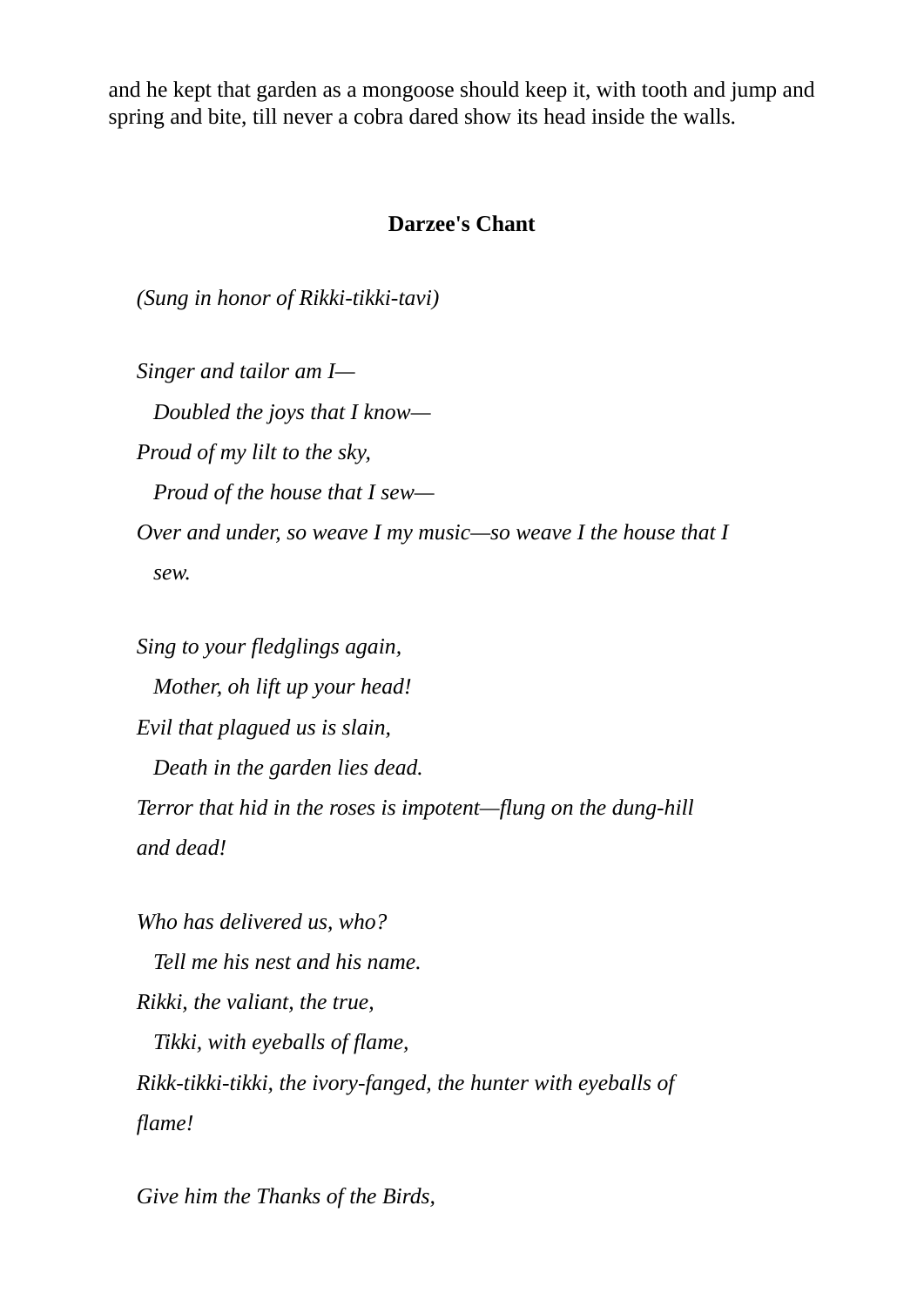*Bowing with tail feathers spread! Praise him with nightingale words— Nay, I will praise him instead. Hear! I will sing you the praise of the bottle-tailed Rikki, with eyeballs of red!*

*(Here Rikki-tikki interrupted, and the rest of the song is lost.)*

## **Toomai of the Elephants**

*I will remember what I was, I am sick of rope and chain—*

*I will remember my old strength and all my forest affairs.*

*I will not sell my back to man for a bundle of sugar-cane:*

*I will go out to my own kind, and the wood-folk in their lairs.*

*I will go out until the day, until the morning break—*

*Out to the wind's untainted kiss, the water's clean caress;*

*I will forget my ankle-ring and snap my picket stake.*

*I will revisit my lost loves, and playmates masterless!*

Kala Nag, which means Black Snake, had served the Indian Government in every way that an elephant could serve it for forty-seven years, and as he was fully twenty years old when he was caught, that makes him nearly seventy—a ripe age for an elephant. He remembered pushing, with a big leather pad on his forehead, at a gun stuck in deep mud, and that was before the Afghan War of 1842, and he had not then come to his full strength.

His mother Radha Pyari,—Radha the darling,—who had been caught in the same drive with Kala Nag, told him, before his little milk tusks had dropped out, that elephants who were afraid always got hurt. Kala Nag knew that that advice was good, for the first time that he saw a shell burst he backed, screaming, into a stand of piled rifles, and the bayonets pricked him in all his softest places. So, before he was twenty-five, he gave up being afraid, and so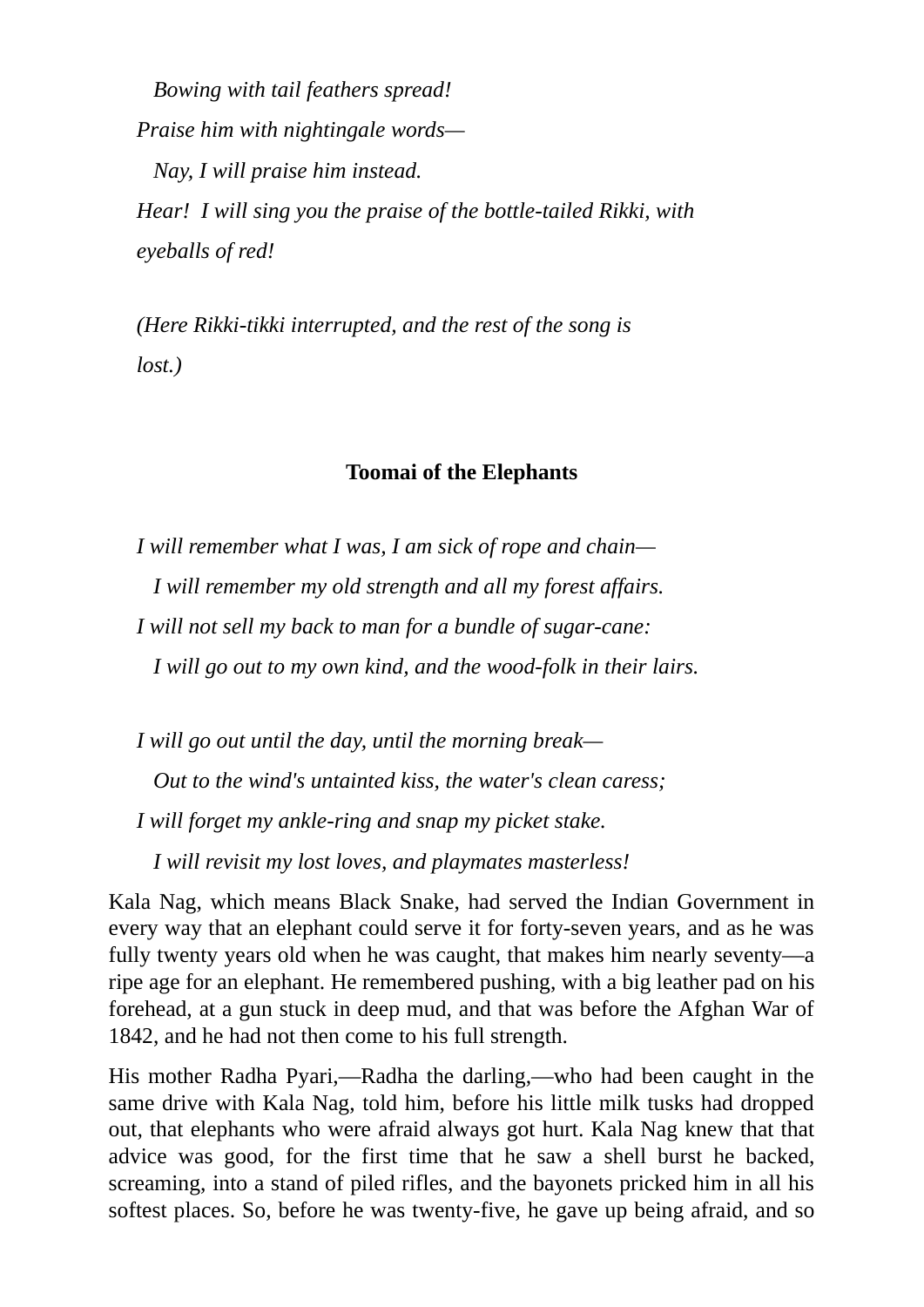he was the best-loved and the best-looked-after elephant in the service of the Government of India. He had carried tents, twelve hundred pounds' weight of tents, on the march in Upper India. He had been hoisted into a ship at the end of a steam crane and taken for days across the water, and made to carry a mortar on his back in a strange and rocky country very far from India, and had seen the Emperor Theodore lying dead in Magdala, and had come back again in the steamer entitled, so the soldiers said, to the Abyssinian War medal. He had seen his fellow elephants die of cold and epilepsy and starvation and sunstroke up at a place called Ali Musjid, ten years later; and afterward he had been sent down thousands of miles south to haul and pile big balks of teak in the timberyards at Moulmein. There he had half killed an insubordinate young elephant who was shirking his fair share of work.

After that he was taken off timber-hauling, and employed, with a few score other elephants who were trained to the business, in helping to catch wild elephants among the Garo hills. Elephants are very strictly preserved by the Indian Government. There is one whole department which does nothing else but hunt them, and catch them, and break them in, and send them up and down the country as they are needed for work.

Kala Nag stood ten fair feet at the shoulders, and his tusks had been cut off short at five feet, and bound round the ends, to prevent them splitting, with bands of copper; but he could do more with those stumps than any untrained elephant could do with the real sharpened ones. When, after weeks and weeks of cautious driving of scattered elephants across the hills, the forty or fifty wild monsters were driven into the last stockade, and the big drop gate, made of tree trunks lashed together, jarred down behind them, Kala Nag, at the word of command, would go into that flaring, trumpeting pandemonium (generally at night, when the flicker of the torches made it difficult to judge distances), and, picking out the biggest and wildest tusker of the mob, would hammer him and hustle him into quiet while the men on the backs of the other elephants roped and tied the smaller ones.

There was nothing in the way of fighting that Kala Nag, the old wise Black Snake, did not know, for he had stood up more than once in his time to the charge of the wounded tiger, and, curling up his soft trunk to be out of harm's way, had knocked the springing brute sideways in mid-air with a quick sickle cut of his head, that he had invented all by himself; had knocked him over, and kneeled upon him with his huge knees till the life went out with a gasp and a howl, and there was only a fluffy striped thing on the ground for Kala Nag to pull by the tail.

"Yes," said Big Toomai, his driver, the son of Black Toomai who had taken him to Abyssinia, and grandson of Toomai of the Elephants who had seen him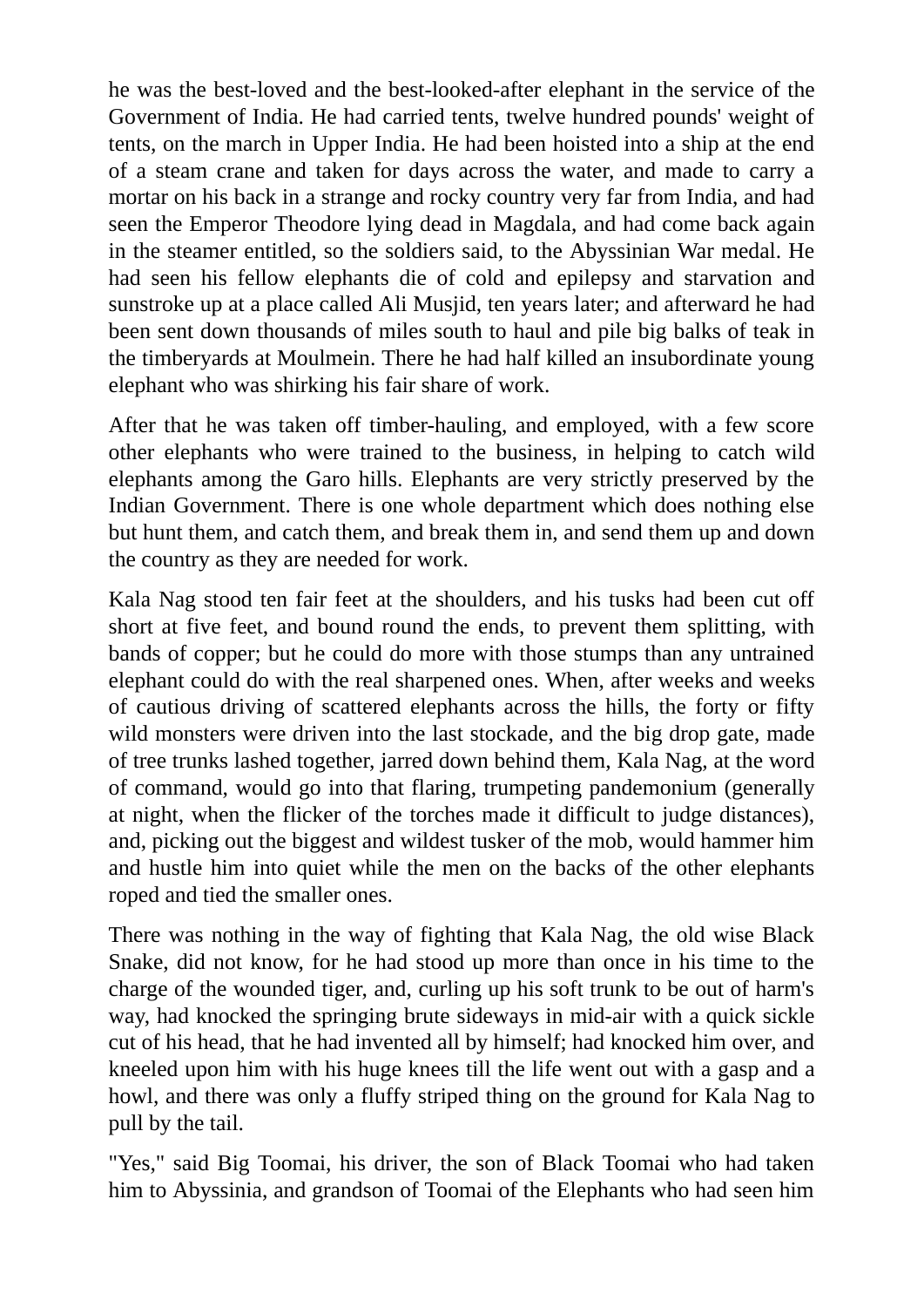caught, "there is nothing that the Black Snake fears except me. He has seen three generations of us feed him and groom him, and he will live to see four."

"He is afraid of me also," said Little Toomai, standing up to his full height of four feet, with only one rag upon him. He was ten years old, the eldest son of Big Toomai, and, according to custom, he would take his father's place on Kala Nag's neck when he grew up, and would handle the heavy iron ankus, the elephant goad, that had been worn smooth by his father, and his grandfather, and his great-grandfather.

He knew what he was talking of; for he had been born under Kala Nag's shadow, had played with the end of his trunk before he could walk, had taken him down to water as soon as he could walk, and Kala Nag would no more have dreamed of disobeying his shrill little orders than he would have dreamed of killing him on that day when Big Toomai carried the little brown baby under Kala Nag's tusks, and told him to salute his master that was to be.

"Yes," said Little Toomai, "he is afraid of me," and he took long strides up to Kala Nag, called him a fat old pig, and made him lift up his feet one after the other.

"Wah!" said Little Toomai, "thou art a big elephant," and he wagged his fluffy head, quoting his father. "The Government may pay for elephants, but they belong to us mahouts. When thou art old, Kala Nag, there will come some rich rajah, and he will buy thee from the Government, on account of thy size and thy manners, and then thou wilt have nothing to do but to carry gold earrings in thy ears, and a gold howdah on thy back, and a red cloth covered with gold on thy sides, and walk at the head of the processions of the King. Then I shall sit on thy neck, O Kala Nag, with a silver ankus, and men will run before us with golden sticks, crying, `Room for the King's elephant!' That will be good, Kala Nag, but not so good as this hunting in the jungles."

"Umph!" said Big Toomai. "Thou art a boy, and as wild as a buffalo-calf. This running up and down among the hills is not the best Government service. I am getting old, and I do not love wild elephants. Give me brick elephant lines, one stall to each elephant, and big stumps to tie them to safely, and flat, broad roads to exercise upon, instead of this come-and-go camping. Aha, the Cawnpore barracks were good. There was a bazaar close by, and only three hours' work a day."

Little Toomai remembered the Cawnpore elephant-lines and said nothing. He very much preferred the camp life, and hated those broad, flat roads, with the daily grubbing for grass in the forage reserve, and the long hours when there was nothing to do except to watch Kala Nag fidgeting in his pickets.

What Little Toomai liked was to scramble up bridle paths that only an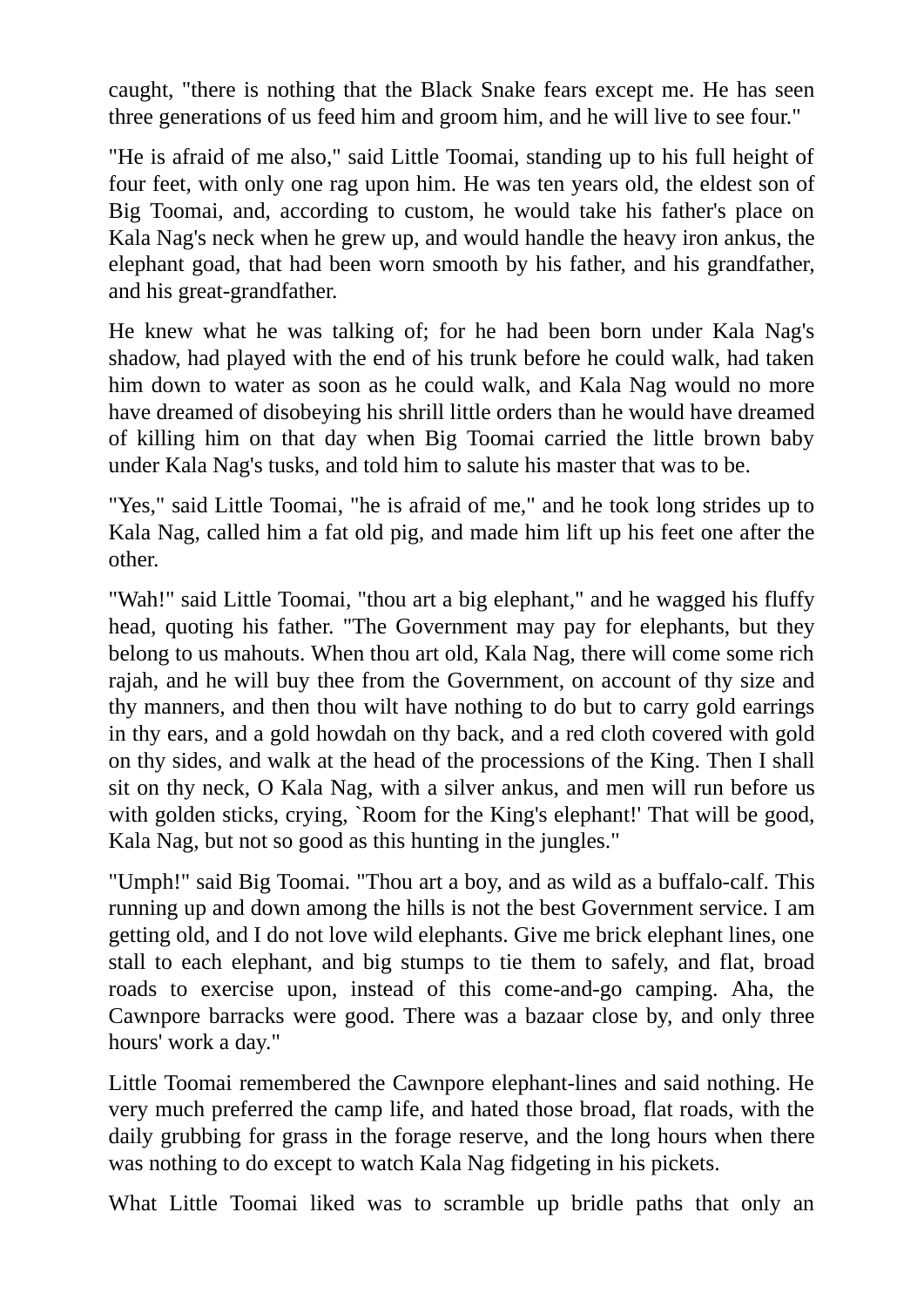elephant could take; the dip into the valley below; the glimpses of the wild elephants browsing miles away; the rush of the frightened pig and peacock under Kala Nag's feet; the blinding warm rains, when all the hills and valleys smoked; the beautiful misty mornings when nobody knew where they would camp that night; the steady, cautious drive of the wild elephants, and the mad rush and blaze and hullabaloo of the last night's drive, when the elephants poured into the stockade like boulders in a landslide, found that they could not get out, and flung themselves at the heavy posts only to be driven back by yells and flaring torches and volleys of blank cartridge.

Even a little boy could be of use there, and Toomai was as useful as three boys. He would get his torch and wave it, and yell with the best. But the really good time came when the driving out began, and the Keddah—that is, the stockade—looked like a picture of the end of the world, and men had to make signs to one another, because they could not hear themselves speak. Then Little Toomai would climb up to the top of one of the quivering stockade posts, his sun-bleached brown hair flying loose all over his shoulders, and he looking like a goblin in the torch-light. And as soon as there was a lull you could hear his high-pitched yells of encouragement to Kala Nag, above the trumpeting and crashing, and snapping of ropes, and groans of the tethered elephants. "Mael, mael, Kala Nag! (Go on, go on, Black Snake!) Dant do! (Give him the tusk!) Somalo! Somalo! (Careful, careful!) Maro! Mar! (Hit him, hit him!) Mind the post! Arre! Arre! Hai! Yai! Kya-a-ah!" he would shout, and the big fight between Kala Nag and the wild elephant would sway to and fro across the Keddah, and the old elephant catchers would wipe the sweat out of their eyes, and find time to nod to Little Toomai wriggling with joy on the top of the posts.

He did more than wriggle. One night he slid down from the post and slipped in between the elephants and threw up the loose end of a rope, which had dropped, to a driver who was trying to get a purchase on the leg of a kicking young calf (calves always give more trouble than full-grown animals). Kala Nag saw him, caught him in his trunk, and handed him up to Big Toomai, who slapped him then and there, and put him back on the post.

Next morning he gave him a scolding and said, "Are not good brick elephant lines and a little tent carrying enough, that thou must needs go elephant catching on thy own account, little worthless? Now those foolish hunters, whose pay is less than my pay, have spoken to Petersen Sahib of the matter." Little Toomai was frightened. He did not know much of white men, but Petersen Sahib was the greatest white man in the world to him. He was the head of all the Keddah operations—the man who caught all the elephants for the Government of India, and who knew more about the ways of elephants than any living man.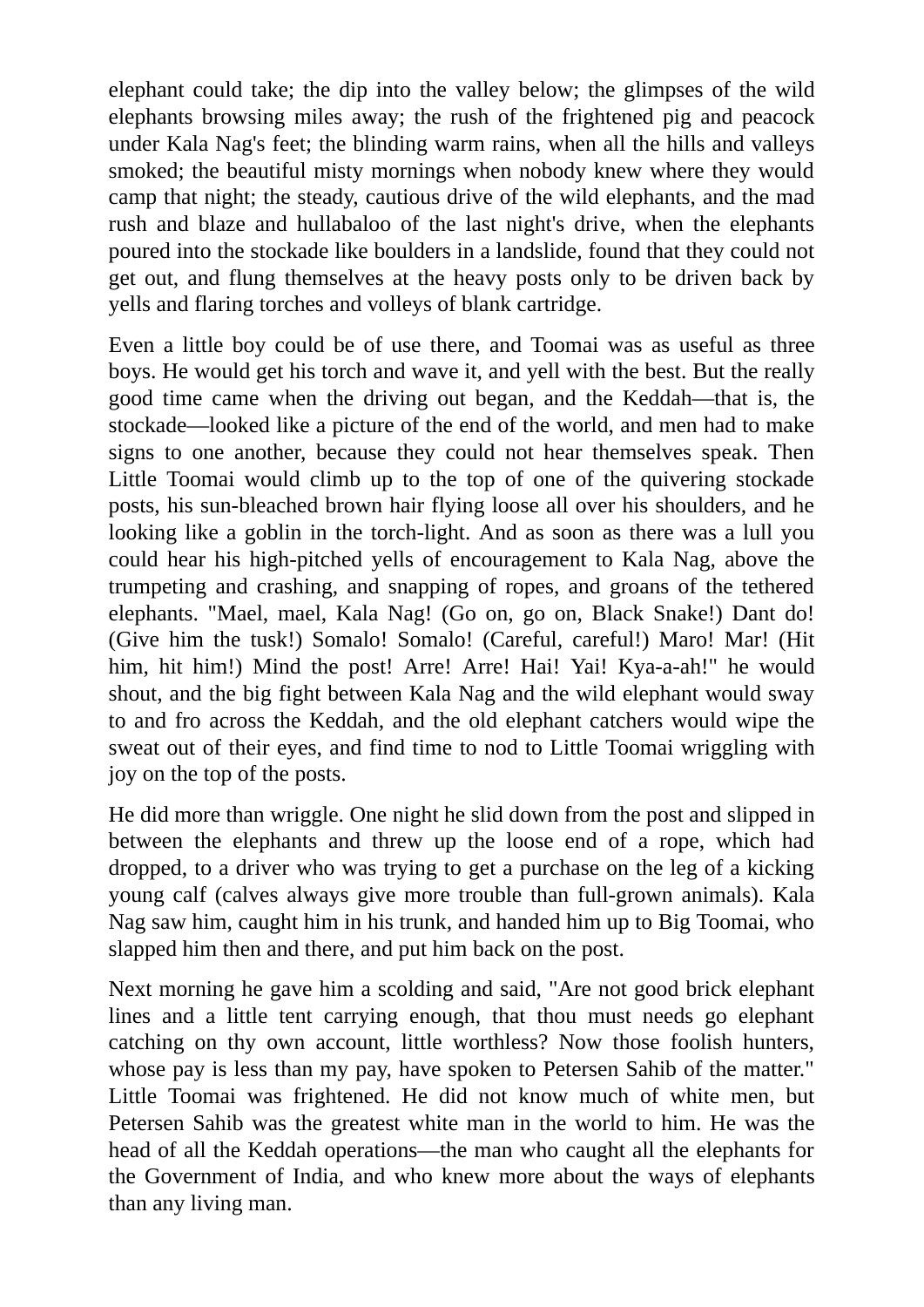"What—what will happen?" said Little Toomai.

"Happen! The worst that can happen. Petersen Sahib is a madman. Else why should he go hunting these wild devils? He may even require thee to be an elephant catcher, to sleep anywhere in these fever-filled jungles, and at last to be trampled to death in the Keddah. It is well that this nonsense ends safely. Next week the catching is over, and we of the plains are sent back to our stations. Then we will march on smooth roads, and forget all this hunting. But, son, I am angry that thou shouldst meddle in the business that belongs to these dirty Assamese jungle folk. Kala Nag will obey none but me, so I must go with him into the Keddah, but he is only a fighting elephant, and he does not help to rope them. So I sit at my ease, as befits a mahout,—not a mere hunter, —a mahout, I say, and a man who gets a pension at the end of his service. Is the family of Toomai of the Elephants to be trodden underfoot in the dirt of a Keddah? Bad one! Wicked one! Worthless son! Go and wash Kala Nag and attend to his ears, and see that there are no thorns in his feet. Or else Petersen Sahib will surely catch thee and make thee a wild hunter—a follower of elephant's foot tracks, a jungle bear. Bah! Shame! Go!"

Little Toomai went off without saying a word, but he told Kala Nag all his grievances while he was examining his feet. "No matter," said Little Toomai, turning up the fringe of Kala Nag's huge right ear. "They have said my name to Petersen Sahib, and perhaps—and perhaps—and perhaps—who knows? Hai! That is a big thorn that I have pulled out!"

The next few days were spent in getting the elephants together, in walking the newly caught wild elephants up and down between a couple of tame ones to prevent them giving too much trouble on the downward march to the plains, and in taking stock of the blankets and ropes and things that had been worn out or lost in the forest.

Petersen Sahib came in on his clever she-elephant Pudmini; he had been paying off other camps among the hills, for the season was coming to an end, and there was a native clerk sitting at a table under a tree, to pay the drivers their wages. As each man was paid he went back to his elephant, and joined the line that stood ready to start. The catchers, and hunters, and beaters, the men of the regular Keddah, who stayed in the jungle year in and year out, sat on the backs of the elephants that belonged to Petersen Sahib's permanent force, or leaned against the trees with their guns across their arms, and made fun of the drivers who were going away, and laughed when the newly caught elephants broke the line and ran about.

Big Toomai went up to the clerk with Little Toomai behind him, and Machua Appa, the head tracker, said in an undertone to a friend of his, "There goes one piece of good elephant stuff at least. 'Tis a pity to send that young jungle-cock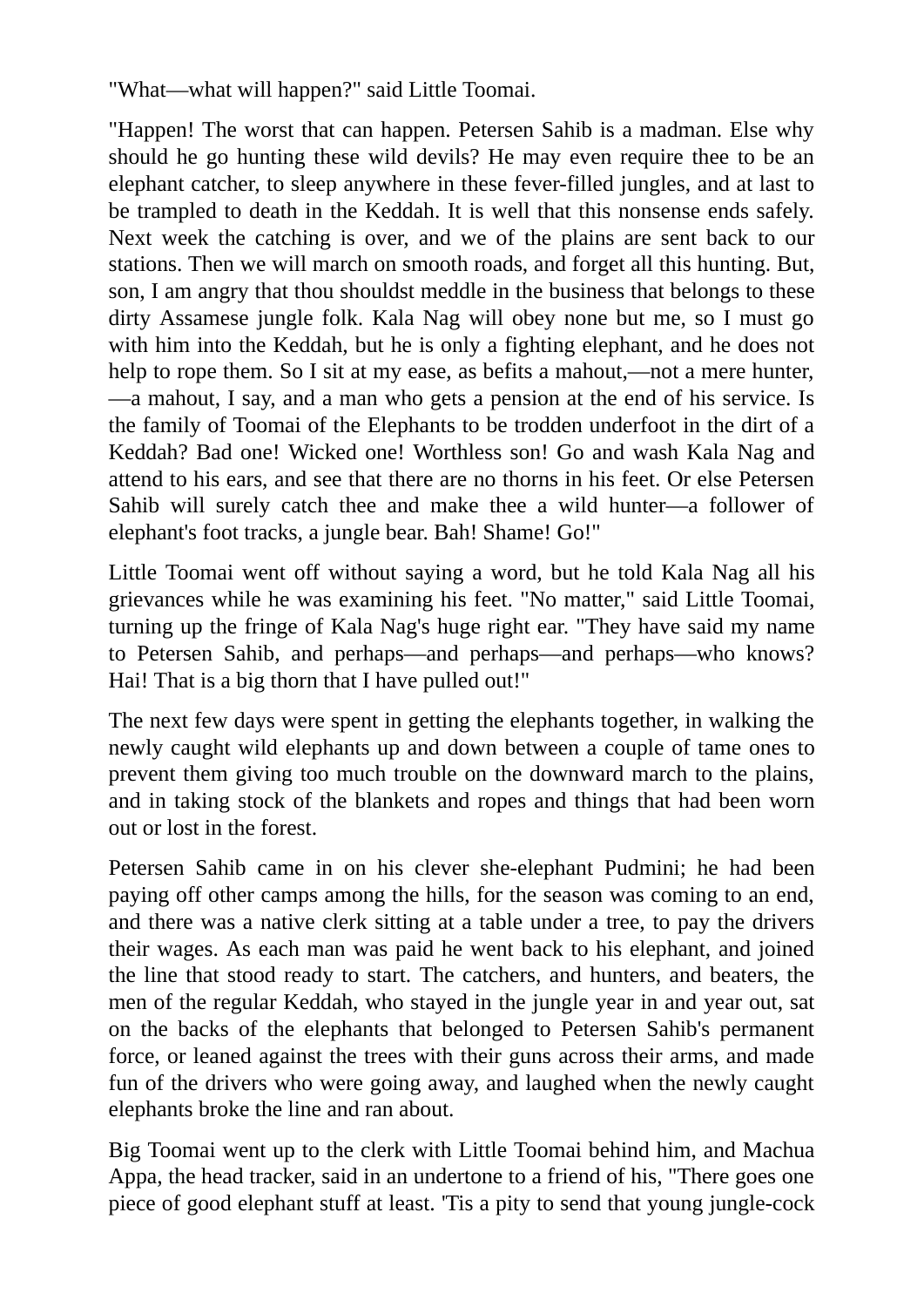to molt in the plains."

Now Petersen Sahib had ears all over him, as a man must have who listens to the most silent of all living things—the wild elephant. He turned where he was lying all along on Pudmini's back and said, "What is that? I did not know of a man among the plains-drivers who had wit enough to rope even a dead elephant."

"This is not a man, but a boy. He went into the Keddah at the last drive, and threw Barmao there the rope, when we were trying to get that young calf with the blotch on his shoulder away from his mother."

Machua Appa pointed at Little Toomai, and Petersen Sahib looked, and Little Toomai bowed to the earth.

"He throw a rope? He is smaller than a picket-pin. Little one, what is thy name?" said Petersen Sahib.

Little Toomai was too frightened to speak, but Kala Nag was behind him, and Toomai made a sign with his hand, and the elephant caught him up in his trunk and held him level with Pudmini's forehead, in front of the great Petersen Sahib. Then Little Toomai covered his face with his hands, for he was only a child, and except where elephants were concerned, he was just as bashful as a child could be.

"Oho!" said Petersen Sahib, smiling underneath his mustache, "and why didst thou teach thy elephant that trick? Was it to help thee steal green corn from the roofs of the houses when the ears are put out to dry?"

"Not green corn, Protector of the Poor,—melons," said Little Toomai, and all the men sitting about broke into a roar of laughter. Most of them had taught their elephants that trick when they were boys. Little Toomai was hanging eight feet up in the air, and he wished very much that he were eight feet underground.

"He is Toomai, my son, Sahib," said Big Toomai, scowling. "He is a very bad boy, and he will end in a jail, Sahib."

"Of that I have my doubts," said Petersen Sahib. "A boy who can face a full Keddah at his age does not end in jails. See, little one, here are four annas to spend in sweetmeats because thou hast a little head under that great thatch of hair. In time thou mayest become a hunter too." Big Toomai scowled more than ever. "Remember, though, that Keddahs are not good for children to play in," Petersen Sahib went on.

"Must I never go there, Sahib?" asked Little Toomai with a big gasp.

"Yes." Petersen Sahib smiled again. "When thou hast seen the elephants dance.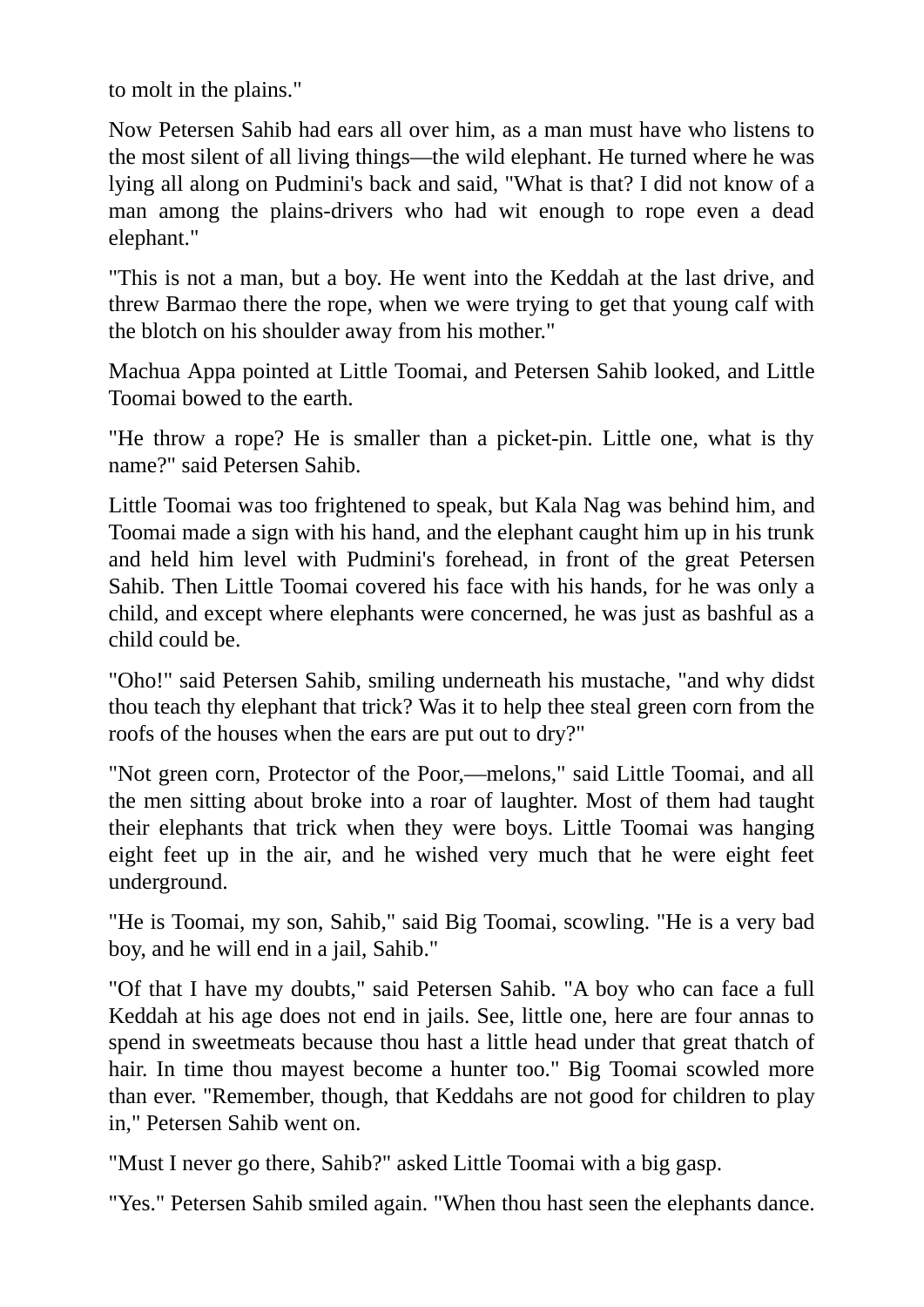That is the proper time. Come to me when thou hast seen the elephants dance, and then I will let thee go into all the Keddahs."

There was another roar of laughter, for that is an old joke among elephantcatchers, and it means just never. There are great cleared flat places hidden away in the forests that are called elephants' ball-rooms, but even these are only found by accident, and no man has ever seen the elephants dance. When a driver boasts of his skill and bravery the other drivers say, "And when didst thou see the elephants dance?"

Kala Nag put Little Toomai down, and he bowed to the earth again and went away with his father, and gave the silver four-anna piece to his mother, who was nursing his baby brother, and they all were put up on Kala Nag's back, and the line of grunting, squealing elephants rolled down the hill path to the plains. It was a very lively march on account of the new elephants, who gave trouble at every ford, and needed coaxing or beating every other minute.

Big Toomai prodded Kala Nag spitefully, for he was very angry, but Little Toomai was too happy to speak. Petersen Sahib had noticed him, and given him money, so he felt as a private soldier would feel if he had been called out of the ranks and praised by his commander-in-chief.

"What did Petersen Sahib mean by the elephant dance?" he said, at last, softly to his mother.

Big Toomai heard him and grunted. "That thou shouldst never be one of these hill buffaloes of trackers. That was what he meant. Oh, you in front, what is blocking the way?"

An Assamese driver, two or three elephants ahead, turned round angrily, crying: "Bring up Kala Nag, and knock this youngster of mine into good behavior. Why should Petersen Sahib have chosen me to go down with you donkeys of the rice fields? Lay your beast alongside, Toomai, and let him prod with his tusks. By all the Gods of the Hills, these new elephants are possessed, or else they can smell their companions in the jungle." Kala Nag hit the new elephant in the ribs and knocked the wind out of him, as Big Toomai said, "We have swept the hills of wild elephants at the last catch. It is only your carelessness in driving. Must I keep order along the whole line?"

"Hear him!" said the other driver. "We have swept the hills! Ho! Ho! You are very wise, you plains people. Anyone but a mud-head who never saw the jungle would know that they know that the drives are ended for the season. Therefore all the wild elephants to-night will—but why should I waste wisdom on a river-turtle?"

"What will they do?" Little Toomai called out.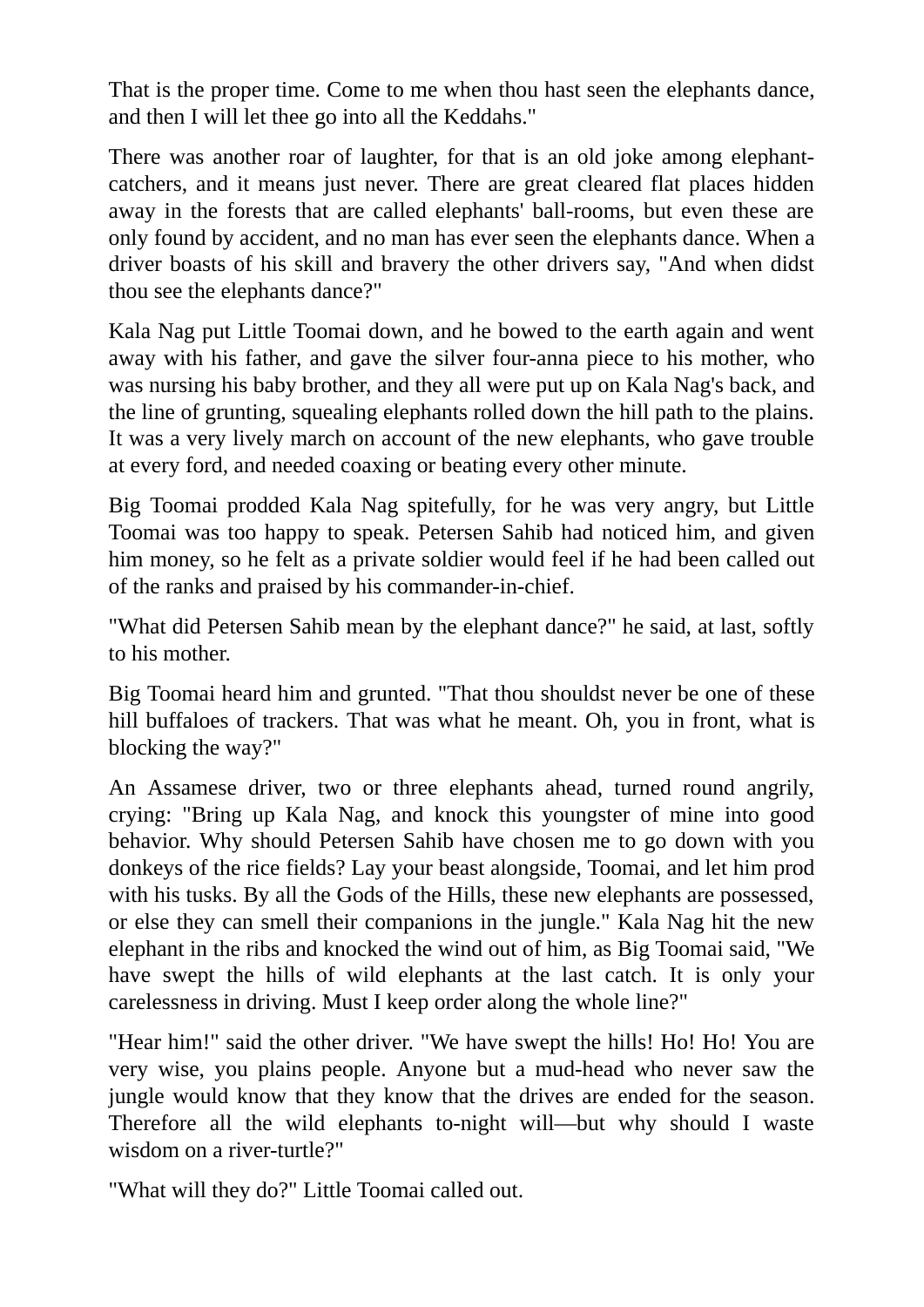"Ohe, little one. Art thou there? Well, I will tell thee, for thou hast a cool head. They will dance, and it behooves thy father, who has swept all the hills of all the elephants, to double-chain his pickets to-night."

"What talk is this?" said Big Toomai. "For forty years, father and son, we have tended elephants, and we have never heard such moonshine about dances."

"Yes; but a plainsman who lives in a hut knows only the four walls of his hut. Well, leave thy elephants unshackled tonight and see what comes. As for their dancing, I have seen the place where—Bapree-bap! How many windings has the Dihang River? Here is another ford, and we must swim the calves. Stop still, you behind there."

And in this way, talking and wrangling and splashing through the rivers, they made their first march to a sort of receiving camp for the new elephants. But they lost their tempers long before they got there.

Then the elephants were chained by their hind legs to their big stumps of pickets, and extra ropes were fitted to the new elephants, and the fodder was piled before them, and the hill drivers went back to Petersen Sahib through the afternoon light, telling the plains drivers to be extra careful that night, and laughing when the plains drivers asked the reason.

Little Toomai attended to Kala Nag's supper, and as evening fell, wandered through the camp, unspeakably happy, in search of a tom-tom. When an Indian child's heart is full, he does not run about and make a noise in an irregular fashion. He sits down to a sort of revel all by himself. And Little Toomai had been spoken to by Petersen Sahib! If he had not found what he wanted, I believe he would have been ill. But the sweetmeat seller in the camp lent him a little tom-tom—a drum beaten with the flat of the hand—and he sat down, cross-legged, before Kala Nag as the stars began to come out, the tom-tom in his lap, and he thumped and he thumped and he thumped, and the more he thought of the great honor that had been done to him, the more he thumped, all alone among the elephant fodder. There was no tune and no words, but the thumping made him happy.

The new elephants strained at their ropes, and squealed and trumpeted from time to time, and he could hear his mother in the camp hut putting his small brother to sleep with an old, old song about the great God Shiv, who once told all the animals what they should eat. It is a very soothing lullaby, and the first verse says:

*Shiv, who poured the harvest and made the winds to blow,*

*Sitting at the doorways of a day of long ago,*

*Gave to each his portion, food and toil and fate,*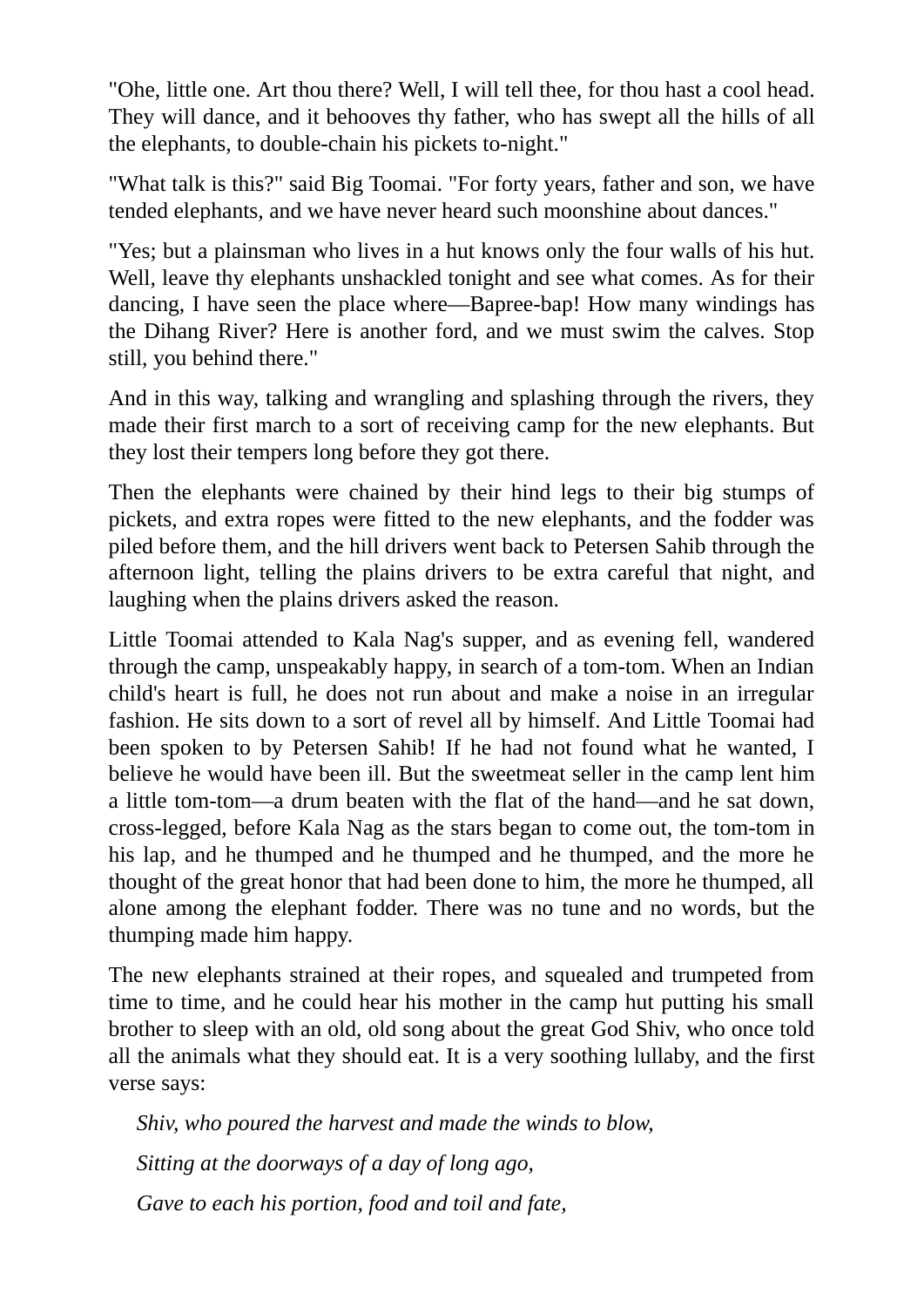*From the King upon the guddee to the Beggar at the gate.*

*All things made he—Shiva the Preserver. Mahadeo! Mahadeo! He made all— Thorn for the camel, fodder for the kine,*

*And mother's heart for sleepy head, O little son of mine!*

Little Toomai came in with a joyous tunk-a-tunk at the end of each verse, till he felt sleepy and stretched himself on the fodder at Kala Nag's side. At last the elephants began to lie down one after another as is their custom, till only Kala Nag at the right of the line was left standing up; and he rocked slowly from side to side, his ears put forward to listen to the night wind as it blew very slowly across the hills. The air was full of all the night noises that, taken together, make one big silence—the click of one bamboo stem against the other, the rustle of something alive in the undergrowth, the scratch and squawk of a half-waked bird (birds are awake in the night much more often than we imagine), and the fall of water ever so far away. Little Toomai slept for some time, and when he waked it was brilliant moonlight, and Kala Nag was still standing up with his ears cocked. Little Toomai turned, rustling in the fodder, and watched the curve of his big back against half the stars in heaven, and while he watched he heard, so far away that it sounded no more than a pinhole of noise pricked through the stillness, the "hoot-toot" of a wild elephant.

All the elephants in the lines jumped up as if they had been shot, and their grunts at last waked the sleeping mahouts, and they came out and drove in the picket pegs with big mallets, and tightened this rope and knotted that till all was quiet. One new elephant had nearly grubbed up his picket, and Big Toomai took off Kala Nag's leg chain and shackled that elephant fore-foot to hind-foot, but slipped a loop of grass string round Kala Nag's leg, and told him to remember that he was tied fast. He knew that he and his father and his grandfather had done the very same thing hundreds of times before. Kala Nag did not answer to the order by gurgling, as he usually did. He stood still, looking out across the moonlight, his head a little raised and his ears spread like fans, up to the great folds of the Garo hills.

"Tend to him if he grows restless in the night," said Big Toomai to Little Toomai, and he went into the hut and slept. Little Toomai was just going to sleep, too, when he heard the coir string snap with a little "tang," and Kala Nag rolled out of his pickets as slowly and as silently as a cloud rolls out of the mouth of a valley. Little Toomai pattered after him, barefooted, down the road in the moonlight, calling under his breath, "Kala Nag! Kala Nag! Take me with you, O Kala Nag!" The elephant turned, without a sound, took three strides back to the boy in the moonlight, put down his trunk, swung him up to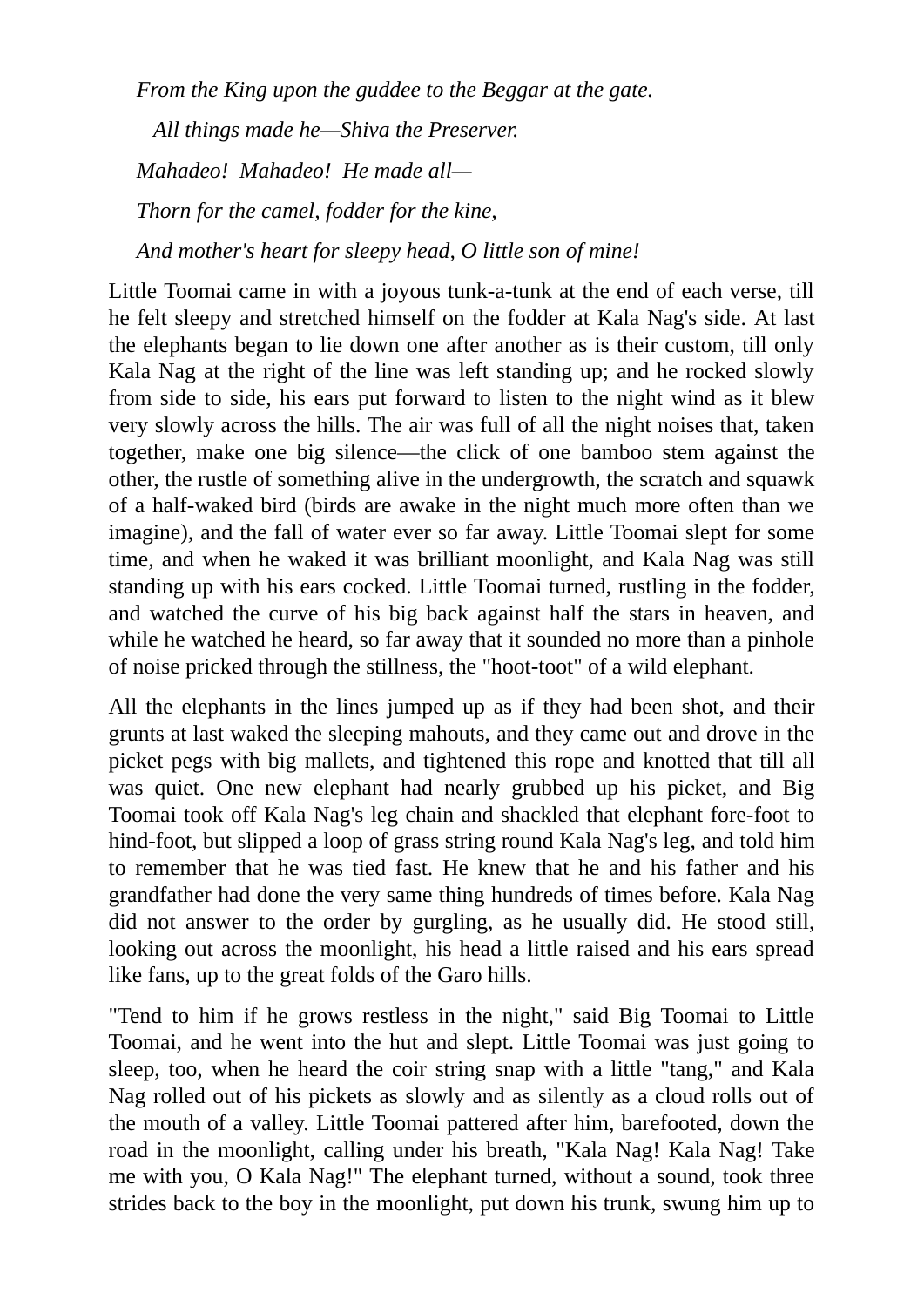his neck, and almost before Little Toomai had settled his knees, slipped into the forest.

There was one blast of furious trumpeting from the lines, and then the silence shut down on everything, and Kala Nag began to move. Sometimes a tuft of high grass washed along his sides as a wave washes along the sides of a ship, and sometimes a cluster of wild-pepper vines would scrape along his back, or a bamboo would creak where his shoulder touched it. But between those times he moved absolutely without any sound, drifting through the thick Garo forest as though it had been smoke. He was going uphill, but though Little Toomai watched the stars in the rifts of the trees, he could not tell in what direction.

Then Kala Nag reached the crest of the ascent and stopped for a minute, and Little Toomai could see the tops of the trees lying all speckled and furry under the moonlight for miles and miles, and the blue-white mist over the river in the hollow. Toomai leaned forward and looked, and he felt that the forest was awake below him—awake and alive and crowded. A big brown fruit-eating bat brushed past his ear; a porcupine's quills rattled in the thicket; and in the darkness between the tree stems he heard a hog-bear digging hard in the moist warm earth, and snuffing as it digged.

Then the branches closed over his head again, and Kala Nag began to go down into the valley—not quietly this time, but as a runaway gun goes down a steep bank—in one rush. The huge limbs moved as steadily as pistons, eight feet to each stride, and the wrinkled skin of the elbow points rustled. The undergrowth on either side of him ripped with a noise like torn canvas, and the saplings that he heaved away right and left with his shoulders sprang back again and banged him on the flank, and great trails of creepers, all matted together, hung from his tusks as he threw his head from side to side and plowed out his pathway. Then Little Toomai laid himself down close to the great neck lest a swinging bough should sweep him to the ground, and he wished that he were back in the lines again.

The grass began to get squashy, and Kala Nag's feet sucked and squelched as he put them down, and the night mist at the bottom of the valley chilled Little Toomai. There was a splash and a trample, and the rush of running water, and Kala Nag strode through the bed of a river, feeling his way at each step. Above the noise of the water, as it swirled round the elephant's legs, Little Toomai could hear more splashing and some trumpeting both upstream and down great grunts and angry snortings, and all the mist about him seemed to be full of rolling, wavy shadows.

"Ai!" he said, half aloud, his teeth chattering. "The elephant-folk are out tonight. It is the dance, then!"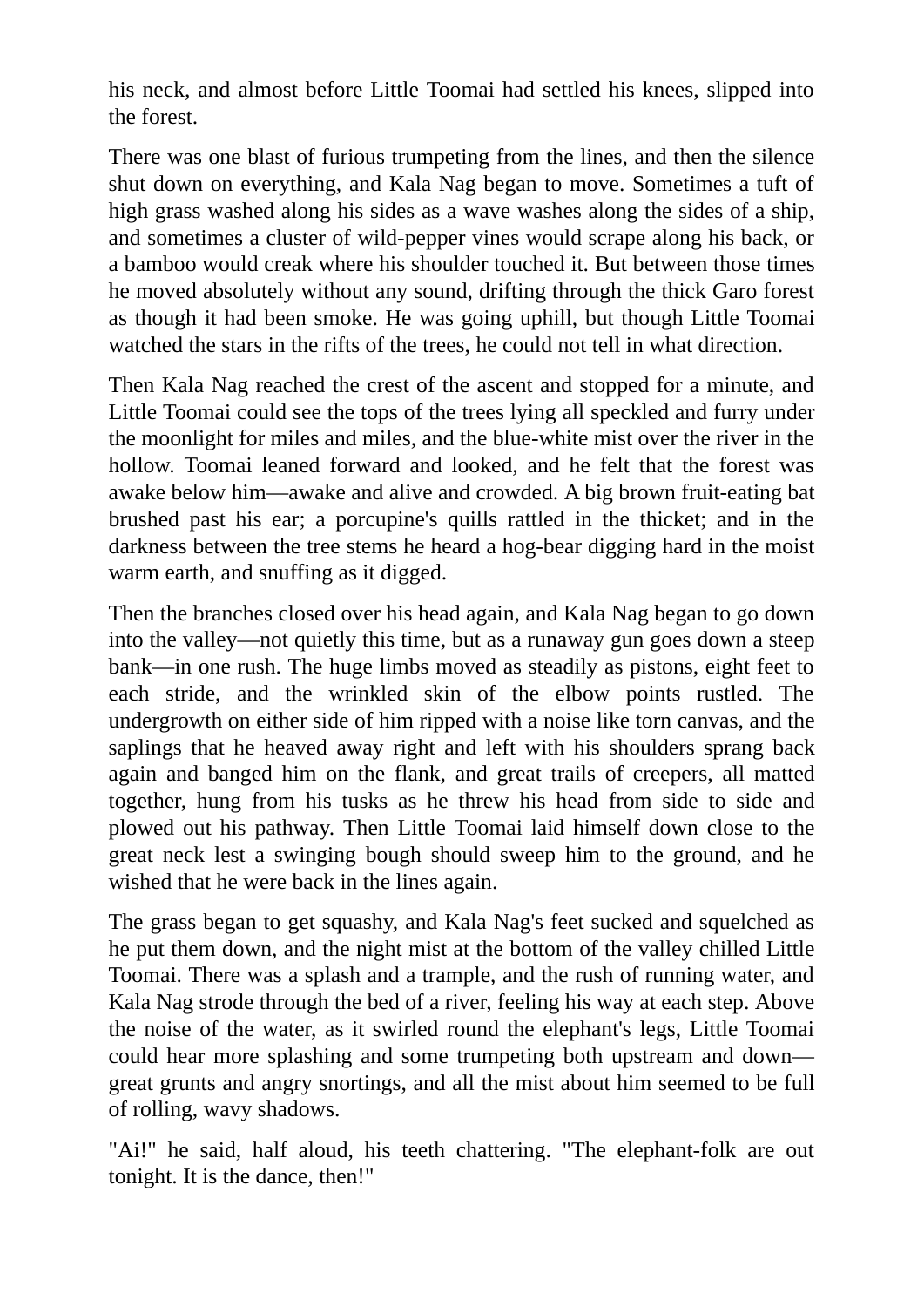Kala Nag swashed out of the water, blew his trunk clear, and began another climb. But this time he was not alone, and he had not to make his path. That was made already, six feet wide, in front of him, where the bent jungle-grass was trying to recover itself and stand up. Many elephants must have gone that way only a few minutes before. Little Toomai looked back, and behind him a great wild tusker with his little pig's eyes glowing like hot coals was just lifting himself out of the misty river. Then the trees closed up again, and they went on and up, with trumpetings and crashings, and the sound of breaking branches on every side of them.

At last Kala Nag stood still between two tree-trunks at the very top of the hill. They were part of a circle of trees that grew round an irregular space of some three or four acres, and in all that space, as Little Toomai could see, the ground had been trampled down as hard as a brick floor. Some trees grew in the center of the clearing, but their bark was rubbed away, and the white wood beneath showed all shiny and polished in the patches of moonlight. There were creepers hanging from the upper branches, and the bells of the flowers of the creepers, great waxy white things like convolvuluses, hung down fast asleep. But within the limits of the clearing there was not a single blade of green nothing but the trampled earth.

The moonlight showed it all iron gray, except where some elephants stood upon it, and their shadows were inky black. Little Toomai looked, holding his breath, with his eyes starting out of his head, and as he looked, more and more and more elephants swung out into the open from between the tree trunks. Little Toomai could only count up to ten, and he counted again and again on his fingers till he lost count of the tens, and his head began to swim. Outside the clearing he could hear them crashing in the undergrowth as they worked their way up the hillside, but as soon as they were within the circle of the tree trunks they moved like ghosts.

There were white-tusked wild males, with fallen leaves and nuts and twigs lying in the wrinkles of their necks and the folds of their ears; fat, slow-footed she-elephants, with restless, little pinky black calves only three or four feet high running under their stomachs; young elephants with their tusks just beginning to show, and very proud of them; lanky, scraggy old-maid elephants, with their hollow anxious faces, and trunks like rough bark; savage old bull elephants, scarred from shoulder to flank with great weals and cuts of bygone fights, and the caked dirt of their solitary mud baths dropping from their shoulders; and there was one with a broken tusk and the marks of the full-stroke, the terrible drawing scrape, of a tiger's claws on his side.

They were standing head to head, or walking to and fro across the ground in couples, or rocking and swaying all by themselves—scores and scores of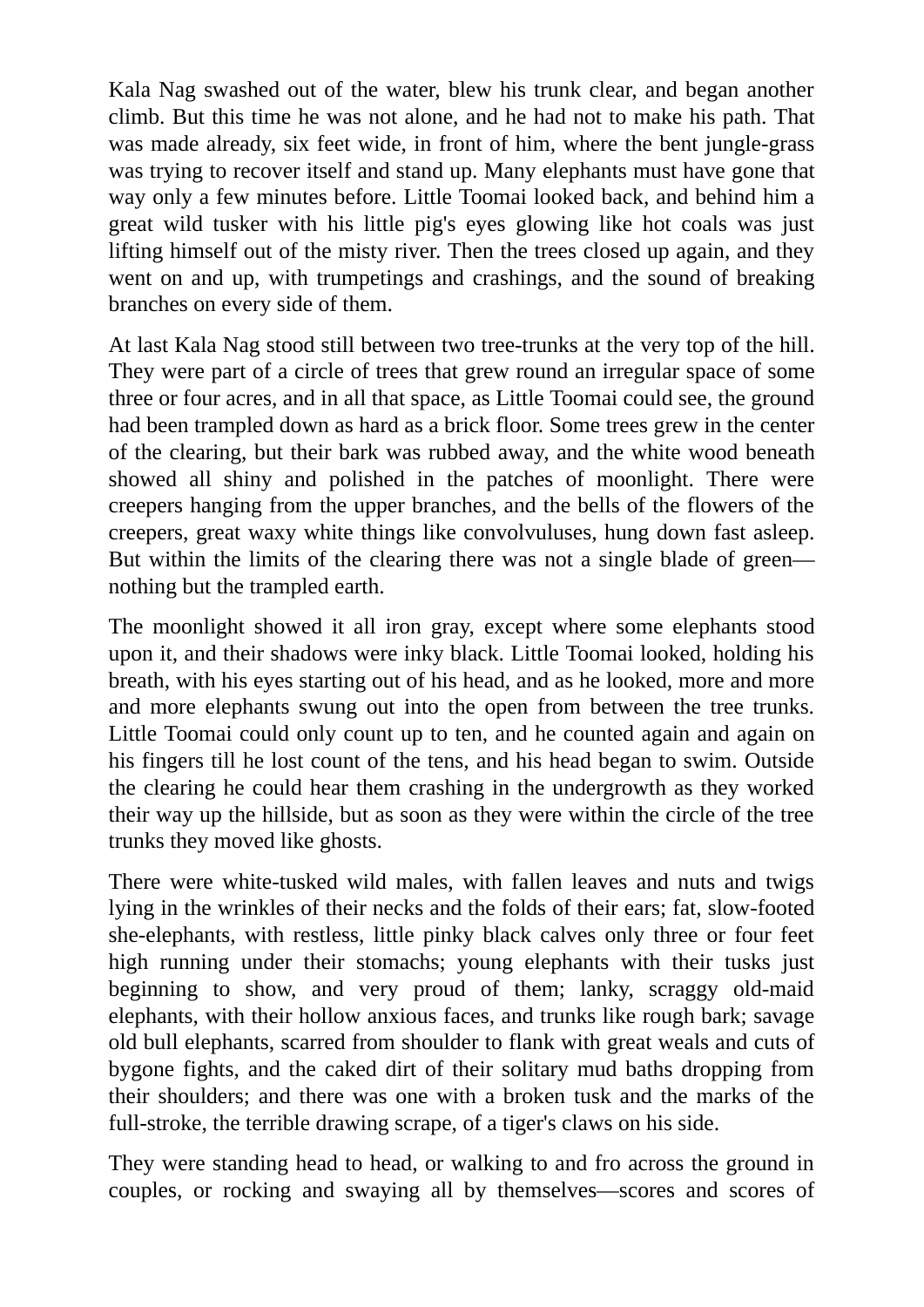elephants.

Toomai knew that so long as he lay still on Kala Nag's neck nothing would happen to him, for even in the rush and scramble of a Keddah drive a wild elephant does not reach up with his trunk and drag a man off the neck of a tame elephant. And these elephants were not thinking of men that night. Once they started and put their ears forward when they heard the chinking of a leg iron in the forest, but it was Pudmini, Petersen Sahib's pet elephant, her chain snapped short off, grunting, snuffling up the hillside. She must have broken her pickets and come straight from Petersen Sahib's camp; and Little Toomai saw another elephant, one that he did not know, with deep rope galls on his back and breast. He, too, must have run away from some camp in the hills about.

At last there was no sound of any more elephants moving in the forest, and Kala Nag rolled out from his station between the trees and went into the middle of the crowd, clucking and gurgling, and all the elephants began to talk in their own tongue, and to move about.

Still lying down, Little Toomai looked down upon scores and scores of broad backs, and wagging ears, and tossing trunks, and little rolling eyes. He heard the click of tusks as they crossed other tusks by accident, and the dry rustle of trunks twined together, and the chafing of enormous sides and shoulders in the crowd, and the incessant flick and hissh of the great tails. Then a cloud came over the moon, and he sat in black darkness. But the quiet, steady hustling and pushing and gurgling went on just the same. He knew that there were elephants all round Kala Nag, and that there was no chance of backing him out of the assembly; so he set his teeth and shivered. In a Keddah at least there was torchlight and shouting, but here he was all alone in the dark, and once a trunk came up and touched him on the knee.

Then an elephant trumpeted, and they all took it up for five or ten terrible seconds. The dew from the trees above spattered down like rain on the unseen backs, and a dull booming noise began, not very loud at first, and Little Toomai could not tell what it was. But it grew and grew, and Kala Nag lifted up one forefoot and then the other, and brought them down on the ground one-two, one-two, as steadily as trip-hammers. The elephants were stamping all together now, and it sounded like a war drum beaten at the mouth of a cave. The dew fell from the trees till there was no more left to fall, and the booming went on, and the ground rocked and shivered, and Little Toomai put his hands up to his ears to shut out the sound. But it was all one gigantic jar that ran through him—this stamp of hundreds of heavy feet on the raw earth. Once or twice he could feel Kala Nag and all the others surge forward a few strides, and the thumping would change to the crushing sound of juicy green things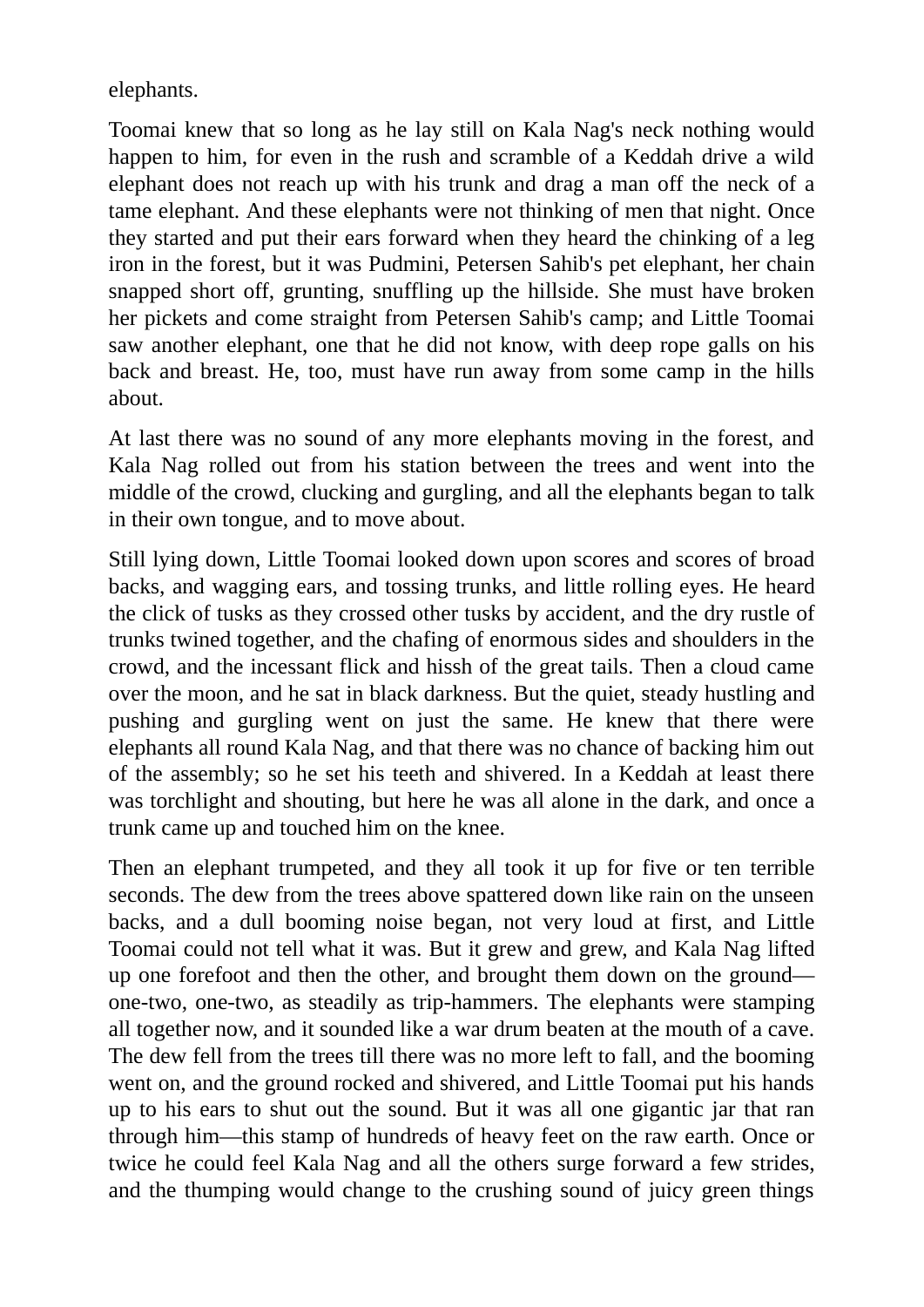being bruised, but in a minute or two the boom of feet on hard earth began again. A tree was creaking and groaning somewhere near him. He put out his arm and felt the bark, but Kala Nag moved forward, still tramping, and he could not tell where he was in the clearing. There was no sound from the elephants, except once, when two or three little calves squeaked together. Then he heard a thump and a shuffle, and the booming went on. It must have lasted fully two hours, and Little Toomai ached in every nerve, but he knew by the smell of the night air that the dawn was coming.

The morning broke in one sheet of pale yellow behind the green hills, and the booming stopped with the first ray, as though the light had been an order. Before Little Toomai had got the ringing out of his head, before even he had shifted his position, there was not an elephant in sight except Kala Nag, Pudmini, and the elephant with the rope-galls, and there was neither sign nor rustle nor whisper down the hillsides to show where the others had gone.

Little Toomai stared again and again. The clearing, as he remembered it, had grown in the night. More trees stood in the middle of it, but the undergrowth and the jungle grass at the sides had been rolled back. Little Toomai stared once more. Now he understood the trampling. The elephants had stamped out more room—had stamped the thick grass and juicy cane to trash, the trash into slivers, the slivers into tiny fibers, and the fibers into hard earth.

"Wah!" said Little Toomai, and his eyes were very heavy. "Kala Nag, my lord, let us keep by Pudmini and go to Petersen Sahib's camp, or I shall drop from thy neck."

The third elephant watched the two go away, snorted, wheeled round, and took his own path. He may have belonged to some little native king's establishment, fifty or sixty or a hundred miles away.

Two hours later, as Petersen Sahib was eating early breakfast, his elephants, who had been double chained that night, began to trumpet, and Pudmini, mired to the shoulders, with Kala Nag, very footsore, shambled into the camp. Little Toomai's face was gray and pinched, and his hair was full of leaves and drenched with dew, but he tried to salute Petersen Sahib, and cried faintly: "The dance—the elephant dance! I have seen it, and—I die!" As Kala Nag sat down, he slid off his neck in a dead faint.

But, since native children have no nerves worth speaking of, in two hours he was lying very contentedly in Petersen Sahib's hammock with Petersen Sahib's shooting-coat under his head, and a glass of warm milk, a little brandy, with a dash of quinine, inside of him, and while the old hairy, scarred hunters of the jungles sat three deep before him, looking at him as though he were a spirit, he told his tale in short words, as a child will, and wound up with: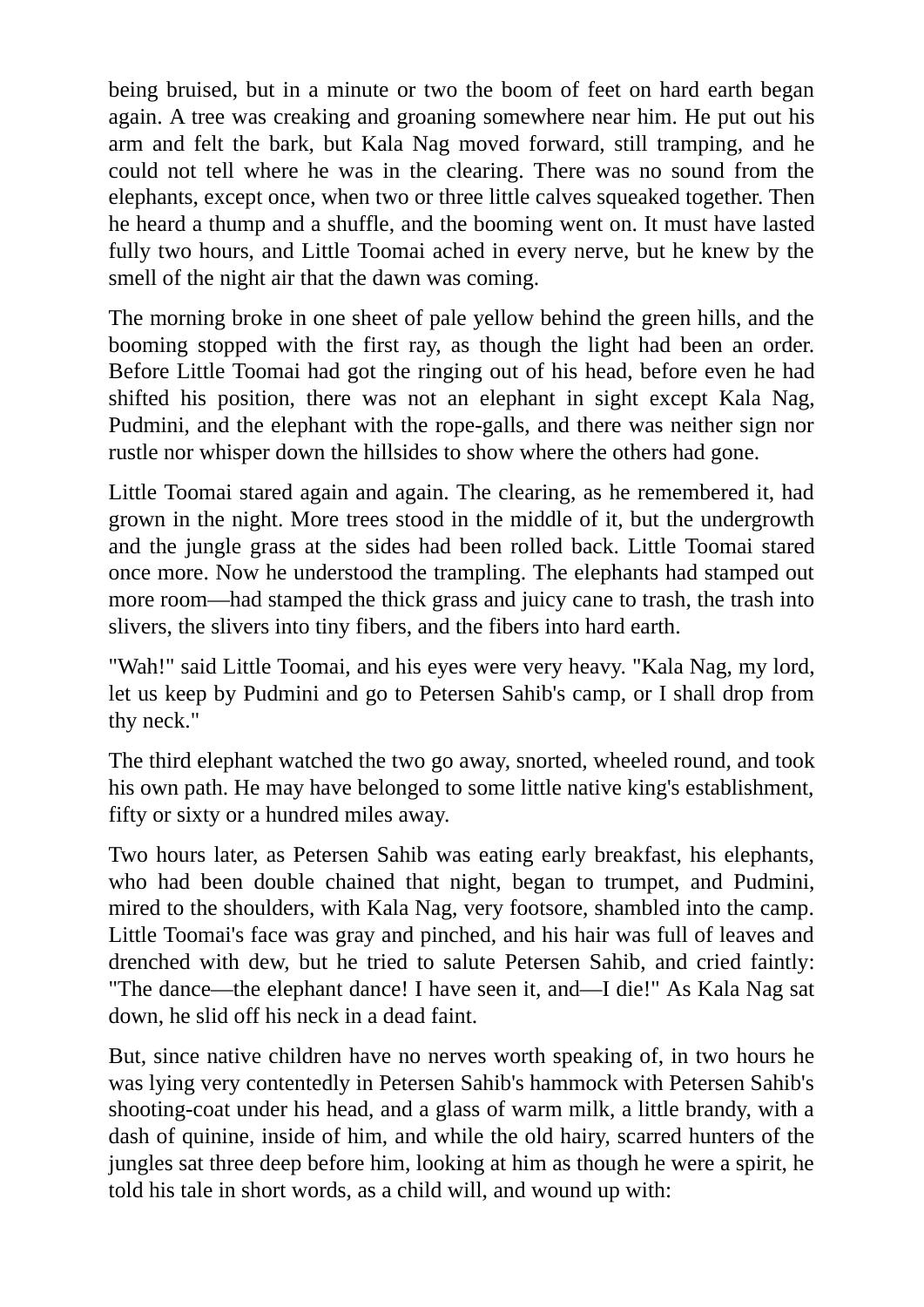"Now, if I lie in one word, send men to see, and they will find that the elephant folk have trampled down more room in their dance-room, and they will find ten and ten, and many times ten, tracks leading to that dance-room. They made more room with their feet. I have seen it. Kala Nag took me, and I saw. Also Kala Nag is very leg-weary!"

Little Toomai lay back and slept all through the long afternoon and into the twilight, and while he slept Petersen Sahib and Machua Appa followed the track of the two elephants for fifteen miles across the hills. Petersen Sahib had spent eighteen years in catching elephants, and he had only once before found such a dance-place. Machua Appa had no need to look twice at the clearing to see what had been done there, or to scratch with his toe in the packed, rammed earth.

"The child speaks truth," said he. "All this was done last night, and I have counted seventy tracks crossing the river. See, Sahib, where Pudmini's leg-iron cut the bark of that tree! Yes; she was there too."

They looked at one another and up and down, and they wondered. For the ways of elephants are beyond the wit of any man, black or white, to fathom.

"Forty years and five," said Machua Appa, "have I followed my lord, the elephant, but never have I heard that any child of man had seen what this child has seen. By all the Gods of the Hills, it is—what can we say?" and he shook his head.

When they got back to camp it was time for the evening meal. Petersen Sahib ate alone in his tent, but he gave orders that the camp should have two sheep and some fowls, as well as a double ration of flour and rice and salt, for he knew that there would be a feast.

Big Toomai had come up hotfoot from the camp in the plains to search for his son and his elephant, and now that he had found them he looked at them as though he were afraid of them both. And there was a feast by the blazing campfires in front of the lines of picketed elephants, and Little Toomai was the hero of it all. And the big brown elephant catchers, the trackers and drivers and ropers, and the men who know all the secrets of breaking the wildest elephants, passed him from one to the other, and they marked his forehead with blood from the breast of a newly killed jungle-cock, to show that he was a forester, initiated and free of all the jungles.

And at last, when the flames died down, and the red light of the logs made the elephants look as though they had been dipped in blood too, Machua Appa, the head of all the drivers of all the Keddahs—Machua Appa, Petersen Sahib's other self, who had never seen a made road in forty years: Machua Appa, who was so great that he had no other name than Machua Appa,—leaped to his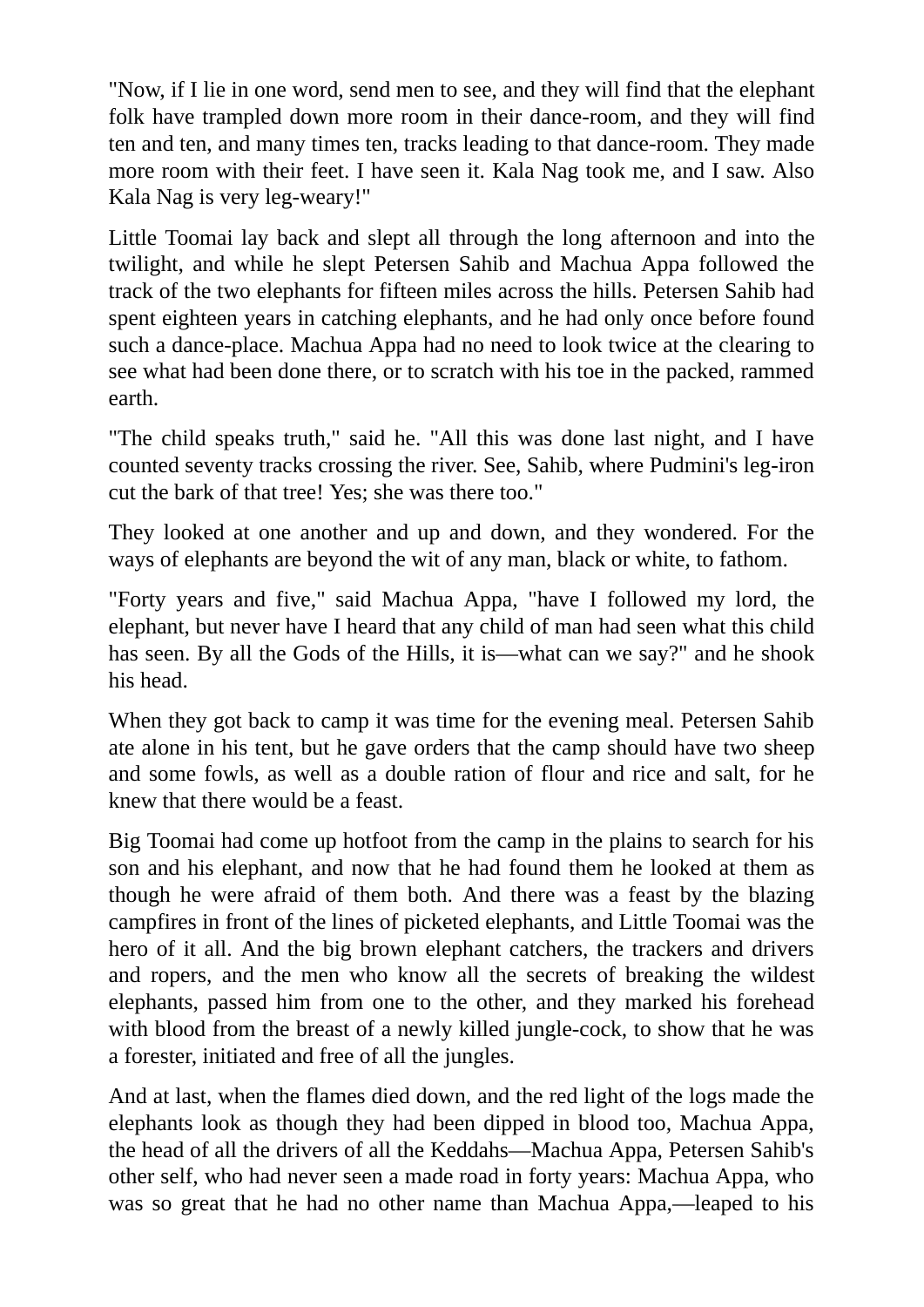feet, with Little Toomai held high in the air above his head, and shouted: "Listen, my brothers. Listen, too, you my lords in the lines there, for I, Machua Appa, am speaking! This little one shall no more be called Little Toomai, but Toomai of the Elephants, as his great-grandfather was called before him. What never man has seen he has seen through the long night, and the favor of the elephant-folk and of the Gods of the Jungles is with him. He shall become a great tracker. He shall become greater than I, even I, Machua Appa! He shall follow the new trail, and the stale trail, and the mixed trail, with a clear eye! He shall take no harm in the Keddah when he runs under their bellies to rope the wild tuskers; and if he slips before the feet of the charging bull elephant, the bull elephant shall know who he is and shall not crush him. Aihai! my lords in the chains,"—he whirled up the line of pickets —"here is the little one that has seen your dances in your hidden places,—the sight that never man saw! Give him honor, my lords! Salaam karo, my children. Make your salute to Toomai of the Elephants! Gunga Pershad, ahaa! Hira Guj, Birchi Guj, Kuttar Guj, ahaa! Pudmini,—thou hast seen him at the dance, and thou too, Kala Nag, my pearl among elephants!—ahaa! Together! To Toomai of the Elephants. Barrao!"

And at that last wild yell the whole line flung up their trunks till the tips touched their foreheads, and broke out into the full salute—the crashing trumpet-peal that only the Viceroy of India hears, the Salaamut of the Keddah.

But it was all for the sake of Little Toomai, who had seen what never man had seen before—the dance of the elephants at night and alone in the heart of the Garo hills!

## **Shiv and the Grasshopper**

*(The song that Toomai's mother sang to the baby)*

*Shiv, who poured the harvest and made the winds to blow, Sitting at the doorways of a day of long ago, Gave to each his portion, food and toil and fate, From the King upon the guddee to the Beggar at the gate. All things made he—Shiva the Preserver. Mahadeo! Mahadeo! He made all,—*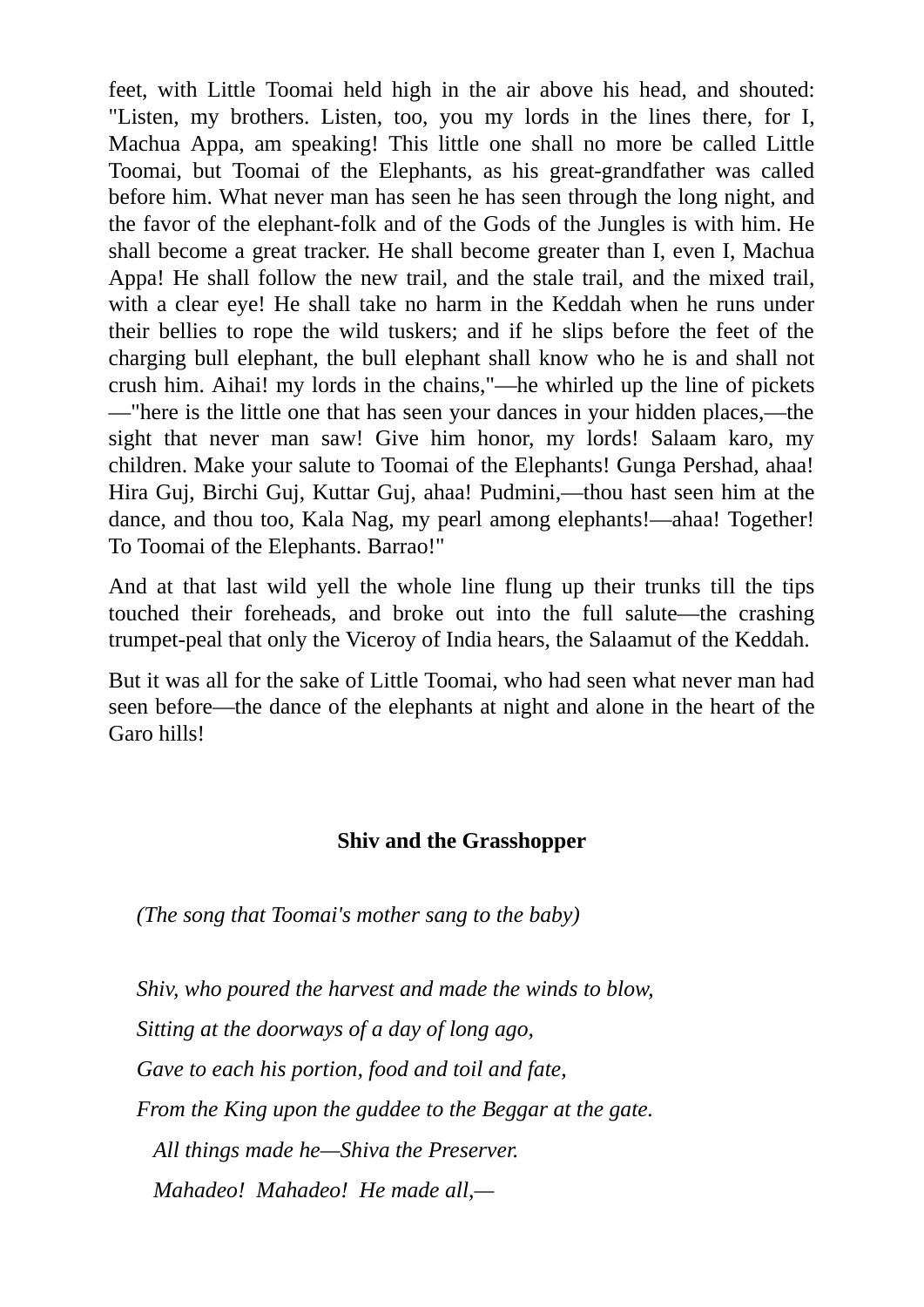*Thorn for the camel, fodder for the kine, And mother's heart for sleepy head, O little son of mine! Wheat he gave to rich folk, millet to the poor, Broken scraps for holy men that beg from door to door; Battle to the tiger, carrion to the kite, And rags and bones to wicked wolves without the wall at night. Naught he found too lofty, none he saw too low— Parbati beside him watched them come and go; Thought to cheat her husband, turning Shiv to jest— Stole the little grasshopper and hid it in her breast. So she tricked him, Shiva the Preserver. Mahadeo! Mahadeo! Turn and see. Tall are the camels, heavy are the kine, But this was Least of Little Things, O little son of mine!*

*When the dole was ended, laughingly she said, "Master, of a million mouths, is not one unfed?" Laughing, Shiv made answer, "All have had their part, Even he, the little one, hidden 'neath thy heart." From her breast she plucked it, Parbati the thief, Saw the Least of Little Things gnawed a new-grown leaf! Saw and feared and wondered, making prayer to Shiv, Who hath surely given meat to all that live. All things made he—Shiva the Preserver. Mahadeo! Mahadeo! He made all,— Thorn for the camel, fodder for the kine, And mother's heart for sleepy head, O little son of mine!*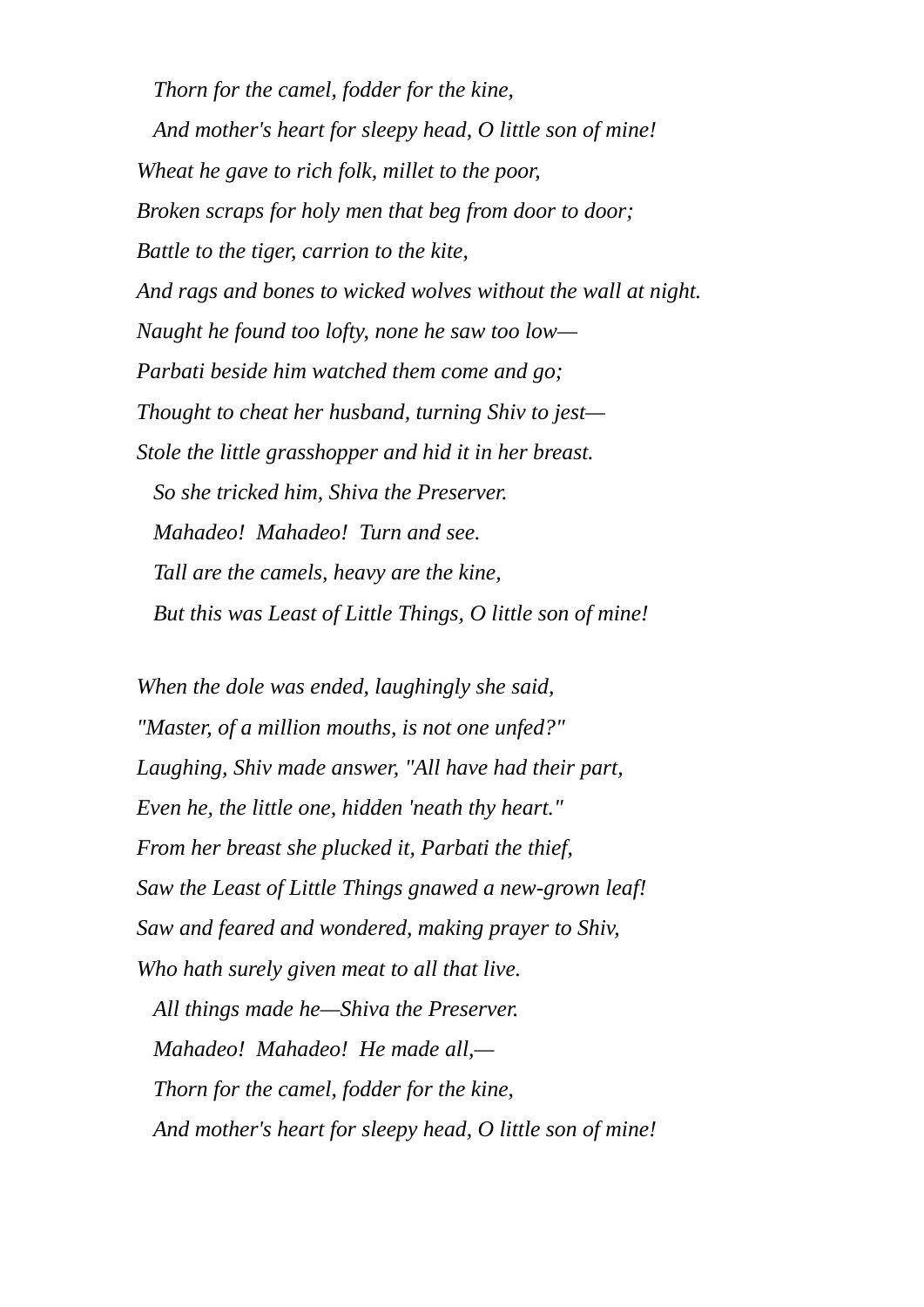## **Her Majesty's Servants**

*You can work it out by Fractions or by simple Rule of Three, But the way of Tweedle-dum is not the way of Tweedle-dee. You can twist it, you can turn it, you can plait it till you drop, But the way of Pilly Winky's not the way of Winkie Pop!*

It had been raining heavily for one whole month—raining on a camp of thirty thousand men and thousands of camels, elephants, horses, bullocks, and mules all gathered together at a place called Rawal Pindi, to be reviewed by the Viceroy of India. He was receiving a visit from the Amir of Afghanistan—a wild king of a very wild country. The Amir had brought with him for a bodyguard eight hundred men and horses who had never seen a camp or a locomotive before in their lives—savage men and savage horses from somewhere at the back of Central Asia. Every night a mob of these horses would be sure to break their heel ropes and stampede up and down the camp through the mud in the dark, or the camels would break loose and run about and fall over the ropes of the tents, and you can imagine how pleasant that was for men trying to go to sleep. My tent lay far away from the camel lines, and I thought it was safe. But one night a man popped his head in and shouted, "Get out, quick! They're coming! My tent's gone!"

I knew who "they" were, so I put on my boots and waterproof and scuttled out into the slush. Little Vixen, my fox terrier, went out through the other side; and then there was a roaring and a grunting and bubbling, and I saw the tent cave in, as the pole snapped, and begin to dance about like a mad ghost. A camel had blundered into it, and wet and angry as I was, I could not help laughing. Then I ran on, because I did not know how many camels might have got loose, and before long I was out of sight of the camp, plowing my way through the mud.

At last I fell over the tail-end of a gun, and by that knew I was somewhere near the artillery lines where the cannon were stacked at night. As I did not want to plowter about any more in the drizzle and the dark, I put my waterproof over the muzzle of one gun, and made a sort of wigwam with two or three rammers that I found, and lay along the tail of another gun, wondering where Vixen had got to, and where I might be.

Just as I was getting ready to go to sleep I heard a jingle of harness and a grunt, and a mule passed me shaking his wet ears. He belonged to a screw-gun battery, for I could hear the rattle of the straps and rings and chains and things on his saddle pad. The screw-guns are tiny little cannon made in two pieces,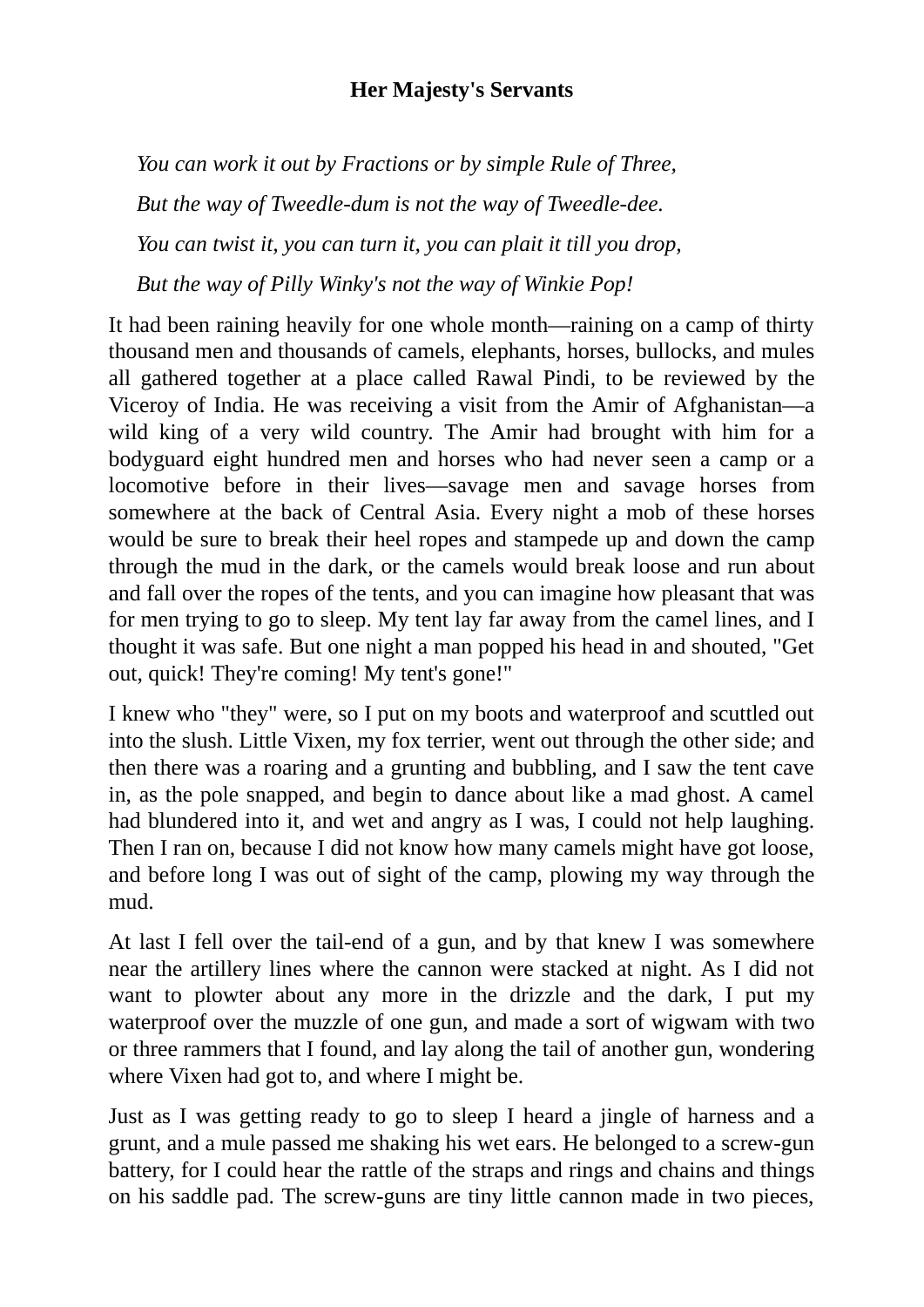that are screwed together when the time comes to use them. They are taken up mountains, anywhere that a mule can find a road, and they are very useful for fighting in rocky country.

Behind the mule there was a camel, with his big soft feet squelching and slipping in the mud, and his neck bobbing to and fro like a strayed hen's. Luckily, I knew enough of beast language—not wild-beast language, but camp-beast language, of course—from the natives to know what he was saying.

He must have been the one that flopped into my tent, for he called to the mule, "What shall I do? Where shall I go? I have fought with a white thing that waved, and it took a stick and hit me on the neck." (That was my broken tent pole, and I was very glad to know it.) "Shall we run on?"

"Oh, it was you," said the mule, "you and your friends, that have been disturbing the camp? All right. You'll be beaten for this in the morning. But I may as well give you something on account now."

I heard the harness jingle as the mule backed and caught the camel two kicks in the ribs that rang like a drum. "Another time," he said, "you'll know better than to run through a mule battery at night, shouting `Thieves and fire!' Sit down, and keep your silly neck quiet."

The camel doubled up camel-fashion, like a two-foot rule, and sat down whimpering. There was a regular beat of hoofs in the darkness, and a big troop-horse cantered up as steadily as though he were on parade, jumped a gun tail, and landed close to the mule.

"It's disgraceful," he said, blowing out his nostrils. "Those camels have racketed through our lines again—the third time this week. How's a horse to keep his condition if he isn't allowed to sleep. Who's here?"

"I'm the breech-piece mule of number two gun of the First Screw Battery," said the mule, "and the other's one of your friends. He's waked me up too. Who are you?"

"Number Fifteen, E troop, Ninth Lancers—Dick Cunliffe's horse. Stand over a little, there."

"Oh, beg your pardon," said the mule. "It's too dark to see much. Aren't these camels too sickening for anything? I walked out of my lines to get a little peace and quiet here."

"My lords," said the camel humbly, "we dreamed bad dreams in the night, and we were very much afraid. I am only a baggage camel of the 39th Native Infantry, and I am not as brave as you are, my lords."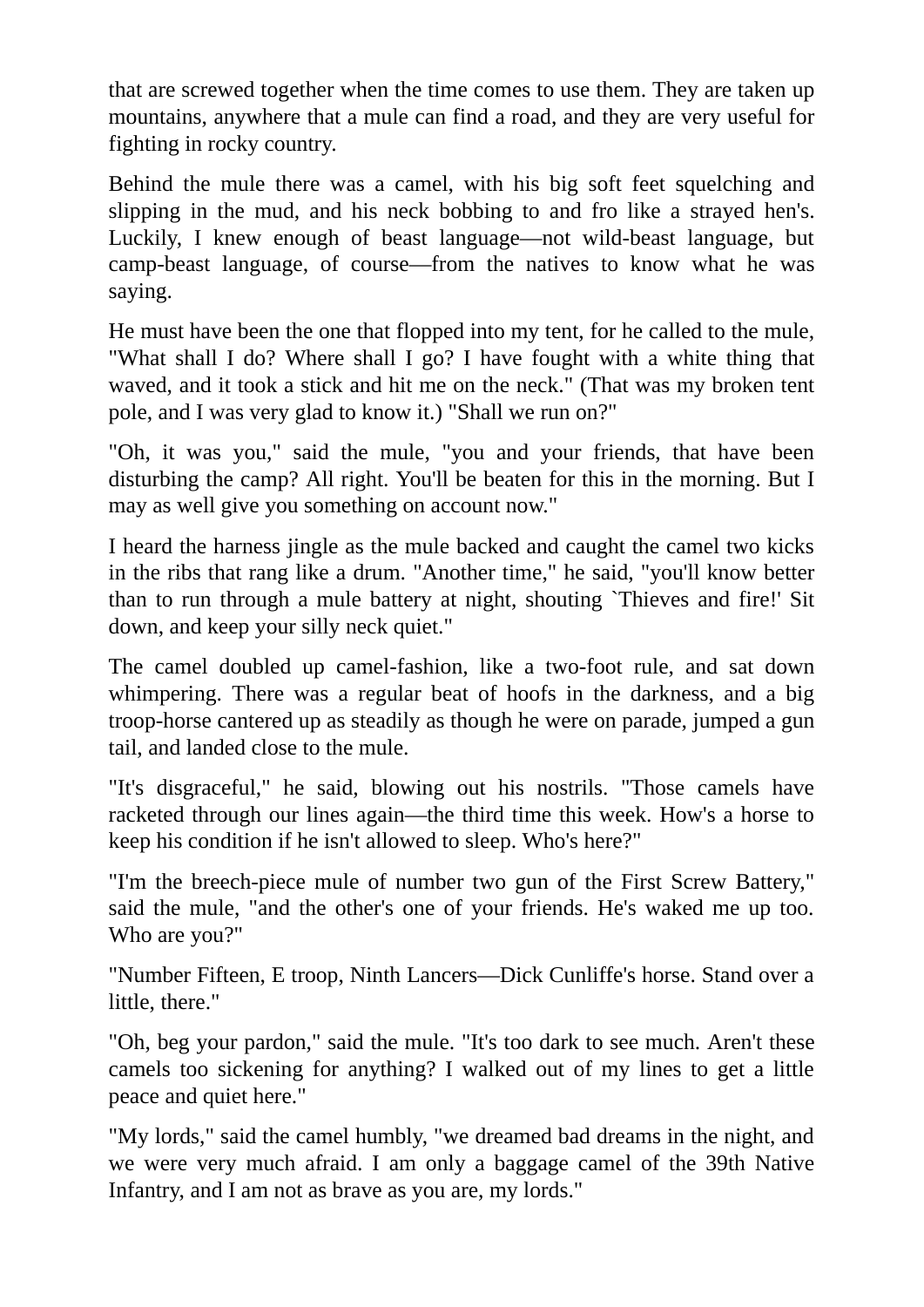"Then why didn't you stay and carry baggage for the 39th Native Infantry, instead of running all round the camp?" said the mule.

"They were such very bad dreams," said the camel. "I am sorry. Listen! What is that? Shall we run on again?"

"Sit down," said the mule, "or you'll snap your long stick-legs between the guns." He cocked one ear and listened. "Bullocks!" he said. "Gun bullocks. On my word, you and your friends have waked the camp very thoroughly. It takes a good deal of prodding to put up a gun-bullock."

I heard a chain dragging along the ground, and a yoke of the great sulky white bullocks that drag the heavy siege guns when the elephants won't go any nearer to the firing, came shouldering along together. And almost stepping on the chain was another battery mule, calling wildly for "Billy."

"That's one of our recruits," said the old mule to the troop horse. "He's calling for me. Here, youngster, stop squealing. The dark never hurt anybody yet."

The gun-bullocks lay down together and began chewing the cud, but the young mule huddled close to Billy.

"Things!" he said. "Fearful and horrible, Billy! They came into our lines while we were asleep. D'you think they'll kill us?"

"I've a very great mind to give you a number-one kicking," said Billy. "The idea of a fourteen-hand mule with your training disgracing the battery before this gentleman!"

"Gently, gently!" said the troop-horse. "Remember they are always like this to begin with. The first time I ever saw a man (it was in Australia when I was a three-year-old) I ran for half a day, and if I'd seen a camel, I should have been running still."

Nearly all our horses for the English cavalry are brought to India from Australia, and are broken in by the troopers themselves.

"True enough," said Billy. "Stop shaking, youngster. The first time they put the full harness with all its chains on my back I stood on my forelegs and kicked every bit of it off. I hadn't learned the real science of kicking then, but the battery said they had never seen anything like it."

"But this wasn't harness or anything that jingled," said the young mule. "You know I don't mind that now, Billy. It was Things like trees, and they fell up and down the lines and bubbled; and my head-rope broke, and I couldn't find my driver, and I couldn't find you, Billy, so I ran off with—with these gentlemen."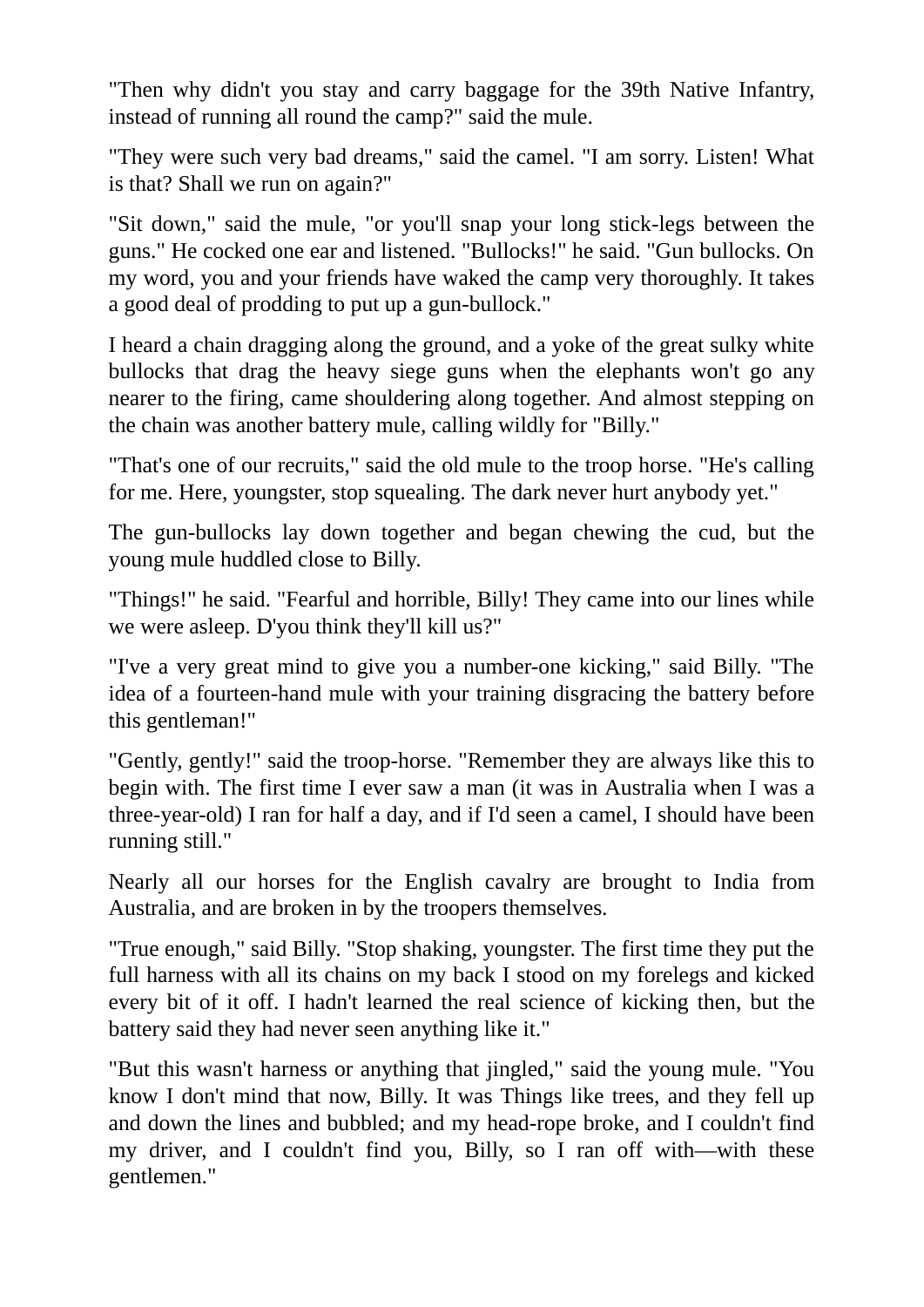"H'm!" said Billy. "As soon as I heard the camels were loose I came away on my own account. When a battery—a screw-gun mule calls gun-bullocks gentlemen, he must be very badly shaken up. Who are you fellows on the ground there?"

The gun bullocks rolled their cuds, and answered both together: "The seventh yoke of the first gun of the Big Gun Battery. We were asleep when the camels came, but when we were trampled on we got up and walked away. It is better to lie quiet in the mud than to be disturbed on good bedding. We told your friend here that there was nothing to be afraid of, but he knew so much that he thought otherwise. Wah!"

They went on chewing.

"That comes of being afraid," said Billy. "You get laughed at by gun-bullocks. I hope you like it, young un."

The young mule's teeth snapped, and I heard him say something about not being afraid of any beefy old bullock in the world. But the bullocks only clicked their horns together and went on chewing.

"Now, don't be angry after you've been afraid. That's the worst kind of cowardice," said the troop-horse. "Anybody can be forgiven for being scared in the night, I think, if they see things they don't understand. We've broken out of our pickets, again and again, four hundred and fifty of us, just because a new recruit got to telling tales of whip snakes at home in Australia till we were scared to death of the loose ends of our head-ropes."

"That's all very well in camp," said Billy. "I'm not above stampeding myself, for the fun of the thing, when I haven't been out for a day or two. But what do you do on active service?"

"Oh, that's quite another set of new shoes," said the troop horse. "Dick Cunliffe's on my back then, and drives his knees into me, and all I have to do is to watch where I am putting my feet, and to keep my hind legs well under me, and be bridle-wise."

"What's bridle-wise?" said the young mule.

"By the Blue Gums of the Back Blocks," snorted the troop-horse, "do you mean to say that you aren't taught to be bridle-wise in your business? How can you do anything, unless you can spin round at once when the rein is pressed on your neck? It means life or death to your man, and of course that's life and death to you. Get round with your hind legs under you the instant you feel the rein on your neck. If you haven't room to swing round, rear up a little and come round on your hind legs. That's being bridle-wise."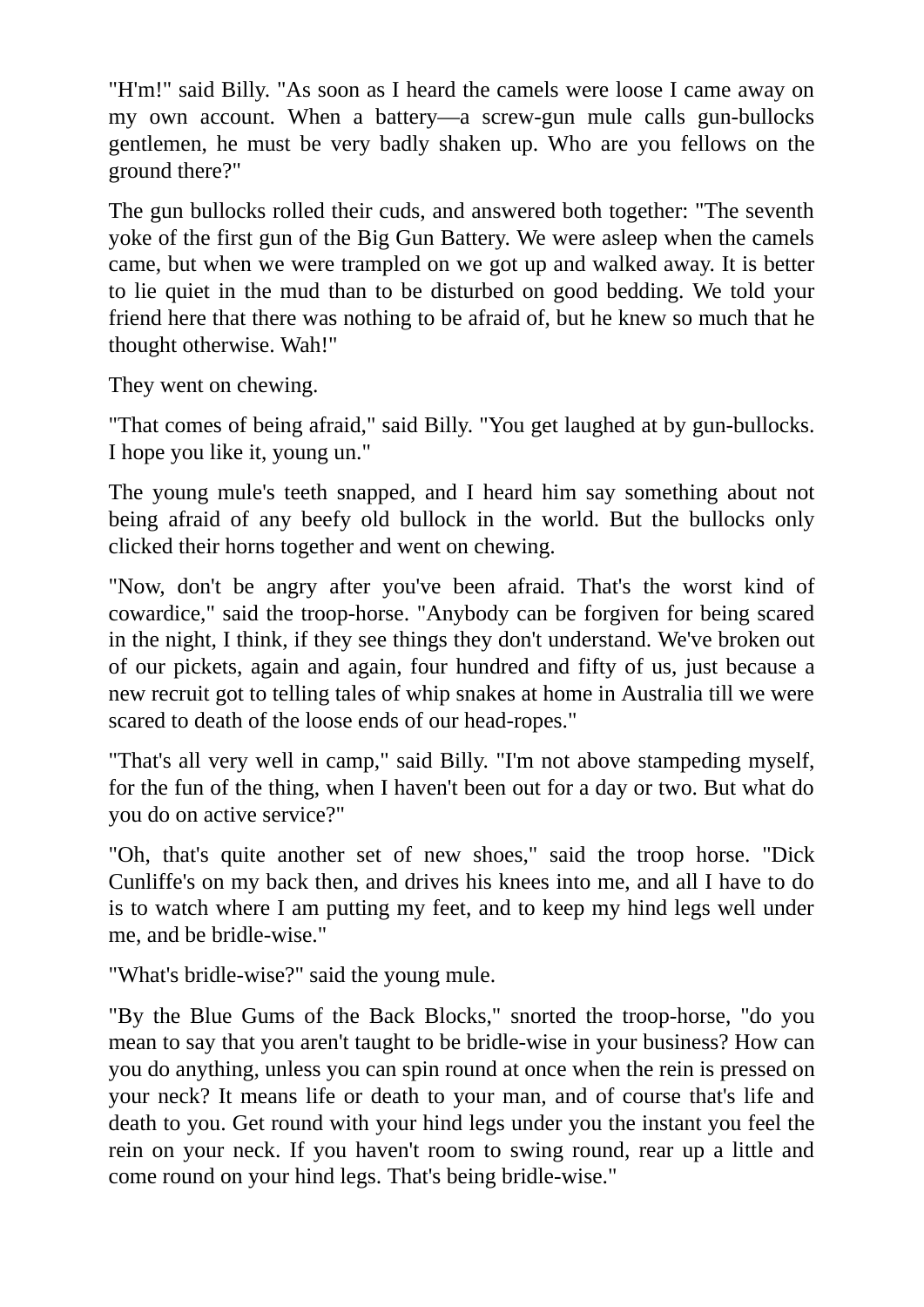"We aren't taught that way," said Billy the mule stiffly. "We're taught to obey the man at our head: step off when he says so, and step in when he says so. I suppose it comes to the same thing. Now, with all this fine fancy business and rearing, which must be very bad for your hocks, what do you do?"

"That depends," said the troop-horse. "Generally I have to go in among a lot of yelling, hairy men with knives—long shiny knives, worse than the farrier's knives—and I have to take care that Dick's boot is just touching the next man's boot without crushing it. I can see Dick's lance to the right of my right eye, and I know I'm safe. I shouldn't care to be the man or horse that stood up to Dick and me when we're in a hurry."

"Don't the knives hurt?" said the young mule.

"Well, I got one cut across the chest once, but that wasn't Dick's fault—"

"A lot I should have cared whose fault it was, if it hurt!" said the young mule.

"You must," said the troop horse. "If you don't trust your man, you may as well run away at once. That's what some of our horses do, and I don't blame them. As I was saying, it wasn't Dick's fault. The man was lying on the ground, and I stretched myself not to tread on him, and he slashed up at me. Next time I have to go over a man lying down I shall step on him—hard."

"H'm!" said Billy. "It sounds very foolish. Knives are dirty things at any time. The proper thing to do is to climb up a mountain with a well-balanced saddle, hang on by all four feet and your ears too, and creep and crawl and wriggle along, till you come out hundreds of feet above anyone else on a ledge where there's just room enough for your hoofs. Then you stand still and keep quiet never ask a man to hold your head, young un—keep quiet while the guns are being put together, and then you watch the little poppy shells drop down into the tree-tops ever so far below."

"Don't you ever trip?" said the troop-horse.

"They say that when a mule trips you can split a hen's ear," said Billy. "Now and again perhaps a badly packed saddle will upset a mule, but it's very seldom. I wish I could show you our business. It's beautiful. Why, it took me three years to find out what the men were driving at. The science of the thing is never to show up against the sky line, because, if you do, you may get fired at. Remember that, young un. Always keep hidden as much as possible, even if you have to go a mile out of your way. I lead the battery when it comes to that sort of climbing."

"Fired at without the chance of running into the people who are firing!" said the troop-horse, thinking hard. "I couldn't stand that. I should want to charge with Dick."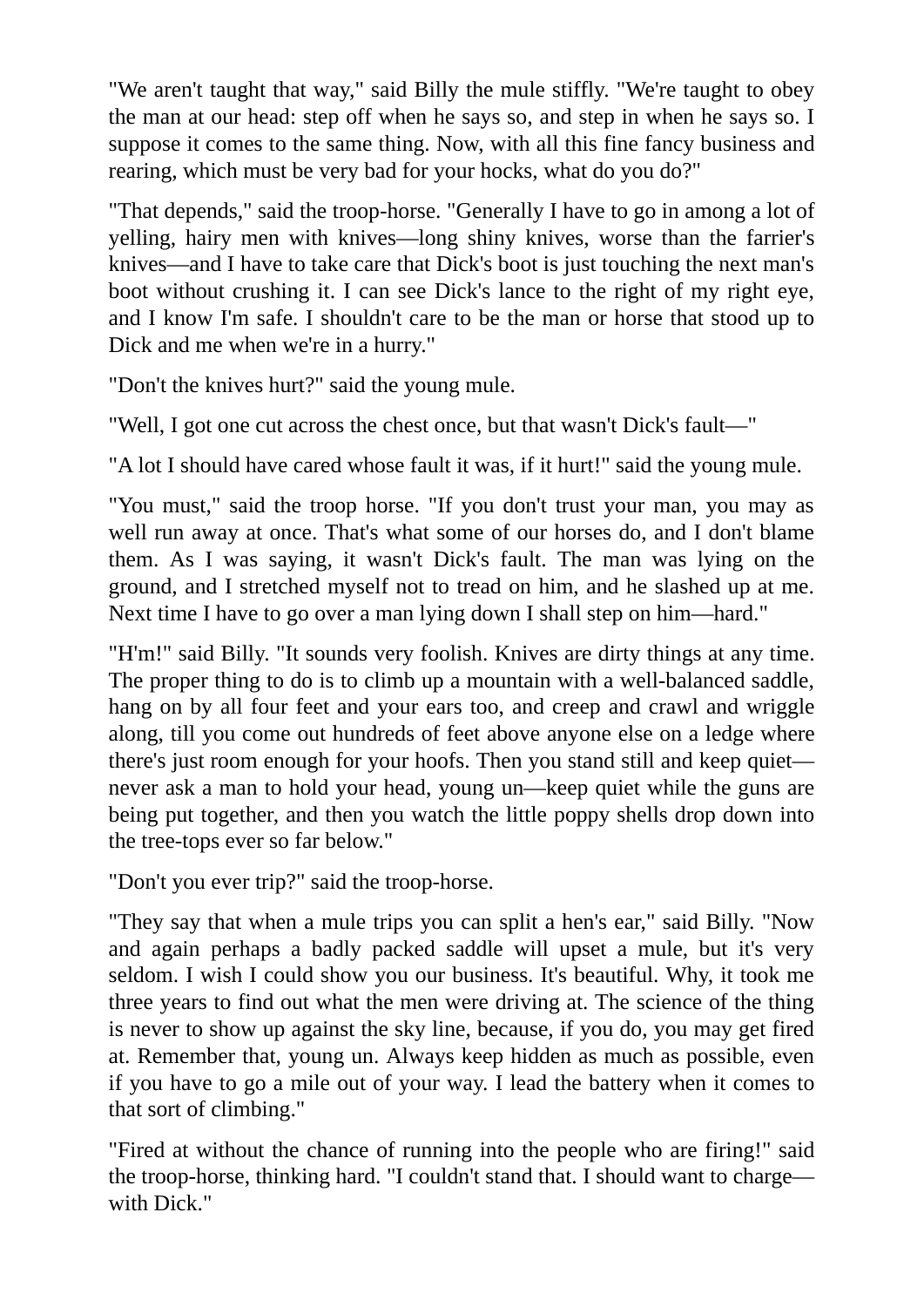"Oh, no, you wouldn't. You know that as soon as the guns are in position they'll do all the charging. That's scientific and neat. But knives—pah!"

The baggage-camel had been bobbing his head to and fro for some time past, anxious to get a word in edgewise. Then I heard him say, as he cleared his throat, nervously:

"I—I—I have fought a little, but not in that climbing way or that running way."

"No. Now you mention it," said Billy, "you don't look as though you were made for climbing or running—much. Well, how was it, old Hay-bales?"

"The proper way," said the camel. "We all sat down—"

"Oh, my crupper and breastplate!" said the troop-horse under his breath. "Sat down!"

"We sat down—a hundred of us," the camel went on, "in a big square, and the men piled our packs and saddles, outside the square, and they fired over our backs, the men did, on all sides of the square."

"What sort of men? Any men that came along?" said the troop-horse. "They teach us in riding school to lie down and let our masters fire across us, but Dick Cunliffe is the only man I'd trust to do that. It tickles my girths, and, besides, I can't see with my head on the ground."

"What does it matter who fires across you?" said the camel. "There are plenty of men and plenty of other camels close by, and a great many clouds of smoke. I am not frightened then. I sit still and wait."

"And yet," said Billy, "you dream bad dreams and upset the camp at night. Well, well! Before I'd lie down, not to speak of sitting down, and let a man fire across me, my heels and his head would have something to say to each other. Did you ever hear anything so awful as that?"

There was a long silence, and then one of the gun bullocks lifted up his big head and said, "This is very foolish indeed. There is only one way of fighting."

"Oh, go on," said Billy. "Please don't mind me. I suppose you fellows fight standing on your tails?"

"Only one way," said the two together. (They must have been twins.) "This is that way. To put all twenty yoke of us to the big gun as soon as Two Tails trumpets." ("Two Tails" is camp slang for the elephant.)

"What does Two Tails trumpet for?" said the young mule.

"To show that he is not going any nearer to the smoke on the other side. Two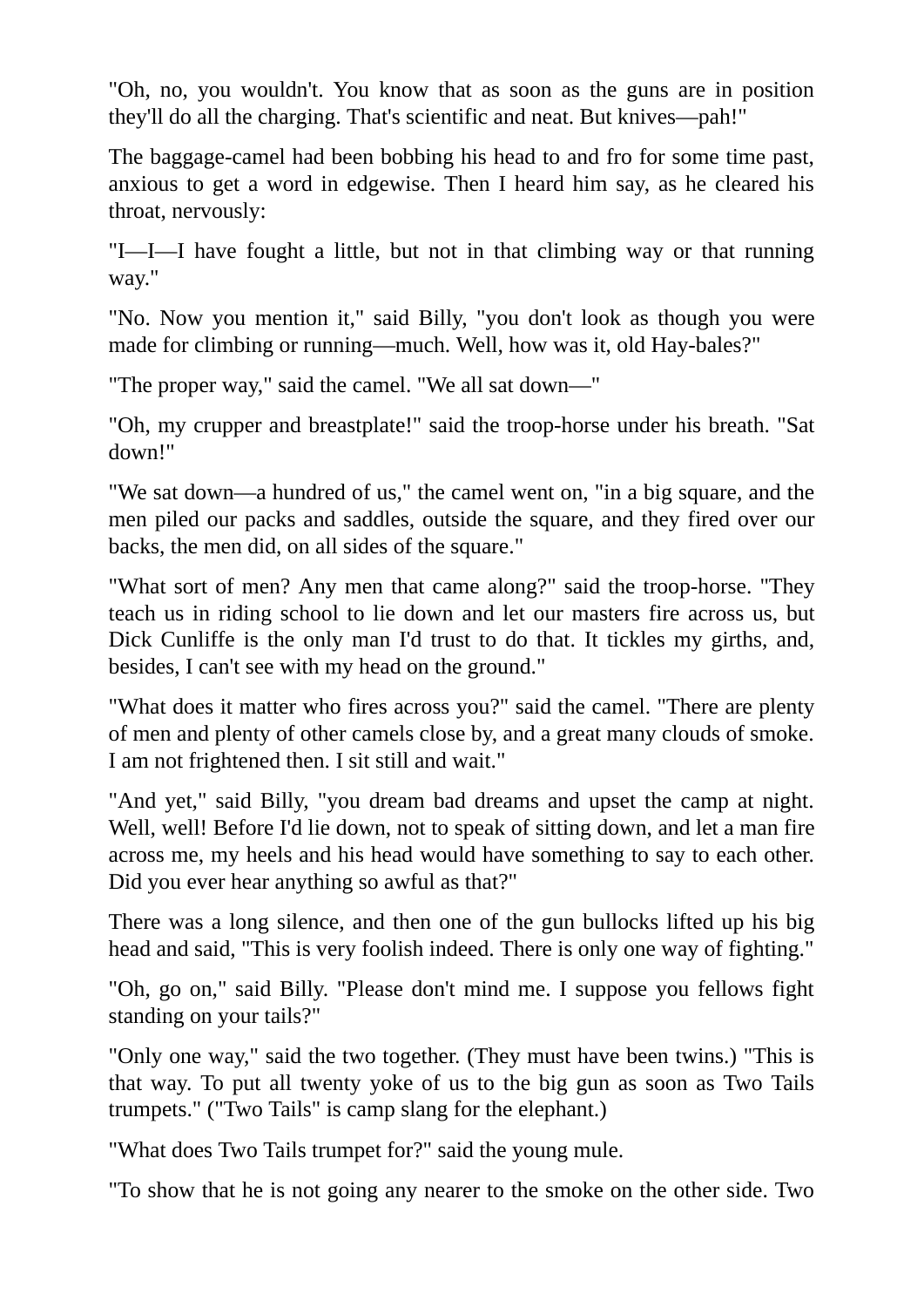Tails is a great coward. Then we tug the big gun all together—Heya—Hullah! Heeyah! Hullah! We do not climb like cats nor run like calves. We go across the level plain, twenty yoke of us, till we are unyoked again, and we graze while the big guns talk across the plain to some town with mud walls, and pieces of the wall fall out, and the dust goes up as though many cattle were coming home."

"Oh! And you choose that time for grazing?" said the young mule.

"That time or any other. Eating is always good. We eat till we are yoked up again and tug the gun back to where Two Tails is waiting for it. Sometimes there are big guns in the city that speak back, and some of us are killed, and then there is all the more grazing for those that are left. This is Fate. None the less, Two Tails is a great coward. That is the proper way to fight. We are brothers from Hapur. Our father was a sacred bull of Shiva. We have spoken."

"Well, I've certainly learned something tonight," said the troop-horse. "Do you gentlemen of the screw-gun battery feel inclined to eat when you are being fired at with big guns, and Two Tails is behind you?"

"About as much as we feel inclined to sit down and let men sprawl all over us, or run into people with knives. I never heard such stuff. A mountain ledge, a well-balanced load, a driver you can trust to let you pick your own way, and I'm your mule. But—the other things—no!" said Billy, with a stamp of his foot.

"Of course," said the troop horse, "everyone is not made in the same way, and I can quite see that your family, on your father's side, would fail to understand a great many things."

"Never you mind my family on my father's side," said Billy angrily, for every mule hates to be reminded that his father was a donkey. "My father was a Southern gentleman, and he could pull down and bite and kick into rags every horse he came across. Remember that, you big brown Brumby!"

Brumby means wild horse without any breeding. Imagine the feelings of Sunol if a car-horse called her a "skate," and you can imagine how the Australian horse felt. I saw the white of his eye glitter in the dark.

"See here, you son of an imported Malaga jackass," he said between his teeth, "I'd have you know that I'm related on my mother's side to Carbine, winner of the Melbourne Cup, and where I come from we aren't accustomed to being ridden over roughshod by any parrot-mouthed, pig-headed mule in a pop-gun pea-shooter battery. Are you ready?"

"On your hind legs!" squealed Billy. They both reared up facing each other, and I was expecting a furious fight, when a gurgly, rumbly voice, called out of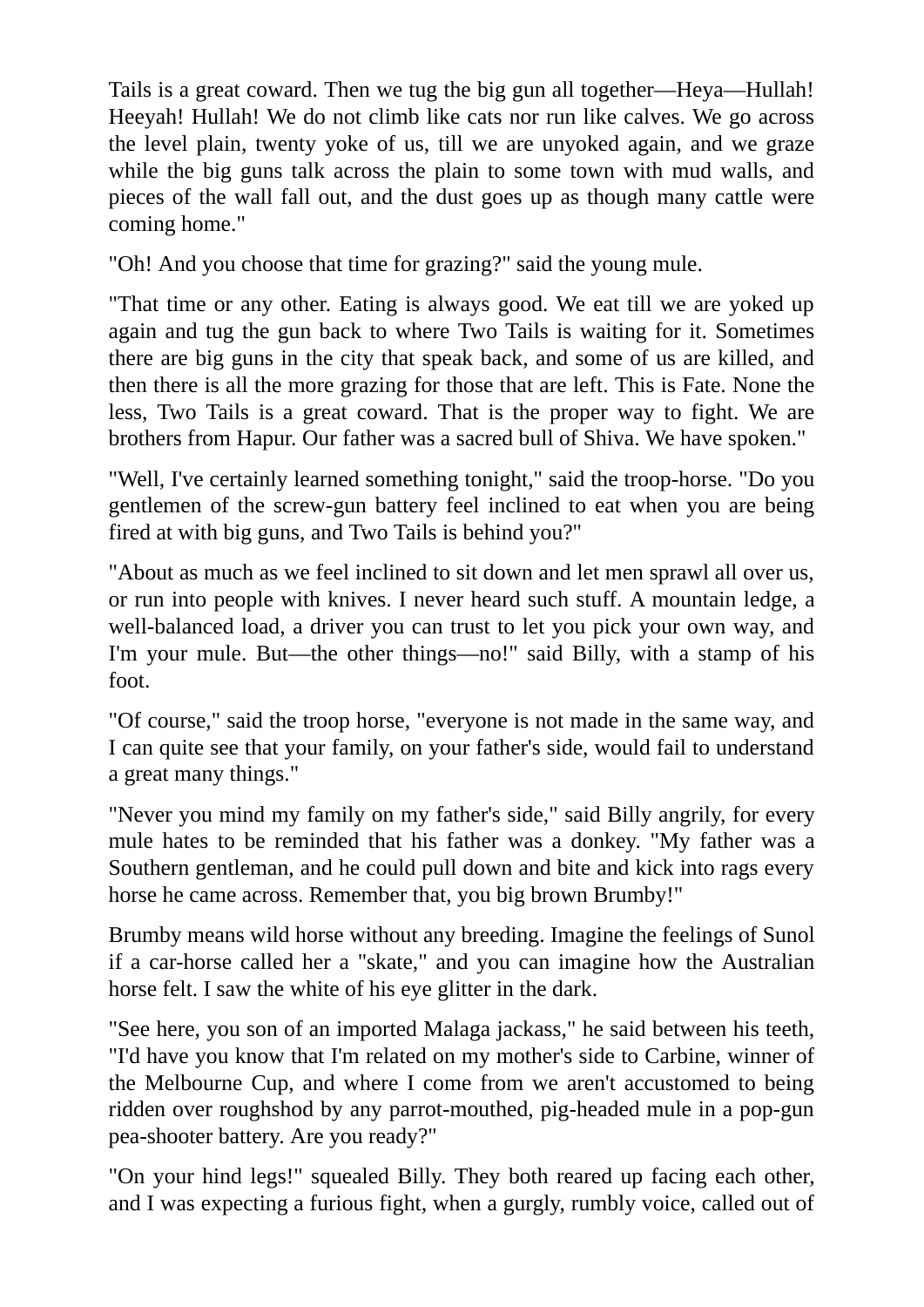the darkness to the right—"Children, what are you fighting about there? Be quiet."

Both beasts dropped down with a snort of disgust, for neither horse nor mule can bear to listen to an elephant's voice.

"It's Two Tails!" said the troop-horse. "I can't stand him. A tail at each end isn't fair!"

"My feelings exactly," said Billy, crowding into the troop-horse for company. "We're very alike in some things."

"I suppose we've inherited them from our mothers," said the troop horse. "It's not worth quarreling about. Hi! Two Tails, are you tied up?"

"Yes," said Two Tails, with a laugh all up his trunk. "I'm picketed for the night. I've heard what you fellows have been saying. But don't be afraid. I'm not coming over."

The bullocks and the camel said, half aloud, "Afraid of Two Tails—what nonsense!" And the bullocks went on, "We are sorry that you heard, but it is true. Two Tails, why are you afraid of the guns when they fire?"

"Well," said Two Tails, rubbing one hind leg against the other, exactly like a little boy saying a poem, "I don't quite know whether you'd understand."

"We don't, but we have to pull the guns," said the bullocks.

"I know it, and I know you are a good deal braver than you think you are. But it's different with me. My battery captain called me a Pachydermatous Anachronism the other day."

"That's another way of fighting, I suppose?" said Billy, who was recovering his spirits.

"You don't know what that means, of course, but I do. It means betwixt and between, and that is just where I am. I can see inside my head what will happen when a shell bursts, and you bullocks can't."

"I can," said the troop-horse. "At least a little bit. I try not to think about it."

"I can see more than you, and I do think about it. I know there's a great deal of me to take care of, and I know that nobody knows how to cure me when I'm sick. All they can do is to stop my driver's pay till I get well, and I can't trust my driver."

"Ah!" said the troop horse. "That explains it. I can trust Dick."

"You could put a whole regiment of Dicks on my back without making me feel any better. I know just enough to be uncomfortable, and not enough to go on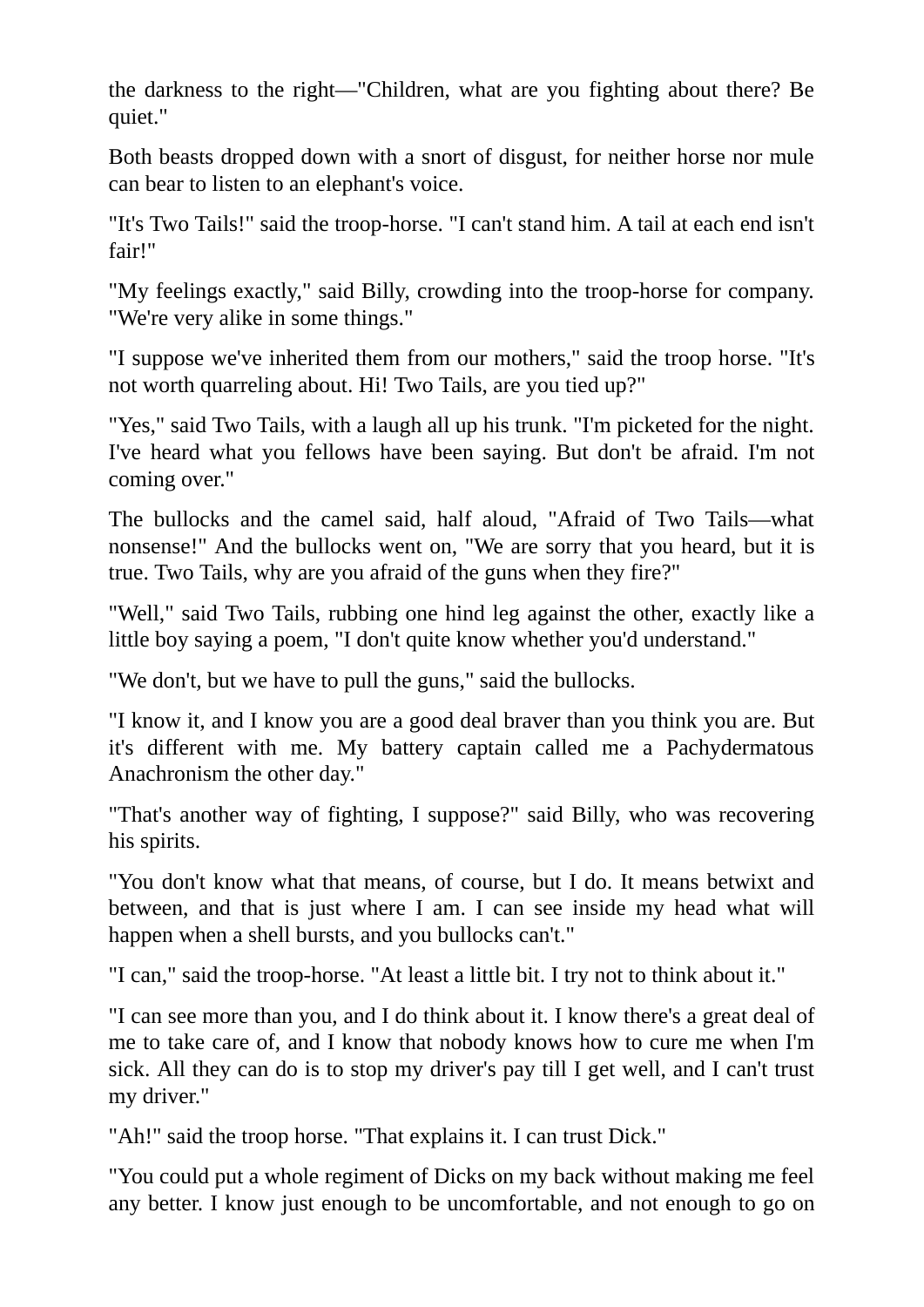in spite of it."

"We do not understand," said the bullocks.

"I know you don't. I'm not talking to you. You don't know what blood is."

"We do," said the bullocks. "It is red stuff that soaks into the ground and smells."

The troop-horse gave a kick and a bound and a snort.

"Don't talk of it," he said. "I can smell it now, just thinking of it. It makes me want to run—when I haven't Dick on my back."

"But it is not here," said the camel and the bullocks. "Why are you so stupid?"

"It's vile stuff," said Billy. "I don't want to run, but I don't want to talk about it."

"There you are!" said Two Tails, waving his tail to explain.

"Surely. Yes, we have been here all night," said the bullocks.

Two Tails stamped his foot till the iron ring on it jingled. "Oh, I'm not talking to you. You can't see inside your heads."

"No. We see out of our four eyes," said the bullocks. "We see straight in front of us."

"If I could do that and nothing else, you wouldn't be needed to pull the big guns at all. If I was like my captain—he can see things inside his head before the firing begins, and he shakes all over, but he knows too much to run away —if I was like him I could pull the guns. But if I were as wise as all that I should never be here. I should be a king in the forest, as I used to be, sleeping half the day and bathing when I liked. I haven't had a good bath for a month."

"That's all very fine," said Billy. "But giving a thing a long name doesn't make it any better."

"H'sh!" said the troop horse. "I think I understand what Two Tails means."

"You'll understand better in a minute," said Two Tails angrily. "Now you just explain to me why you don't like this!"

He began trumpeting furiously at the top of his trumpet.

"Stop that!" said Billy and the troop horse together, and I could hear them stamp and shiver. An elephant's trumpeting is always nasty, especially on a dark night.

"I shan't stop," said Two Tails. "Won't you explain that, please? Hhrrmph!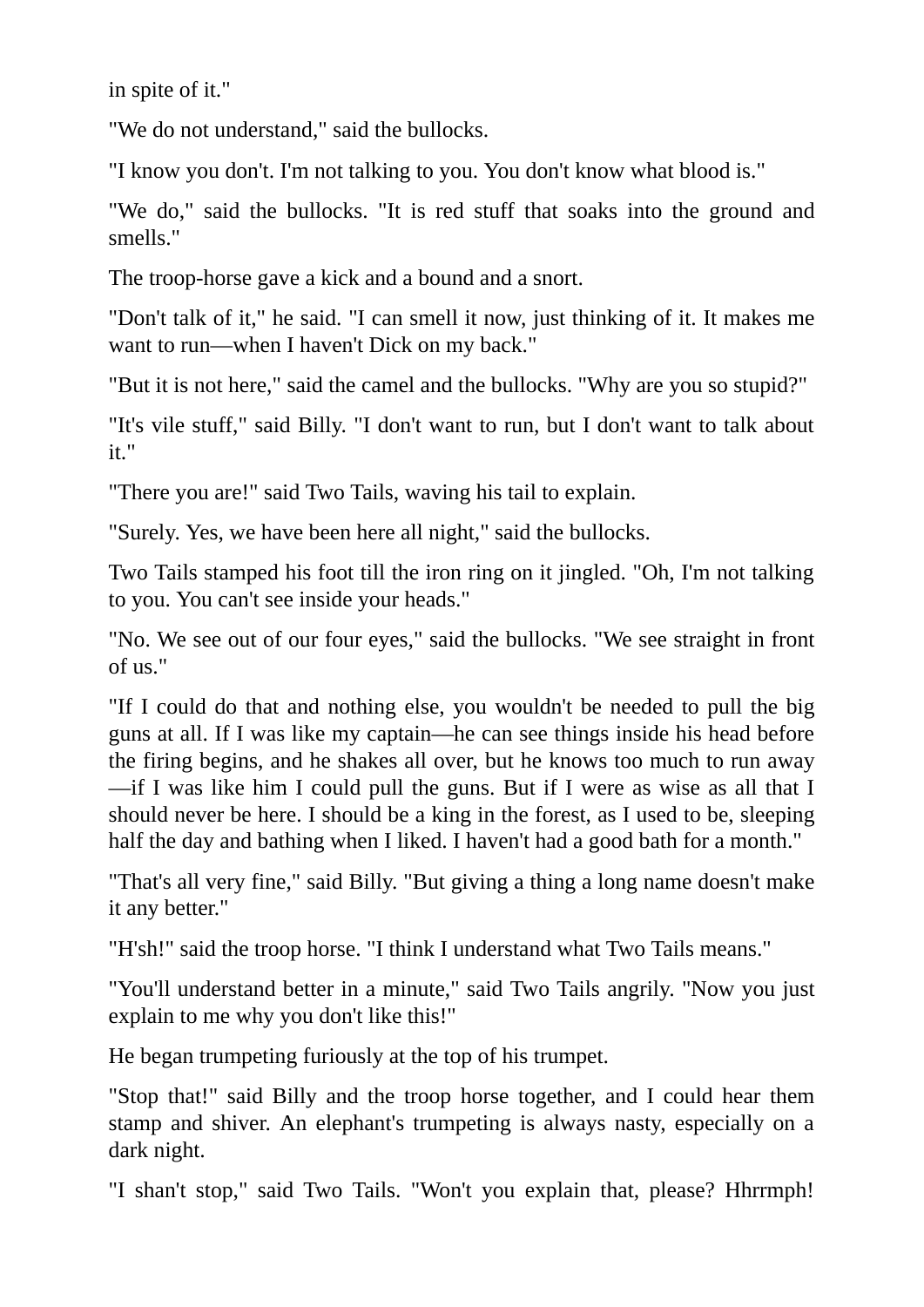Rrrt! Rrrmph! Rrrhha!" Then he stopped suddenly, and I heard a little whimper in the dark, and knew that Vixen had found me at last. She knew as well as I did that if there is one thing in the world the elephant is more afraid of than another it is a little barking dog. So she stopped to bully Two Tails in his pickets, and yapped round his big feet. Two Tails shuffled and squeaked. "Go away, little dog!" he said. "Don't snuff at my ankles, or I'll kick at you. Good little dog—nice little doggie, then! Go home, you yelping little beast! Oh, why doesn't someone take her away? She'll bite me in a minute."

"Seems to me," said Billy to the troop horse, "that our friend Two Tails is afraid of most things. Now, if I had a full meal for every dog I've kicked across the parade-ground I should be as fat as Two Tails nearly."

I whistled, and Vixen ran up to me, muddy all over, and licked my nose, and told me a long tale about hunting for me all through the camp. I never let her know that I understood beast talk, or she would have taken all sorts of liberties. So I buttoned her into the breast of my overcoat, and Two Tails shuffled and stamped and growled to himself.

"Extraordinary! Most extraordinary!" he said. "It runs in our family. Now, where has that nasty little beast gone to?"

I heard him feeling about with his trunk.

"We all seem to be affected in various ways," he went on, blowing his nose. "Now, you gentlemen were alarmed, I believe, when I trumpeted."

"Not alarmed, exactly," said the troop-horse, "but it made me feel as though I had hornets where my saddle ought to be. Don't begin again."

"I'm frightened of a little dog, and the camel here is frightened by bad dreams in the night."

"It is very lucky for us that we haven't all got to fight in the same way," said the troop-horse.

"What I want to know," said the young mule, who had been quiet for a long time—"what I want to know is, why we have to fight at all."

"Because we're told to," said the troop-horse, with a snort of contempt.

"Orders," said Billy the mule, and his teeth snapped.

"Hukm hai!" (It is an order!), said the camel with a gurgle, and Two Tails and the bullocks repeated, "Hukm hai!"

"Yes, but who gives the orders?" said the recruit-mule.

"The man who walks at your head—Or sits on your back—Or holds the nose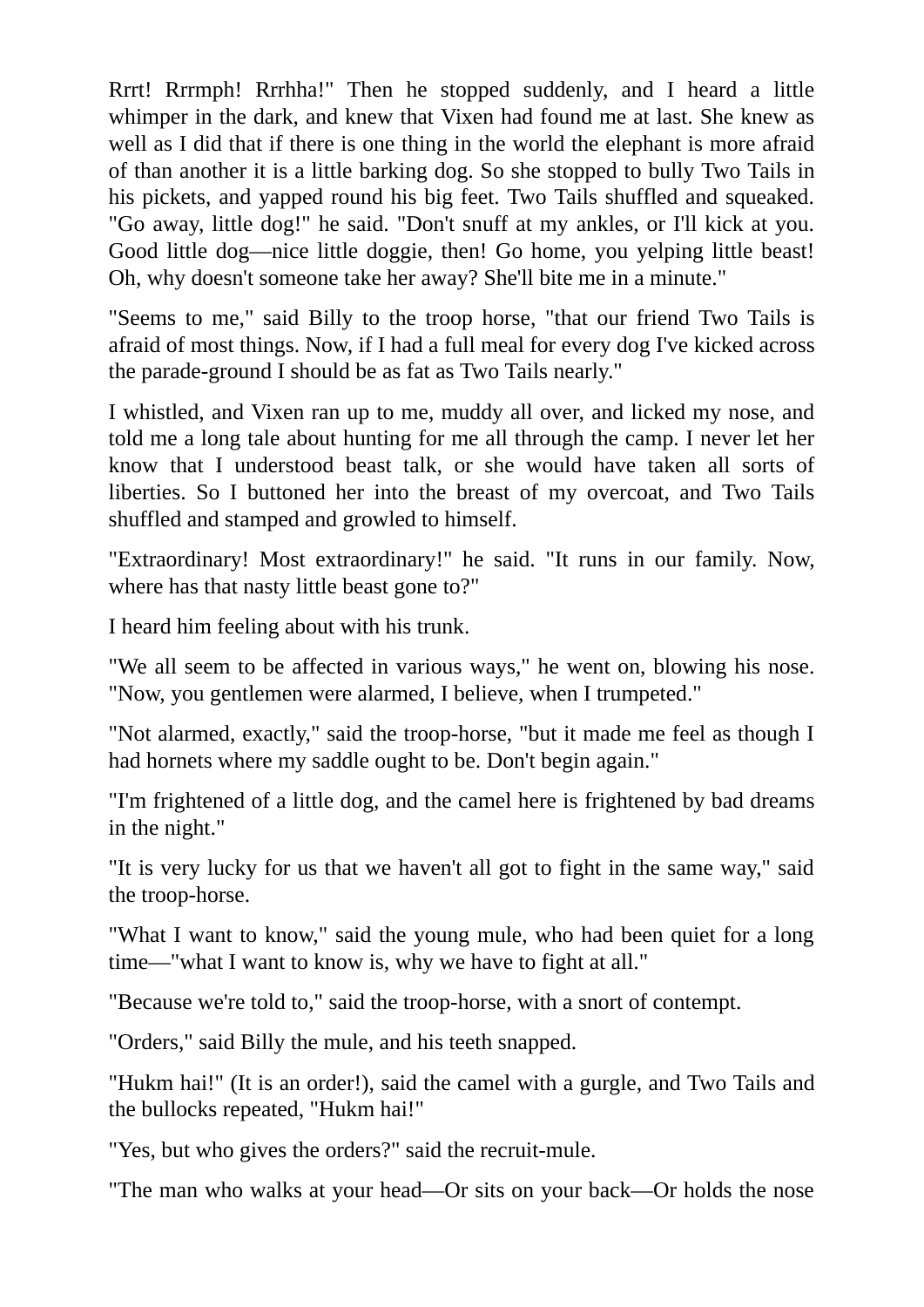rope—Or twists your tail," said Billy and the troop-horse and the camel and the bullocks one after the other.

"But who gives them the orders?"

"Now you want to know too much, young un," said Billy, "and that is one way of getting kicked. All you have to do is to obey the man at your head and ask no questions."

"He's quite right," said Two Tails. "I can't always obey, because I'm betwixt and between. But Billy's right. Obey the man next to you who gives the order, or you'll stop all the battery, besides getting a thrashing."

The gun-bullocks got up to go. "Morning is coming," they said. "We will go back to our lines. It is true that we only see out of our eyes, and we are not very clever. But still, we are the only people to-night who have not been afraid. Good-night, you brave people."

Nobody answered, and the troop-horse said, to change the conversation, "Where's that little dog? A dog means a man somewhere about."

"Here I am," yapped Vixen, "under the gun tail with my man. You big, blundering beast of a camel you, you upset our tent. My man's very angry."

"Phew!" said the bullocks. "He must be white!"

"Of course he is," said Vixen. "Do you suppose I'm looked after by a black bullock-driver?"

"Huah! Ouach! Ugh!" said the bullocks. "Let us get away quickly."

They plunged forward in the mud, and managed somehow to run their yoke on the pole of an ammunition wagon, where it jammed.

"Now you have done it," said Billy calmly. "Don't struggle. You're hung up till daylight. What on earth's the matter?"

The bullocks went off into the long hissing snorts that Indian cattle give, and pushed and crowded and slued and stamped and slipped and nearly fell down in the mud, grunting savagely.

"You'll break your necks in a minute," said the troop-horse. "What's the matter with white men? I live with 'em."

"They—eat—us! Pull!" said the near bullock. The yoke snapped with a twang, and they lumbered off together.

I never knew before what made Indian cattle so scared of Englishmen. We eat beef—a thing that no cattle-driver touches—and of course the cattle do not like it.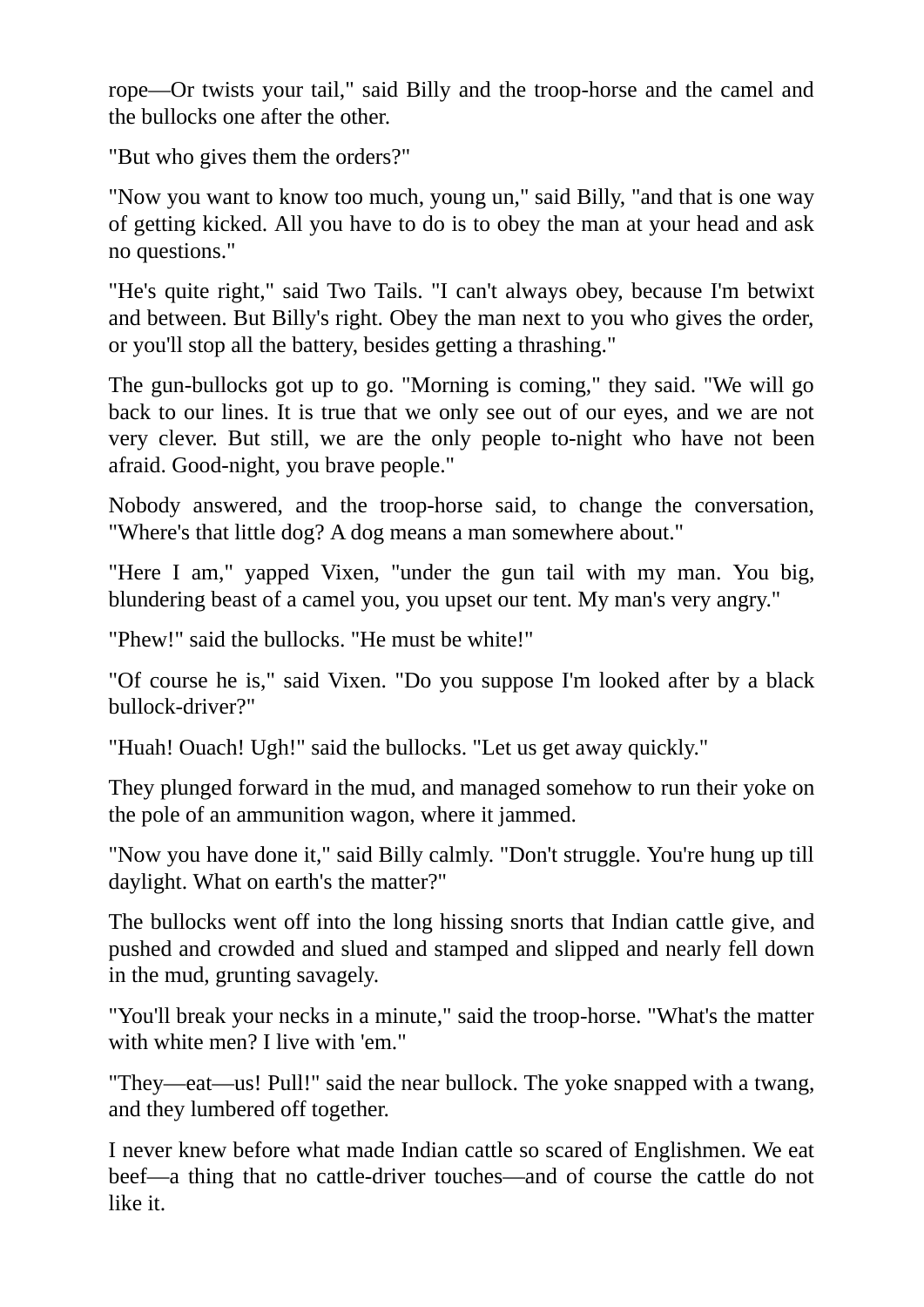"May I be flogged with my own pad-chains! Who'd have thought of two big lumps like those losing their heads?" said Billy.

"Never mind. I'm going to look at this man. Most of the white men, I know, have things in their pockets," said the troop-horse.

"I'll leave you, then. I can't say I'm over-fond of 'em myself. Besides, white men who haven't a place to sleep in are more than likely to be thieves, and I've a good deal of Government property on my back. Come along, young un, and we'll go back to our lines. Good-night, Australia! See you on parade tomorrow, I suppose. Good-night, old Hay-bale!—try to control your feelings, won't you? Good-night, Two Tails! If you pass us on the ground tomorrow, don't trumpet. It spoils our formation."

Billy the Mule stumped off with the swaggering limp of an old campaigner, as the troop-horse's head came nuzzling into my breast, and I gave him biscuits, while Vixen, who is a most conceited little dog, told him fibs about the scores of horses that she and I kept.

"I'm coming to the parade to-morrow in my dog-cart," she said. "Where will you be?"

"On the left hand of the second squadron. I set the time for all my troop, little lady," he said politely. "Now I must go back to Dick. My tail's all muddy, and he'll have two hours' hard work dressing me for parade."

The big parade of all the thirty thousand men was held that afternoon, and Vixen and I had a good place close to the Viceroy and the Amir of Afghanistan, with high, big black hat of astrakhan wool and the great diamond star in the center. The first part of the review was all sunshine, and the regiments went by in wave upon wave of legs all moving together, and guns all in a line, till our eyes grew dizzy. Then the cavalry came up, to the beautiful cavalry canter of "Bonnie Dundee," and Vixen cocked her ear where she sat on the dog-cart. The second squadron of the Lancers shot by, and there was the troop-horse, with his tail like spun silk, his head pulled into his breast, one ear forward and one back, setting the time for all his squadron, his legs going as smoothly as waltz music. Then the big guns came by, and I saw Two Tails and two other elephants harnessed in line to a forty-pounder siege gun, while twenty yoke of oxen walked behind. The seventh pair had a new yoke, and they looked rather stiff and tired. Last came the screw guns, and Billy the mule carried himself as though he commanded all the troops, and his harness was oiled and polished till it winked. I gave a cheer all by myself for Billy the mule, but he never looked right or left.

The rain began to fall again, and for a while it was too misty to see what the troops were doing. They had made a big half circle across the plain, and were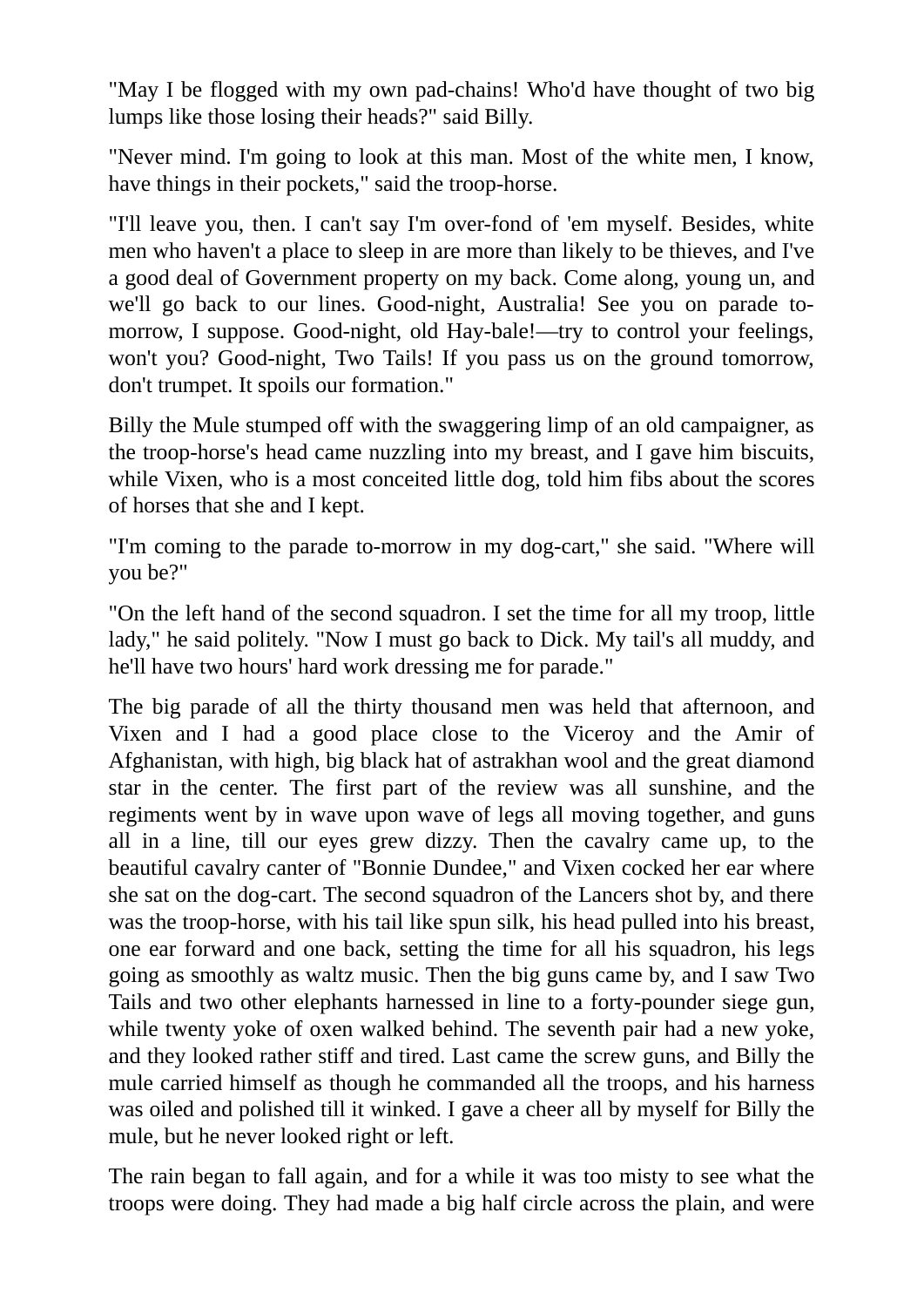spreading out into a line. That line grew and grew and grew till it was threequarters of a mile long from wing to wing—one solid wall of men, horses, and guns. Then it came on straight toward the Viceroy and the Amir, and as it got nearer the ground began to shake, like the deck of a steamer when the engines are going fast.

Unless you have been there you cannot imagine what a frightening effect this steady come-down of troops has on the spectators, even when they know it is only a review. I looked at the Amir. Up till then he had not shown the shadow of a sign of astonishment or anything else. But now his eyes began to get bigger and bigger, and he picked up the reins on his horse's neck and looked behind him. For a minute it seemed as though he were going to draw his sword and slash his way out through the English men and women in the carriages at the back. Then the advance stopped dead, the ground stood still, the whole line saluted, and thirty bands began to play all together. That was the end of the review, and the regiments went off to their camps in the rain, and an infantry band struck up with—

*The animals went in two by two, Hurrah! The animals went in two by two, The elephant and the battery mul', and they all got into the Ark For to get out of the rain!*

Then I heard an old grizzled, long-haired Central Asian chief, who had come down with the Amir, asking questions of a native officer.

"Now," said he, "in what manner was this wonderful thing done?"

And the officer answered, "An order was given, and they obeyed."

"But are the beasts as wise as the men?" said the chief.

"They obey, as the men do. Mule, horse, elephant, or bullock, he obeys his driver, and the driver his sergeant, and the sergeant his lieutenant, and the lieutenant his captain, and the captain his major, and the major his colonel, and the colonel his brigadier commanding three regiments, and the brigadier the general, who obeys the Viceroy, who is the servant of the Empress. Thus it is done."

"Would it were so in Afghanistan!" said the chief, "for there we obey only our own wills."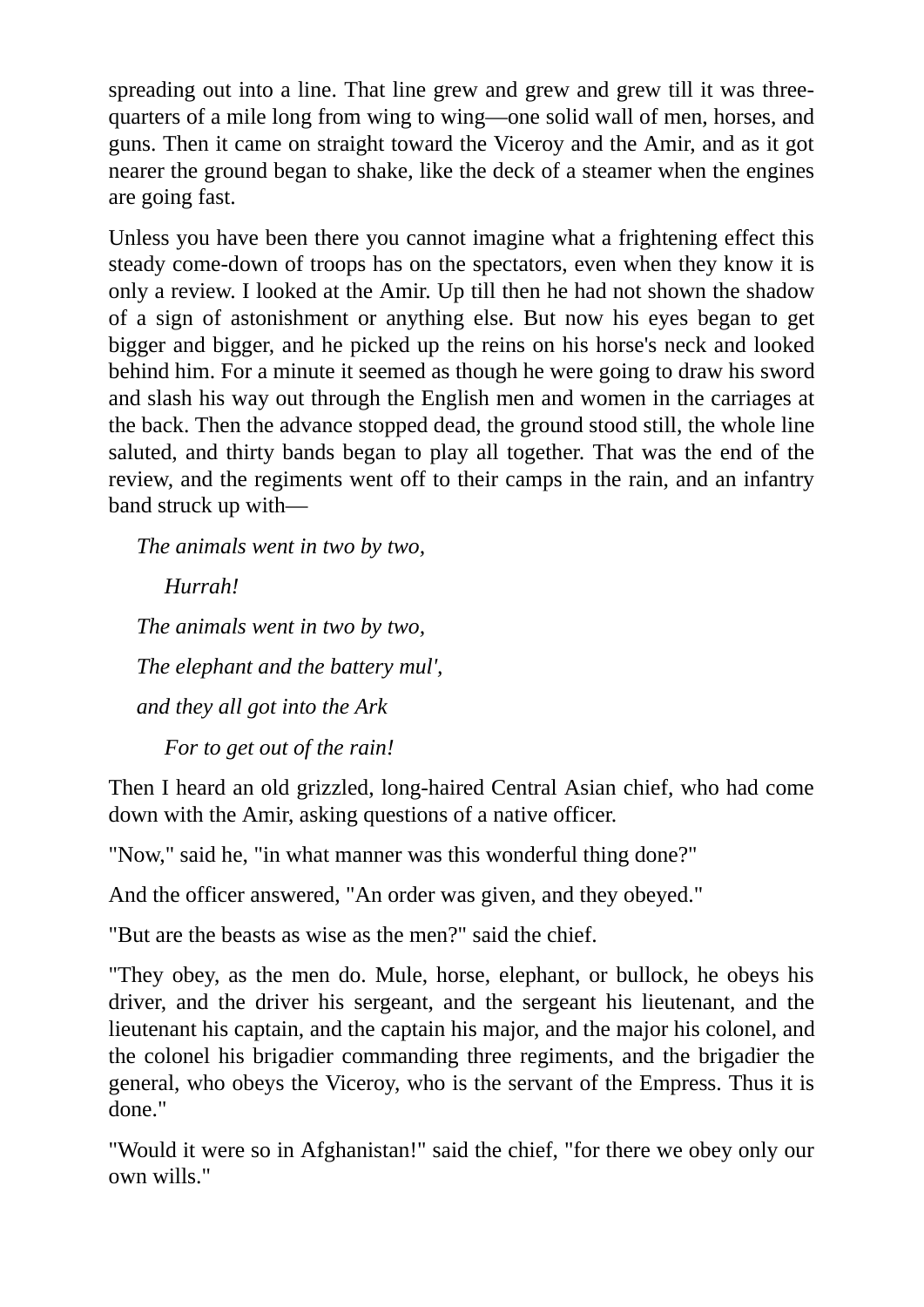"And for that reason," said the native officer, twirling his mustache, "your Amir whom you do not obey must come here and take orders from our Viceroy."

# **Parade Song of the Camp Animals**

*ELEPHANTS OF THE GUN TEAMS*

*We lent to Alexander the strength of Hercules, The wisdom of our foreheads, the cunning of our knees; We bowed our necks to service: they ne'er were loosed again,— Make way there—way for the ten-foot teams Of the Forty-Pounder train!*

*GUN BULLOCKS*

*Those heroes in their harnesses avoid a cannon-ball, And what they know of powder upsets them one and all; Then we come into action and tug the guns again— Make way there—way for the twenty yoke Of the Forty-Pounder train!*

## *CAVALRY HORSES*

*By the brand on my shoulder, the finest of tunes Is played by the Lancers, Hussars, and Dragoons, And it's sweeter than "Stables" or "Water" to me— The Cavalry Canter of "Bonnie Dundee"!*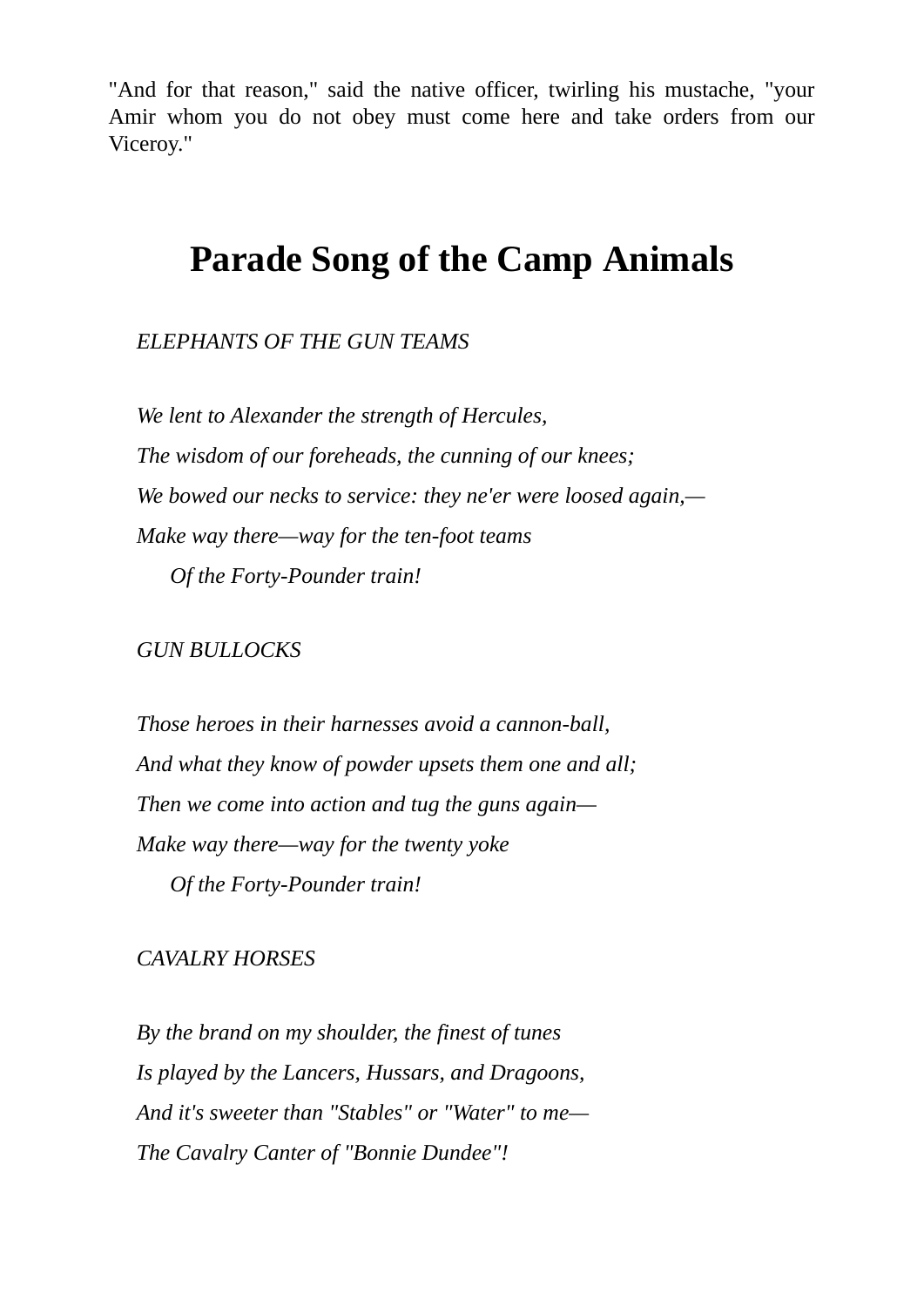*Then feed us and break us and handle and groom, And give us good riders and plenty of room, And launch us in column of squadron and see The way of the war-horse to "Bonnie Dundee"!*

## *SCREW-GUN MULES*

*As me and my companions were scrambling up a hill, The path was lost in rolling stones, but we went forward still; For we can wriggle and climb, my lads, and turn up everywhere, Oh, it's our delight on a mountain height, with a leg or two to spare!*

*Good luck to every sergeant, then, that lets us pick our road; Bad luck to all the driver-men that cannot pack a load: For we can wriggle and climb, my lads, and turn up everywhere, Oh, it's our delight on a mountain height, with a leg or two to spare!*

### *COMMISSARIAT CAMELS*

*We haven't a camelty tune of our own To help us trollop along, But every neck is a hair trombone (Rtt-ta-ta-ta! is a hair trombone!) And this our marching-song: Can't! Don't! Shan't! Won't! Pass it along the line! Somebody's pack has slid from his back,*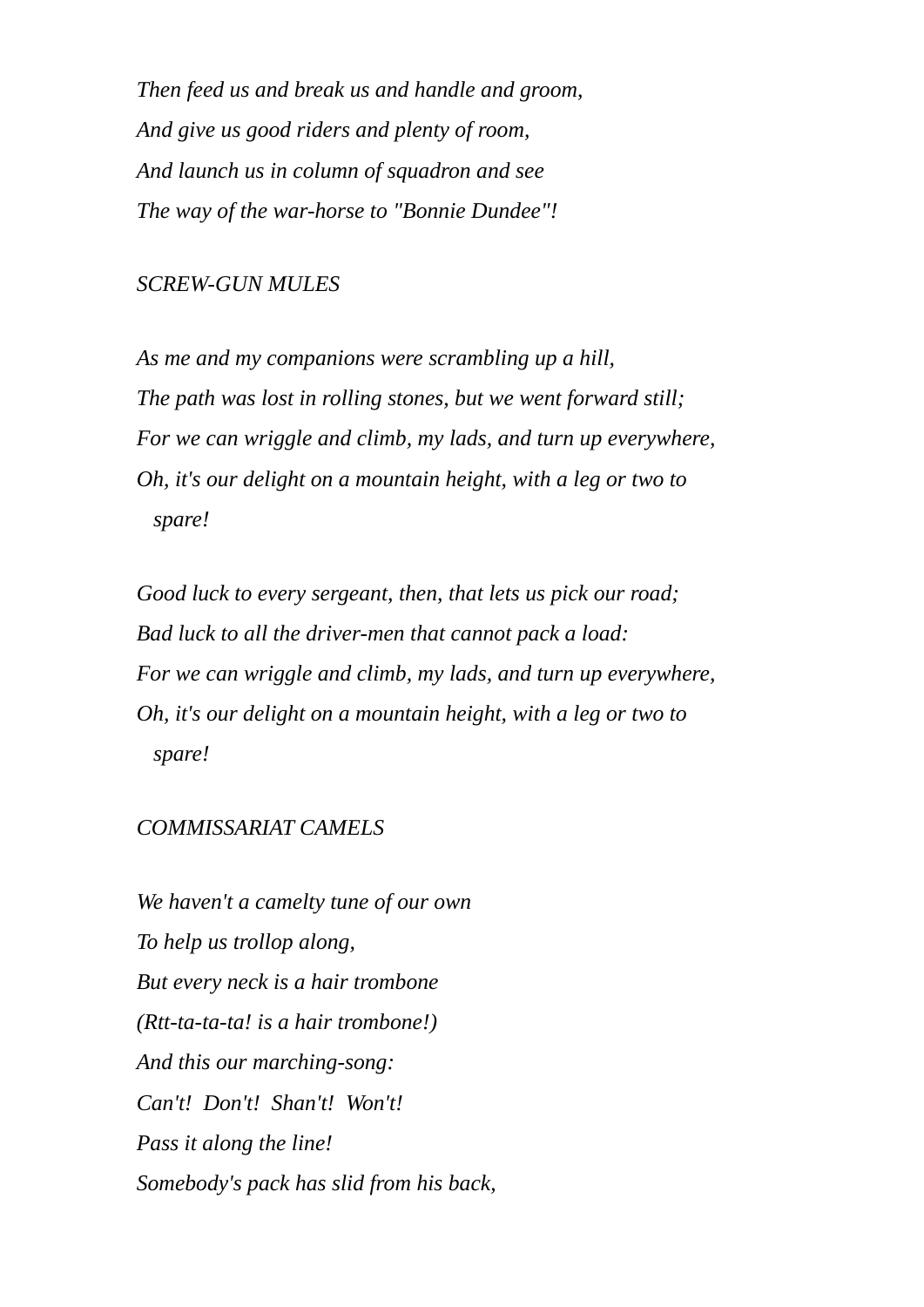*Wish it were only mine! Somebody's load has tipped off in the road— Cheer for a halt and a row! Urrr! Yarrh! Grr! Arrh! Somebody's catching it now!*

### *ALL THE BEASTS TOGETHER*

*Children of the Camp are we, Serving each in his degree; Children of the yoke and goad, Pack and harness, pad and load. See our line across the plain, Like a heel-rope bent again, Reaching, writhing, rolling far, Sweeping all away to war! While the men that walk beside, Dusty, silent, heavy-eyed, Cannot tell why we or they March and suffer day by day. Children of the Camp are we, Serving each in his degree; Children of the yoke and goad, Pack and harness, pad and load!*

Freeditorial

Liked This Book?